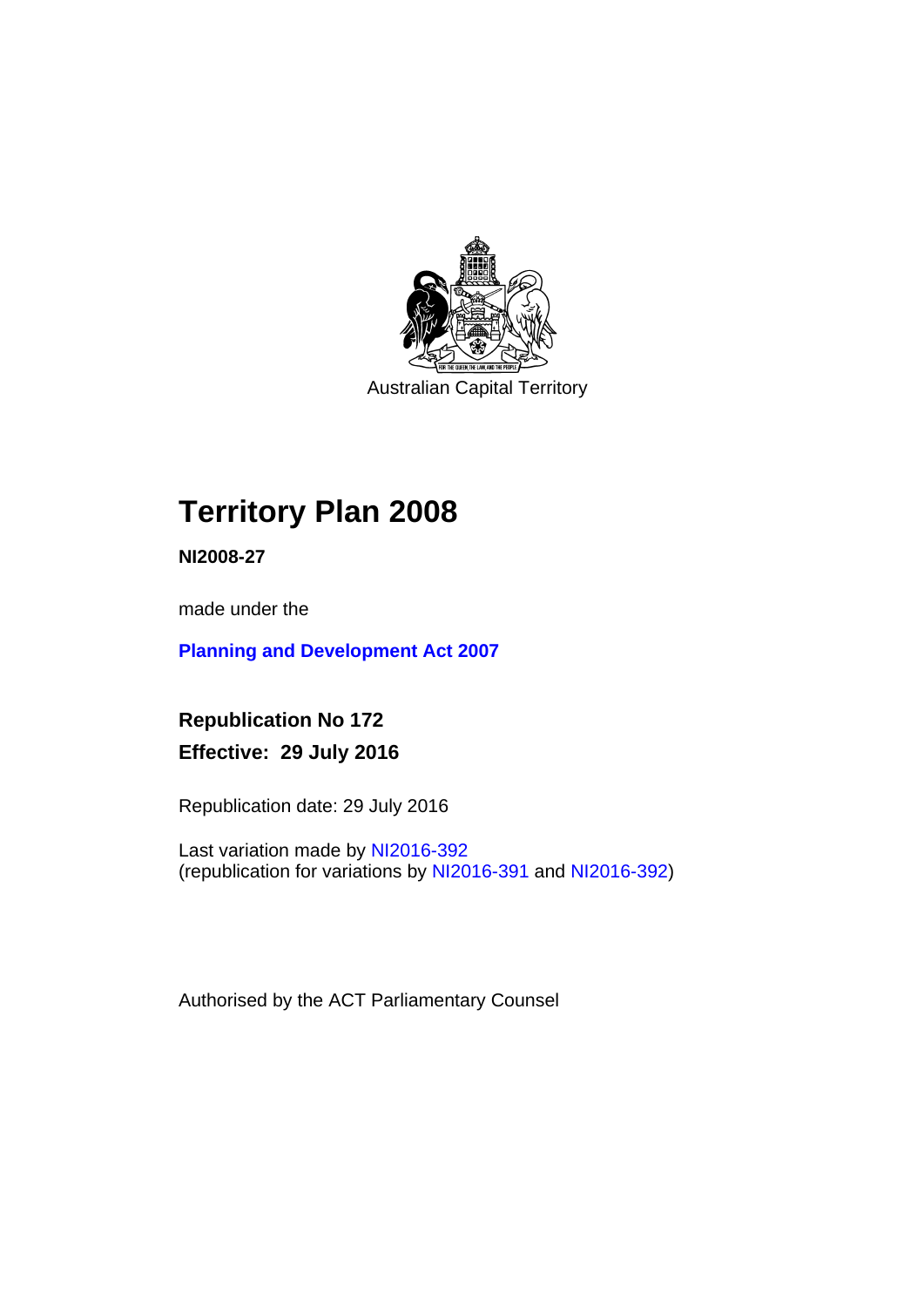1 About the endnotes

## **Endnotes**

## **1 About the endnotes**

Amending and modifying laws are annotated in the legislation history and the amendment history. Current modifications are not included in the republished law but are set out in the endnotes.

Not all editorial amendments made under the *[Legislation Act 2001](http://www.legislation.act.gov.au/a/2001-14/default.asp)*, part 11.3 are annotated in the amendment history. Full details of any amendments can be obtained from the Parliamentary Counsel's Office.

Uncommenced amending laws are not included in the republished law. The details of these laws are underlined in the legislation history. Uncommenced expires are underlined in the legislation history and amendment history.

If all the provisions of the law have been renumbered, a table of renumbered provisions gives details of previous and current numbering.

The endnotes also include a table of earlier republications.

| $A = Act$                                    | $NI =$ Notifiable instrument              |
|----------------------------------------------|-------------------------------------------|
| $AF =$ Approved form                         | $o = order$                               |
| $am = amended$                               | $om = omitted/repealed$                   |
| $amdt = amendment$                           | $ord = ordinance$                         |
| $AR = Assembly resolution$                   | $orig = original$                         |
| $ch = chapter$                               | par = paragraph/subparagraph              |
| $CN =$ Commencement notice                   | $pres = present$                          |
| $def = definition$                           | prev = previous                           |
| $DI = Disallowable instrument$               | $(\text{prev}) = \text{previously}$       |
| $dict = dictionary$                          | $pt = part$                               |
| disallowed = disallowed by the Legislative   | $r = rule/subrule$                        |
| Assembly                                     | $reloc = relocated$                       |
| $div = division$                             | $remum = renumbered$                      |
| $exp = expires/expired$                      | $R[X]$ = Republication No                 |
| $Gaz = gazette$                              | $RI =$ reissue                            |
| $h dq =$ heading                             | $s = section/subsection$                  |
| $IA = Interpretation Act 1967$               | $sch = schedule$                          |
| $ins = inserted/added$                       | $sdiv = subdivision$                      |
| $LA =$ Legislation Act 2001                  | $SL = Subordinate$ law                    |
| $LR =$ legislation register                  | $sub =$ substituted                       |
| $LRA =$ Legislation (Republication) Act 1996 | underlining = whole or part not commenced |
| $mod = modified/modification$                | or to be expired                          |
|                                              |                                           |

## **2 Abbreviation key**

page 2 Territory Plan 2008 Effective: 29/07/16

R172 29/07/16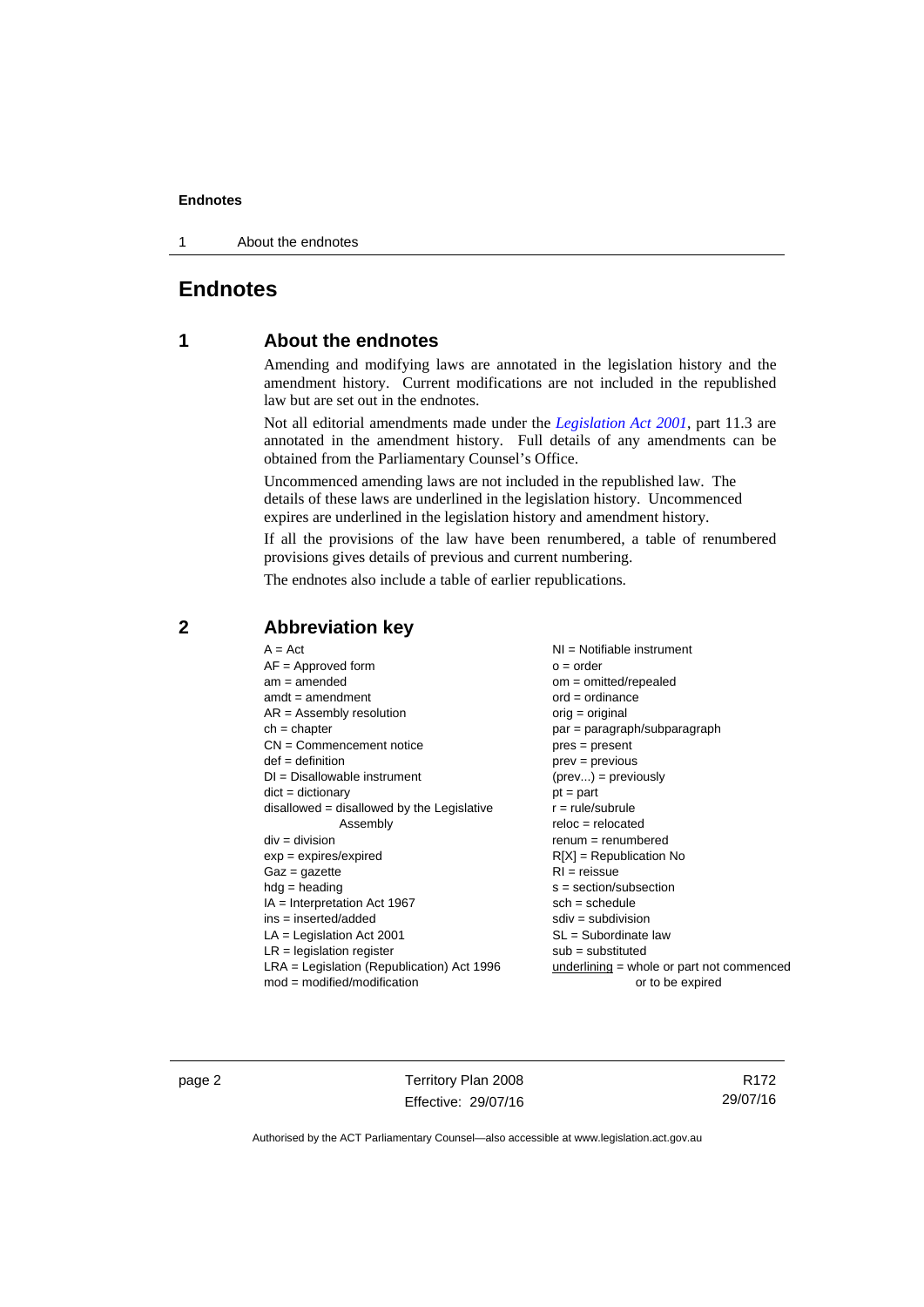## **3 Legislation history**

### **Territory Plan 2008 NI2008-27**

notified LR 13 February 2008 commenced 31 March 2008 (see [Planning and Development Act 2007](http://www.legislation.act.gov.au/a/2007-24/default.asp) s 432 (3) (a))

as amended by

#### **Variation to the Territory Plan No 285**

(as notified in [Planning and Development \(Plan Variation No 285\)](http://www.legislation.act.gov.au/ni/2008-123/)  [Notice 2008](http://www.legislation.act.gov.au/ni/2008-123/) NI2008-123) commenced 18 April 2008 [\(CN2008-4\)](http://www.legislation.act.gov.au/cn/2008-4/)

#### **[Planning and Development \(Technical Plan Variation—Forde\)](http://www.legislation.act.gov.au/ni/2008-201/)  [Notice 2008](http://www.legislation.act.gov.au/ni/2008-201/) NI2008-201**

notified LR 5 June 2008 commenced 6 June 2008 (LA s 73 (2) (a))

#### **Variation to the Territory Plan No 293**

(as notified in [Planning and Development \(Plan Variation No 293\)](http://www.legislation.act.gov.au/ni/2008-219/)  [Notice 2008](http://www.legislation.act.gov.au/ni/2008-219/) NI2008-219) commenced 15 August 2008 [\(CN2008-11\)](http://www.legislation.act.gov.au/cn/2008-11/)

## **[Planning and Development \(Technical Plan Variation—Residential](http://www.legislation.act.gov.au/ni/2008-289/)  [and Commercial Zones Codes\) Notice 2008](http://www.legislation.act.gov.au/ni/2008-289/) NI2008-289**

notified LR 10 July 2008 commenced 11 July 2008 (LA s 73 (2) (a))

#### **[Planning and Development \(Technical Plan Variation—Error](http://www.legislation.act.gov.au/ni/2008-290/)  [Variation\) Notice 2008](http://www.legislation.act.gov.au/ni/2008-290/) NI2008-290**

notified LR 10 July 2008 commenced 11 July 2008 (LA s 73 (2) (a))

## **[Planning and Development \(Technical Plan Variation—Boundary](http://www.legislation.act.gov.au/ni/2008-298/)  [Changes\) Notice 2008](http://www.legislation.act.gov.au/ni/2008-298/) NI2008-298**  notified LR 31 July 2008

commenced 1 August 2008 (LA s 73 (2) (a))

## **[Planning and Development \(Technical Plan Variation—Dunlop\)](http://www.legislation.act.gov.au/ni/2008-328/)  [Notice 2008](http://www.legislation.act.gov.au/ni/2008-328/) NI2008-328**

notified LR 14 August 2008 commenced 15 August 2008 (LA s 73 (2) (a))

R172 29/07/16 Territory Plan 2008 Effective: 29/07/16 page 3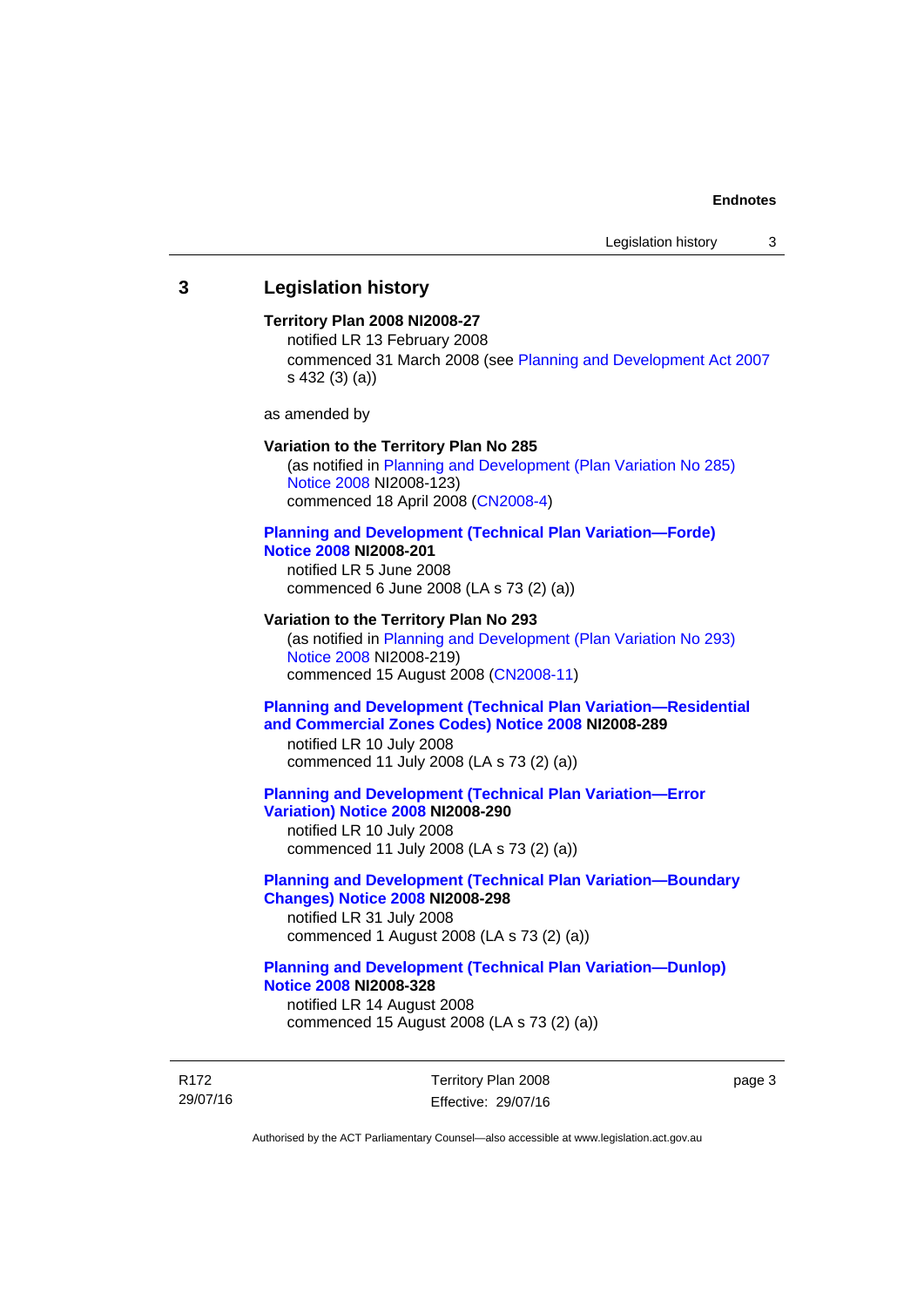$3<sub>l</sub>$ 

| Legislation history                                                                                                                                                                                | 3      |
|----------------------------------------------------------------------------------------------------------------------------------------------------------------------------------------------------|--------|
| <b>Planning and Development (Technical Plan Variation-Watson)</b><br><b>Notice 2008 NI2008-336</b><br>notified LR 14 August 2008<br>commenced 15 August 2008 (LA s 73 (2) (a))                     |        |
| Variation to the Territory Plan No 289<br>(as notified in Planning and Development (Plan Variation No 289)<br>Notice 2008 NI2008-339)<br>commenced 5 September 2008 (CN2008-14)                    |        |
| Variation to the Territory Plan No 281<br>(as notified in Planning and Development (Plan Variation No 281)<br>Notice 2008 NI2008-352)<br>commenced 12 December 2008 (CN2008-16)                    |        |
| <b>Planning and Development (Technical Plan Variation-Residential</b><br>Zones Codes) Notice 2008 NI2008-358<br>notified LR 28 August 2008<br>commenced 29 August 2008 (LA s 73 (2) (a))           |        |
| <b>Planning and Development (Technical Plan Variation-Franklin)</b><br><b>Notice 2008 NI2008-499</b><br>notified LR 30 October 2008<br>commenced 31 October 2008 (LA s 73 (2) (a))                 |        |
| <b>Planning and Development (Technical Plan Variation-Gungahlin)</b><br><b>Notice 2008 NI2008-516</b><br>notified LR 6 November 2008<br>commenced 7 November 2008 (LA s 73 (2) (a))                |        |
| <b>Planning and Development (Technical Plan Variation-Error</b><br><b>Variation) Notice 2008 (No 2) NI2008-541</b><br>notified LR 20 November 2008<br>commenced 21 November 2008 (LA s 73 (2) (a)) |        |
| <b>Planning and Development (Technical Plan Variation-Residential</b><br>Zones Code) Notice 2008 (No 2) NI2008-542<br>notified LR 20 November 2008<br>commenced 21 November 2008 (LA s 73 (2) (a)) |        |
| <b>Planning and Development (Technical Plan Variation-Error</b><br><b>Variation) Notice 2008 (No 3) NI2008-590</b><br>notified LR 18 December 2008<br>commenced 19 December 2008 (LA s 73 (2) (a)) |        |
| Territory Plan 2008<br>R<br>29/07<br>Effective: 29/07/16                                                                                                                                           | page 4 |

R172 29/07/16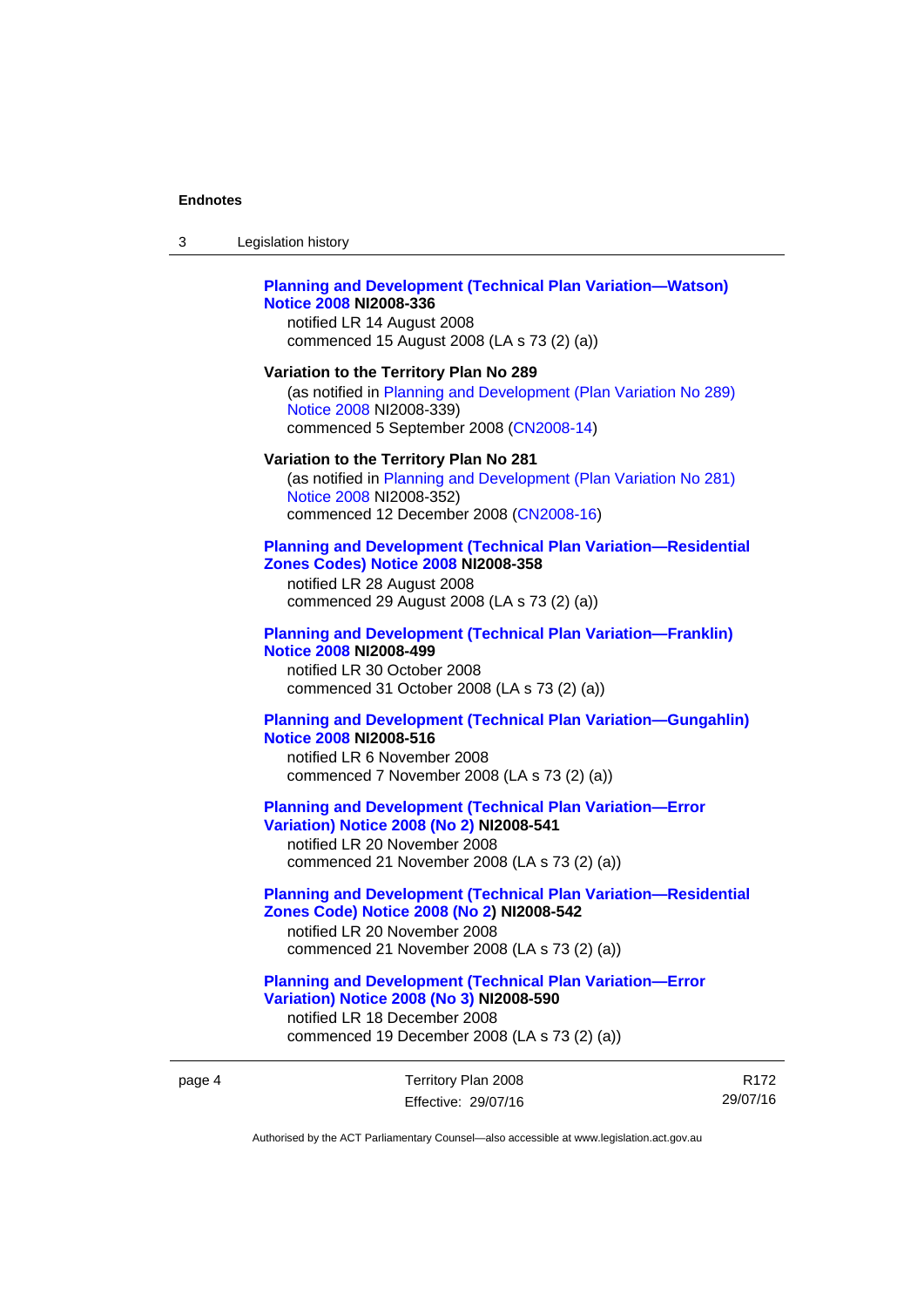## **[Planning and Development \(Technical Plan Variation—Belconnen](http://www.legislation.act.gov.au/ni/2009-6/)  [District\) Notice 2009](http://www.legislation.act.gov.au/ni/2009-6/) NI2009-6**

notified LR 8 January 2009 commenced 9 January 2009 (LA s 73 (2) (a))

## **[Planning and Development \(Technical Plan Variation—Macgregor\)](http://www.legislation.act.gov.au/ni/2009-17/)  [Notice 2009](http://www.legislation.act.gov.au/ni/2009-17/) NI2009-17**

notified LR 15 January 2009 commenced 16 January 2009 (LA s 73 (2) (a))

## **[Planning and Development \(Technical Plan Variation—Error](http://www.legislation.act.gov.au/ni/2009-37/)**

**[Variation\) Notice 2009](http://www.legislation.act.gov.au/ni/2009-37/) NI2009-37** 

notified LR 5 February 2009 commenced 6 February 2009 (LA s 73 (2) (a))

### **[Planning and Development \(Technical Plan Variation—Residential](http://www.legislation.act.gov.au/ni/2009-38/)  [Zones Code\) Notice 2009](http://www.legislation.act.gov.au/ni/2009-38/) NI2009-38**

notified LR 5 February 2009 commenced 6 February 2009 (LA s 73 (2) (a))

### **[Planning and Development \(Technical Plan Variation—Boundary](http://www.legislation.act.gov.au/ni/2009-59/)  [Changes\) Notice 2009](http://www.legislation.act.gov.au/ni/2009-59/) NI2009-59**

notified LR 12 February 2009 commenced 13 February 2009 (LA s 73 (2) (a))

## **[Planning and Development \(Technical Plan Variation—Forde\)](http://www.legislation.act.gov.au/ni/2009-70/)  [Notice 2009](http://www.legislation.act.gov.au/ni/2009-70/) NI2009-70**

notified LR 26 February 2009 commenced 27 February 2009 (LA s 73 (2) (a))

## **[Planning and Development \(Technical Plan Variation—Error](http://www.legislation.act.gov.au/ni/2009-99/)  [Variation\) Notice 2009 \(No 2\)](http://www.legislation.act.gov.au/ni/2009-99/) NI2009-99**

notified LR 19 March 2009 commenced 20 March 2009 (LA s 73 (2) (a))

## **Variation to the Territory Plan No 261**

(as notified in [Planning and Development \(Plan Variation No 261\)](http://www.legislation.act.gov.au/ni/2009-107/)  [Notice 2009](http://www.legislation.act.gov.au/ni/2009-107/) NI2009-107) commenced 17 April 2009 [\(CN2009-10\)](http://www.legislation.act.gov.au/cn/2009-10/)

## **Variation to the Territory Plan No 296**

(as notified in [Planning and Development \(Plan Variation No 296\)](http://www.legislation.act.gov.au/ni/2009-108/)  [Notice 2009](http://www.legislation.act.gov.au/ni/2009-108/) NI2009-108) commenced 17 April 2009 [\(CN2009-9\)](http://www.legislation.act.gov.au/cn/2009-9/)

R172 29/07/16 Territory Plan 2008 Effective: 29/07/16 page 5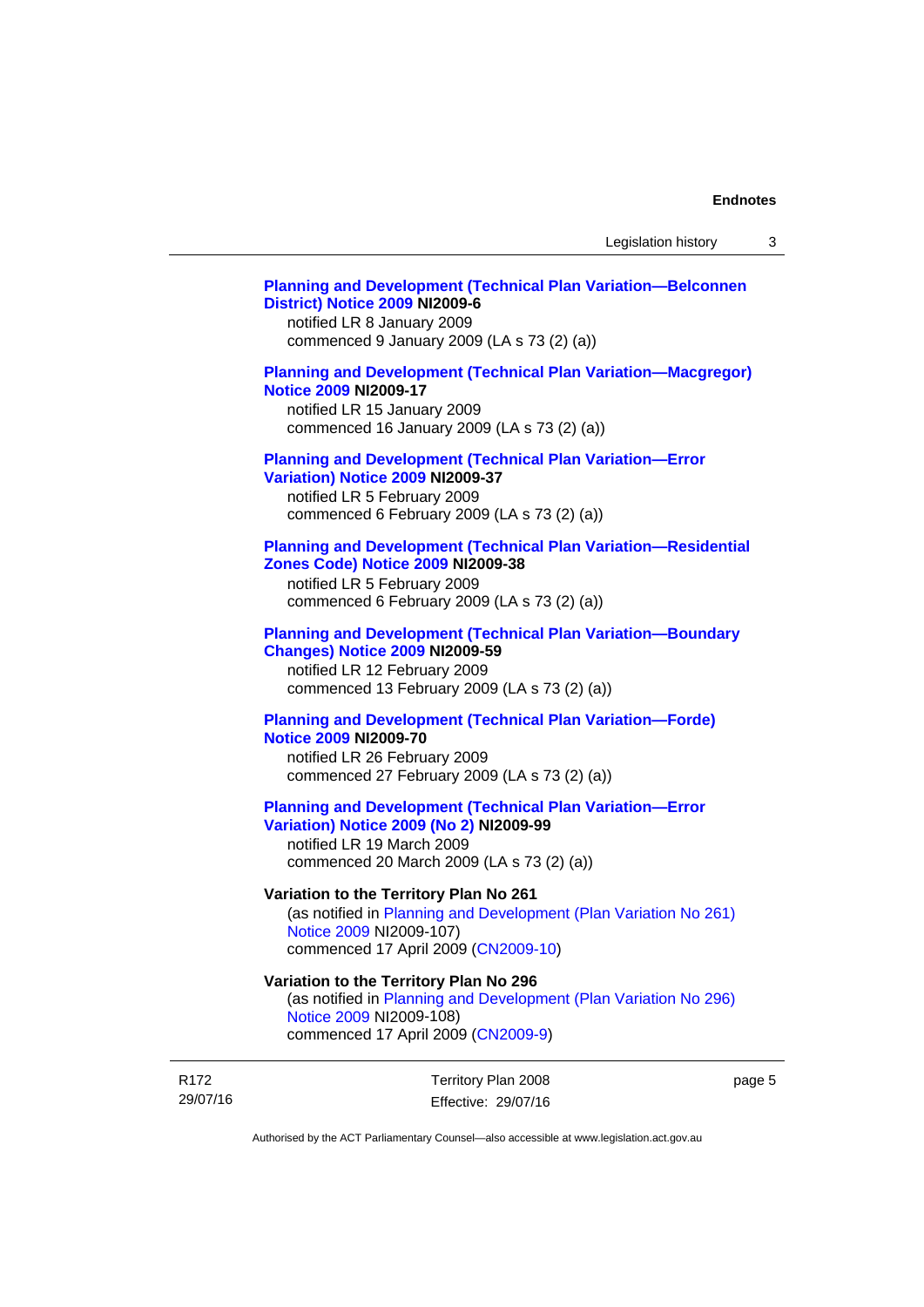| 3 | Legislation history                                                                                                                                                             |
|---|---------------------------------------------------------------------------------------------------------------------------------------------------------------------------------|
|   | <b>Planning and Development (Technical Plan Variation-Gungahlin)</b><br><b>Notice 2009 NI2009-181</b><br>notified LR 16 April 2009<br>commenced 17 April 2009 (LA s 73 (2) (a)) |
|   | <b>Planning and Development (Technical Plan Variation-Gungahlin)</b><br>Notice 2009 (No 2) NI2009-199<br>notified LR 30 April 2009<br>commenced 1 May 2009 (LA s 73 (2) (a))    |
|   | <b>Planning and Development (Technical Plan Variation-Harrison)</b><br><b>Notice 2009 NI2009-200</b><br>notified LR 30 April 2009<br>commenced 1 May 2009 (LA s 73 (2) (a))     |
|   | <b>Planning and Development (Technical Plan Variation-Franklin)</b><br><b>Notice 2009 NI2009-216</b><br>notified LR 14 May 2009<br>commenced 15 May 2009 (LA s 73 (2) (a))      |
|   | <b>Planning and Development (Technical Plan Variation-Macgregor)</b><br>Notice 2009 (No 2) NI2009-217<br>notified LR 14 May 2009<br>commenced 15 May 2009 (LA s 73 (2) (a))     |
|   | <b>Planning and Development (Technical Plan Variation-Harrison)</b><br>Notice 2009 (No 2) NI2009-237<br>notified LR 21 May 2009<br>commenced 22 May 2009 (LA s 73 (2) (a))      |
|   | <b>Planning and Development (Technical Plan Variation-Casey)</b><br><b>Notice 2009 NI2009-238</b><br>notified LR 21 May 2009<br>commenced 22 May 2009 (LA s 73 (2) (a))         |
|   | <b>Planning and Development (Technical Plan Variation-Franklin)</b><br>Notice 2009 (No 2) NI2009-254<br>notified LR 4 June 2009<br>commenced 5 June 2009 (LA s 73 (2) (a))      |
|   | <b>Planning and Development (Technical Plan Variation-Dunlop)</b><br><b>Notice 2009 NI2009-255</b><br>notified LR 4 June 2009<br>commenced 5 June 2009 (LA s 73 (2) (a))        |

page 6 Territory Plan 2008 Effective: 29/07/16

R172 29/07/16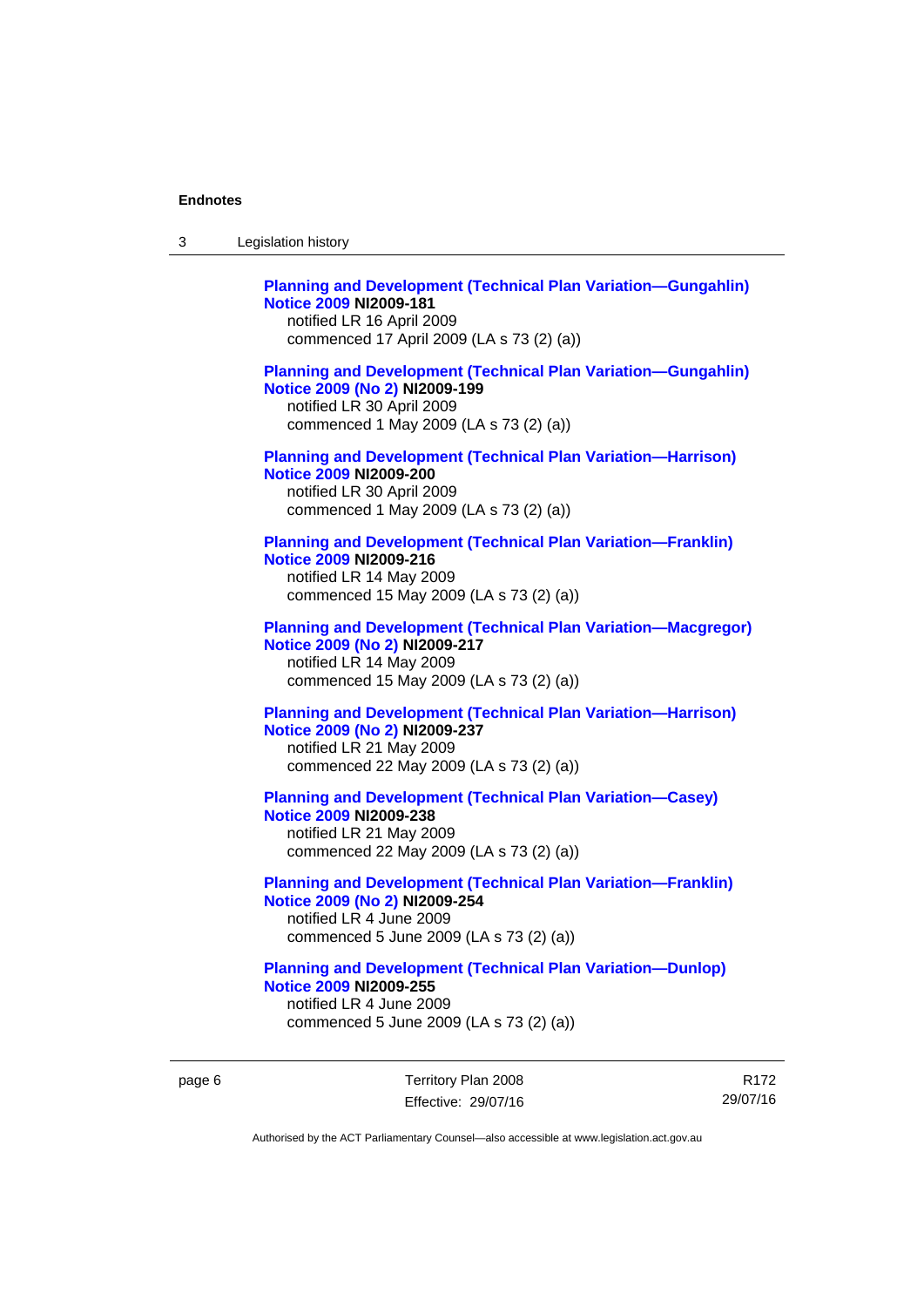| Legislation history |  |
|---------------------|--|
|---------------------|--|

**[Planning and Development \(Technical Plan Variation—Forde\)](http://www.legislation.act.gov.au/ni/2009-256/)  [Notice 2009 \(No 2\)](http://www.legislation.act.gov.au/ni/2009-256/) NI2009-256**  notified LR 4 June 2009 commenced 5 June 2009 (LA s 73 (2) (a)) **[Planning and Development \(Technical Amendment—Harrison and](http://www.legislation.act.gov.au/ni/2009-272/)  [Flemington Road Corridor Concept Plan\) Plan Variation 2009 \(No 1\)](http://www.legislation.act.gov.au/ni/2009-272/) NI2009-272**  notified LR 18 June 2009 commenced 19 June 2009 (LA s 73 (2) (a)) **[Planning and Development \(Technical Amendment—Macgregor West](http://www.legislation.act.gov.au/ni/2009-321/)  [Precinct Code\) Plan Variation 2009 \(No 1\)](http://www.legislation.act.gov.au/ni/2009-321/) NI2009-321**  notified LR 9 July 2009 commenced 10 July 2009 (LA s 73 (2) (a)) **[Planning and Development \(Technical Amendment—Residential](http://www.legislation.act.gov.au/ni/2009-322/)  [Zones Codes and WaterWays General Code\) Plan Variation 2009](http://www.legislation.act.gov.au/ni/2009-322/)  [\(No 1\)](http://www.legislation.act.gov.au/ni/2009-322/) NI2009-322**  notified LR 9 July 2009 commenced 10 July 2009 (LA s 73 (2) (a)) **[Planning and Development \(Technical Amendment—Duffy\) Plan](http://www.legislation.act.gov.au/ni/2009-323/)  [Variation 2009](http://www.legislation.act.gov.au/ni/2009-323/) NI2009-323**  notified LR 16 July 2009 commenced 17 July 2009 (LA s 73 (2) (a)) **[Planning and Development \(Technical Amendment—Error\) Plan](http://www.legislation.act.gov.au/ni/2009-324/)  [Variation 2009 \(No 1\)](http://www.legislation.act.gov.au/ni/2009-324/) NI2009-324**  notified LR 9 July 2009 commenced 10 July 2009 (LA s 73 (2) (a)) **[Planning and Development \(Technical Amendment—Kingston\) Plan](http://www.legislation.act.gov.au/ni/2009-338/)  [Variation 2009](http://www.legislation.act.gov.au/ni/2009-338/) NI2009-338**  notified LR 16 July 2009 commenced 17 July 2009 (LA s 73 (2) (a)) **[Planning and Development \(Technical Amendment—Access and](http://www.legislation.act.gov.au/ni/2009-342/)  [Mobility General Code\) Plan Variation 2009 \(No 1\)](http://www.legislation.act.gov.au/ni/2009-342/) NI2009-342**  notified LR 23 July 2009 commenced 24 July 2009 (LA s 73 (2) (a))

R172 29/07/16 Territory Plan 2008 Effective: 29/07/16 page 7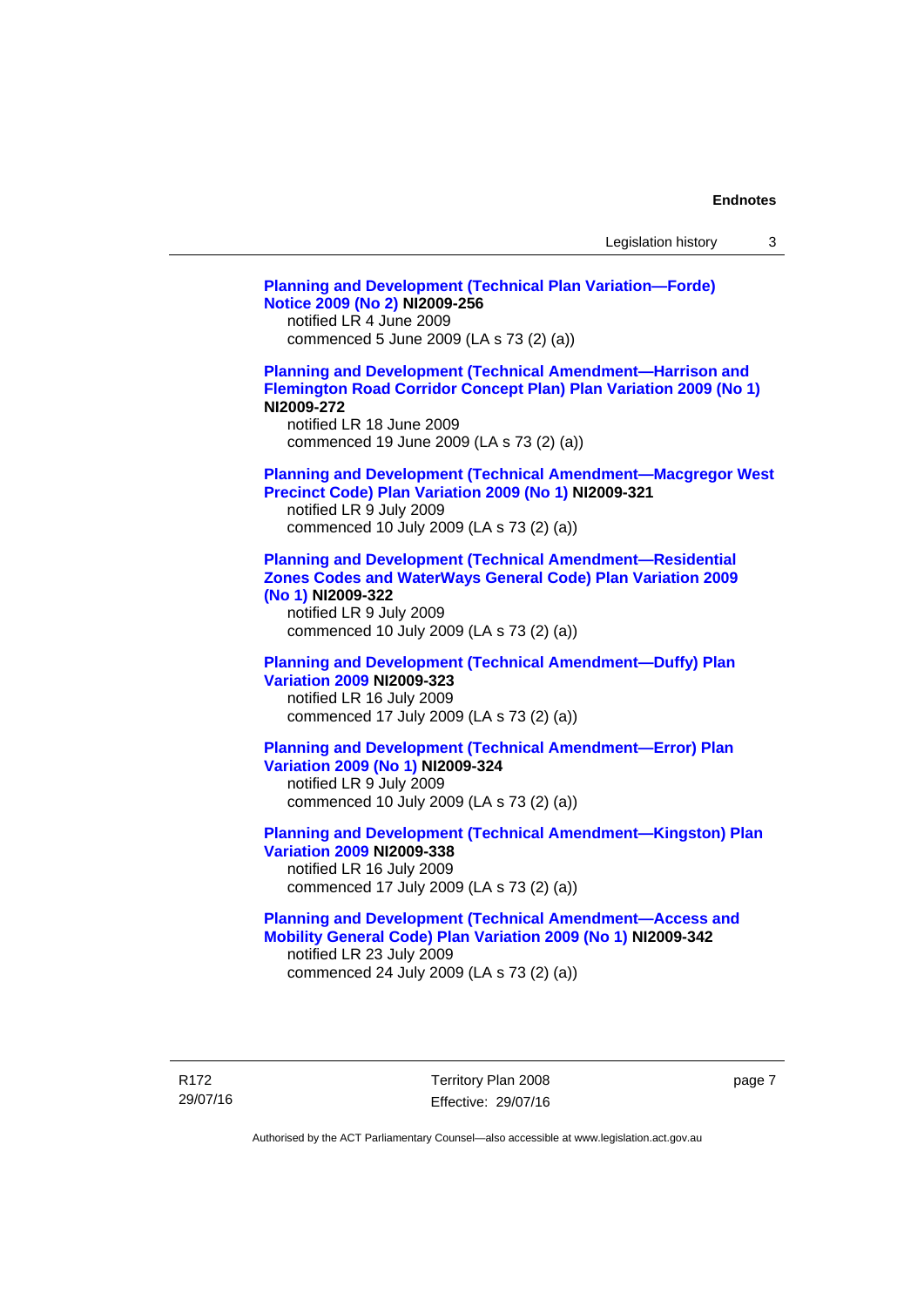3 Legislation history

## **Variation to the Territory Plan No 288**

(as notified in [Planning and Development \(Plan Variation No 288\)](http://www.legislation.act.gov.au/ni/2009-391/)  [Notice 2009](http://www.legislation.act.gov.au/ni/2009-391/) NI2009-391) commenced 4 September 2009 ([CN2009-12\)](http://www.legislation.act.gov.au/cn/2009-12/)

#### **[Planning and Development \(Technical Amendment—Miscellaneous](http://www.legislation.act.gov.au/ni/2009-392/)  [Amendments\) Plan Variation 2009 \(No 1\)](http://www.legislation.act.gov.au/ni/2009-392/) NI2009-392**  notified LR 20 August 2009

commenced 21 August 2009 (LA s 73 (2) (a))

## **[Planning and Development \(Technical Amendment—Bonner\) Plan](http://www.legislation.act.gov.au/ni/2009-409/)  [Variation 2009](http://www.legislation.act.gov.au/ni/2009-409/) NI2009-409**

notified LR 27 August 2009 commenced 28 August 2009 (LA s 73 (2) (a))

#### **[Planning and Development \(Technical Amendment—Franklin\) Plan](http://www.legislation.act.gov.au/ni/2009-410/)  [Variation 2009 \(No 1\)](http://www.legislation.act.gov.au/ni/2009-410/) NI2009-410**

notified LR 27 August 2009 commenced 28 August 2009 (LA s 73 (2) (a))

#### **[Planning and Development \(Technical Amendment—Griffith\) Plan](http://www.legislation.act.gov.au/ni/2009-418/)  [Variation 2009](http://www.legislation.act.gov.au/ni/2009-418/) NI2009-418**  notified LR 3 September 2009

commenced 4 September 2009 (LA s 73 (2) (a))

## **[Planning and Development \(Technical Amendment—Residential](http://www.legislation.act.gov.au/ni/2009-487/)  [Zones Development Codes and Other Codes\) Plan Variation 2009](http://www.legislation.act.gov.au/ni/2009-487/)  [\(No 1\)](http://www.legislation.act.gov.au/ni/2009-487/) NI2009-487**

notified LR 1 October 2009 commenced 2 October 2009 (LA s 73 (2) (a))

**[Planning and Development \(Technical Amendment—Single Dwelling](http://www.legislation.act.gov.au/ni/2009-488/)  [Housing Development Code\) Plan Variation 2009 \(No 1\)](http://www.legislation.act.gov.au/ni/2009-488/) NI2009-488** 

notified LR 1 October 2009 commenced 2 October 2009 (LA s 73 (2) (a))

## **[Planning and Development \(Technical Amendment—Hume\) Plan](http://www.legislation.act.gov.au/ni/2009-570/)  [Variation 2009](http://www.legislation.act.gov.au/ni/2009-570/) NI2009-570**

notified LR 12 November 2009 commenced 13 November 2009 (LA s 73 (2) (a))

page 8 Territory Plan 2008 Effective: 29/07/16

R172 29/07/16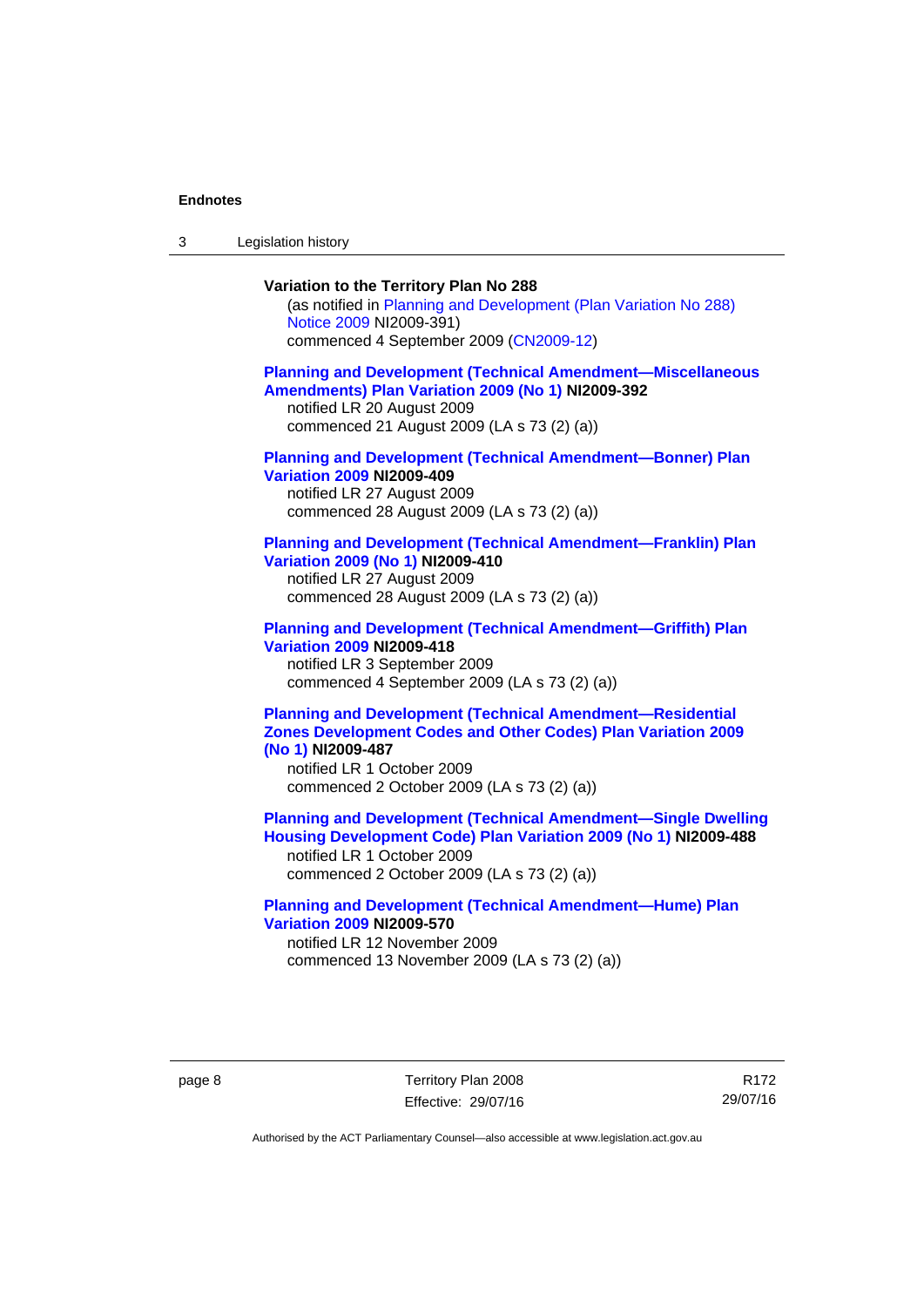Legislation history 3

### **[Planning and Development \(Technical Amendment—Macgregor\) Plan](http://www.legislation.act.gov.au/ni/2009-617/)  [Variation 2009](http://www.legislation.act.gov.au/ni/2009-617/) NI2009-617**

notified LR 3 December 2009 commenced 4 December 2009 (LA s 73 (2) (a))

## **[Planning and Development \(Technical Amendment—Bonner\) Plan](http://www.legislation.act.gov.au/ni/2009-618/)  [Variation 2009 \(No 2\)](http://www.legislation.act.gov.au/ni/2009-618/) NI2009-618**

notified LR 3 December 2009 commenced 4 December 2009 (LA s 73 (2) (a))

## **[Planning and Development \(Technical Amendment—Nicholls\) Plan](http://www.legislation.act.gov.au/ni/2009-619/)  [Variation 2009](http://www.legislation.act.gov.au/ni/2009-619/) NI2009-619**

notified LR 3 December 2009 commenced 4 December 2009 (LA s 73 (2) (a))

### **[Planning and Development \(Technical Amendment—Miscellaneous](http://www.legislation.act.gov.au/ni/2010-21/)  [Amendments\) Plan Variation 2010 \(No 1\)](http://www.legislation.act.gov.au/ni/2010-21/) NI2010-21**

notified LR 21 January 2010 commenced 22 January 2010 (LA s 73 (2) (a))

**[Planning and Development \(Technical Amendment—Changes to](http://www.legislation.act.gov.au/ni/2010-22/)  [concept plans \(Flemington Road corridor, Coombs and Wright\) and](http://www.legislation.act.gov.au/ni/2010-22/)  [various code and miscellaneous changes\) Plan Variation 2010](http://www.legislation.act.gov.au/ni/2010-22/) NI2010-22** 

notified LR 21 January 2010 commenced 22 January 2010 (LA s 73 (2) (a))

**[Planning and Development \(Technical Amendment—Changes to a](http://www.legislation.act.gov.au/ni/2010-23/)  [commercial code and general codes\) Plan Variation 2010](http://www.legislation.act.gov.au/ni/2010-23/) NI2010-23**  notified LR 21 January 2010

commenced 22 January 2010 (LA s 73 (2) (a))

**[Planning and Development \(Technical Amendment—Franklin\) Plan](http://www.legislation.act.gov.au/ni/2010-45/)  [Variation 2010](http://www.legislation.act.gov.au/ni/2010-45/) NI2010-45**  notified LR 4 February 2010 commenced 5 February 2010 (LA s 73 (2) (a))

## **[Planning and Development \(Technical Amendment—Harrison\) Plan](http://www.legislation.act.gov.au/ni/2010-82/)  [Variation 2010](http://www.legislation.act.gov.au/ni/2010-82/) NI2010-82**

notified LR 25 February 2010 commenced 26 February 2010 (LA s 73 (2) (a))

R172 29/07/16 Territory Plan 2008 Effective: 29/07/16 page 9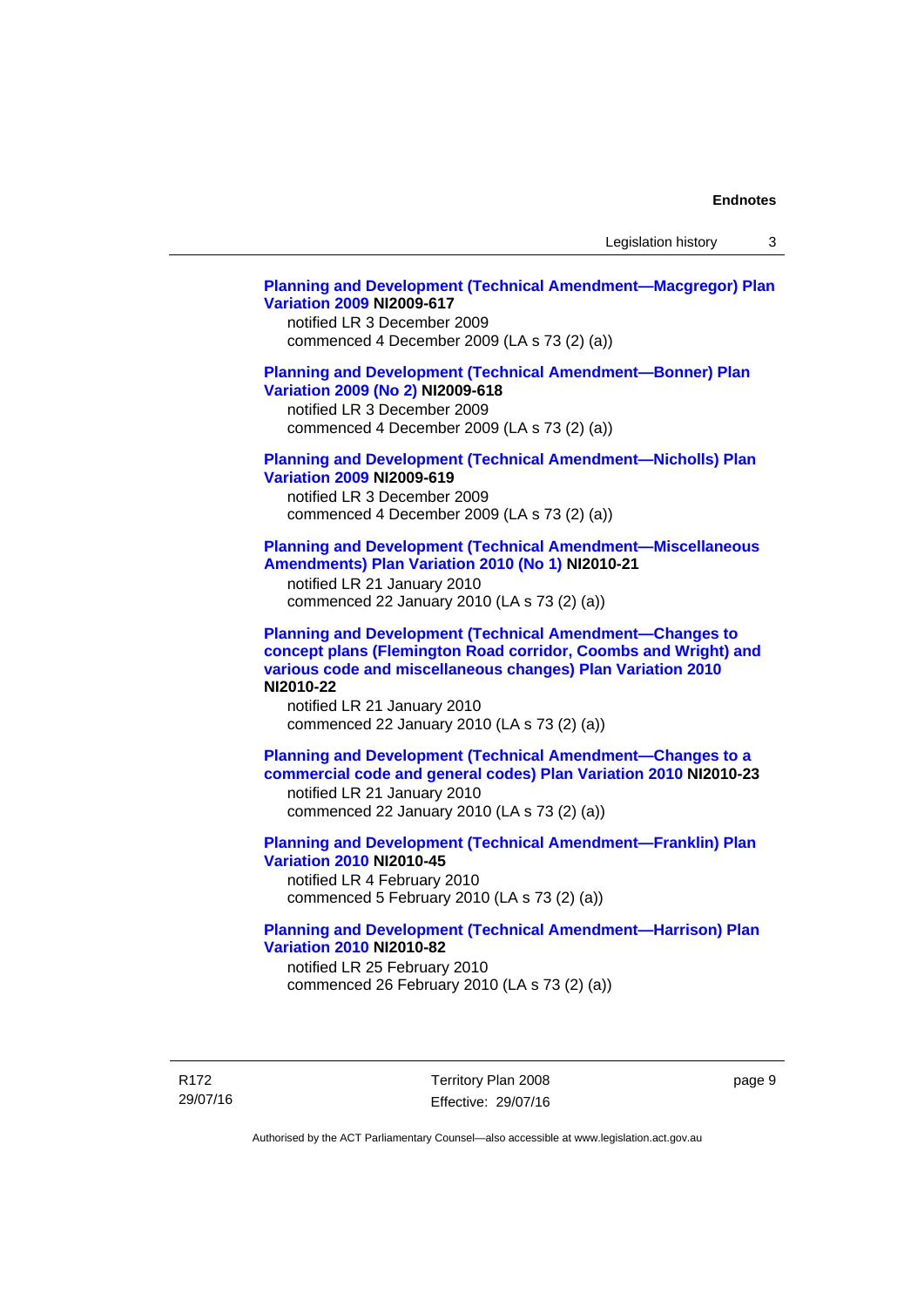| 3 | Legislation history |  |
|---|---------------------|--|
|---|---------------------|--|

## **[Planning and Development \(Technical Amendment—Casey\) Plan](http://www.legislation.act.gov.au/ni/2010-83/)  [Variation 2010](http://www.legislation.act.gov.au/ni/2010-83/) NI2010-83**

notified LR 25 February 2010 commenced 26 February 2010 (LA s 73 (2) (a))

## **[Planning and Development \(Technical Amendment—Gungahlin\) Plan](http://www.legislation.act.gov.au/ni/2010-84/)  [Variation 2010](http://www.legislation.act.gov.au/ni/2010-84/) NI2010-84**

notified LR 25 February 2010 commenced 26 February 2010 (LA s 73 (2) (a))

### **[Planning and Development \(Technical Amendment—Macgregor\) Plan](http://www.legislation.act.gov.au/ni/2010-123/)  [Variation 2010](http://www.legislation.act.gov.au/ni/2010-123/) NI2010-123**

notified LR 18 March 2010 commenced 19 March 2010 (LA s 73 (2) (a))

## **[Planning and Development \(Technical Amendment—Bonner\) Plan](http://www.legislation.act.gov.au/ni/2010-124/)**

**[Variation 2010](http://www.legislation.act.gov.au/ni/2010-124/) NI2010-124**  notified LR 18 March 2010 commenced 19 March 2010 (LA s 73 (2) (a))

#### **[Planning and Development \(Technical Amendment—Bruce\) Plan](http://www.legislation.act.gov.au/ni/2010-125/)  [Variation 2010](http://www.legislation.act.gov.au/ni/2010-125/) NI2010-125**

notified LR 18 March 2010 commenced 19 March 2010 (LA s 73 (2) (a))

## **[Planning and Development \(Technical Amendment—Miscellaneous](http://www.legislation.act.gov.au/ni/2010-217/)  [Amendments and Corrections\) Plan Variation 2010 \(No 1\)](http://www.legislation.act.gov.au/ni/2010-217/) NI2010-217**  notified LR 6 May 2010 commenced 7 May 2010 (LA s 73 (2) (a))

**[Planning and Development \(Technical Amendment—Changes to](http://www.legislation.act.gov.au/ni/2010-218/)  [noise attenuation provisions \(single dwelling housing development](http://www.legislation.act.gov.au/ni/2010-218/)  [code and multi unit housing development code\) and other](http://www.legislation.act.gov.au/ni/2010-218/)  [amendments\) Plan Variation 2010](http://www.legislation.act.gov.au/ni/2010-218/) NI2010-218** 

notified LR 6 May 2010 commenced 7 May 2010 (LA s 73 (2) (a))

## **[Planning and Development \(Technical Amendment—Realignment of](http://www.legislation.act.gov.au/ni/2010-219/)  [designated boundary and rezone future urban area – Molonglo\) Plan](http://www.legislation.act.gov.au/ni/2010-219/)  [Variation 2010](http://www.legislation.act.gov.au/ni/2010-219/) NI2010-219**

notified LR 6 May 2010 commenced 7 May 2010 (LA s 73 (2) (a))

page 10 Territory Plan 2008 Effective: 29/07/16

R172 29/07/16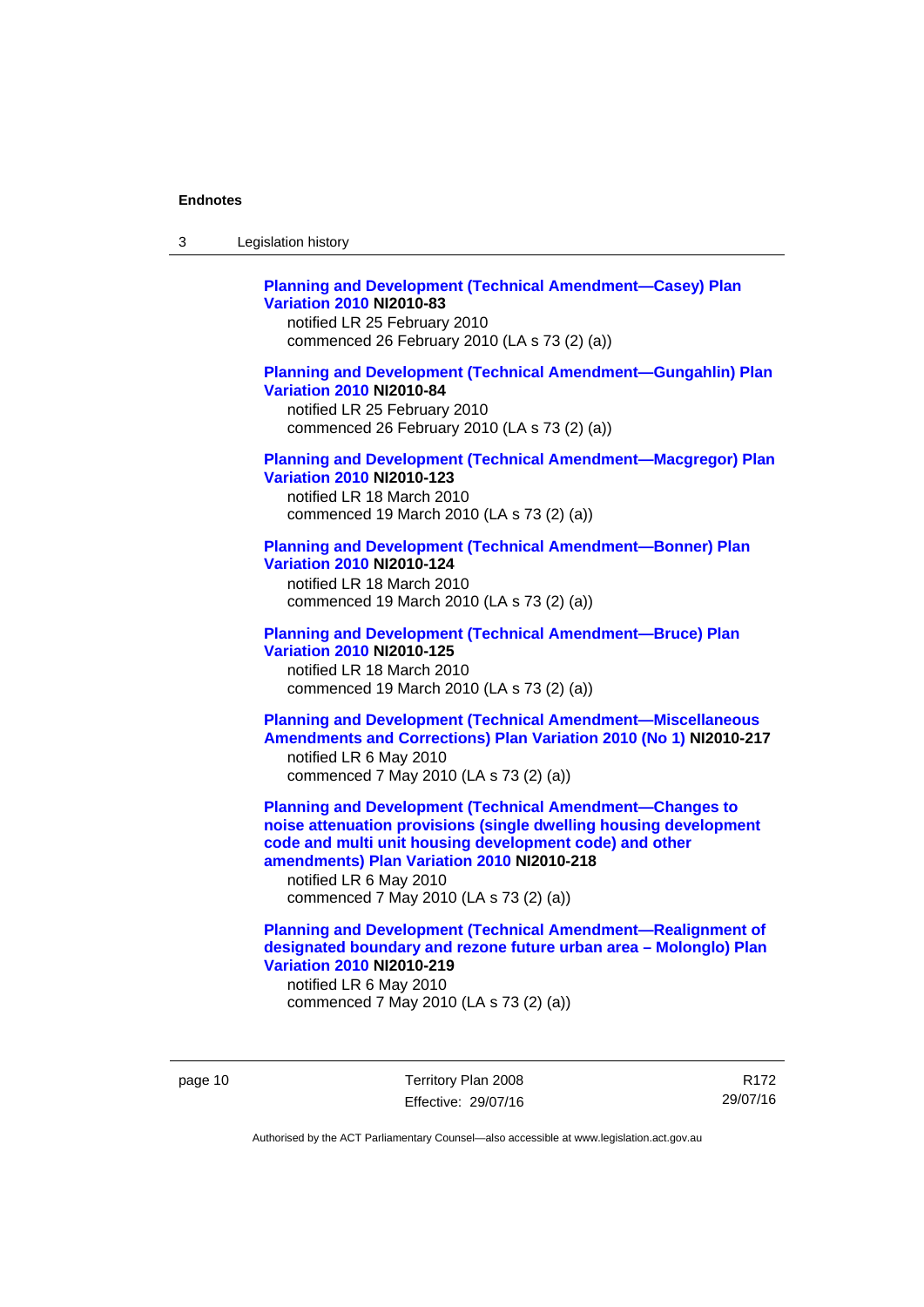## **[Planning and Development \(Technical Amendment—Forde\) Plan](http://www.legislation.act.gov.au/ni/2010-243/)  [Variation 2010](http://www.legislation.act.gov.au/ni/2010-243/) NI2010-243**  notified LR 27 May 2010 commenced 28 May 2010 (LA s 73 (2) (a))

## **[Planning and Development \(Technical Amendment—Crace\) Plan](http://www.legislation.act.gov.au/ni/2010-244/)  [Variation 2010](http://www.legislation.act.gov.au/ni/2010-244/) NI2010-244**

notified LR 27 May 2010 commenced 28 May 2010 (LA s 73 (2) (a))

## **[Planning and Development \(Technical Amendment—Kingston\) Plan](http://www.legislation.act.gov.au/ni/2010-246/)  [Variation 2010](http://www.legislation.act.gov.au/ni/2010-246/) NI2010-246**

notified LR 3 June 2010 commenced 4 June 2010 (LA s 73 (2) (a))

## **[Planning and Development \(Technical Amendment—Rezoning –](http://www.legislation.act.gov.au/ni/2010-258/)  [boundary changes\) Plan Variation 2010 \(No 1\)](http://www.legislation.act.gov.au/ni/2010-258/) NI2010-258**

notified LR 27 May 2010 commenced 28 May 2010 (LA s 73 (2) (a))

#### **[Planning and Development \(Technical Amendment—Gungahlin\) Plan](http://www.legislation.act.gov.au/ni/2010-321/)  [Variation 2010 \(No 2\)](http://www.legislation.act.gov.au/ni/2010-321/) NI2010-321**

notified LR 24 June 2010 commenced 25 June 2010 (LA s 73 (2) (a))

## **[Planning and Development \(Technical Amendment—Mitchell and](http://www.legislation.act.gov.au/ni/2010-370/)  [Lyneham\) Plan Variation 2010](http://www.legislation.act.gov.au/ni/2010-370/) NI2010-370**

notified LR 8 July 2010 commenced 9 July 2010 (LA s 73 (2) (a))

## **[Planning and Development \(Technical Amendment—Kingston\) Plan](http://www.legislation.act.gov.au/ni/2010-371/)  [Variation 2010 \(No 2\)](http://www.legislation.act.gov.au/ni/2010-371/) NI2010-371**

notified LR 8 July 2010 commenced 9 July 2010 (LA s 73 (2) (a))

## **[Planning and Development \(Technical Amendment—Casey\) Plan](http://www.legislation.act.gov.au/ni/2010-382/)  [Variation 2010 \(No 2\)](http://www.legislation.act.gov.au/ni/2010-382/) NI2010-382**

notified LR 15 July 2010 commenced 16 July 2010 (LA s 73 (2) (a))

## **[Planning and Development \(Technical Amendment – Miscellaneous](http://www.legislation.act.gov.au/ni/2010-409/)  [Amendments\) Plan Variation 2010 \(No 2\)](http://www.legislation.act.gov.au/ni/2010-409/) NI2010-409**

notified LR 22 July 2010 commenced 23 July 2010 (LA s 73 (2) (a))

| R172     | Territory Plan 2008 | page 11 |
|----------|---------------------|---------|
| 29/07/16 | Effective: 29/07/16 |         |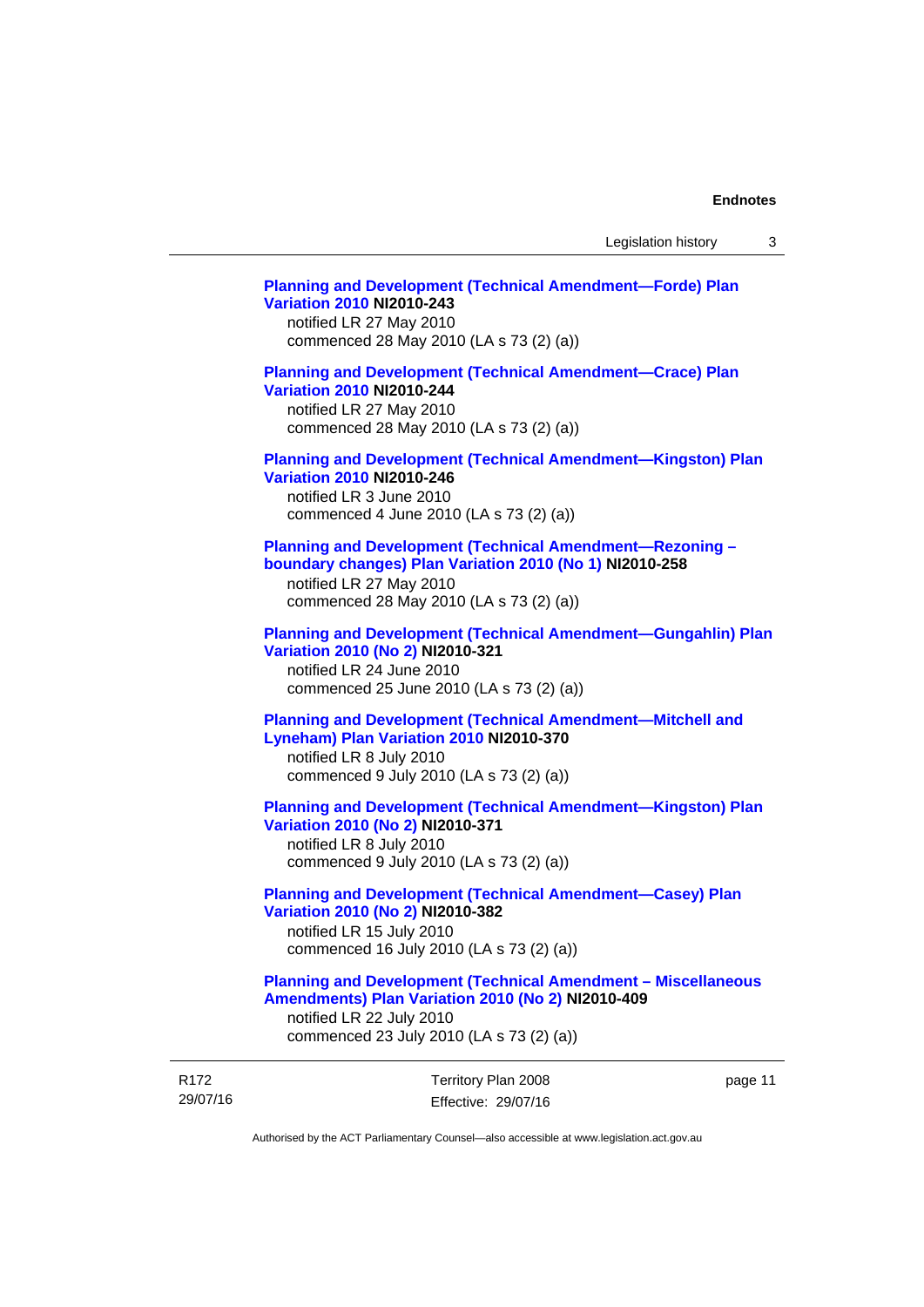| 3 | Legislation history                                                                                                                                                                                                                                                                                                            |
|---|--------------------------------------------------------------------------------------------------------------------------------------------------------------------------------------------------------------------------------------------------------------------------------------------------------------------------------|
|   | <b>Planning and Development (Technical Amendment-Code and</b><br>miscellaneous changes to parking and vehicular access general<br>code) Plan Variation 2010 NI2010-410<br>notified LR 29 July 2010<br>commenced 30 July 2010 (LA s 73 (2) (a))                                                                                 |
|   | <b>Planning and Development (Technical Amendment-Inclusion of</b><br>definitions to bring the Territory Plan into line with the National<br><b>Capital Plan and miscellaneous amendments and corrections) Plan</b><br><b>Variation 2010 NI2010-411</b><br>notified LR 29 July 2010<br>commenced 30 July 2010 (LA s 73 (2) (a)) |
|   | <b>Planning and Development (Technical Amendment-Code changes</b><br>to Coombs and Wright concept plan and changes to town centres<br>development code) Plan Variation 2010 NI2010-412<br>notified LR 29 July 2010<br>commenced 30 July 2010 (LA s 73 (2) (a))                                                                 |
|   | <b>Planning and Development (Technical Amendment-Harrison) Plan</b><br>Variation 2010 (No 2) NI2010-426<br>notified LR 29 July 2010<br>commenced 30 July 2010 (LA s 73 (2) (a))                                                                                                                                                |
|   | <b>Planning and Development (Technical Amendment-Forde) Plan</b><br>Variation 2010 (No 2) NI2010-440<br>notified LR 12 August 2010<br>commenced 13 August 2010 (LA s 73 (2) (a))                                                                                                                                               |
|   | <b>Planning and Development (Technical Amendment-Weston) Plan</b><br><b>Variation 2010 NI2010-441</b><br>notified LR 12 August 2010<br>commenced 13 August 2010 (LA s 73 (2) (a))                                                                                                                                              |
|   | <b>Planning and Development (Technical Amendment-Casey) Plan</b><br>Variation 2010 (No 3) NI2010-538<br>notified LR 23 September 2010<br>commenced 24 September 2010 (LA s 73 (2) (a))                                                                                                                                         |
|   | <b>Planning and Development (Technical Amendment-Dunlop) Plan</b><br><b>Variation 2010 NI2010-539</b><br>notified LR 23 September 2010<br>commenced 24 September 2010 (LA s 73 (2) (a))                                                                                                                                        |

page 12 Territory Plan 2008 Effective: 29/07/16

R172 29/07/16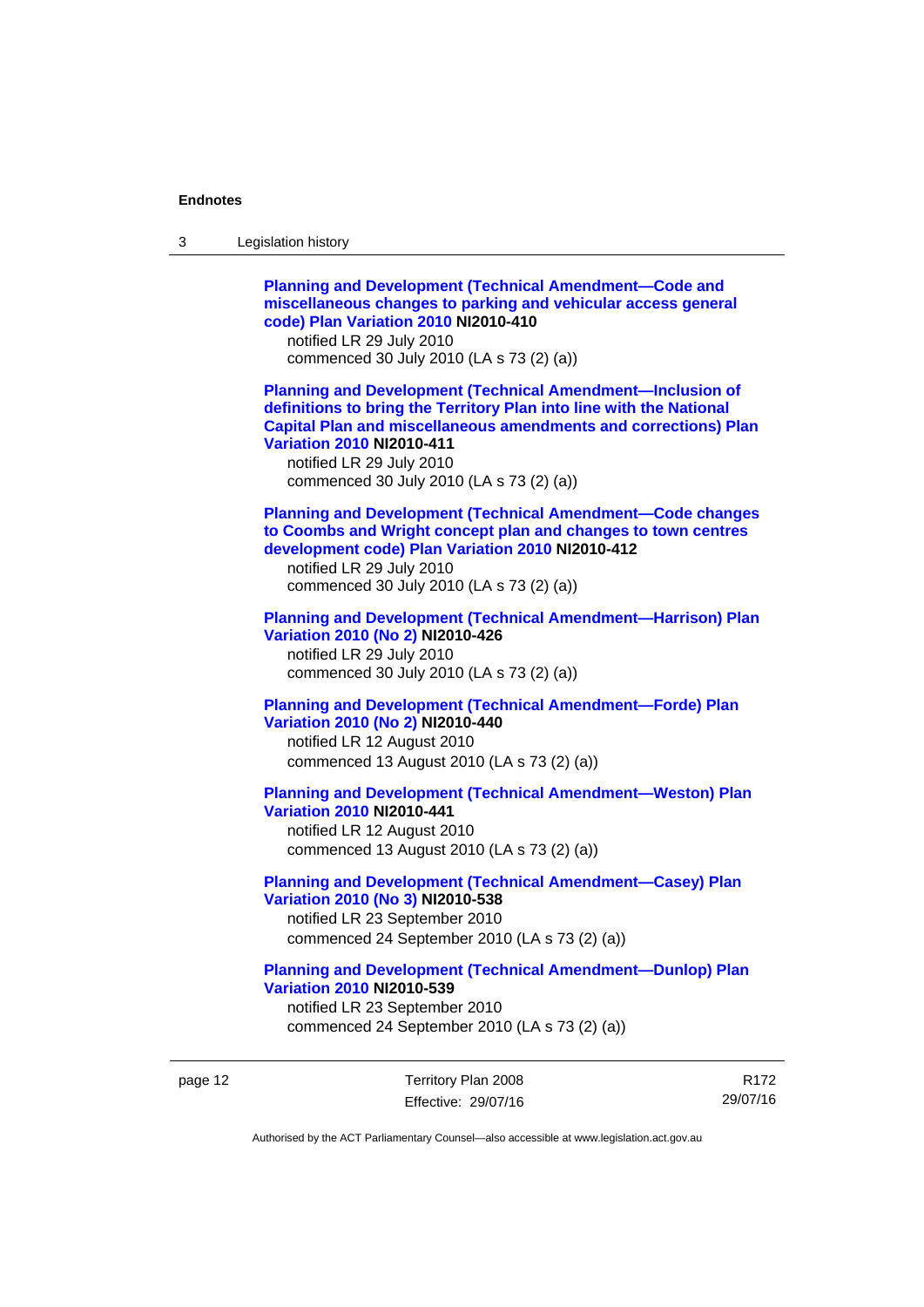### **[Planning and Development \(Technical Amendment—Bonner\) Plan](http://www.legislation.act.gov.au/ni/2010-540/)  [Variation 2010 \(No 2\)](http://www.legislation.act.gov.au/ni/2010-540/) NI2010-540**

notified LR 23 September 2010 commenced 24 September 2010 (LA s 73 (2) (a))

## **[Planning and Development \(Technical Amendment—Casey\) Plan](http://www.legislation.act.gov.au/ni/2010-566/)  [Variation 2010 \(No 4\)](http://www.legislation.act.gov.au/ni/2010-566/) NI2010-566**

notified LR 7 October 2010 commenced 8 October 2010 (LA s 73 (2) (a))

#### **Variation to the Territory Plan No 299**

(as notified in [Planning and Development \(Plan Variation No 299\)](http://www.legislation.act.gov.au/ni/2010-575/)  [Notice 2010](http://www.legislation.act.gov.au/ni/2010-575/) NI2010-575) commenced 5 November 2010 ([CN2010-12](http://www.legislation.act.gov.au/cn/2010-12/))

**[Planning and Development \(Technical Amendment—Changes to](http://www.legislation.act.gov.au/ni/2010-601/)  [Flemington Road corridor concept plan, non urban zones](http://www.legislation.act.gov.au/ni/2010-601/)  [development code and group centres development code\) Plan](http://www.legislation.act.gov.au/ni/2010-601/)  [Variation 2010](http://www.legislation.act.gov.au/ni/2010-601/) NI2010-601** 

notified LR 28 October 2010 commenced 29 October 2010 (LA s 73 (2) (a))

## **[Planning and Development \(Technical Amendment—Miscellaneous](http://www.legislation.act.gov.au/ni/2010-602/)  [Amendments and Corrections\) Plan Variation 2010 \(No 2\)](http://www.legislation.act.gov.au/ni/2010-602/) NI2010-602**

notified LR 28 October 2010 commenced 29 October 2010 (LA s 73 (2) (a))

## **[Planning and Development \(Technical Amendment—Changes to](http://www.legislation.act.gov.au/ni/2010-697/)  [commercial and industrial codes, PRZ2 restricted access recreation](http://www.legislation.act.gov.au/ni/2010-697/)  [zone and other codes\) Plan Variation 2010](http://www.legislation.act.gov.au/ni/2010-697/) NI2010-697**

notified LR 20 December 2010 commenced 22 December 2010 (LA s 73 (2) (b))

## **[Planning and Development \(Technical Amendment—Forde\) Plan](http://www.legislation.act.gov.au/ni/2011-23/)  [Variation 2011](http://www.legislation.act.gov.au/ni/2011-23/) NI2011-23**  notified LR 1 February 2011

commenced 2 February 2011 (LA s 73 (2) (a))

## **[Planning and Development \(Technical Amendment—Rezoning](http://www.legislation.act.gov.au/ni/2011-30/)[boundary changes\) Plan Variation 2011 \(No 1\)](http://www.legislation.act.gov.au/ni/2011-30/) NI2011-30**  notified LR 3 February 2011

commenced 4 February 2011 (LA s 73 (2) (a))

R172 29/07/16 Territory Plan 2008 Effective: 29/07/16 page 13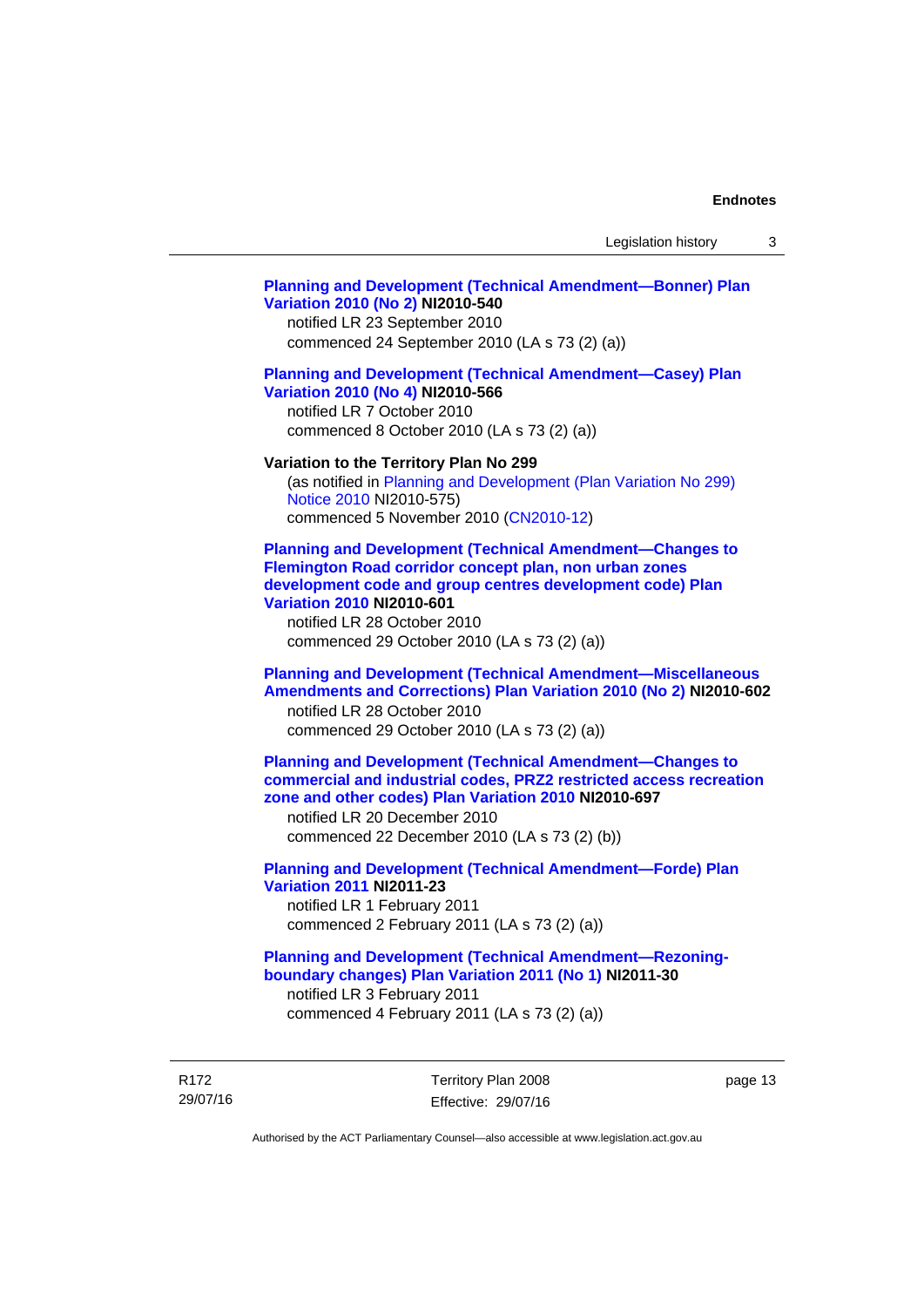| Legislation history<br>3 |  |
|--------------------------|--|
|--------------------------|--|

## **[Planning and Development \(Technical Amendment—Franklin\) Plan](http://www.legislation.act.gov.au/ni/2011-42/)  [Variation 2011 \(No 1\)](http://www.legislation.act.gov.au/ni/2011-42/) NI2011-42**  notified LR 10 February 2011 commenced 11 February 2011 (LA s 73 (2) (a)) **[Planning and Development \(Technical Amendment—Miscellaneous](http://www.legislation.act.gov.au/ni/2011-81/)  [Amendments\) Plan Variation 2011 \(No 1\)](http://www.legislation.act.gov.au/ni/2011-81/) NI2011-81**  notified LR 3 March 2011 commenced 4 March 2011 (LA s 73 (2) (a)) **[Planning and Development \(Technical Amendment—Casey\) Plan](http://www.legislation.act.gov.au/ni/2011-126/)  [Variation 2011 \(No 1\)](http://www.legislation.act.gov.au/ni/2011-126/) NI2011-126**  notified LR 10 March 2011 commenced 11 March 2011 (LA s 73 (2) (a)) **Variation to the Territory Plan No 298**  (as notified in [Planning and Development \(Plan Variation No 298\)](http://www.legislation.act.gov.au/ni/2011-152/)  [Notice 2011](http://www.legislation.act.gov.au/ni/2011-152/) NI2011-152) commenced 18 March 2011 [\(CN2011-4\)](http://www.legislation.act.gov.au/cn/2011-4/) **[Planning and Development \(Technical Amendment—Bonner\) Plan](http://www.legislation.act.gov.au/ni/2011-153/)**

**[Variation 2011 \(No 1\)](http://www.legislation.act.gov.au/ni/2011-153/) NI2011-153**  notified LR 17 March 2011 commenced 18 March 2011 (LA s 73 (2) (a))

## **[Planning and Development \(Technical Amendment—Macgregor\) Plan](http://www.legislation.act.gov.au/ni/2011-193/)  [Variation 2011 \(No 1\)](http://www.legislation.act.gov.au/ni/2011-193/) NI2011-193**

notified LR 14 April 2011 commenced 15 April 2011 (LA s 73 (2) (a))

## **[Planning and Development \(Technical Amendment—Franklin\) Plan](http://www.legislation.act.gov.au/ni/2011-194/)  [Variation 2011 \(No 2\)](http://www.legislation.act.gov.au/ni/2011-194/) NI2011-194**

notified LR 14 April 2011 commenced 15 April 2011 (LA s 73 (2) (a))

### **[Planning and Development \(Technical Amendment—Giralang\) Plan](http://www.legislation.act.gov.au/ni/2011-204/)  [Variation 2011 \(No 1\)](http://www.legislation.act.gov.au/ni/2011-204/) NI2011-204**  notified LR 20 April 2011

commenced 21 April 2011 (LA s 73 (2) (a))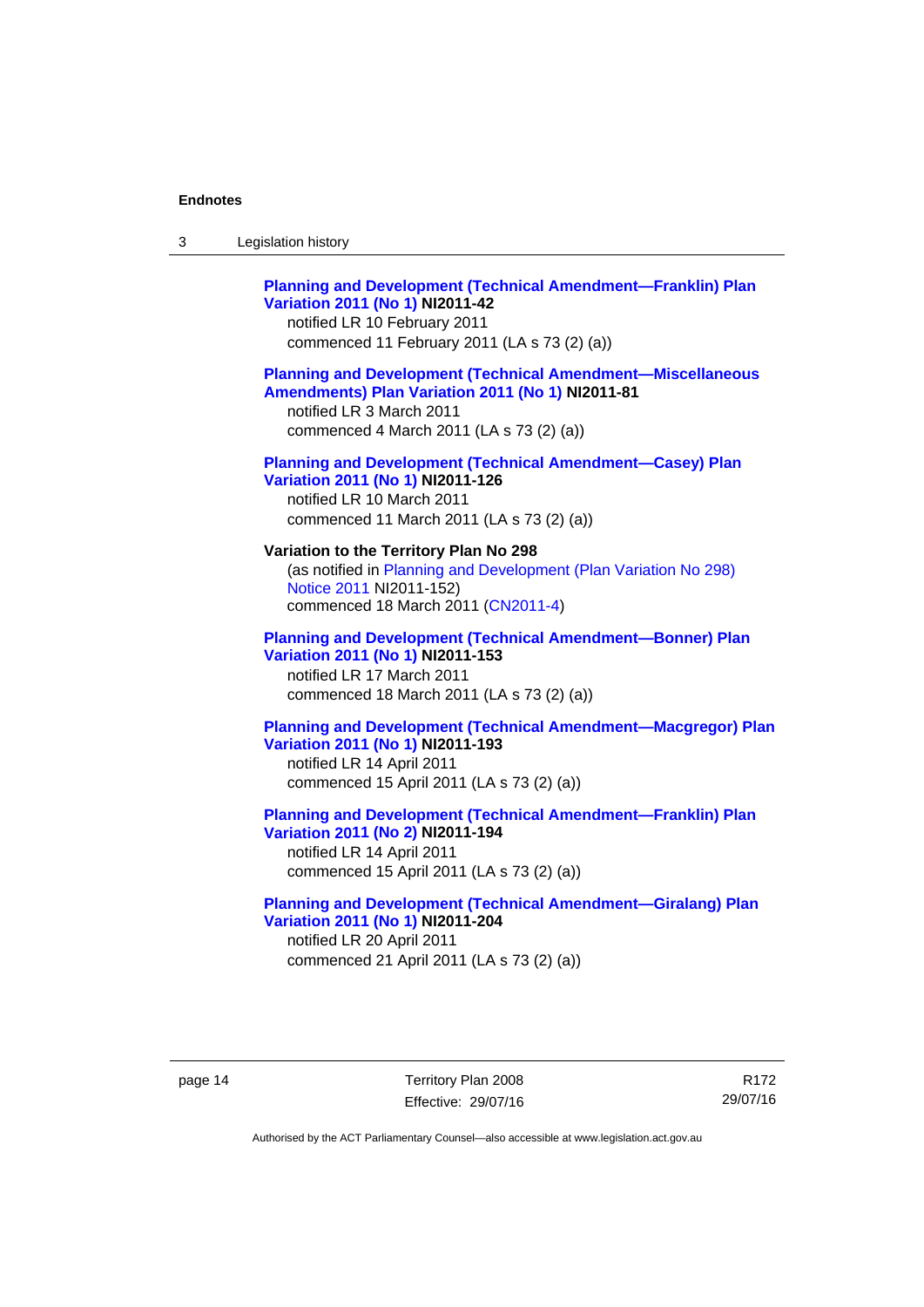29/07/16 Territory Plan 2008 Effective: 29/07/16 page 15 **[Planning and Development \(Technical Amendment—Miscellaneous](http://www.legislation.act.gov.au/ni/2011-206/)  [amendments and corrections, changes to bring the Territory Plan in](http://www.legislation.act.gov.au/ni/2011-206/)  [line with the National Capital Plan, and removal of redundant](http://www.legislation.act.gov.au/ni/2011-206/)  [provisions\) Plan Variation 2011](http://www.legislation.act.gov.au/ni/2011-206/) NI2011-206**  notified LR 28 April 2011 commenced 29 April 2011 (LA s 73 (2) (a)) **[Planning and Development \(Technical Amendment—Changes to](http://www.legislation.act.gov.au/ni/2011-207/)  [multi unit housing development code, industrial zones development](http://www.legislation.act.gov.au/ni/2011-207/)  [code, inner north precinct code and parking and vehicular access](http://www.legislation.act.gov.au/ni/2011-207/)  [general code\) Plan Variation 2011](http://www.legislation.act.gov.au/ni/2011-207/) NI2011-207**  notified LR 28 April 2011 commenced 29 April 2011 (LA s 73 (2) (a)) **[Planning and Development \(Technical Amendment—Harrison\) Plan](http://www.legislation.act.gov.au/ni/2011-226/)  [Variation 2011 \(No 1\)](http://www.legislation.act.gov.au/ni/2011-226/) NI2011-226**  notified LR 11 May 2011 commenced 12 May 2011 (LA s 73 (2) (a)) **[Planning and Development \(Technical Amendment—Crace\) Plan](http://www.legislation.act.gov.au/ni/2011-237/)  [Variation 2011 \(No 1\)](http://www.legislation.act.gov.au/ni/2011-237/) NI2011-237**  notified LR 18 May 2011 commenced 19 May 2011 (LA s 73 (2) (a)) **[Planning and Development \(Technical Amendment—Dickson\) Plan](http://www.legislation.act.gov.au/ni/2011-238/)  [Variation 2011 \(No 1\)](http://www.legislation.act.gov.au/ni/2011-238/) NI2011-238**  notified LR 18 May 2011 commenced 19 May 2011 (LA s 73 (2) (a)) **[Planning and Development \(Technical Amendment—Gungahlin\) Plan](http://www.legislation.act.gov.au/ni/2011-255/)  [Variation 2011 \(No 1\)](http://www.legislation.act.gov.au/ni/2011-255/) NI2011-255**  notified LR 26 May 2011 commenced 27 May 2011 (LA s 73 (2) (a)) **[Planning and Development \(Technical Amendment—Bonner\) Plan](http://www.legislation.act.gov.au/ni/2011-256/)  [Variation 2011 \(No 2\)](http://www.legislation.act.gov.au/ni/2011-256/) NI2011-256**  notified LR 26 May 2011 commenced 27 May 2011 (LA s 73 (2) (a)) **[Planning and Development \(Technical Amendment—Bonner\) Plan](http://www.legislation.act.gov.au/ni/2011-257/)  [Variation 2011 \(No 3\)](http://www.legislation.act.gov.au/ni/2011-257/) NI2011-257**  notified LR 26 May 2011 commenced 27 May 2011 (LA s 73 (2) (a))

Authorised by the ACT Parliamentary Counsel—also accessible at www.legislation.act.gov.au

R172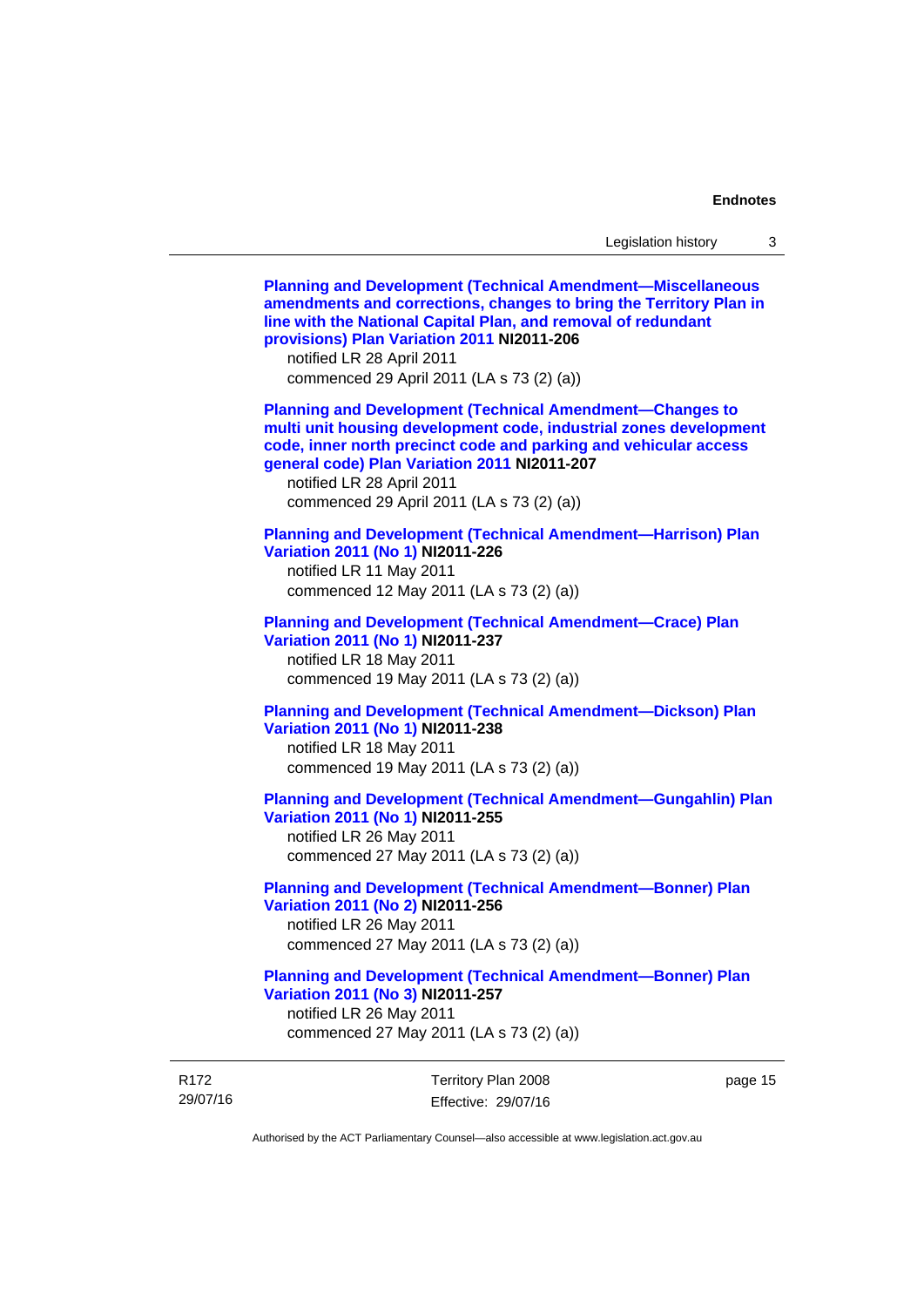| Legislation history<br>-3 |  |
|---------------------------|--|
|---------------------------|--|

**[Planning and Development \(Technical Amendment—Crace\) Plan](http://www.legislation.act.gov.au/ni/2011-258/)  [Variation 2011 \(No 2\)](http://www.legislation.act.gov.au/ni/2011-258/) NI2011-258**  notified LR 26 May 2011 commenced 27 May 2011 (LA s 73 (2) (a)) **[Planning and Development \(Technical Amendment—Casey\) Plan](http://www.legislation.act.gov.au/ni/2011-283/)  [Variation 2011 \(No 2\)](http://www.legislation.act.gov.au/ni/2011-283/) NI2011-283**  notified LR 9 June 2011 commenced 10 June 2011 (LA s 73 (2) (a)) **[Planning and Development \(Technical Amendment—Macgregor\) Plan](http://www.legislation.act.gov.au/ni/2011-284/)  [Variation 2011 \(No 2\)](http://www.legislation.act.gov.au/ni/2011-284/) NI2011-284**  notified LR 9 June 2011 commenced 10 June 2011 (LA s 73 (2) (a)) **[Planning and Development \(Technical Amendment—Forde\) Plan](http://www.legislation.act.gov.au/ni/2011-309/)  [Variation 2011 \(No 2\)](http://www.legislation.act.gov.au/ni/2011-309/) NI2011-309**  notified LR 23 June 2011 commenced 24 June 2011 (LA s 73 (2) (a)) **[Planning and Development \(Technical Amendment—Code](http://www.legislation.act.gov.au/ni/2011-353/)  [amendment to the Group Centres Development Code – Proposed](http://www.legislation.act.gov.au/ni/2011-353/)  [supermarket site Chisholm Section 598 Block 7\) Plan Variation 2011](http://www.legislation.act.gov.au/ni/2011-353/) NI2011-353**  notified LR 7 July 2011 commenced 8 July 2011 (LA s 73 (2) (a)) **[Planning and Development \(Technical Amendment—Miscellaneous](http://www.legislation.act.gov.au/ni/2011-354/)  [amendments and corrections\) Plan Variation 2011](http://www.legislation.act.gov.au/ni/2011-354/) NI2011-354**  notified LR 7 July 2011 commenced 8 July 2011 (LA s 73 (2) (a)) **[Planning and Development \(Technical Amendment—Code and](http://www.legislation.act.gov.au/ni/2011-355/)  [clarification changes to various development codes, general codes,](http://www.legislation.act.gov.au/ni/2011-355/)  [definitions and concept plans\) Plan Variation 2011](http://www.legislation.act.gov.au/ni/2011-355/) NI2011-355**  notified LR 7 July 2011 commenced 8 July 2011 (LA s 73 (2) (a)) **[Planning and Development \(Technical Amendment—Casey\) Plan](http://www.legislation.act.gov.au/ni/2011-478/)  [Variation 2011 \(No 3\)](http://www.legislation.act.gov.au/ni/2011-478/) NI2011-478** 

notified LR 1 September 2011 commenced 2 September 2011 (LA s 73 (2) (a))

page 16 Territory Plan 2008 Effective: 29/07/16

R172 29/07/16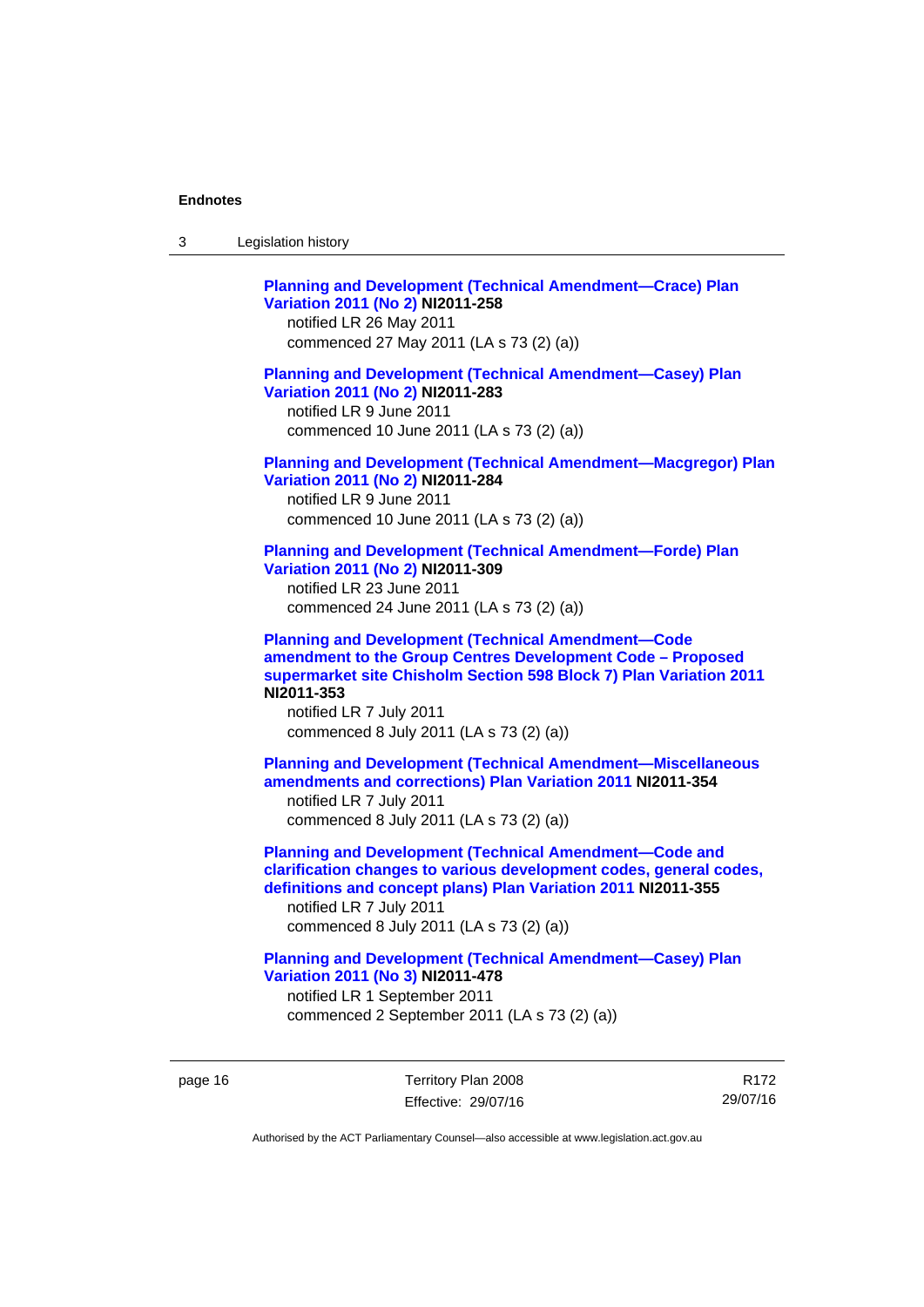## **[Planning and Development \(Technical Amendment—Crace\) Plan](http://www.legislation.act.gov.au/ni/2011-479/)  [Variation 2011 \(No 3\)](http://www.legislation.act.gov.au/ni/2011-479/) NI2011-479**  notified LR 1 September 2011 commenced 2 September 2011 (LA s 73 (2) (a)) **[Planning and Development \(Technical Amendment—Bonner\) Plan](http://www.legislation.act.gov.au/ni/2011-480/)  [Variation 2011 \(No 4\)](http://www.legislation.act.gov.au/ni/2011-480/) NI2011-480**  notified LR 1 September 2011 commenced 2 September 2011 (LA s 73 (2) (a)) **[Planning and Development \(Technical Amendment—Bonner\) Plan](http://www.legislation.act.gov.au/ni/2011-481/)  [Variation 2011 \(No 5\)](http://www.legislation.act.gov.au/ni/2011-481/) NI2011-481**  notified LR 26 August 2011 commenced 27 August 2011 (LA s 73 (2) (a)) **[Planning and Development \(Technical Amendment—Gungahlin\) Plan](http://www.legislation.act.gov.au/ni/2011-541/)  [Variation 2011 \(No 2\)](http://www.legislation.act.gov.au/ni/2011-541/) NI2011-541**  notified LR 15 September 2011 commenced 16 September 2011 (LA s 73 (2) (a)) **Variation to the Territory Plan No 302**  (as notified in [Planning and Development \(Plan Variation No 302\)](http://www.legislation.act.gov.au/ni/2011-573/)  [Notice 2011](http://www.legislation.act.gov.au/ni/2011-573/) NI2011-573) commenced 4 November 2011 ([CN2011-11](http://www.legislation.act.gov.au/cn/2011-11/)) **[Planning and Development \(Technical Amendment—Code and](http://www.legislation.act.gov.au/ni/2011-589/)  [clarification changes to various development codes, general codes,](http://www.legislation.act.gov.au/ni/2011-589/)  [definitions and concept plans\) Plan Variation 2011 \(No 2\)](http://www.legislation.act.gov.au/ni/2011-589/) NI2011-589**  notified LR 6 October 2011 commenced 7 October 2011 (LA s 73 (2) (a)) **[Planning and Development \(Technical Amendment—Miscellaneous](http://www.legislation.act.gov.au/ni/2011-590/)  [amendments and corrections\) Plan Variation 2011 \(No 2\)](http://www.legislation.act.gov.au/ni/2011-590/) NI2011-590**  notified LR 6 October 2011 commenced 7 October 2011 (LA s 73 (2) (a)) **[Planning and Development \(Technical Amendment—Yarralumla\) Plan](http://www.legislation.act.gov.au/ni/2011-650/)  [Variation 2011 \(No 1\)](http://www.legislation.act.gov.au/ni/2011-650/) NI2011-650**

notified LR 27 October 2011 commenced 28 October 2011 (LA s 73 (2) (a))

R172 29/07/16 Territory Plan 2008 Effective: 29/07/16 page 17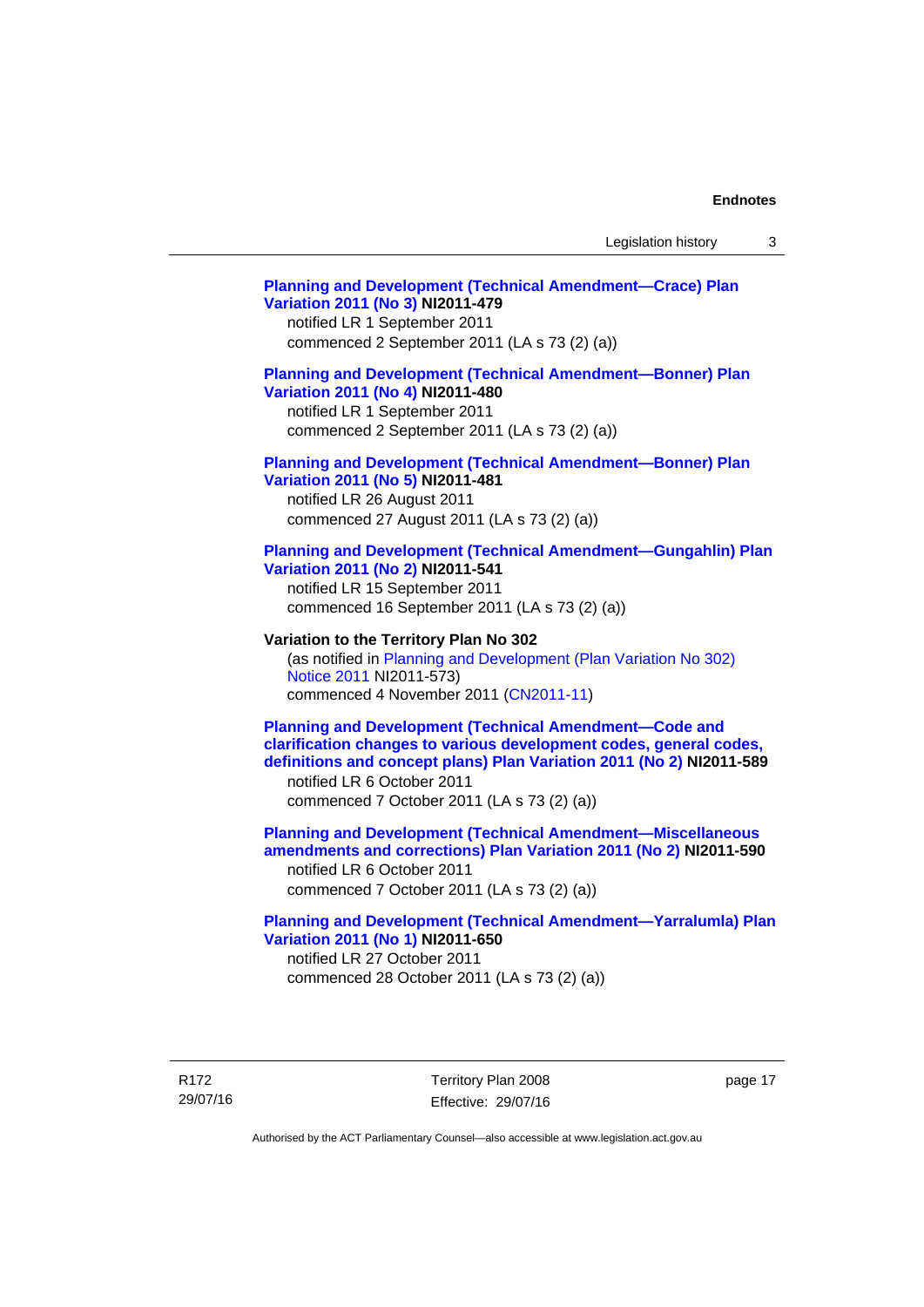| -3 | Legislation history |  |
|----|---------------------|--|
|----|---------------------|--|

## **[Planning and Development \(Technical Amendment—Casey\) Plan](http://www.legislation.act.gov.au/ni/2011-651/)  [Variation 2011 \(No 4\)](http://www.legislation.act.gov.au/ni/2011-651/) NI2011-651**

notified LR 27 October 2011 commenced 28 October 2011 (LA s 73 (2) (a))

## **[Planning and Development \(Technical Amendment—Weston\) Plan](http://www.legislation.act.gov.au/ni/2011-652/)  [Variation 2011 \(No 1\)](http://www.legislation.act.gov.au/ni/2011-652/) NI2011-652**

notified LR 27 October 2011 commenced 28 October 2011 (LA s 73 (2) (a))

#### **[Planning and Development \(Technical Amendment—Miscellaneous](http://www.legislation.act.gov.au/ni/2011-667/)  [Amendments\) Plan Variation 2011 \(No 2\)](http://www.legislation.act.gov.au/ni/2011-667/) NI2011-667**

notified LR 3 November 2011 commenced 4 November 2011 (LA s 73 (2) (a))

#### **[Planning and Development \(Technical Amendment—Forde\) Plan](http://www.legislation.act.gov.au/ni/2011-668/)  [Variation 2011 \(No 3\)](http://www.legislation.act.gov.au/ni/2011-668/) NI2011-668**

notified LR 3 November 2011 commenced 4 November 2011 (LA s 73 (2) (a))

**Variation to the Territory Plan No 310**  (as notified in [Planning and Development \(Plan Variation No 310\)](http://www.legislation.act.gov.au/ni/2011-688/)  [Notice 2011](http://www.legislation.act.gov.au/ni/2011-688/) NI2011-688) commenced 16 December 2011 [\(CN2011-14\)](http://www.legislation.act.gov.au/cn/2011-14/)

## **Variation to the Territory Plan No 300**  (as notified in [Planning and Development \(Plan Variation No 300\)](http://www.legislation.act.gov.au/ni/2011-691/)  [Notice 2011](http://www.legislation.act.gov.au/ni/2011-691/) NI2011-691) commenced 16 December 2011 [\(CN2011-13\)](http://www.legislation.act.gov.au/cn/2011-13/)

### **[Planning and Development \(Technical Amendment—Watson\) Plan](http://www.legislation.act.gov.au/ni/2011-728/)  [Variation 2011 \(No 1\)](http://www.legislation.act.gov.au/ni/2011-728/) NI2011-728**

notified LR 30 November 2011 commenced 1 December 2011 (LA s 73 (2) (a))

## **[Planning and Development \(Technical Amendment—Gungahlin\) Plan](http://www.legislation.act.gov.au/ni/2011-729/)  [Variation 2011 \(No 3\)](http://www.legislation.act.gov.au/ni/2011-729/) NI2011-729**

notified LR 30 November 2011 commenced 1 December 2011 (LA s 73 (2) (a))

page 18 Territory Plan 2008 Effective: 29/07/16

R172 29/07/16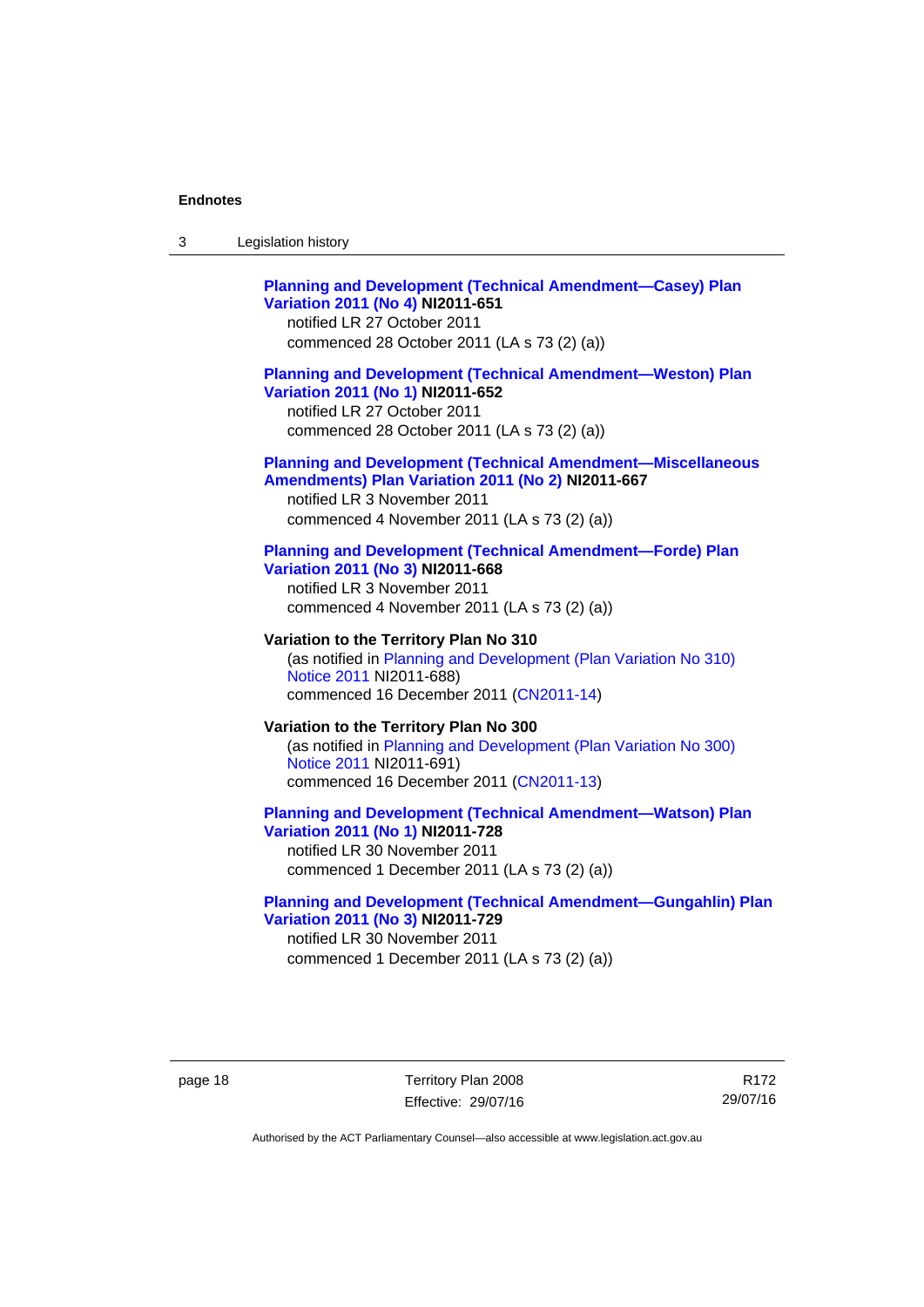Legislation history 3

**[Planning and Development \(Technical Amendment—Dunlop\) Plan](http://www.legislation.act.gov.au/ni/2011-730/)  [Variation 2011 \(No 1\)](http://www.legislation.act.gov.au/ni/2011-730/) NI2011-730**  notified LR 30 November 2011 commenced 1 December 2011 (LA s 73 (2) (a)) **[Planning and Development \(Technical Amendment—Weston\) Plan](http://www.legislation.act.gov.au/ni/2011-731/)  [Variation 2011 \(No 2\)](http://www.legislation.act.gov.au/ni/2011-731/) NI2011-731**  notified LR 30 November 2011 commenced 1 December 2011 (LA s 73 (2) (a)) **[Planning and Development \(Technical Amendment—Macgregor\) Plan](http://www.legislation.act.gov.au/ni/2011-785/)  [Variation 2011 \(No 3\)](http://www.legislation.act.gov.au/ni/2011-785/) NI2011-785**  notified LR 15 December 2011 commenced 16 December 2011 (LA s 73 (2) (a)) **[Planning and Development \(Technical Amendment—Bonner\) Plan](http://www.legislation.act.gov.au/ni/2011-786/)  [Variation 2011 \(No 6\)](http://www.legislation.act.gov.au/ni/2011-786/) NI2011-786**  notified LR 15 December 2011 commenced 16 December 2011 (LA s 73 (2) (a)) **[Planning and Development \(Technical Amendment—Code,](http://www.legislation.act.gov.au/ni/2011-787/)  [clarification and miscellaneous\) Plan Variation 2011](http://www.legislation.act.gov.au/ni/2011-787/) NI2011-787**  notified LR 15 December 2011 commenced 16 December 2011 (LA s 73 (2) (a)) **[Planning and Development \(Technical Amendment—Miscellaneous](http://www.legislation.act.gov.au/ni/2011-788/)  [amendments and corrections\) Plan Variation 2011 \(No 3\)](http://www.legislation.act.gov.au/ni/2011-788/) NI2011-788**  notified LR 15 December 2011 commenced 16 December 2011 (LA s 73 (2) (a)) **[Planning and Development \(Technical Amendment—Crace\) Plan](http://www.legislation.act.gov.au/ni/2012-26/)  [Variation 2012 \(No 1\)](http://www.legislation.act.gov.au/ni/2012-26/) NI2012-26**  notified LR 27 January 2012 commenced 28 January 2012 (LA s 73 (2) (a)) **[Planning and Development \(Technical Amendment—Franklin\) Plan](http://www.legislation.act.gov.au/ni/2012-28/)  [Variation 2012 \(No 1\)](http://www.legislation.act.gov.au/ni/2012-28/) NI2012-28**  notified LR 27 January 2012

R172 29/07/16 Territory Plan 2008 Effective: 29/07/16 page 19

Authorised by the ACT Parliamentary Counsel—also accessible at www.legislation.act.gov.au

commenced 28 January 2012 (LA s 73 (2) (a))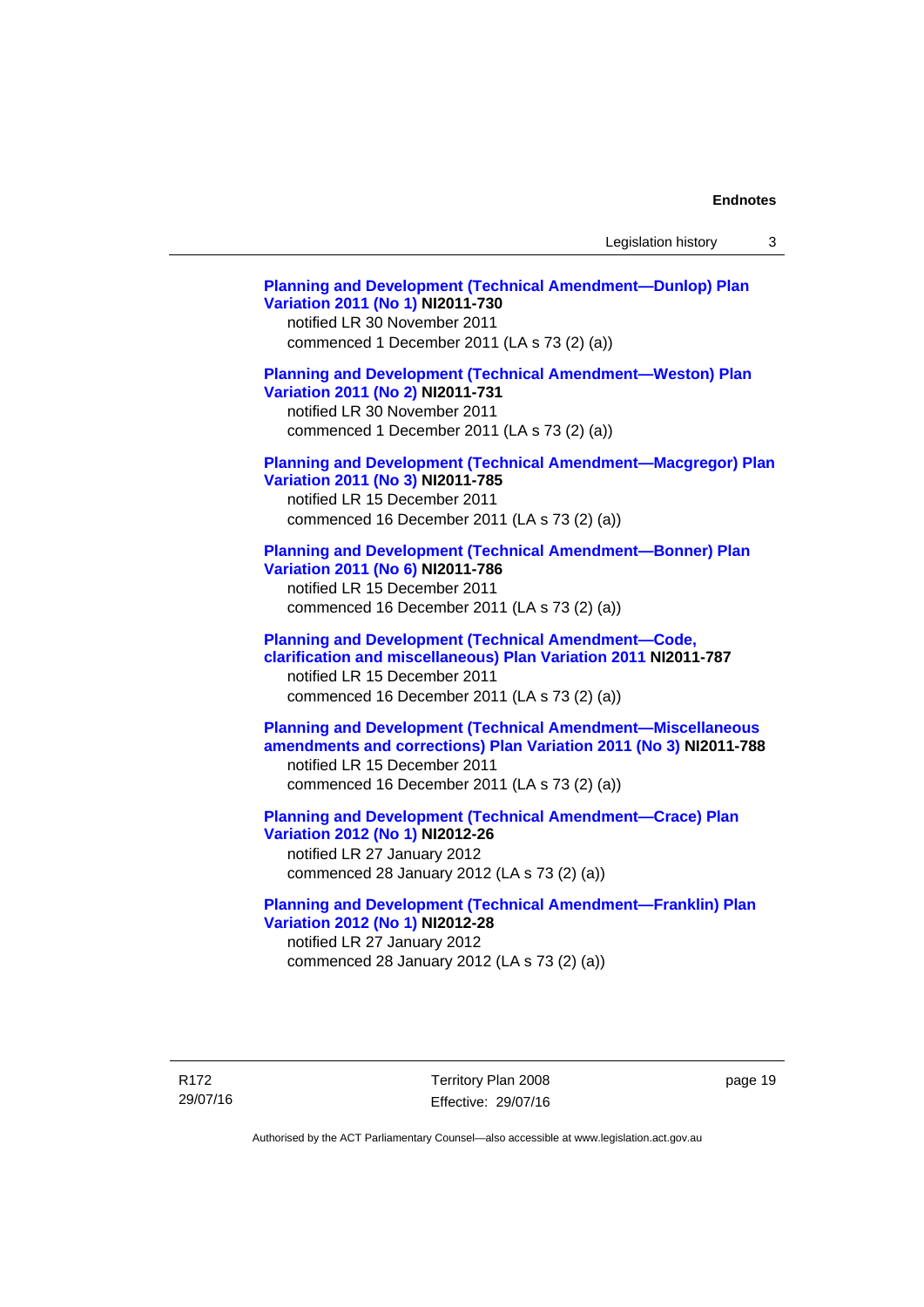| -3 | Legislation history |  |
|----|---------------------|--|
|----|---------------------|--|

**[Planning and Development \(Technical Amendment—Casey\) Plan](http://www.legislation.act.gov.au/ni/2012-29/)  [Variation 2012 \(No 1\)](http://www.legislation.act.gov.au/ni/2012-29/) NI2012-29**  notified LR 27 January 2012 commenced 28 January 2012 (LA s 73 (2) (a)) **[Planning and Development \(Technical Amendment—Forde\) Plan](http://www.legislation.act.gov.au/ni/2012-30/)  [Variation 2012 \(No 1\)](http://www.legislation.act.gov.au/ni/2012-30/) NI2012-30**  notified LR 27 January 2012 commenced 28 January 2012 (LA s 73 (2) (a)) **[Planning and Development \(Technical Amendment—Crace\) Plan](http://www.legislation.act.gov.au/ni/2012-31/)  [Variation 2012 \(No 2\)](http://www.legislation.act.gov.au/ni/2012-31/) NI2012-31**  notified LR 27 January 2012 commenced 28 January 2012 (LA s 73 (2) (a)) **[Planning and Development \(Technical Amendment—Bonner\) Plan](http://www.legislation.act.gov.au/ni/2012-32/)  [Variation 2012 \(No 1\)](http://www.legislation.act.gov.au/ni/2012-32/) NI2012-32**  notified LR 27 January 2012 commenced 28 January 2012 (LA s 73 (2) (a)) **[Planning and Development \(Technical Amendment—Crace\) Plan](http://www.legislation.act.gov.au/ni/2012-82/)  [Variation 2012 \(No 3\)](http://www.legislation.act.gov.au/ni/2012-82/) NI2012-82**  notified LR 23 February 2012 commenced 24 February 2012 (LA s 73 (2) (a)) **[Planning and Development \(Technical Amendment—Watson\) Plan](http://www.legislation.act.gov.au/ni/2012-83/)  [Variation 2012 \(No 1\)](http://www.legislation.act.gov.au/ni/2012-83/) NI2012-83**  notified LR 23 February 2012 commenced 24 February 2012 (LA s 73 (2) (a)) **[Planning and Development \(Technical Amendment—Casey\) Plan](http://www.legislation.act.gov.au/ni/2012-86/)  [Variation 2012 \(No 2\)](http://www.legislation.act.gov.au/ni/2012-86/) NI2012-86** 

notified LR 27 February 2012 commenced 28 February 2012 (LA s 73 (2) (a))

**[Planning and Development \(Technical Amendment—Forde\) Plan](http://www.legislation.act.gov.au/ni/2012-87/)  [Variation 2012 \(No 2\)](http://www.legislation.act.gov.au/ni/2012-87/) NI2012-87**  notified LR 27 February 2012 commenced 28 February 2012 (LA s 73 (2) (a))

page 20 Territory Plan 2008 Effective: 29/07/16

R172 29/07/16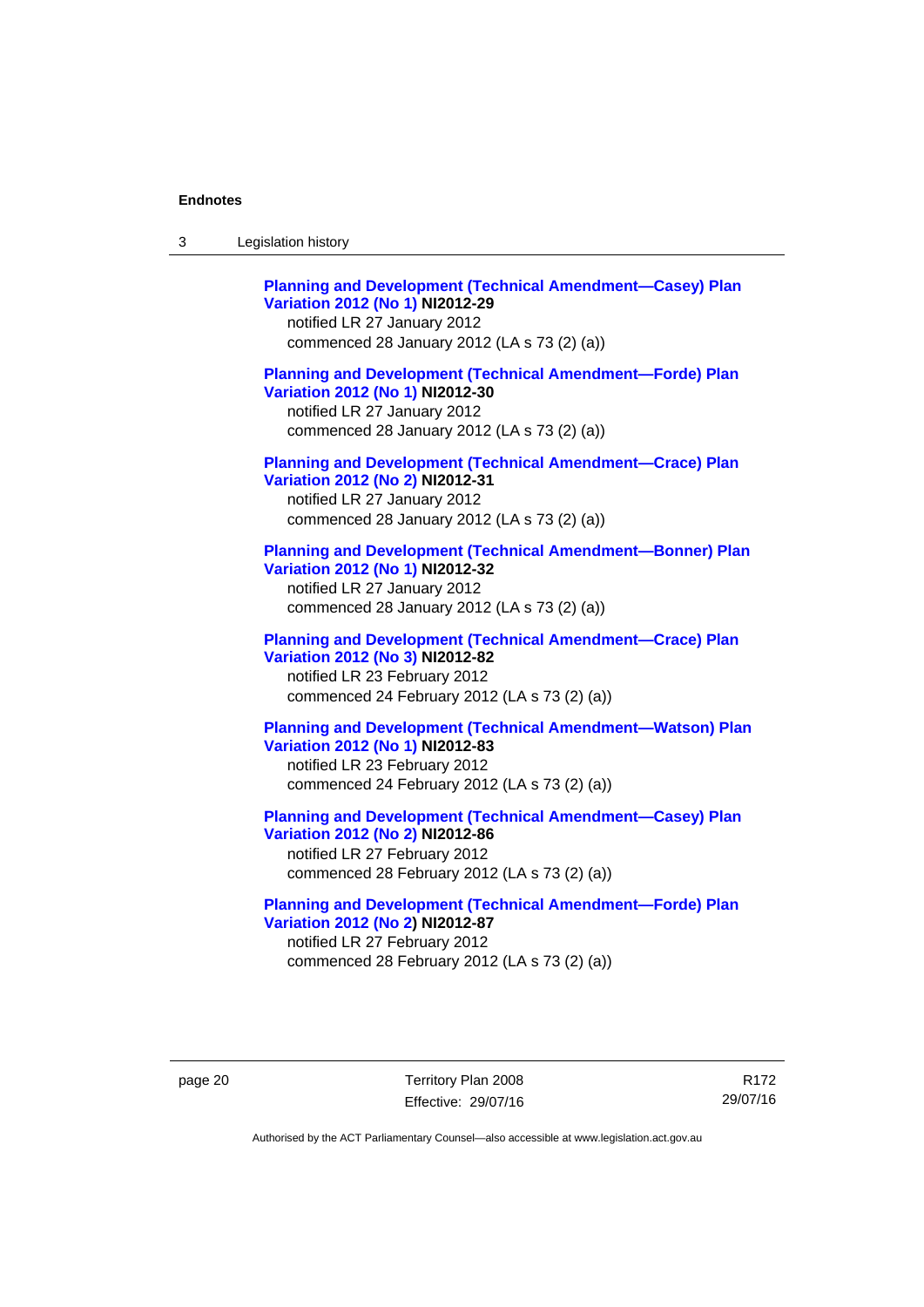Legislation history 3

**[Planning and Development \(Technical Amendment—Macgregor\) Plan](http://www.legislation.act.gov.au/ni/2012-125/)  [Variation 2012 \(No 1\)](http://www.legislation.act.gov.au/ni/2012-125/) NI2012-125**  notified LR 13 March 2012 commenced 14 March 2012 (LA s 73 (2) (a)) **[Planning and Development \(Technical Amendment—Weston\) Plan](http://www.legislation.act.gov.au/ni/2012-145/)  [Variation 2012 \(No 1\)](http://www.legislation.act.gov.au/ni/2012-145/) NI2012-145**  notified LR 19 March 2012 commenced 20 March 2012 (LA s 73 (2) (a)) **[Planning and Development \(Technical Amendment—Districts of](http://www.legislation.act.gov.au/ni/2012-146/)  [Paddys River and Tennent\) Plan Variation 2012 \(No 1\)](http://www.legislation.act.gov.au/ni/2012-146/) NI2012-146**  notified LR 20 March 2012 commenced 21 March 2012 (LA s 73 (2) (a)) **[Planning and Development \(Technical Amendment—District of](http://www.legislation.act.gov.au/ni/2012-162/)  [Molonglo Valley\) Plan Variation 2012 \(No 1\)](http://www.legislation.act.gov.au/ni/2012-162/) NI2012-162**  notified LR 27 March 2012 commenced 28 March 2012 (LA s 73 (2) (a)) **[Planning and Development \(Technical Amendment—Harrison\) Plan](http://www.legislation.act.gov.au/ni/2012-164/)  [Variation 2012 \(No 1\)](http://www.legislation.act.gov.au/ni/2012-164/) NI2012-164**  notified LR 27 March 2012 commenced 28 March 2012 (LA s 73 (2) (a)) **[Planning and Development \(Technical Amendment—Code and](http://www.legislation.act.gov.au/ni/2012-189/)  [clarification amendment\) Plan Variation 2012 \(No 1\)](http://www.legislation.act.gov.au/ni/2012-189/) NI2012-189**  notified LR 12 April 2012 commenced 13 April 2012 (LA s 73 (2) (a)) **[Planning and Development \(Technical Amendment—Miscellaneous](http://www.legislation.act.gov.au/ni/2012-190/)  [Amendments and Removal of Redundant Provisions\) Plan](http://www.legislation.act.gov.au/ni/2012-190/)  [Variation 2012 \(No 1\)](http://www.legislation.act.gov.au/ni/2012-190/) NI2012-190**  notified LR 12 April 2012 commenced 13 April 2012 (LA s 73 (2) (a)) **[Planning and Development \(Technical Amendment—Macgregor\) Plan](http://www.legislation.act.gov.au/ni/2012-194/)  [Variation 2012 \(No 2\)](http://www.legislation.act.gov.au/ni/2012-194/) NI2012-194**  notified LR 18 April 2012 commenced 19 April 2012 (LA s 73 (2) (a))

R172 29/07/16 Territory Plan 2008 Effective: 29/07/16 page 21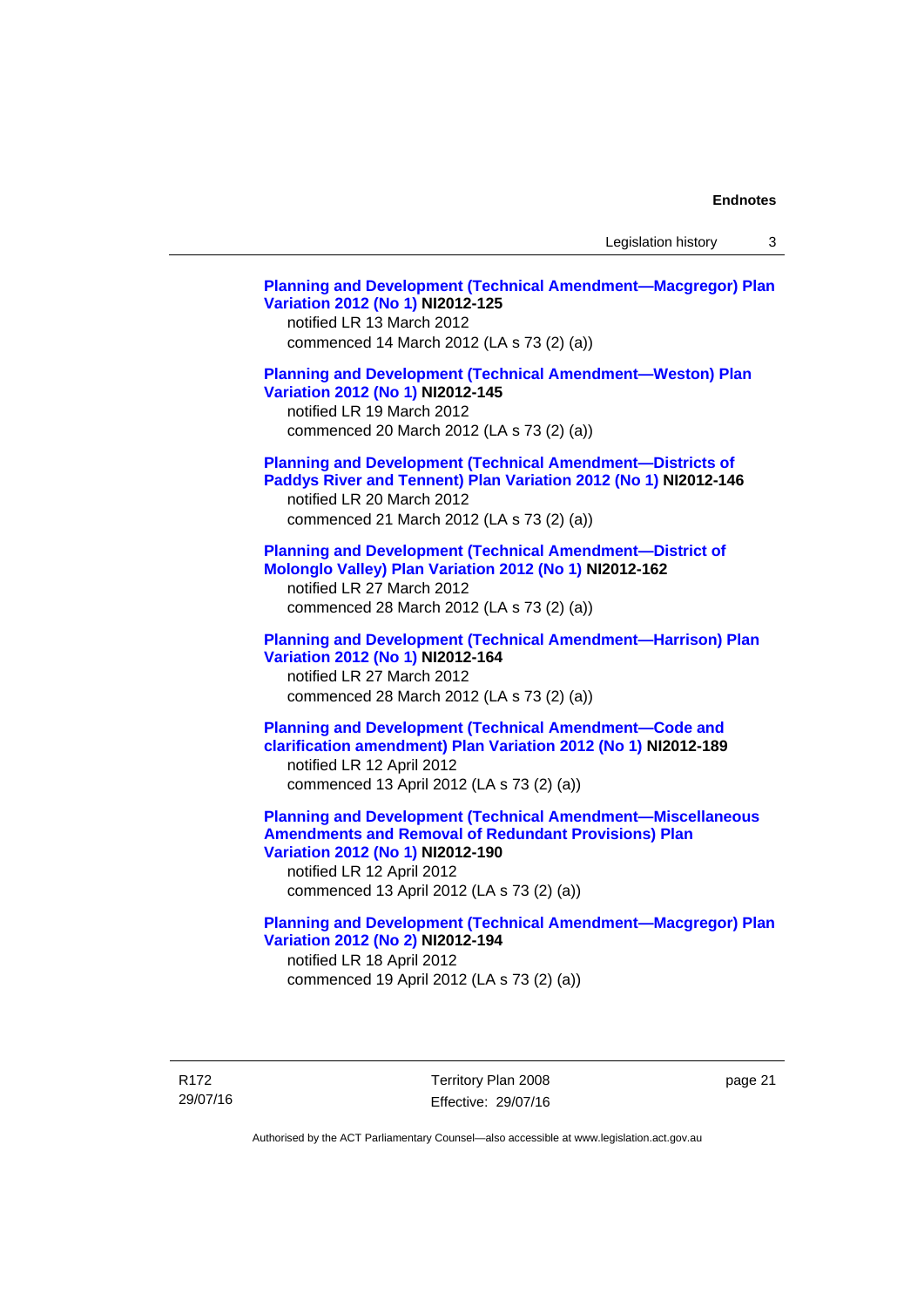3 Legislation history

## **Variation to the Territory Plan No 307**

(as notified in [Planning and Development \(Plan Variation No 307\)](http://www.legislation.act.gov.au/ni/2012-201/)  [Notice 2012](http://www.legislation.act.gov.au/ni/2012-201/) NI2012-201) commenced 18 May 2012 [\(CN2012-9\)](http://www.legislation.act.gov.au/cn/2012-9/)

## **[Planning and Development \(Technical Amendment—Wright\) Plan](http://www.legislation.act.gov.au/ni/2012-209/)  [Variation 2012 \(No 1\)](http://www.legislation.act.gov.au/ni/2012-209/) NI2012-209**

notified LR 30 April 2012 commenced 1 May 2012 (LA s 73 (2) (a))

#### **[Planning and Development \(Technical Amendment—Phillip\) Plan](http://www.legislation.act.gov.au/ni/2012-223/)  [Variation 2012 \(No 1\)](http://www.legislation.act.gov.au/ni/2012-223/) NI2012-223**

notified LR 7 May 2012 commenced 8 May 2012 (LA s 73 (2) (a))

### **[Planning and Development \(Technical Amendment—Bonner\) Plan](http://www.legislation.act.gov.au/ni/2012-224/)  [Variation 2012 \(No 2\)](http://www.legislation.act.gov.au/ni/2012-224/) NI2012-224**

notified LR 7 May 2012 commenced 8 May 2012 (LA s 73 (2) (a))

## **[Planning and Development \(Technical Amendment—Gungahlin\) Plan](http://www.legislation.act.gov.au/ni/2012-243/)  [Variation 2012 \(No 1\)](http://www.legislation.act.gov.au/ni/2012-243/) NI2012-243**  notified LR 23 May 2012

commenced 24 May 2012 (LA s 73 (2) (a))

## **[Planning and Development \(Technical Amendment—Nicholls\) Plan](http://www.legislation.act.gov.au/ni/2012-265/)  [Variation 2012 \(No 1\)](http://www.legislation.act.gov.au/ni/2012-265/) NI2012-265**

notified LR 23 May 2012 commenced 24 May 2012 (LA s 73 (2) (a))

### **Variation to the Territory Plan No 313**

(as notified in [Planning and Development \(Plan Variation No 313\)](http://www.legislation.act.gov.au/ni/2012-287/default.asp)  [Notice 2012](http://www.legislation.act.gov.au/ni/2012-287/default.asp) NI2012-287) commenced 7 December 2012 ([CN2012-17](http://www.legislation.act.gov.au/cn/2012-17/default.asp))

## **[Planning and Development \(Technical Amendment—Crace\) Plan](http://www.legislation.act.gov.au/ni/2012-304/)  [Variation 2012 \(No 4\)](http://www.legislation.act.gov.au/ni/2012-304/) NI2012-304**

notified LR 19 June 2012 commenced 20 June 2012 (LA s 73 (2) (a))

page 22 Territory Plan 2008 Effective: 29/07/16

R172 29/07/16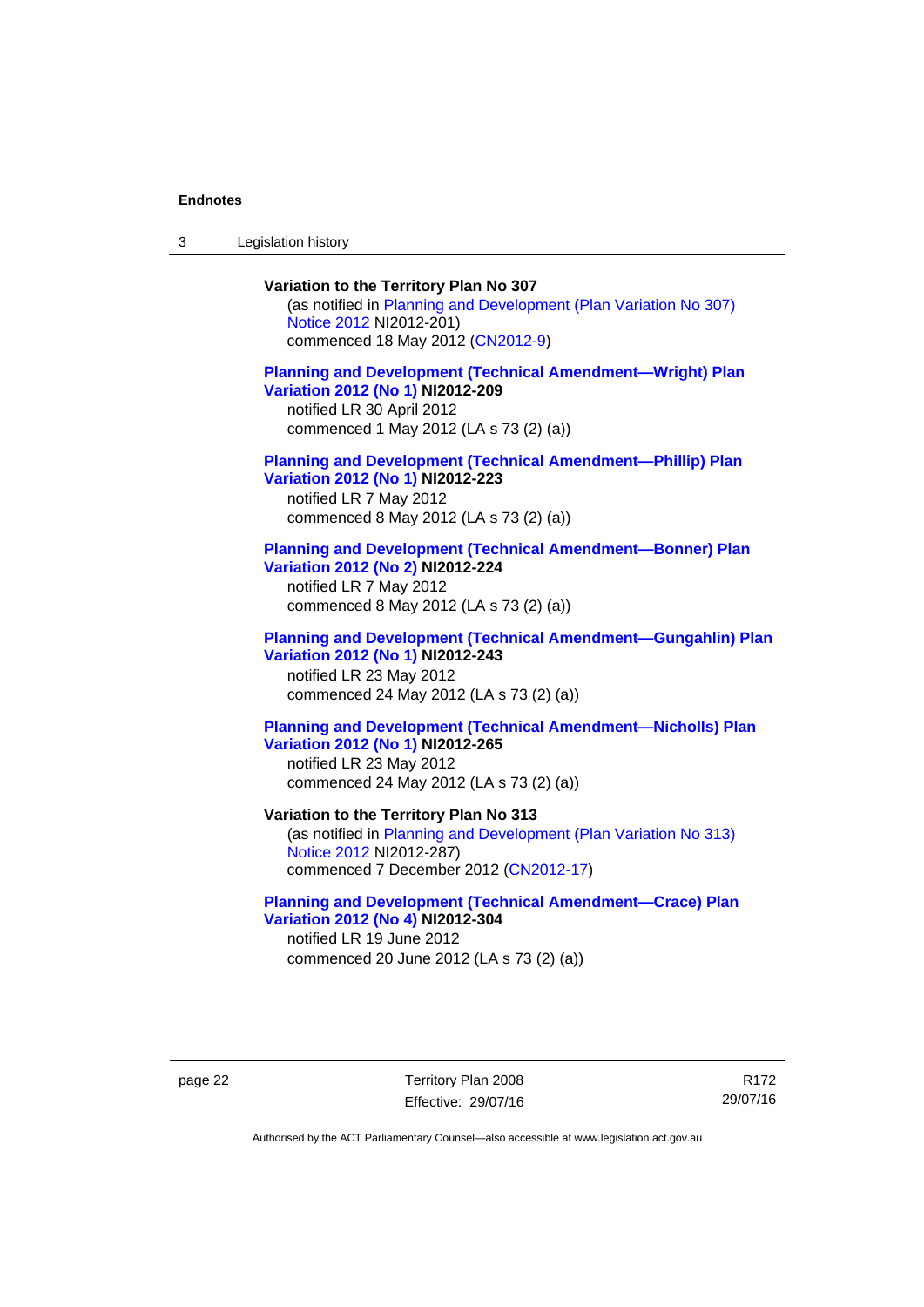Legislation history 3

## **[Planning and Development \(Technical Amendment—Wright\) Plan](http://www.legislation.act.gov.au/ni/2012-314/)  [Variation 2012 \(No 2\)](http://www.legislation.act.gov.au/ni/2012-314/) NI2012-314**  notified LR 25 June 2012 commenced 26 June 2012 (LA s 73 (2) (a)) **[Planning and Development \(Technical Amendment—Casey\) Plan](http://www.legislation.act.gov.au/ni/2012-352/)  [Variation 2012 \(No 3\)](http://www.legislation.act.gov.au/ni/2012-352/) NI2012-352**  notified LR 10 July 2012 commenced 11 July 2012 (LA s 73 (2) (a)) **Variation to the Territory Plan No 312**  (as notified in [Planning and Development \(Plan Variation No 312\)](http://www.legislation.act.gov.au/ni/2012-366/default.asp)  [Notice 2012](http://www.legislation.act.gov.au/ni/2012-366/default.asp) NI2012-366) commenced 7 December 2012 ([CN2012-16](http://www.legislation.act.gov.au/cn/2012-16/default.asp)) **[Planning and Development \(Technical Amendment—Casey\) Plan](http://www.legislation.act.gov.au/ni/2012-374/)  [Variation 2012 \(No 4\)](http://www.legislation.act.gov.au/ni/2012-374/) NI2012-374**  notified LR 19 July 2012 commenced 20 July 2012 (LA s 73 (2) (a)) **[Planning and Development \(Technical Amendment—Bonner\) Plan](http://www.legislation.act.gov.au/ni/2012-394/)  [Variation 2012 \(No 3\)](http://www.legislation.act.gov.au/ni/2012-394/) NI2012-394**  notified LR 31 July 2012 commenced 1 August 2012 (LA s 73 (2) (a)) **[Planning and Development \(Technical Amendment—Code and](http://www.legislation.act.gov.au/ni/2012-410/)  [clarification amendment\) Plan Variation 2012 \(No 2\)](http://www.legislation.act.gov.au/ni/2012-410/) NI2012-410**  notified LR 9 August 2012 commenced 10 August 2012 (LA s 73 (2) (a)) **[Planning and Development \(Technical Amendment—Code and](http://www.legislation.act.gov.au/ni/2012-411/)  [clarification amendment\) Plan Variation 2012 \(No 3\)](http://www.legislation.act.gov.au/ni/2012-411/) NI2012-411**  notified LR 9 August 2012 commenced 10 August 2012 (LA s 73 (2) (a)) **[Planning and Development \(Technical Amendment—Miscellaneous](http://www.legislation.act.gov.au/ni/2012-412/)  [Amendments\) Plan Variation 2012 \(No 1\)](http://www.legislation.act.gov.au/ni/2012-412/) NI2012-412**  notified LR 9 August 2012 commenced 10 August 2012 (LA s 73 (2) (a))

Territory Plan 2008 Effective: 29/07/16 page 23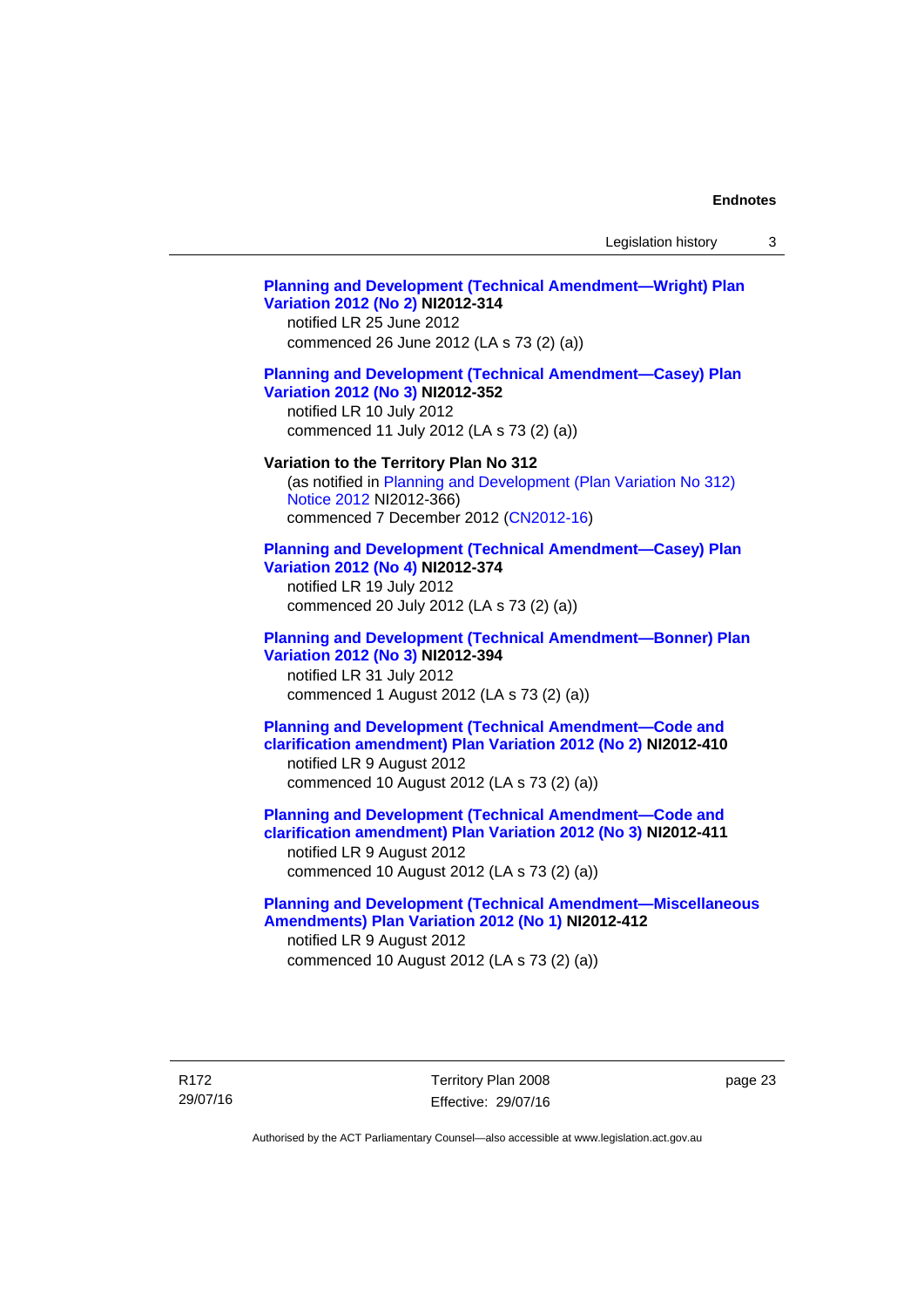| <b>Planning and Development (Technical Amendment-Casey) Plan</b><br>Variation 2012 (No 5) NI2012-476<br>notified LR 11 September 2012<br>commenced 12 September 2012 (LA s 73 (2) (a))   |
|------------------------------------------------------------------------------------------------------------------------------------------------------------------------------------------|
| <b>Planning and Development (Technical Amendment-Crace) Plan</b><br>Variation 2012 (No 5) NI2012-507<br>notified LR 20 September 2012<br>commenced 21 September 2012 (LA s 73 (2) (a))   |
| <b>Planning and Development (Technical Amendment-Casey) Plan</b><br>Variation 2012 (No 6) NI2012-568<br>notified LR 8 November 2012<br>commenced 9 November 2012 (LA s 73 (2) (a))       |
| <b>Planning and Development (Technical Amendment-Macgregor) Plan</b><br>Variation 2012 (No 3) NI2012-587<br>notified LR 19 November 2012<br>commenced 20 November 2012 (LA s 73 (2) (a)) |
| <b>Planning and Development (Technical Amendment-Belconnen) Plan</b><br><b>Variation 2012 NI2012-588</b><br>notified LR 19 November 2012<br>commenced 20 November 2012 (LA s 73 (2) (a)) |
| <b>Planning and Development (Technical Amendment-Jacka) Plan</b><br>Variation 2012 (No 1) NI2012-611<br>notified LR 4 December 2012<br>commenced 5 December 2012 (LA s 73 (2) (a))       |
| <b>Planning and Development (Technical Amendment-Casey) Plan</b><br>Variation 2012 (No 7) NI2012-612<br>notified LR 4 December 2012<br>commenced 5 December 2012 (LA s 73 (2) (a))       |

## **[Planning and Development \(Technical Amendment—Clarification,](http://www.legislation.act.gov.au/ni/2012-622/default.asp)  [Relocation and Miscellaneous Amendments\) Plan Variation 2012](http://www.legislation.act.gov.au/ni/2012-622/default.asp)  [\(No 1\)](http://www.legislation.act.gov.au/ni/2012-622/default.asp) NI2012-622**

notified LR 13 December 2012 commenced 14 December 2012 (LA s 73 (2) (a))

page 24 Territory Plan 2008 Effective: 29/07/16

R172 29/07/16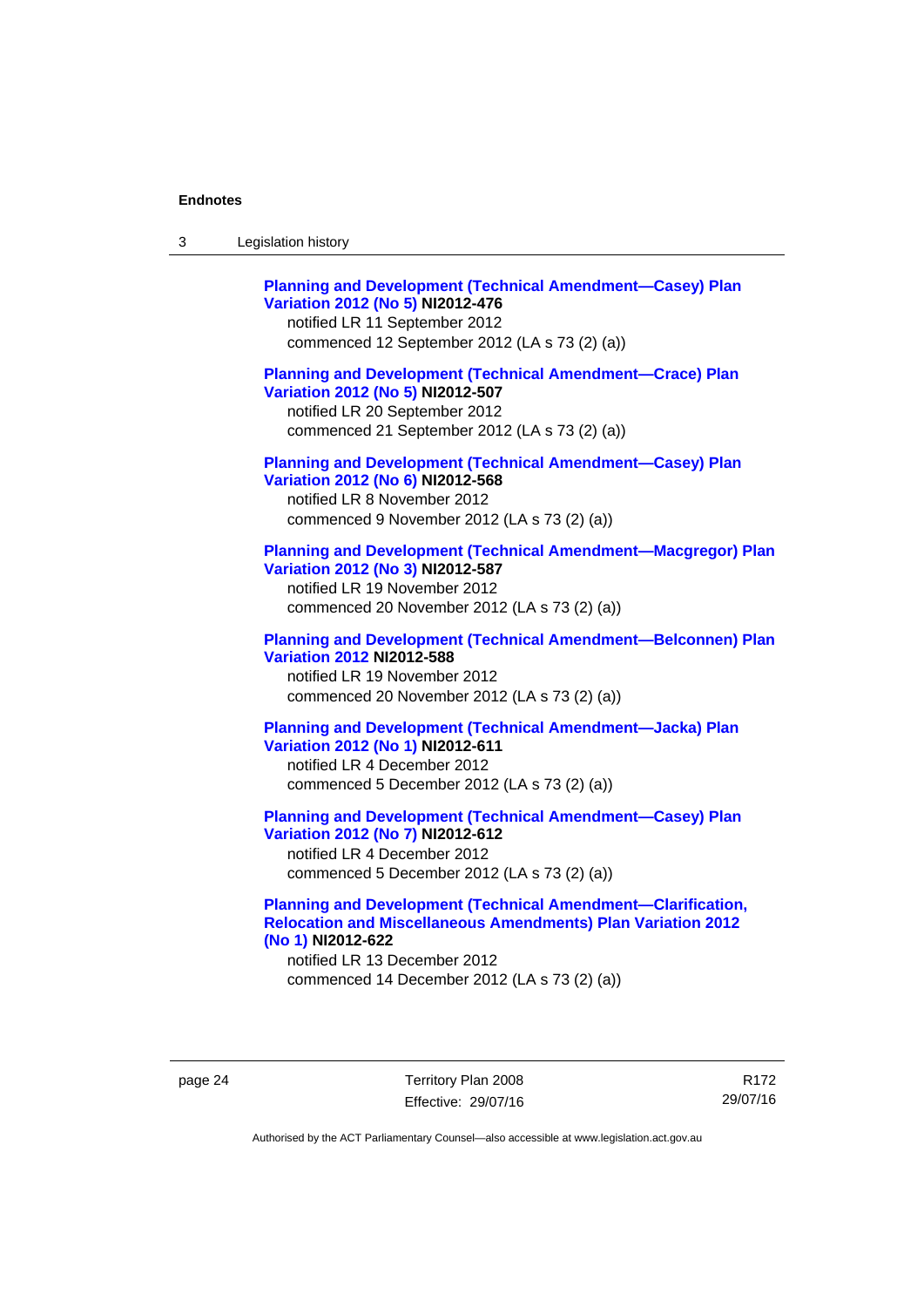| Legislation history |  |
|---------------------|--|
|---------------------|--|

| <b>Planning and Development (Technical Amendment-Code and</b><br>clarification amendment) Plan Variation 2012 (No 4) NI2012-631<br>notified LR 17 December 2012<br>commenced 18 December 2012 (LA s 73 (2) (a)) |
|-----------------------------------------------------------------------------------------------------------------------------------------------------------------------------------------------------------------|
| <b>Planning and Development (Technical Amendment-Miscellaneous</b><br>Amendments) Plan Variation 2012 (No 2) NI2012-632<br>notified LR 17 December 2012<br>commenced 18 December 2012 (LA s 73 (2) (a))         |
| <b>Planning and Development (Technical Amendment-Greenway) Plan</b><br><b>Variation 2012 NI2012-645</b><br>notified LR 20 December 2012<br>commenced 21 December 2012 (LA s 73 (2) (a))                         |
| <b>Planning and Development (Technical Amendment-Miscellaneous</b><br>Amendments) Plan Variation 2013 (No 1) NI2013-5<br>notified LR 10 January 2013<br>commenced 11 January 2013 (LA s 73 (2) (a))             |
| <b>Planning and Development (Technical Amendment-Kingston) Plan</b><br>Variation 2013 (No 1) NI2013-53<br>notified LR 5 February 2013<br>commenced 6 February 2013 (LA s 73 (2) (a))                            |
| Variation to the Territory Plan No 306<br>as notified in Planning and Development (Plan Variation No 306)<br>Notice 2013 NI2013-93)<br>commenced 5 July 2013 (CN2013-7)                                         |
| <b>Planning and Development (Technical Amendment-Jacka) Plan</b><br><b>Variation 2013 NI2013-109</b><br>notified LR 5 March 2013<br>commenced 6 March 2013 (LA s 73 (2) (a))                                    |
| Variation to the Territory Plan No 315<br>(as notified in Planning and Development (Plan Variation No 315)<br>Notice 2013 NI2013-112)                                                                           |
|                                                                                                                                                                                                                 |

commenced 17 May 2013 [\(CN2013-4\)](http://www.legislation.act.gov.au/cn/2013-4/default.asp)

R172 29/07/16

Territory Plan 2008 Effective: 29/07/16 page 25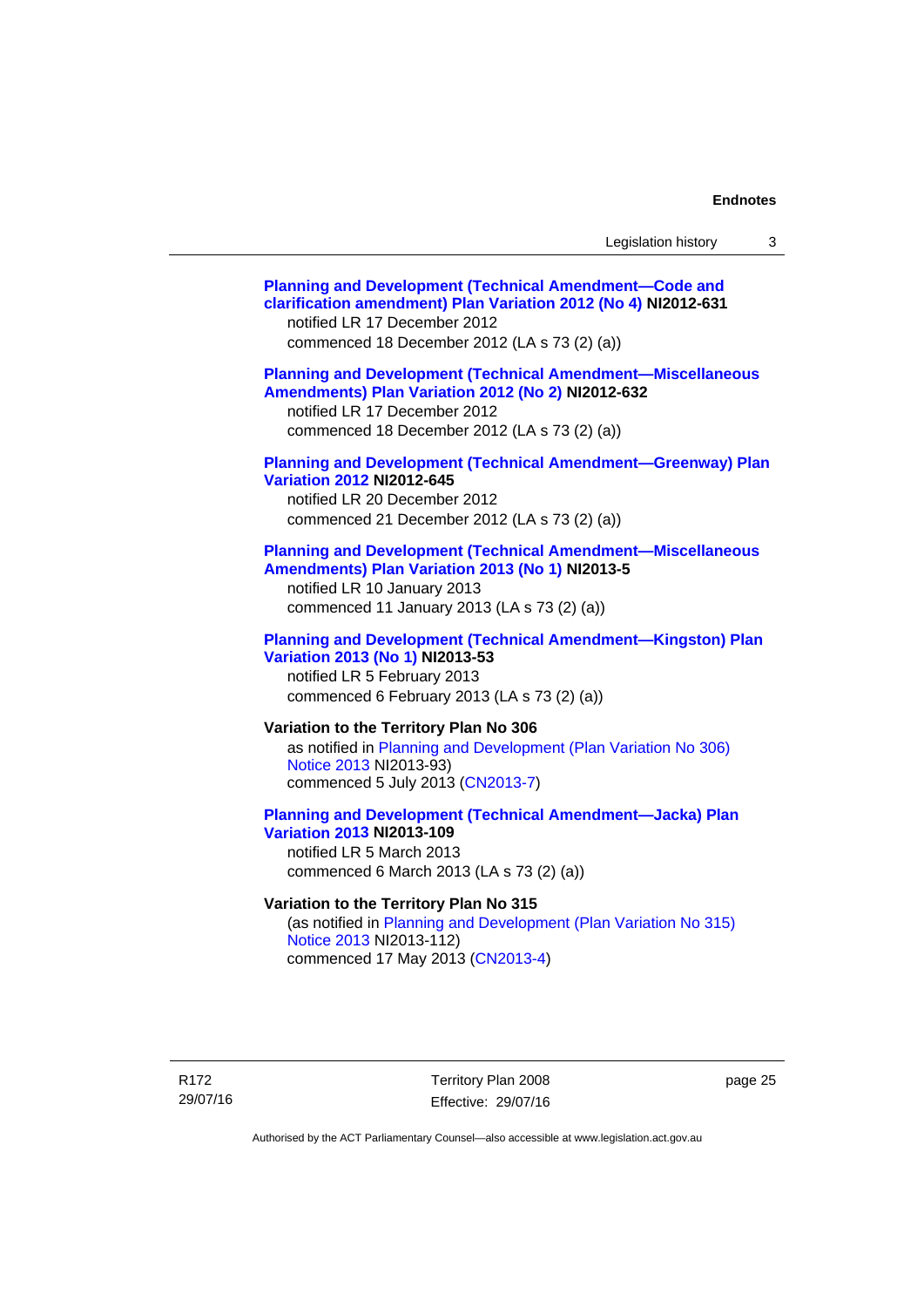3 Legislation history

## **Variation to the Territory Plan No 316**  (as notified in [Planning and Development \(Plan Variation No 316\)](http://www.legislation.act.gov.au/ni/2013-114/default.asp)  [Notice 2013](http://www.legislation.act.gov.au/ni/2013-114/default.asp) NI2013-114) commenced 17 May 2013 [\(CN2013-5\)](http://www.legislation.act.gov.au/cn/2013-5/default.asp) **[Planning and Development \(Technical Amendment—Districts of](http://www.legislation.act.gov.au/ni/2013-124/default.asp)  [Tennent and Booth\) Plan Variation 2013 \(No 1\)](http://www.legislation.act.gov.au/ni/2013-124/default.asp) NI2013-124**  notified LR 19 March 2013 commenced 20 March 2013 (LA s 73 (2) (a)) **[Planning and Development \(Technical Amendment—Griffith\) Plan](http://www.legislation.act.gov.au/ni/2013-127/default.asp)  [Variation 2013 \(No 1\)](http://www.legislation.act.gov.au/ni/2013-127/default.asp) NI2013-127**  notified LR 19 March 2013 commenced 20 March 2013 (LA s 73 (2) (a)) **[Planning and Development \(Technical Amendment—Ngunnawal\)](http://www.legislation.act.gov.au/ni/2013-146/default.asp)  [Plan Variation 2013 \(No 1\)](http://www.legislation.act.gov.au/ni/2013-146/default.asp) NI2013-146**  notified LR 3 April 2013 commenced 4 April 2013 (LA s 73 (2) (a)) **[Planning and Development \(Technical Amendment—Casey\) Plan](http://www.legislation.act.gov.au/ni/2013-147/default.asp)  [Variation 2013 \(No 1\)](http://www.legislation.act.gov.au/ni/2013-147/default.asp) NI2013-147**  notified LR 3 April 2013 commenced 4 April 2013 (LA s 73 (2) (a)) **[Planning and Development \(Technical Amendment—Miscellaneous](http://www.legislation.act.gov.au/ni/2013-207/default.asp)  [Amendments\) Plan Variation 2013 \(No 2\)](http://www.legislation.act.gov.au/ni/2013-207/default.asp) NI2013-207**  notified LR 2 May 2013 commenced 3 May 2013 (LA s 73 (2) (a)) **Variation to the Territory Plan No 311**  (as notified in [Planning and Development \(Plan Variation No 311\)](http://www.legislation.act.gov.au/ni/2013-208/default.asp)  [Notice 2013](http://www.legislation.act.gov.au/ni/2013-208/default.asp) NI2013-208) commenced 21 June 2013 ([CN2013-8\)](http://www.legislation.act.gov.au/cn/2013-8/default.asp) **[Planning and Development \(Technical Amendment—Code and](http://www.legislation.act.gov.au/ni/2013-245/default.asp)  [Clarification Amendment\) Plan Variation 2013 \(No 1\)](http://www.legislation.act.gov.au/ni/2013-245/default.asp) NI2013-245**

notified LR 30 May 2013 commenced 31 May 2013 (LA s 73 (2) (a))

page 26 Territory Plan 2008 Effective: 29/07/16

R172 29/07/16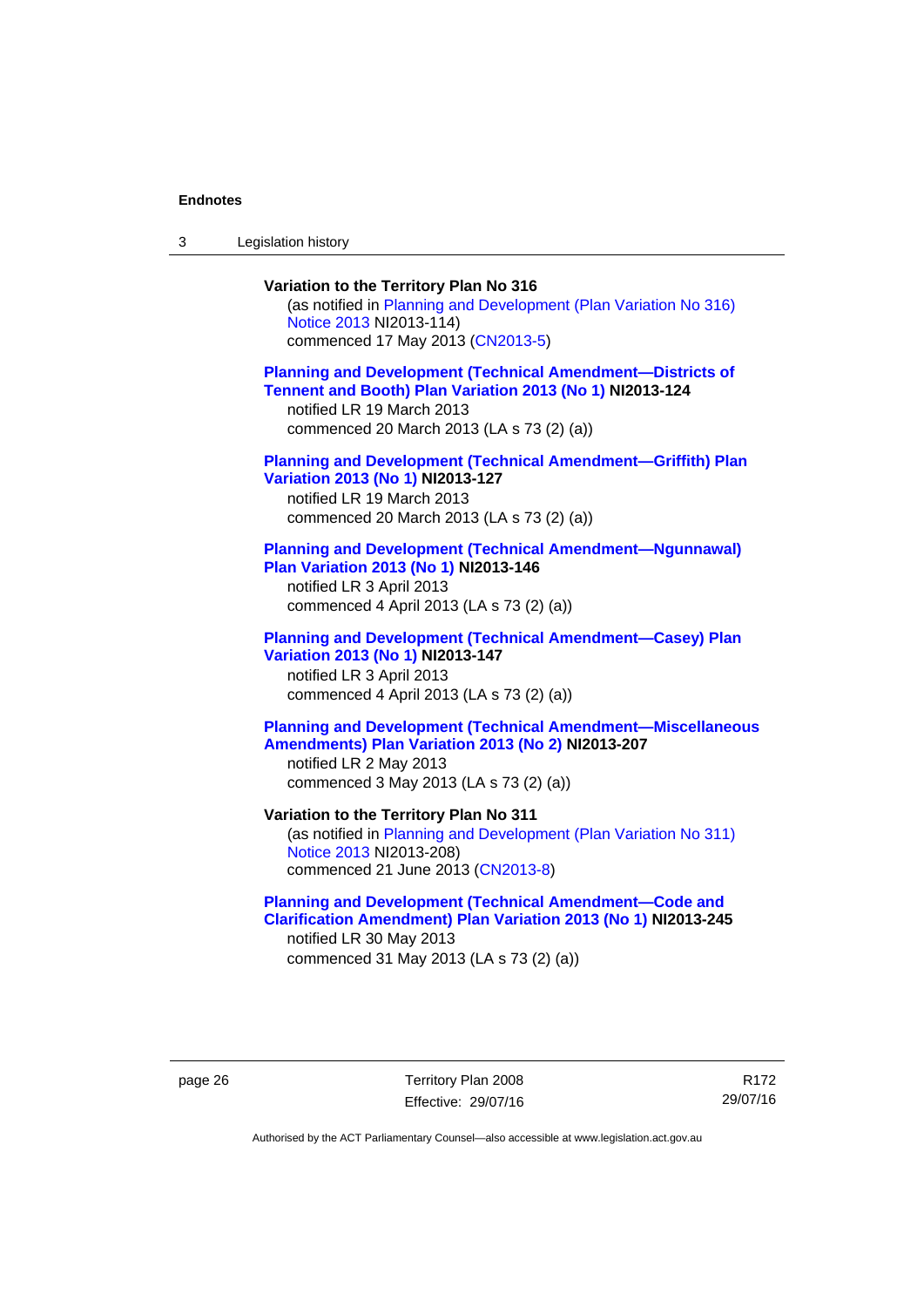Legislation history 3

| <b>Planning and Development (Technical Amendment-Miscellaneous</b><br>Amendments) Plan Variation 2013 (No 3) NI2013-246<br>notified LR 30 May 2013<br>commenced 31 May 2013 (LA s 73 (2) (a))               |
|-------------------------------------------------------------------------------------------------------------------------------------------------------------------------------------------------------------|
| <b>Planning and Development (Technical Amendment-Crace) Plan</b><br>Variation 2013 (No 1) NI2013-249<br>notified LR 4 June 2013<br>commenced 5 June 2013 (LA s 73 (2) (a))                                  |
| <b>Planning and Development (Technical Amendment-Dickson) Plan</b><br>Variation 2013 (No 1) NI2013-358<br>notified LR 20 August 2013<br>commenced 21 August 2013 (LA s 73 (2) (a))                          |
| <b>Planning and Development (Technical Amendment-Miscellaneous</b><br>Amendments) Plan Variation 2013 (No 4) NI2013-390<br>notified LR 5 September 2013<br>commenced 6 September 2013 (LA s 73 (2) (a))     |
| <b>Planning and Development (Technical Amendment-Harrison) Plan</b><br>Variation 2013 (No 1) NI2013-402<br>notified LR 17 September 2013<br>commenced 18 September 2013 (LA s 73 (2) (a))                   |
| <b>Planning and Development (Technical Amendment-Ngunnawal)</b><br>Plan Variation 2013 (No 2) NI2013-435<br>notified LR 1 October 2013<br>commenced 2 October 2013 (LA s 73 (2) (a))                        |
| <b>Planning and Development (Technical Amendment-Code and</b><br>Clarification Amendment) Plan Variation 2013 (No 2) NI2013-436<br>notified LR 3 October 2013<br>commenced 4 October 2013 (LA s 73 (2) (a)) |
| <b>Planning and Development (Technical Amendment-Miscellaneous</b><br>Amendments) Plan Variation 2013 (No 5) NI2013-437<br>notified LR 3 October 2013<br>commenced 4 October 2013 (LA s 73 (2) (a))         |

R172 29/07/16 Territory Plan 2008 Effective: 29/07/16

page 27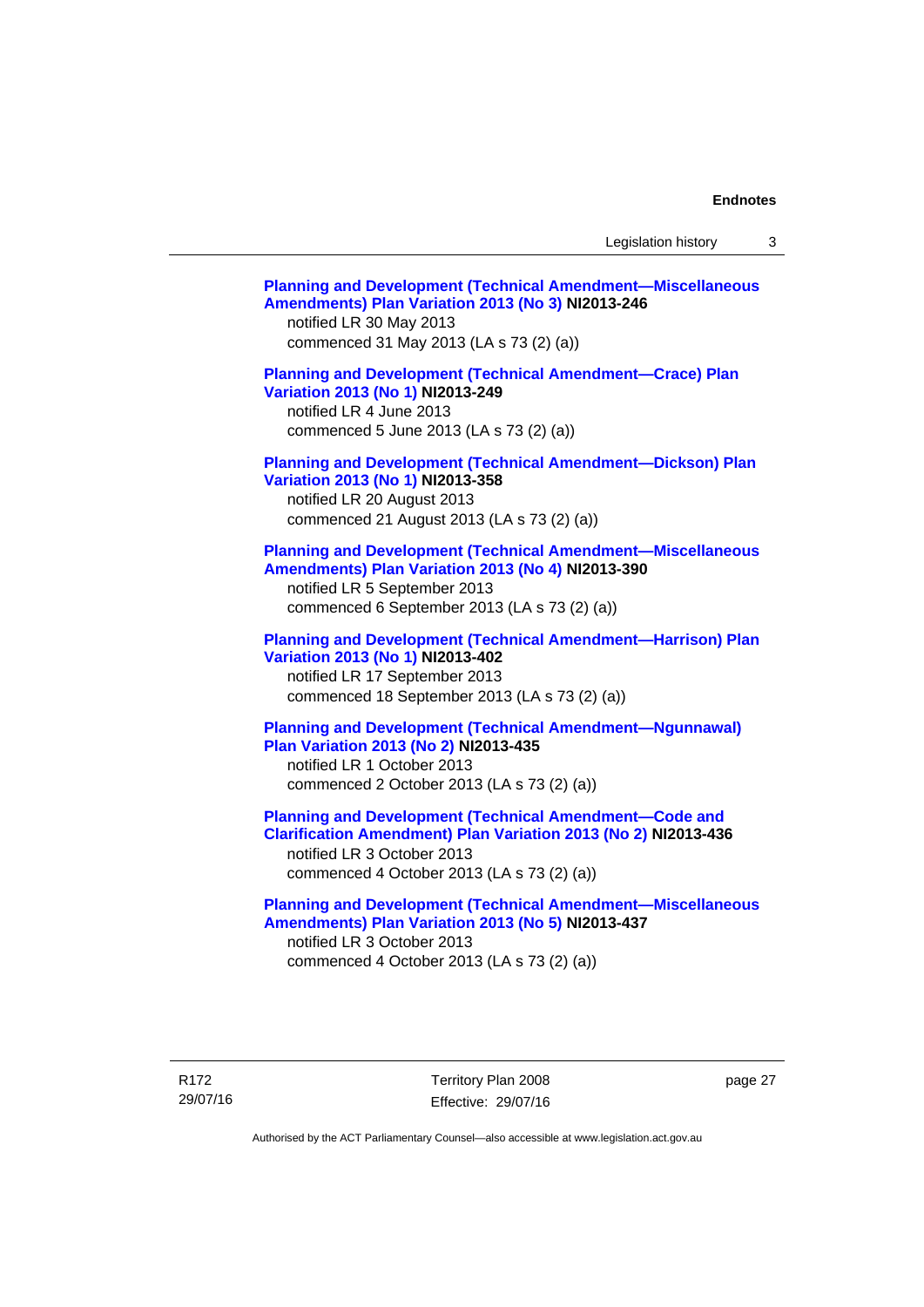| 3 | Legislation history |  |
|---|---------------------|--|
|---|---------------------|--|

## **[Planning and Development \(Technical Amendment—Amaroo\) Plan](http://www.legislation.act.gov.au/ni/2013-484/default.asp)  [Variation 2013 \(No 1\)](http://www.legislation.act.gov.au/ni/2013-484/default.asp) NI2013-484**

notified LR 29 October 2013 commenced 30 October 2013 (LA s 73 (2) (a))

#### **Variation to the Territory Plan No 305**

(as notified in [Planning and Development \(Plan Variation No 305\)](http://www.legislation.act.gov.au/ni/2013-530/default.asp)  [Notice 2013](http://www.legislation.act.gov.au/ni/2013-530/default.asp) NI2013-530) commenced 28 March 2014 [\(CN2014-4\)](http://www.legislation.act.gov.au/cn/2014-4/default.asp)

#### **[Planning and Development \(Technical Amendment—Miscellaneous](http://www.legislation.act.gov.au/ni/2013-535/default.asp)  [Amendments\) Plan Variation 2013 \(No 6\)](http://www.legislation.act.gov.au/ni/2013-535/default.asp) NI2013-535**

notified LR 28 November 2013 commenced 29 November 2013 (LA s 73 (2) (a))

### **[Planning and Development \(Technical Amendment—Coombs\) Plan](http://www.legislation.act.gov.au/ni/2013-557/default.asp)  [Variation 2013 \(No 1\)](http://www.legislation.act.gov.au/ni/2013-557/default.asp) NI2013-557**

notified LR 10 December 2013 commenced 11 December 2013 (LA s 73 (2) (a))

## **[Planning and Development \(Technical Amendment—Macgregor\) Plan](http://www.legislation.act.gov.au/ni/2013-576/default.asp)  [Variation 2013 \(No 1\)](http://www.legislation.act.gov.au/ni/2013-576/default.asp) NI2013-576**  notified LR 16 December 2013

commenced 17 December 2013 (LA s 73 (2) (a))

#### **[Planning and Development \(Technical Amendment—code, relocation](http://www.legislation.act.gov.au/ni/2014-10/default.asp)  [and rezoning of FUA amendment\) Plan Variation 2014 \(No 1\)](http://www.legislation.act.gov.au/ni/2014-10/default.asp) NI2014-10**

notified LR 14 January 2014 commenced 15 January 2014 (LA s 73 (2) (a))

## **[Planning and Development \(Technical Amendment—Lawson\) Plan](http://www.legislation.act.gov.au/ni/2014-11/default.asp)  [Variation 2014 \(No 1\)](http://www.legislation.act.gov.au/ni/2014-11/default.asp) NI2014-11**

notified LR 14 January 2014 commenced 15 January 2014 (LA s 73 (2) (a))

## **[Planning and Development \(Technical Amendment—code,](http://www.legislation.act.gov.au/ni/2014-13/default.asp)  [clarification and redundancy amendment\) Plan Variation 2014 \(No 1\)](http://www.legislation.act.gov.au/ni/2014-13/default.asp) NI2014-13**

notified LR 16 January 2014 commenced 17 January 2014 (LA s 73 (2) (a))

page 28 Territory Plan 2008 Effective: 29/07/16

R172 29/07/16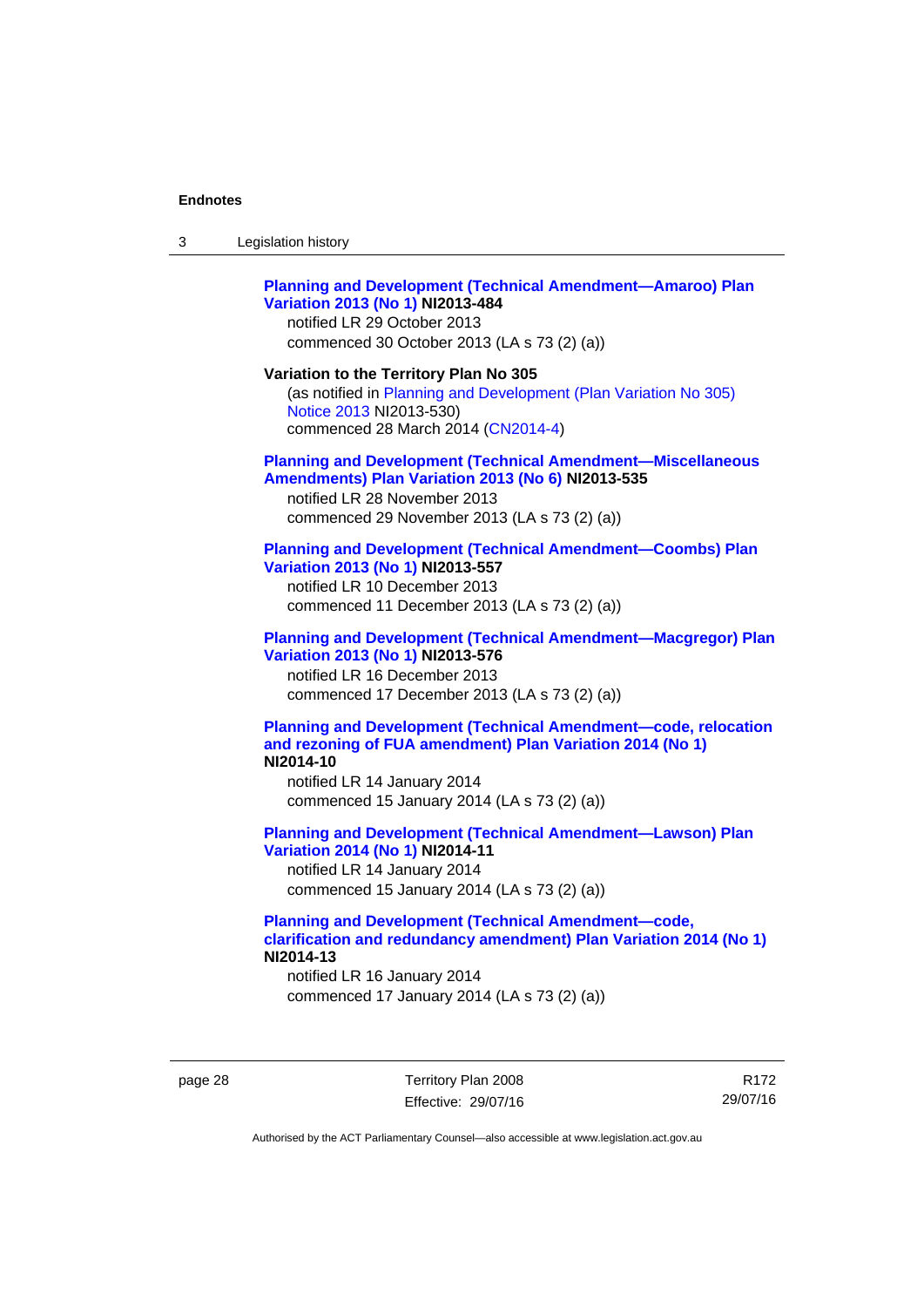## **Variation to the Territory Plan No 324**

(as notified in [Planning and Development \(Plan Variation No 324\)](http://www.legislation.act.gov.au/ni/2014-20/default.asp)  [Notice 2014](http://www.legislation.act.gov.au/ni/2014-20/default.asp) NI2014-20) commenced 4 April 2014 ([CN2014-5](http://www.legislation.act.gov.au/cn/2014-5/default.asp))

## **[Planning and Development \(Technical Amendment—Casey\) Plan](http://www.legislation.act.gov.au/ni/2014-33/default.asp)  [Variation 2014 \(No 1\)](http://www.legislation.act.gov.au/ni/2014-33/default.asp) NI2014-33**

notified LR 4 February 2014 commenced 5 February 2014 (LA s 73 (2) (a))

#### **Variation to the Territory Plan No 308**

(as notified in [Planning and Development \(Plan Variation No 308\)](http://www.legislation.act.gov.au/ni/2014-60/default.asp)  [Notice 2014](http://www.legislation.act.gov.au/ni/2014-60/default.asp) NI2014-60) commenced 4 April 2014 ([CN2014-6](http://www.legislation.act.gov.au/cn/2014-6/default.asp))

#### **[Planning and Development \(Technical Amendment—Casey\) Plan](http://www.legislation.act.gov.au/ni/2014-89/default.asp)  [Variation 2014 \(No 2\)](http://www.legislation.act.gov.au/ni/2014-89/default.asp) NI2014-89**

notified LR 17 March 2014 commenced 18 March 2014 (LA s 73 (2) (a))

### **[Planning and Development \(Technical Amendment—Miscellaneous](http://www.legislation.act.gov.au/ni/2014-90/default.asp)  [Amendment\) Plan Variation 2014 \(No 1\)](http://www.legislation.act.gov.au/ni/2014-90/default.asp) NI2014-90**  notified LR 20 March 2014

commenced 21 March 2014 (LA s 73 (2) (a))

## **Variation to the Territory Plan No 317**

(as notified in [Planning and Development \(Plan Variation No 317\)](http://www.legislation.act.gov.au/ni/2014-137/default.asp)  [Notice 2014](http://www.legislation.act.gov.au/ni/2014-137/default.asp) NI2014-137) commenced 30 May 2014 [\(CN2014-7\)](http://www.legislation.act.gov.au/cn/2014-7/default.asp)

## **[Planning and Development \(Technical Amendment—Lawson\) Plan](http://www.legislation.act.gov.au/ni/2014-149/default.asp)  [Variation 2014 \(No 2\)](http://www.legislation.act.gov.au/ni/2014-149/default.asp) NI2014-149**

notified LR 10 April 2014 commenced 11 April 2014 (LA s 73 (2) (a))

## **[Planning and Development \(Technical Amendment—Hume\) Plan](http://www.legislation.act.gov.au/ni/2014-152/default.asp)  [Variation 2014 \(No 1\)](http://www.legislation.act.gov.au/ni/2014-152/default.asp) NI2014-152**

notified LR 14 April 2014 commenced 15 April 2014 (LA s 73 (2) (a))

R172 29/07/16 Territory Plan 2008 Effective: 29/07/16 page 29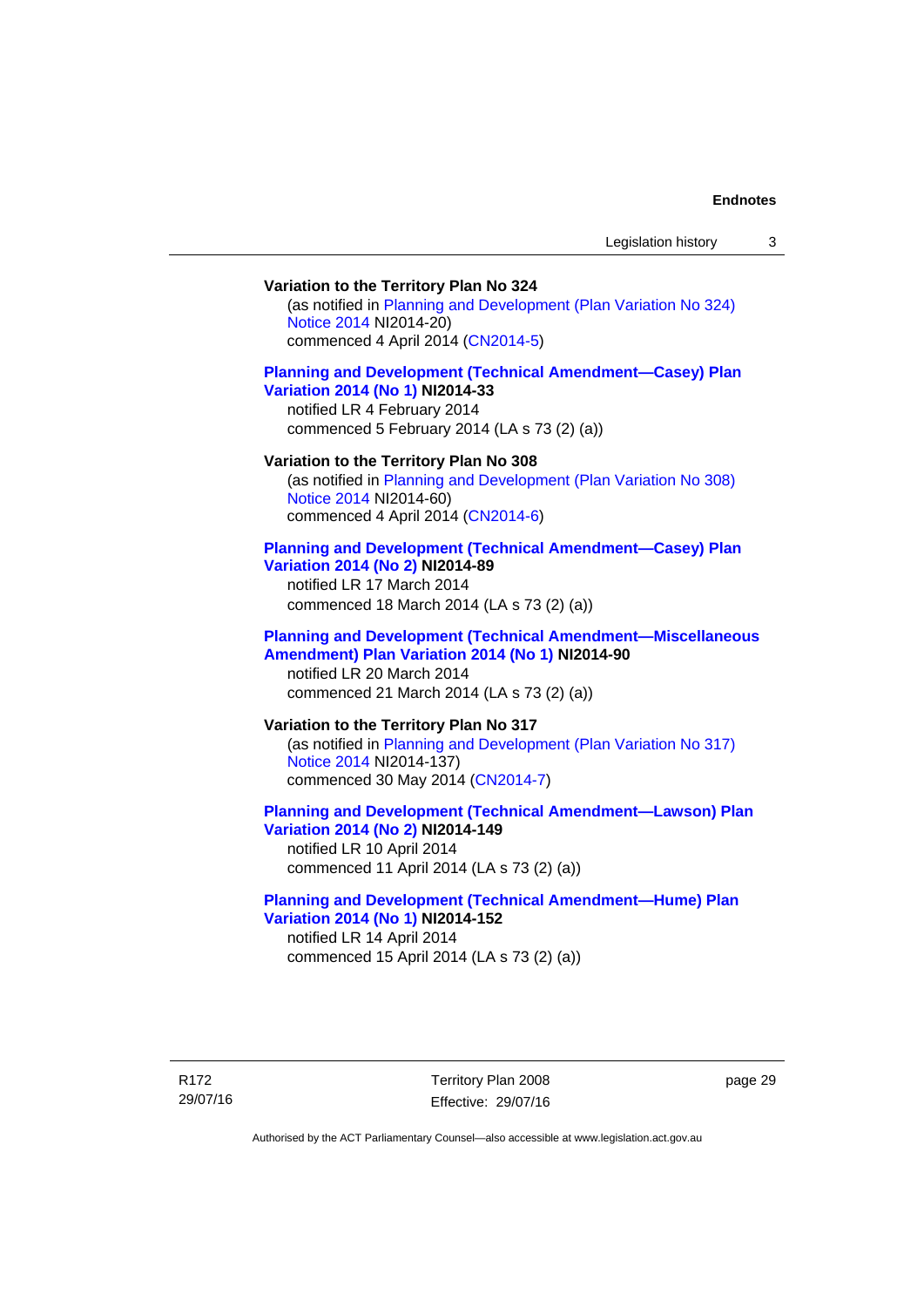| -3 | Legislation history |  |
|----|---------------------|--|
|----|---------------------|--|

### **[Planning and Development \(Technical Amendment—Miscellaneous](http://www.legislation.act.gov.au/ni/2014-180/default.asp)  [Amendment\) Plan Variation 2014 \(No 2\)](http://www.legislation.act.gov.au/ni/2014-180/default.asp) NI2014-180**  notified LR 30 April 2014

commenced 2 May 2014 (LA s 73 (2) (b))

**Variation to the Territory Plan No 314**  (as notified in [Planning and Development \(Plan Variation No 314\)](http://www.legislation.act.gov.au/ni/2014-187/default.asp)  [Notice 2014](http://www.legislation.act.gov.au/ni/2014-187/default.asp) NI2014-187)

commenced 30 May 2014 [\(CN2014-8\)](http://www.legislation.act.gov.au/cn/2014-8/default.asp)

#### **Variation to the Territory Plan No 326**

(as notified in [Planning and Development \(Plan Variation No 326\)](http://www.legislation.act.gov.au/ni/2014-189/default.asp)  [Notice 2014](http://www.legislation.act.gov.au/ni/2014-189/default.asp) NI2014-189) commenced 30 May 2014 [\(CN2014-9\)](http://www.legislation.act.gov.au/cn/2014-9/default.asp)

#### **[Planning and Development \(Technical Amendment—Weston\) Plan](http://www.legislation.act.gov.au/ni/2014-222/default.asp)  [Variation 2014 \(No 1\)](http://www.legislation.act.gov.au/ni/2014-222/default.asp) NI2014-222**

notified LR 26 May 2014 commenced 27 May 2014 (LA s 73 (2) (a))

## **[Planning and Development \(Technical Amendment—Gungahlin\) Plan](http://www.legislation.act.gov.au/ni/2014-223/default.asp)  [Variation 2014 \(No 1\)](http://www.legislation.act.gov.au/ni/2014-223/default.asp) NI2014-223**  notified LR 26 May 2014

commenced 27 May 2014 (LA s 73 (2) (a))

## **[Planning and Development \(Technical Amendment—Lawson\) Plan](http://www.legislation.act.gov.au/ni/2014-260/default.asp)  [Variation 2014 \(No 3\)](http://www.legislation.act.gov.au/ni/2014-260/default.asp) NI2014-260**

notified LR 12 June 2014 commenced 13 June 2014 (LA s 73 (2) (a))

**[Planning and Development \(Technical Amendment—Coombs\) Plan](http://www.legislation.act.gov.au/ni/2014-268/default.asp)  [Variation 2014 \(No 1\)](http://www.legislation.act.gov.au/ni/2014-268/default.asp) NI2014-268** 

notified LR 18 June 2014 commenced 19 June 2014 (LA s 73 (2) (a))

### **[Planning and Development \(Technical Amendment—Harrison\) Plan](http://www.legislation.act.gov.au/ni/2014-269/default.asp)  [Variation 2014 \(No 1\)](http://www.legislation.act.gov.au/ni/2014-269/default.asp) NI2014-269**  notified LR 18 June 2014

commenced 19 June 2014 (LA s 73 (2) (a))

page 30 Territory Plan 2008 Effective: 29/07/16

R172 29/07/16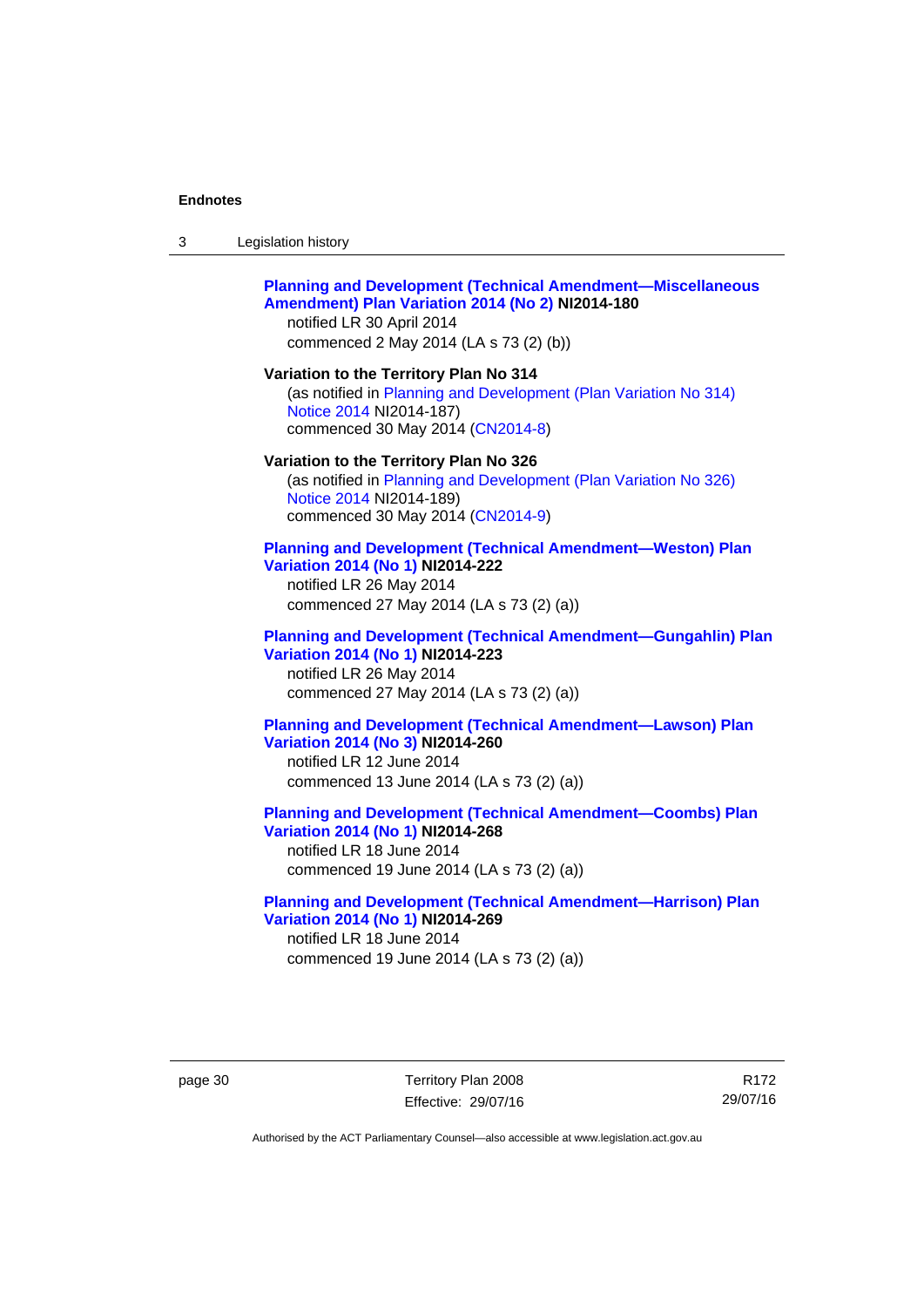## **[Planning and Development \(Technical Amendment—Clarification](http://www.legislation.act.gov.au/ni/2014-274/default.asp)  [Amendment\) Plan Variation 2014 \(No 1\)](http://www.legislation.act.gov.au/ni/2014-274/default.asp) NI2014-274**  notified LR 19 June 2014 commenced 20 June 2014 (LA s 73 (2) (a)) **[Planning and Development \(Technical Amendment—Code](http://www.legislation.act.gov.au/ni/2014-275/default.asp)  [Amendment\) Plan Variation 2014 \(No 1\)](http://www.legislation.act.gov.au/ni/2014-275/default.asp) NI2014-275**  notified LR 19 June 2014 commenced 20 June 2014 (LA s 73 (2) (a)) **[Planning and Development \(Technical Amendment—Miscellaneous](http://www.legislation.act.gov.au/ni/2014-276/default.asp)  [Amendment\) Plan Variation 2014 \(No 3\)](http://www.legislation.act.gov.au/ni/2014-276/default.asp) NI2014-276**  notified LR 19 June 2014 commenced 20 June 2014 (LA s 73 (2) (a)) **Variation to the Territory Plan No 318**  (as notified in [Planning and Development \(Plan Variation No 318\)](http://www.legislation.act.gov.au/ni/2014-294/default.asp)  [Notice 2014](http://www.legislation.act.gov.au/ni/2014-294/default.asp) NI2014-294) commenced 3 October 2014 [\(CN2014-12\)](http://www.legislation.act.gov.au/cn/2014-12/default.asp) **[Planning and Development \(Technical Amendment—Casey\) Plan](http://www.legislation.act.gov.au/ni/2014-329/default.asp)  [Variation 2014 \(No 3\)](http://www.legislation.act.gov.au/ni/2014-329/default.asp) NI2014-329**  notified LR 10 July 2014 commenced 11 July 2014 (LA s 73 (2) (a)) **[Planning and Development \(Special Variation No S323 Symonston](http://www.legislation.act.gov.au/ni/2014-371/default.asp)  [Mental Health Facility\) Special Variation 2014](http://www.legislation.act.gov.au/ni/2014-371/default.asp) NI2014-371**  notified LR 7 August 2014 commenced 8 August 2014 (LA s 73 (2) (a)) **Variation to the Territory Plan No 325**  (as notified in [Planning and Development \(Plan Variation No 325\)](http://www.legislation.act.gov.au/ni/2014-427/default.asp)  [Notice 2014](http://www.legislation.act.gov.au/ni/2014-427/default.asp) NI2014-427) commenced 3 October 2014 [\(CN2014-13\)](http://www.legislation.act.gov.au/cn/2014-13/default.asp) **[Planning and Development \(Technical Amendment—Casey\) Plan](http://www.legislation.act.gov.au/ni/2014-474/default.asp)  [Variation 2014 \(No 4\)](http://www.legislation.act.gov.au/ni/2014-474/default.asp) NI2014-474**  notified LR 7 October 2014 commenced 8 October 2014 (LA s 73 (2) (a))

R172 29/07/16 Territory Plan 2008 Effective: 29/07/16 page 31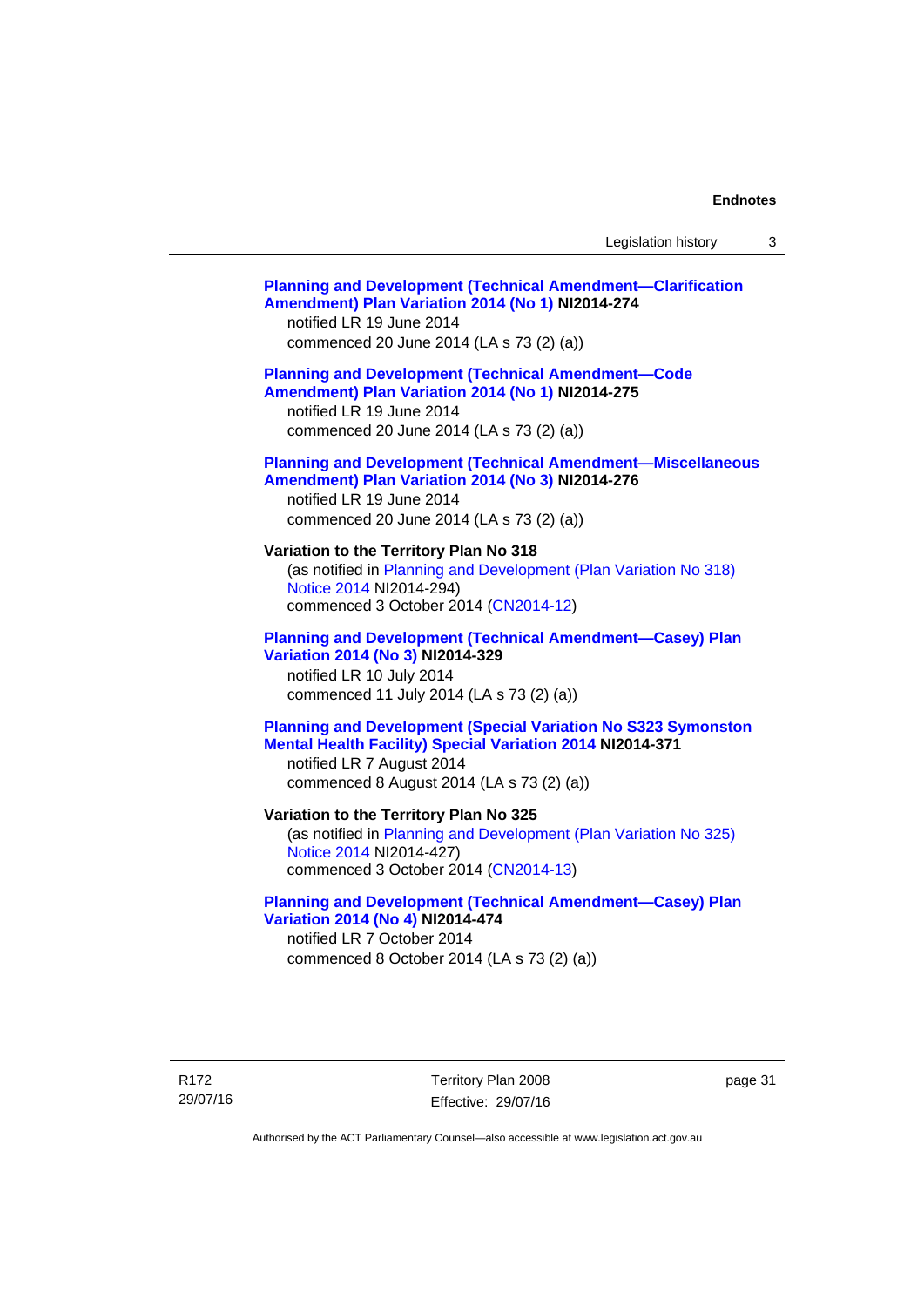| $\sqrt{2}$<br>- 3 | Legislation history |  |
|-------------------|---------------------|--|
|-------------------|---------------------|--|

**Variation to the Territory Plan No 319**  (as notified in [Planning and Development \(Plan Variation No 319\)](http://www.legislation.act.gov.au/ni/2014-501/default.asp)  [Notice 2014](http://www.legislation.act.gov.au/ni/2014-501/default.asp) NI2014-501) commenced 7 November 2014 ([CN2014-14](http://www.legislation.act.gov.au/cn/2014-14/default.asp)) **Variation to the Territory Plan No 297**  (as notified in [Planning and Development \(Plan Variation No 297\)](http://www.legislation.act.gov.au/ni/2014-552/default.asp)  [Notice 2014](http://www.legislation.act.gov.au/ni/2014-552/default.asp) NI2014-552) commenced 12 December 2014 [\(CN2014-16\)](http://www.legislation.act.gov.au/cn/2014-16/default.asp) **[Planning and Development \(Technical Amendment—Casey\) Plan](http://www.legislation.act.gov.au/ni/2014-569/default.asp)  [Variation 2014 \(No 5\)](http://www.legislation.act.gov.au/ni/2014-569/default.asp) NI2014-569**  notified LR 4 November 2014 commenced 5 November 2014 (LA s 73 (2) (a)) **[Planning and Development \(Technical Amendment—Ngunnawal\)](http://www.legislation.act.gov.au/ni/2014-570/default.asp)  [Plan Variation 2014 \(No 1\)](http://www.legislation.act.gov.au/ni/2014-570/default.asp) NI2014-570**  notified LR 4 November 2014 commenced 5 November 2014 (LA s 73 (2) (a)) **[Planning and Development \(Technical Amendment—Gungahlin\) Plan](http://www.legislation.act.gov.au/ni/2014-596/default.asp)  [Variation 2014 \(No 2\)](http://www.legislation.act.gov.au/ni/2014-596/default.asp) NI2014-596**  notified LR 20 November 2014 commenced 21 November 2014 (LA s 73 (2) (a)) **[Planning and Development \(Technical Amendment—Franklin\) Plan](http://www.legislation.act.gov.au/ni/2014-619/default.asp)  [Variation 2014 \(No 1\)](http://www.legislation.act.gov.au/ni/2014-619/default.asp) NI2014-619**  notified LR 2 December 2014 commenced 3 December 2014 (LA s 73 (2) (a)) **[Planning and Development \(Technical Amendment—Barton and](http://www.legislation.act.gov.au/ni/2014-649/default.asp)  [Campbell\) Plan Variation 2014 \(No 1\)](http://www.legislation.act.gov.au/ni/2014-649/default.asp) NI2014-649**  notified LR 11 December 2014 commenced 12 December 2014 (LA s 73 (2) (a))

**[Planning and Development \(Technical Amendment—Miscellaneous](http://www.legislation.act.gov.au/ni/2014-656/default.asp)  [Amendment\) Plan Variation 2014 \(No 4\)](http://www.legislation.act.gov.au/ni/2014-656/default.asp) NI2014-656**  notified LR 18 December 2014 commenced 19 December 2014 (LA s 73 (2) (a))

page 32 Territory Plan 2008 Effective: 29/07/16

R172 29/07/16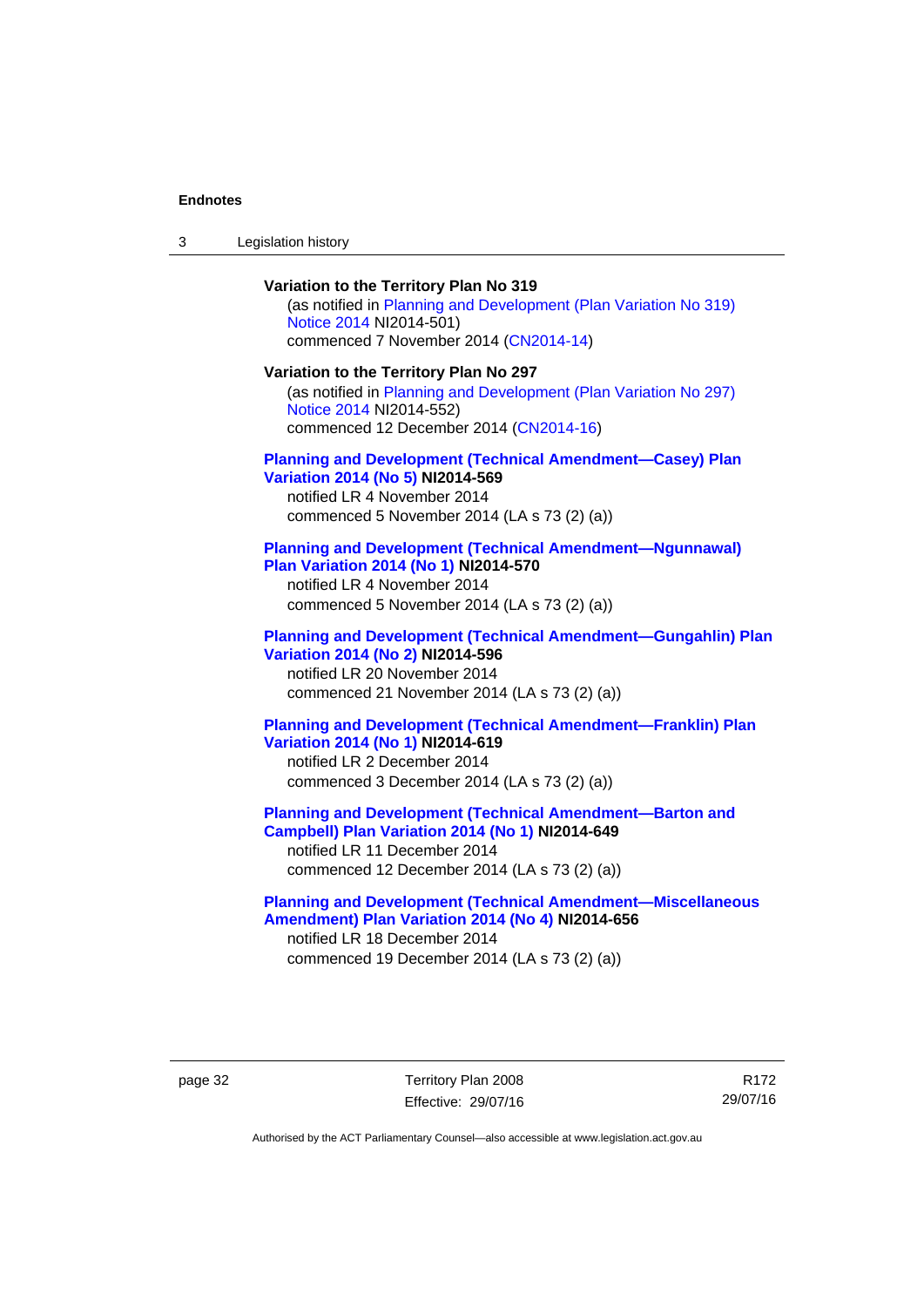## **[Planning and Development \(Technical Amendment—Coombs\) Plan](http://www.legislation.act.gov.au/ni/2014-662/default.asp)  [Variation 2014 \(No 2\)](http://www.legislation.act.gov.au/ni/2014-662/default.asp) NI2014-662**

notified LR 18 December 2014 commenced 19 December 2014 (LA s 73 (2) (a))

## **[Planning and Development \(Technical Amendment—Miscellaneous](http://www.legislation.act.gov.au/ni/2015-81/default.asp)  [Amendment\) Plan Variation 2015 \(No 1\)](http://www.legislation.act.gov.au/ni/2015-81/default.asp) NI2015-81**

notified LR 19 February 2015 commenced 20 February 2015 (LA s 73 (2) (a))

### **Variation to the Territory Plan No 304**

(as notified in [Planning and Development \(Plan Variation No 304\)](http://www.legislation.act.gov.au/ni/2015-99/default.asp)  [Notice 2015](http://www.legislation.act.gov.au/ni/2015-99/default.asp) NI2015-99) commenced 10 April 2015 [\(CN2015-3\)](http://www.legislation.act.gov.au/cn/2015-3/default.asp)

#### **Variation to the Territory Plan No 336**

(as notified in [Planning and Development \(Plan Variation No 336\)](http://www.legislation.act.gov.au/ni/2015-100/default.asp)  [Notice 2015](http://www.legislation.act.gov.au/ni/2015-100/default.asp) NI2015-100) commenced 10 April 2015 [\(CN2015-4\)](http://www.legislation.act.gov.au/cn/2015-4/default.asp)

### **Variation to the Territory Plan No 338**

(as notified in [Planning and Development \(Plan Variation No 338\)](http://www.legislation.act.gov.au/ni/2015-101/default.asp)  [Notice 2015](http://www.legislation.act.gov.au/ni/2015-101/default.asp) NI2015-101) commenced 10 April 2015 [\(CN2015-5\)](http://www.legislation.act.gov.au/cn/2015-5/default.asp)

## **[Planning and Development \(Technical Amendment—Kingston\) Plan](http://www.legislation.act.gov.au/ni/2015-115/default.asp)  [Variation 2015 \(No 1\)](http://www.legislation.act.gov.au/ni/2015-115/default.asp) NI2015-115**

notified LR 18 March 2015 commenced 19 March 2015 (LA s 73 (2) (a))

## **[Planning and Development \(Technical Amendment—Coombs\) Plan](http://www.legislation.act.gov.au/ni/2015-138/default.asp)  [Variation 2015 \(No 1\)](http://www.legislation.act.gov.au/ni/2015-138/default.asp) NI2015-138**

notified LR 9 April 2015 commenced 10 April 2015 (LA s 73 (2) (a))

## **[Planning and Development \(Technical Amendment—Greenway\) Plan](http://www.legislation.act.gov.au/ni/2015-139/default.asp)  [Variation 2015 \(No 1\)](http://www.legislation.act.gov.au/ni/2015-139/default.asp) NI2015-139**

notified LR 9 April 2015 commenced 10 April 2015 (LA s 73 (2) (a))

R172 29/07/16 Territory Plan 2008 Effective: 29/07/16 page 33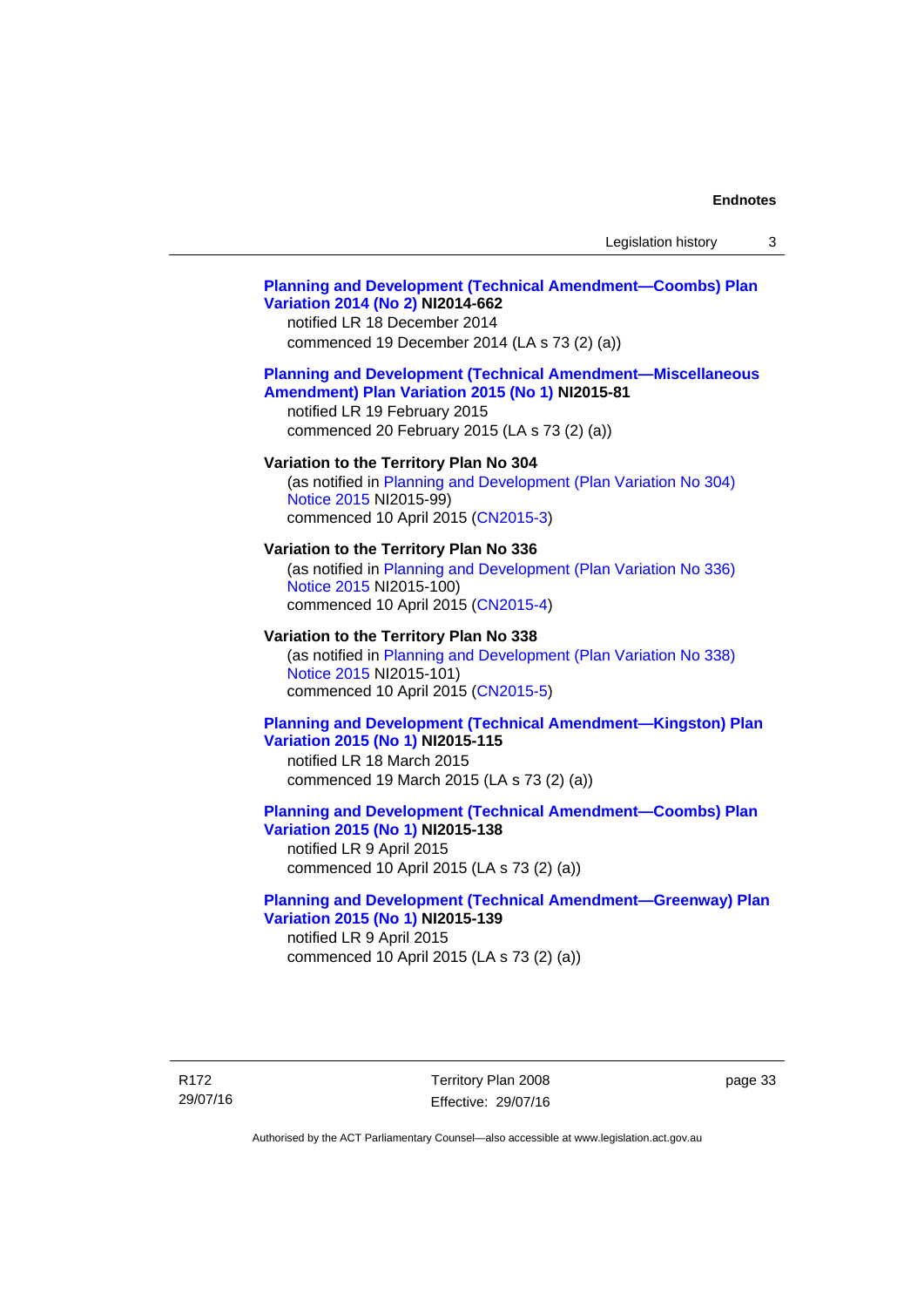| Legislation history<br>-3 |  |
|---------------------------|--|
|---------------------------|--|

## **[Planning and Development \(Technical Amendment—Moncrieff\) Plan](http://www.legislation.act.gov.au/ni/2015-148/default.asp)  [Variation 2015 \(No 1\)](http://www.legislation.act.gov.au/ni/2015-148/default.asp) NI2015-148**

notified LR 29 April 2015 commenced 30 April 2015 (LA s 73 (2) (a))

### **[Planning and Development \(Technical Amendment—Coombs\) Plan](http://www.legislation.act.gov.au/ni/2015-181/default.asp)  [Variation 2015 \(No 2\)](http://www.legislation.act.gov.au/ni/2015-181/default.asp) NI2015-181**

notified LR 29 April 2015 commenced 30 April 2015 (LA s 73 (2) (a))

#### **Variation to the Territory Plan No 322**

(as notified in [Planning and Development \(Plan Variation No 322\)](http://www.legislation.act.gov.au/ni/2015-185/default.asp)  [Notice 2015](http://www.legislation.act.gov.au/ni/2015-185/default.asp) NI2015-185) commenced 22 May 2015 [\(CN2015-7\)](http://www.legislation.act.gov.au/cn/2015-7/default.asp)

## **[Planning and Development \(Technical Amendment—District of](http://www.legislation.act.gov.au/ni/2015-200/default.asp)  [Stromlo and Tuggeranong\) Plan Variation 2015 \(No 1\)](http://www.legislation.act.gov.au/ni/2015-200/default.asp) NI2015-200**

notified LR 13 May 2015 commenced 14 May 2015 (LA s 73 (2) (a))

## **[Planning and Development \(Technical Amendment—Rezoning of](http://www.legislation.act.gov.au/ni/2015-334/default.asp)  [FUA\) Plan Variation 2015 \(No 1\)](http://www.legislation.act.gov.au/ni/2015-334/default.asp) NI2015-334**

notified LR 25 June 2015 commenced 26 June 2015 (LA s 73 (2) (a))

## **Variation to the Territory Plan No 331**

(as notified in [Planning and Development \(Plan Variation No 337\)](http://www.legislation.act.gov.au/ni/2015-375/default.asp)  [Notice 2015](http://www.legislation.act.gov.au/ni/2015-375/default.asp) NI2015-375) commenced 21 August 2015 [\(CN2015-16\)](http://www.legislation.act.gov.au/cn/2015-16/default.asp)

## **[Planning and Development \(Technical Amendment—Moncrieff\) Plan](http://www.legislation.act.gov.au/ni/2015-441/default.asp)  [Variation 2015 \(No 2\)](http://www.legislation.act.gov.au/ni/2015-441/default.asp) NI2015-441**

notified LR 29 July 2015 commenced 30 July 2015 (LA s 73 (2) (a))

## **Variation to the Territory Plan No 321**

(as notified in [Planning and Development \(Plan Variation No 321\)](http://www.legislation.act.gov.au/ni/2015-446/default.asp)  [Notice 2015](http://www.legislation.act.gov.au/ni/2015-446/default.asp) NI2015-446) commenced 21 August 2015 [\(CN2015-13\)](http://www.legislation.act.gov.au/cn/2015-13/default.asp)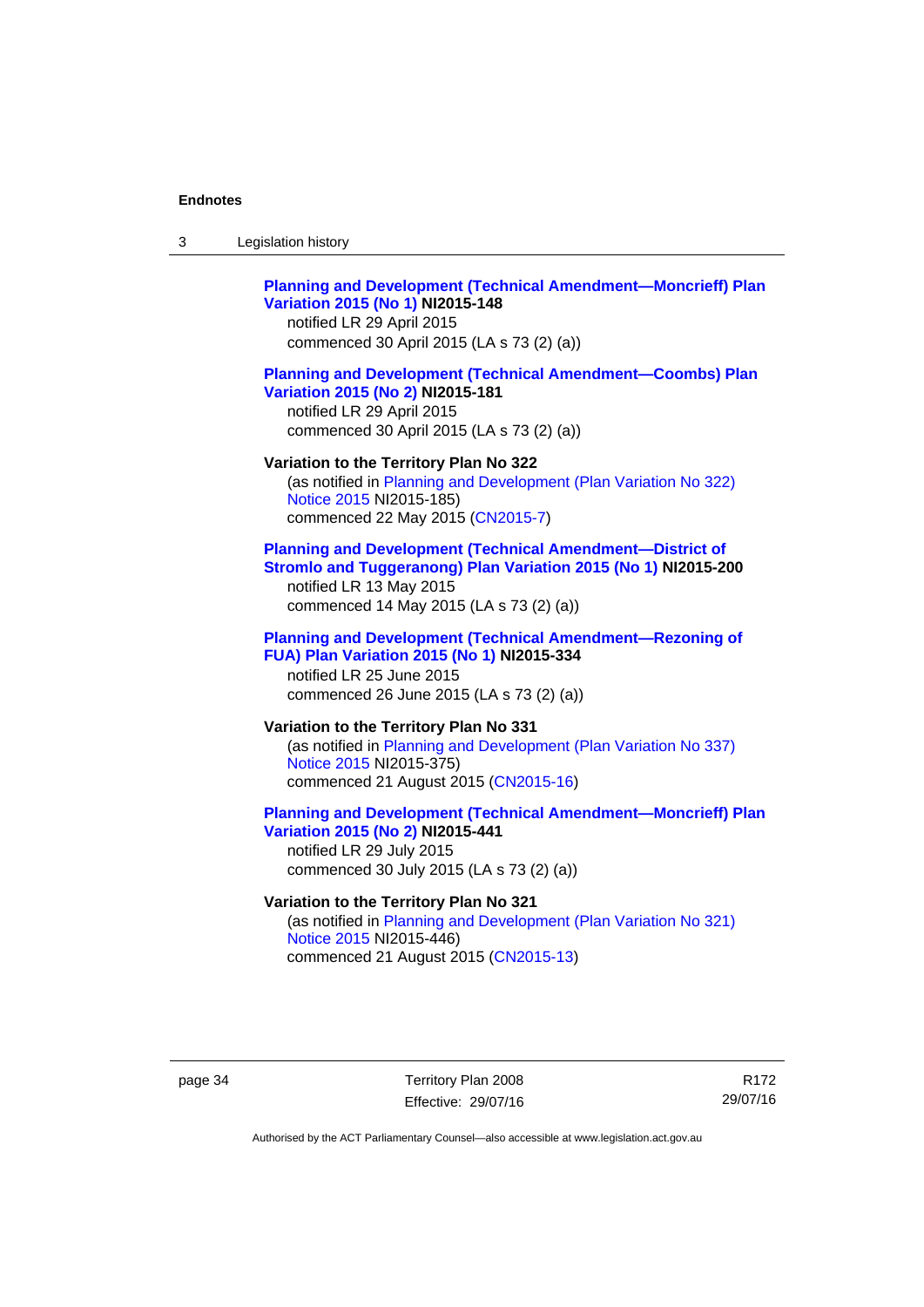## **Variation to the Territory Plan No 347**  (as notified in [Planning and Development \(Plan Variation No 347\)](http://www.legislation.act.gov.au/ni/2015-447/default.asp)  [Notice 2015](http://www.legislation.act.gov.au/ni/2015-447/default.asp) NI2015-447) commenced 21 August 2015 [\(CN2015-17\)](http://www.legislation.act.gov.au/cn/2015-17/default.asp) **Variation to the Territory Plan No 331**  (as notified in [Planning and Development \(Plan Variation No 331\)](http://www.legislation.act.gov.au/ni/2015-448/default.asp)  [Notice 2015](http://www.legislation.act.gov.au/ni/2015-448/default.asp) NI2015-448) commenced 21 August 2015 [\(CN2015-15\)](http://www.legislation.act.gov.au/cn/2015-15/default.asp) **Variation to the Territory Plan No 327**  (as notified in [Planning and Development \(Plan Variation No 327\)](http://www.legislation.act.gov.au/ni/2015-449/default.asp)  [Notice 2015](http://www.legislation.act.gov.au/ni/2015-449/default.asp) NI2015-449) commenced 21 August 2015 [\(CN2015-14\)](http://www.legislation.act.gov.au/cn/2015-14/default.asp) **Variation to the Territory Plan No 309**  (as notified in [Planning and Development \(Plan Variation No 309\)](http://www.legislation.act.gov.au/ni/2015-450/default.asp)  [Notice 2015](http://www.legislation.act.gov.au/ni/2015-450/default.asp) NI2015-450) commenced 21 August 2015 [\(CN2015-12\)](http://www.legislation.act.gov.au/cn/2015-12/default.asp) **[Planning and Development \(Technical Amendment—Miscellaneous](http://www.legislation.act.gov.au/ni/2015-452/default.asp)  [Amendment\) Plan Variation 2015 \(No 3\)](http://www.legislation.act.gov.au/ni/2015-452/default.asp) NI2015-452**  notified LR 24 August 2015 commenced 28 August 2015 (LA s 73 (2) (b)) **[Planning and Development \(Technical Amendment—Miscellaneous](http://www.legislation.act.gov.au/ni/2015-471/default.asp)  [Amendment\) Plan Variation 2015 \(No 2\)](http://www.legislation.act.gov.au/ni/2015-471/default.asp) NI2015-471**  notified LR 13 August 2015 commenced 14 August 2015 (LA s 73 (2) (a)) **[Planning and Development \(Technical Amendment—Moncrieff\) Plan](http://www.legislation.act.gov.au/ni/2015-493/default.asp)  [Variation 2015 \(No 3\)](http://www.legislation.act.gov.au/ni/2015-493/default.asp) NI2015-493**  notified LR 3 September 2015 commenced 4 September 2015 (LA s 73 (2) (a)) **[Planning and Development \(Technical Amendment—Minor Zone and](http://www.legislation.act.gov.au/ni/2015-539/default.asp)**

**[Overlay Amendments\) Plan Variation 2015](http://www.legislation.act.gov.au/ni/2015-539/default.asp) NI2015-539**  notified LR 17 September 2015 commenced 18 September 2015 (LA s 73 (2) (a))

R172 29/07/16 Territory Plan 2008 Effective: 29/07/16 page 35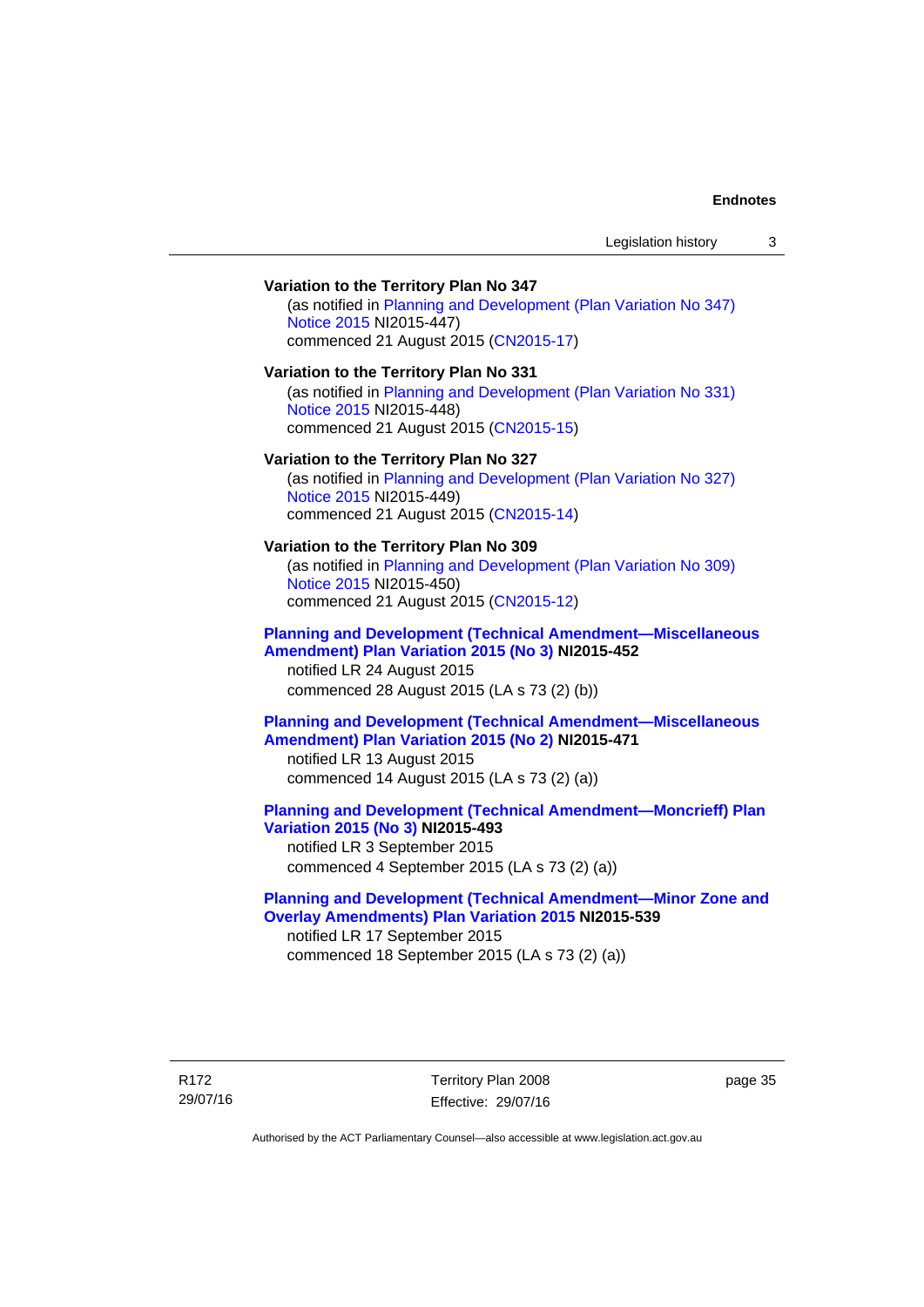## **Variation to the Territory Plan No 320**

(as notified in [Planning and Development \(Plan Variation No 320\)](http://www.legislation.act.gov.au/ni/2015-540/default.asp)  [Notice 2015](http://www.legislation.act.gov.au/ni/2015-540/default.asp) NI2015-540) commenced 6 November 2015 ([CN2015-20](http://www.legislation.act.gov.au/cn/2015-20/default.asp))

#### **Variation to the Territory Plan No 335**

(as notified in [Planning and Development \(Plan Variation No 335\)](http://www.legislation.act.gov.au/ni/2015-604/default.asp)  [Notice 2015](http://www.legislation.act.gov.au/ni/2015-604/default.asp) NI2015-604) commenced 17 February 2016 [\(CN2016-2\)](http://www.legislation.act.gov.au/cn/2016-2/default.asp)

#### **Variation to the Territory Plan No 351**

(as notified in [Planning and Development \(Plan Variation No 351\)](http://www.legislation.act.gov.au/ni/2015-610/default.asp)  [Notice 2015](http://www.legislation.act.gov.au/ni/2015-610/default.asp) NI2015-610) commenced 22 July 2016 [\(CN2016-14](http://www.legislation.act.gov.au/cn/2016-14/default.asp))

### **[Planning and Development \(Technical Amendment—Casey\) Plan](http://www.legislation.act.gov.au/ni/2015-612/default.asp)  [Variation 2015 \(No 1\)](http://www.legislation.act.gov.au/ni/2015-612/default.asp) NI2015-612**

notified LR 27 October 2015 commenced 28 October 2015 (LA s 73 (2) (a))

#### **[Planning and Development \(Technical Amendment—Coombs\) Plan](http://www.legislation.act.gov.au/ni/2015-633/default.asp)  [Variation 2015 \(No 3\)](http://www.legislation.act.gov.au/ni/2015-633/default.asp) NI2015-633**

notified LR 10 November 2015 commenced 11 November 2015 (LA s 73 (2) (a))

## **[Planning and Development \(Technical Amendment—Moncrieff\) Plan](http://www.legislation.act.gov.au/ni/2015-634/default.asp)  [Variation 2015 \(No 4\)](http://www.legislation.act.gov.au/ni/2015-634/default.asp) NI2015-634**

notified LR 10 November 2015 commenced 11 November 2015 (LA s 73 (2) (a))

## **Variation to the Territory Plan No 343**

(as notified in [Planning and Development \(Plan Variation No 343\)](http://www.legislation.act.gov.au/ni/2015-642/default.asp)  [Notice 2015](http://www.legislation.act.gov.au/ni/2015-642/default.asp) NI2015-642) commenced 17 February 2016 [\(CN2016-1\)](http://www.legislation.act.gov.au/cn/2016-1/default.asp)

## **[Planning and Development \(Technical Amendment—Miscellaneous](http://www.legislation.act.gov.au/ni/2015-704/default.asp)  [Amendment\) Plan Variation 2015 \(No 4\)](http://www.legislation.act.gov.au/ni/2015-704/default.asp) NI2015-704**

notified LR 17 December 2015 commenced 18 December 2015 (LA s 73 (2) (a))

page 36 Territory Plan 2008 Effective: 29/07/16

R172 29/07/16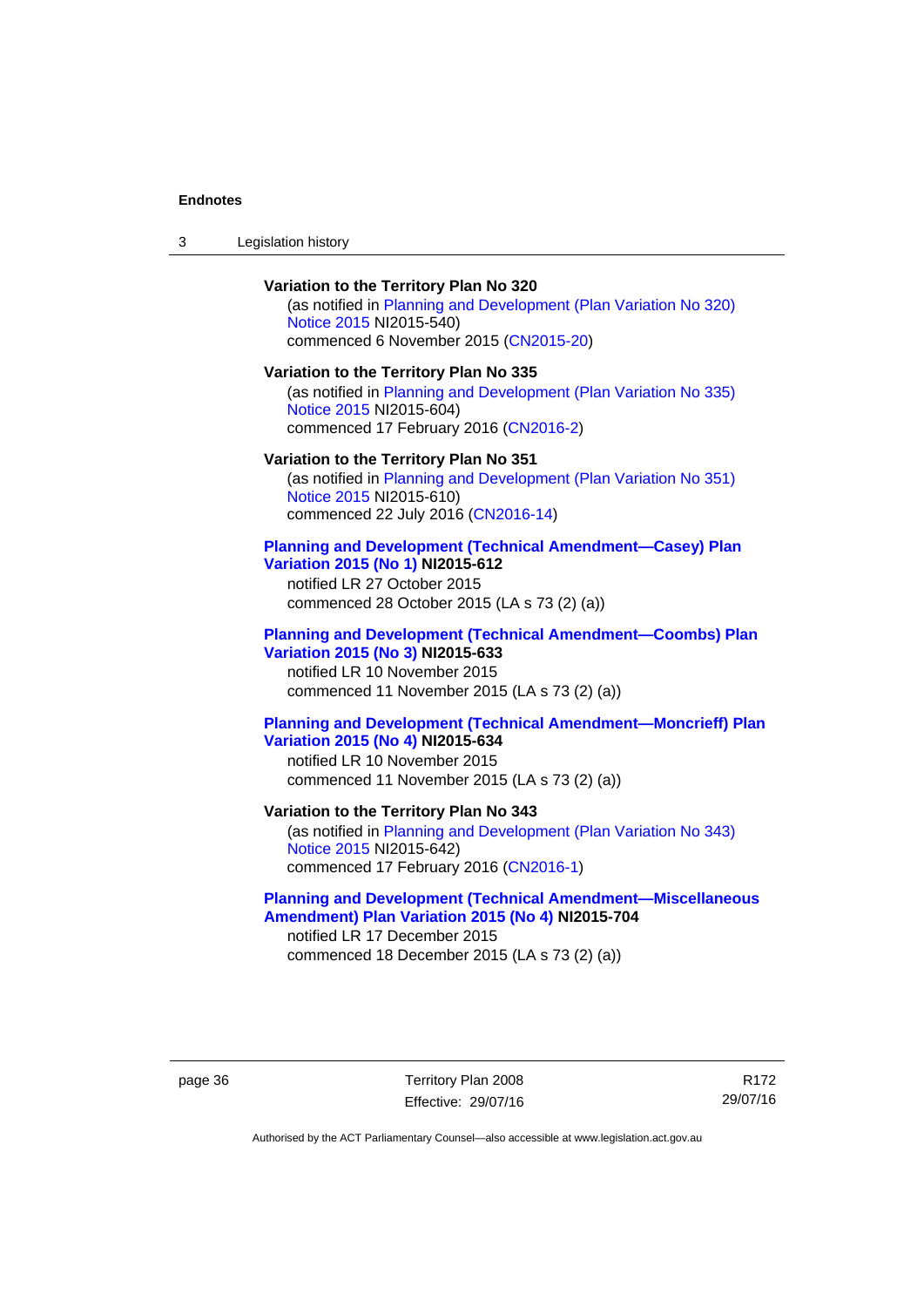Legislation history 3

# **[Planning and Development \(Technical Amendment—Moncrieff\) Plan](http://www.legislation.act.gov.au/ni/2016-13/default.asp)  [Variation 2016 \(No 1\)](http://www.legislation.act.gov.au/ni/2016-13/default.asp) NI2016-13**

notified LR 4 February 2016 commenced 5 February 2016 (s 3)

#### **Variation to the Territory Plan No 340**

(as notified in [Planning and Development \(Plan Variation No 340\)](http://www.legislation.act.gov.au/ni/2016-56/default.asp)  [Approval 2016](http://www.legislation.act.gov.au/ni/2016-56/default.asp) NI2016-56) commenced 26 February 2016 [\(CN2016-3\)](http://www.legislation.act.gov.au/cn/2016-3/default.asp)

#### **Variation to the Territory Plan No 332**

(as notified in [Planning and Development \(Plan Variation No 332\)](http://www.legislation.act.gov.au/ni/2016-64/default.asp)  [Approval 2016](http://www.legislation.act.gov.au/ni/2016-64/default.asp) NI2016-64) commenced 15 April 2016 [\(CN2016-5\)](http://www.legislation.act.gov.au/cn/2016-5/default.asp)

#### **Variation to the Territory Plan No 333**

(as notified in [Planning and Development \(Plan Variation No 333\)](http://www.legislation.act.gov.au/ni/2016-65/default.asp)  [Approval 2016](http://www.legislation.act.gov.au/ni/2016-65/default.asp) NI2016-65) commenced 15 April 2016 [\(CN2016-6\)](http://www.legislation.act.gov.au/cn/2016-6/default.asp)

#### **Variation to the Territory Plan No 341**

(as notified in [Planning and Development \(Plan Variation No 341\)](http://www.legislation.act.gov.au/ni/2016-66/default.asp)  [Approval 2016](http://www.legislation.act.gov.au/ni/2016-66/default.asp) NI2016-66) commenced 15 April 2016 [\(CN2016-8\)](http://www.legislation.act.gov.au/cn/2016-8/default.asp)

# **Variation to the Territory Plan No 334**

(as notified in [Planning and Development \(Plan Variation No 334\)](http://www.legislation.act.gov.au/ni/2016-91/default.asp)  [Approval 2016](http://www.legislation.act.gov.au/ni/2016-91/default.asp) NI2016-91) commenced 15 April 2016 [\(CN2016-7\)](http://www.legislation.act.gov.au/cn/2016-7/default.asp)

# **[Planning and Development \(Technical Amendment—Denman](http://www.legislation.act.gov.au/ni/2016-306/default.asp)  [Prospect\) Plan Variation 2016 \(No 1\)](http://www.legislation.act.gov.au/ni/2016-306/default.asp) NI2016-306**

notified LR 20 June 2016 commenced 21 June 2016 (s 3)

#### **[Planning and Development \(Technical Amendment—Various\) Plan](http://www.legislation.act.gov.au/ni/2016-391/default.asp)  [Variation 2016 \(No 1\)](http://www.legislation.act.gov.au/ni/2016-391/default.asp) NI2016-391**

notified LR 28 July 2016 commenced 29 July 2016 (s 3)

R172 29/07/16 Territory Plan 2008 Effective: 29/07/16 page 37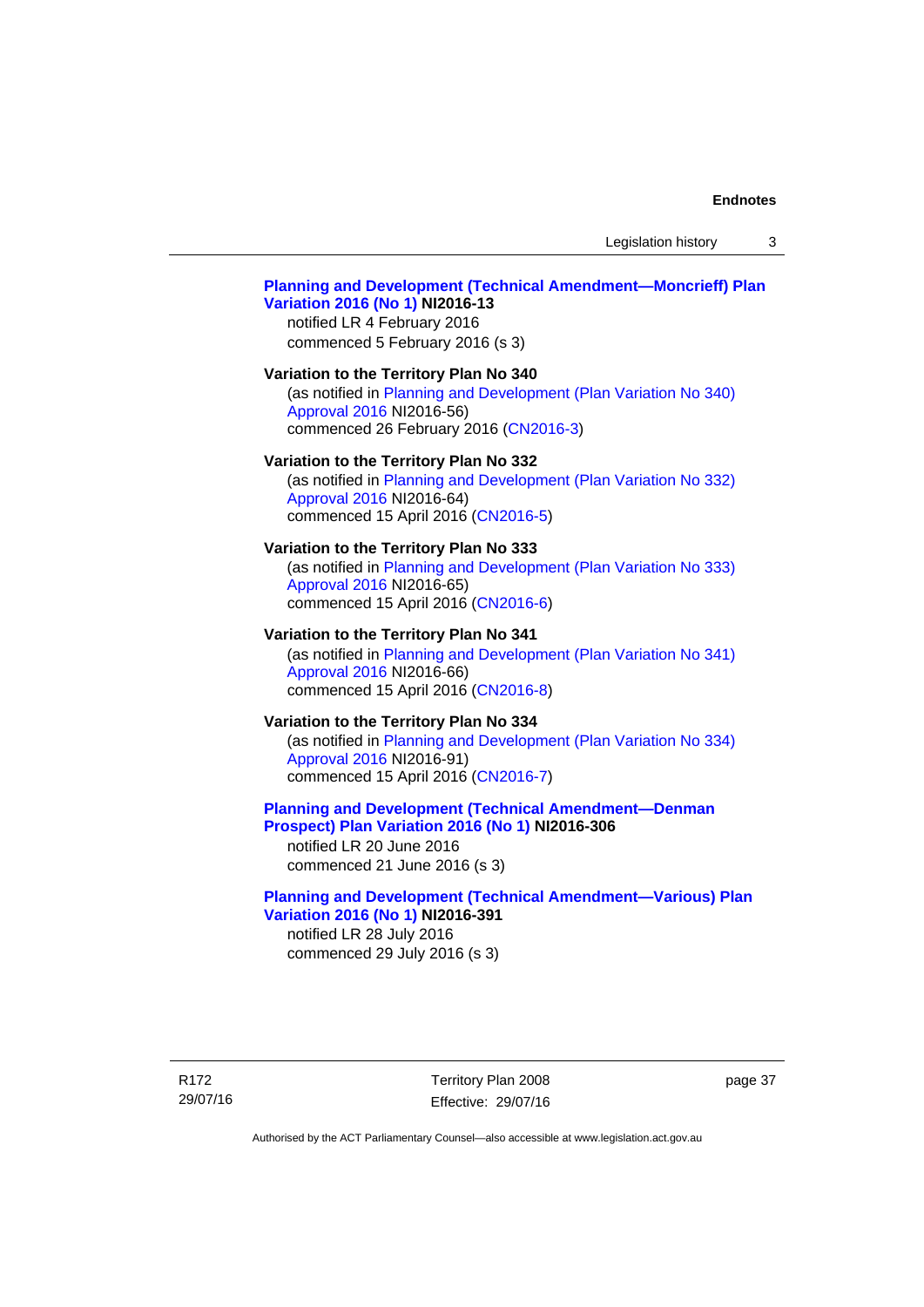4 Amendment history

**[Planning and Development \(Technical Amendment—Moncrieff\) Plan](http://www.legislation.act.gov.au/ni/2016-392/default.asp)  [Variation 2016 \(No 2\)](http://www.legislation.act.gov.au/ni/2016-392/default.asp) NI2016-392** 

notified LR 28 July 2016 commenced 29 July 2016 (s 3)

# **4 Amendment history**

### **Maps**

reloc [NI2008-590](http://www.legislation.act.gov.au/ni/2008-590/default.asp) R13 Australian Capital

| sub NI2008-201; NI2008-290; NI2008-298; NI2008-328;         |
|-------------------------------------------------------------|
| NI2008-336, Variation No 289, NI2008-499, NI2008-516,       |
| Variation No 281, NI2009-6; NI2009-17; NI2009-59;           |
| NI2009-70, Variation No 261, NI2009-181, NI2009-199,        |
| NI2009-200; NI2009-216; NI2009-217; NI2009-237;             |
| NI2009-238, NI2009-254, NI2009-255, NI2009-256,             |
| NI2009-272, NI2009-323, NI2009-338, NI2009-409,             |
| NI2009-410, Variation No 288, NI2009-418, NI2009-570,       |
| NI2009-617, NI2009-618, NI2009-619, NI2010-21, NI2010-22,   |
| NI2010-45; NI2010-82; NI2010-83; NI2010-84; NI2010-123;     |
| NI2010-124, NI2010-125, NI2010-219, NI2010-243,             |
| NI2010-244, NI2010-258, NI2010-246, NI2010-321,             |
| NI2010-370, NI2010-371, NI2010-382, NI2010-426,             |
| NI2010-440; NI2010-441; NI2010-538; NI2010-539;             |
| NI2010-540; NI2010-566; Variation No 299; NI2011-23;        |
| NI2011-30: NI2011-42: NI2011-126: Variation No 298:         |
| NI2011-153, NI2011-193, NI2011-194, NI2011-204,             |
| NI2011-206, NI2011-226, NI2011-237, NI2011-238,             |
| NI2011-255, NI2011-256, NI2011-257, NI2011-258,             |
| NI2011-283, NI2011-284, NI2011-309, NI2011-481,             |
| NI2011-478, NI2011-479, NI2011-480, NI2011-541,             |
| NI2011-590, NI2011-650, NI2011-651, NI2011-652,             |
| Variation No 302; NI2011-668; NI2011-728; NI2011-729;       |
| NI2011-730, NI2011-731, Variation No 300, NI2011-785,       |
| NI2011-786, NI2012-26, NI2012-28, NI2012-29, NI2012-30,     |
| NI2012-31, NI2012-32, NI2012-82, NI2012-83, NI2012-86,      |
| NI2012-87, NI2012-125, NI2012-145, NI2012-146,              |
| NI2012-162; NI2012-164; NI2012-194; NI2012-209;             |
| NI2012-223, NI2012-224; Variation No 307, NI2012-243;       |
| NI2012-265, NI2012-304, NI2012-314, NI2012-352,             |
| NI2012-374: NI2012-394: NI2012-411: NI2012-476:             |
| NI2012-507; NI2012-568; NI2012-587; NI2012-588;             |
| NI2012-611, NI2012-612, Variation No 312, Variation No 313, |
| NI2012-622, NI2012-645, NI2013-53, NI2013-109,              |
| NI2013-124; NI2013-127; NI2013-146; NI2013-147;             |
| NI2013-249; Variation No 311; NI2013-358; NI2013-402;       |

page 38 Territory Plan 2008 Effective: 29/07/16

R172 29/07/16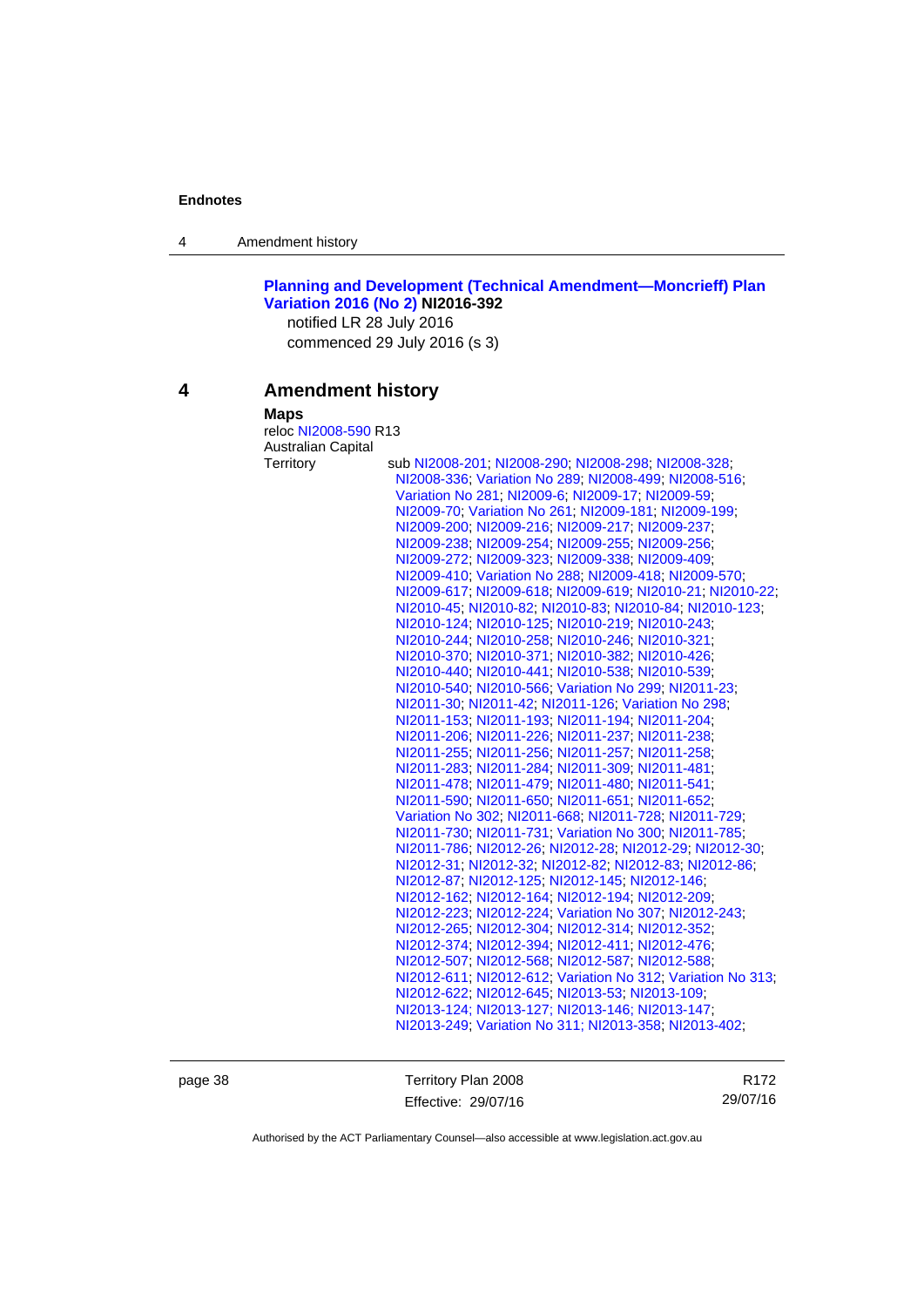| Amendment history |  |
|-------------------|--|
|-------------------|--|

|                              |                                     | NI2013-435, NI2013-437, NI2013-484, NI2013-557,<br>NI2013-576, NI2014-10, NI2014-11, NI2014-33, NI2014-89,<br>Variation No 308; Variation No 324; NI2014-149; NI2014-222;<br>NI2014-223; Variation No 314; Variation No 317, Variation<br>No 326; NI2014-260; NI2014-268; NI2014-269; NI2014-329;<br>Variation No 318; Variation No 325; NI2014-474; NI2014-569;<br>NI2014-570; Variation No 319; NI2014-596; NI2014-619;<br>Variation No 297, NI2014-649, NI2014-662, NI2015-115,<br>Variation No 336, NI2015-138, NI2015-139, NI2015-148,<br>NI2015-181; NI2015-200; Variation No 322; NI2015-334;<br>NI2015-441, Variation No 327, Variation No 331, Variation<br>No 337, NI2015-493, NI2015-539, NI2015-612, Variation<br>No 320; NI2015-633; NI2015-634; NI2016-13; Variation<br>No 335; Variation No 340; Variation No 332; Variation No 333;<br>Variation No 334, Variation No 341, NI2016-306, Variation<br>No 351; NI2016-391; NI2016-392 |         |
|------------------------------|-------------------------------------|----------------------------------------------------------------------------------------------------------------------------------------------------------------------------------------------------------------------------------------------------------------------------------------------------------------------------------------------------------------------------------------------------------------------------------------------------------------------------------------------------------------------------------------------------------------------------------------------------------------------------------------------------------------------------------------------------------------------------------------------------------------------------------------------------------------------------------------------------------------------------------------------------------------------------------------------------|---------|
|                              | Belconnen                           | sub NI2008-298; NI2008-328; Variation No 289;<br>Variation No 281, NI2009-6; NI2009-17; NI2009-59;<br>NI2009-217, NI2009-255, NI2009-617, NI2010-123,<br>NI2010-125, NI2010-258, NI2010-538, NI2010-539,<br>NI2010-540, Variation No 299, NI2011-30, Variation No 298,<br>NI2011-193, NI2011-204; NI2011-284; Variation No 302;<br>NI2011-730, NI2011-785, NI2012-125, NI2012-194,<br>NI2012-411, NI2012-507, NI2012-587, NI2012-588, Variation<br>No 313, NI2012-622, NI2013-576, NI2014-11, NI2014-149,<br>NI2014-260; NI2014-474; NI2014-596; Variation No 297;<br>NI2015-612; Variation No 335; Variation No 340; Variation<br><b>No 351</b>                                                                                                                                                                                                                                                                                                   |         |
|                              | Canberra Central<br><b>District</b> | sub NI2008-336; Variation No 281; NI2009-59;<br>Variation No 261, NI2009-338, NI2009-418, NI2010-22,<br>NI2010-246, NI2010-370, NI2010-371, Variation No 299,<br>NI2011-30, NI2011-206, NI2011-238, NI2011-590,<br>NI2011-650; Variation No 302; NI2011-728; NI2012-83;<br>Variation No 307, Variation No 313, NI2012-622, NI2013-53,<br>NI2013-127; Variation No 311; NI2013-358; Variation<br>No 308, Variation No 324, NI2014-149, Variation No 314,<br>NI2014-260; Variation No 325; Variation No 297;<br>NI2014-649; NI2015-115; Variation No 336; Variation<br>No 322, Variation No 327, Variation No 331; NI2015-539;<br>Variation No 332; Variation No 333; Variation No 334;<br>NI2016-391                                                                                                                                                                                                                                                |         |
|                              | Gungahlin                           | sub NI2008-201; NI2008-336; NI2008-499; NI2008-516;<br>NI2009-59; NI2009-70; NI2009-181; NI2009-199; NI2009-200;<br>NI2009-216, NI2009-237, NI2009-238, NI2009-254,<br>NI2009-256, NI2009-272, NI2009-409, NI2009-410,                                                                                                                                                                                                                                                                                                                                                                                                                                                                                                                                                                                                                                                                                                                             |         |
| R <sub>172</sub><br>29/07/16 |                                     | Territory Plan 2008<br>Effective: 29/07/16                                                                                                                                                                                                                                                                                                                                                                                                                                                                                                                                                                                                                                                                                                                                                                                                                                                                                                         | page 39 |

Authorised by the ACT Parliamentary Counsel—also accessible at www.legislation.act.gov.au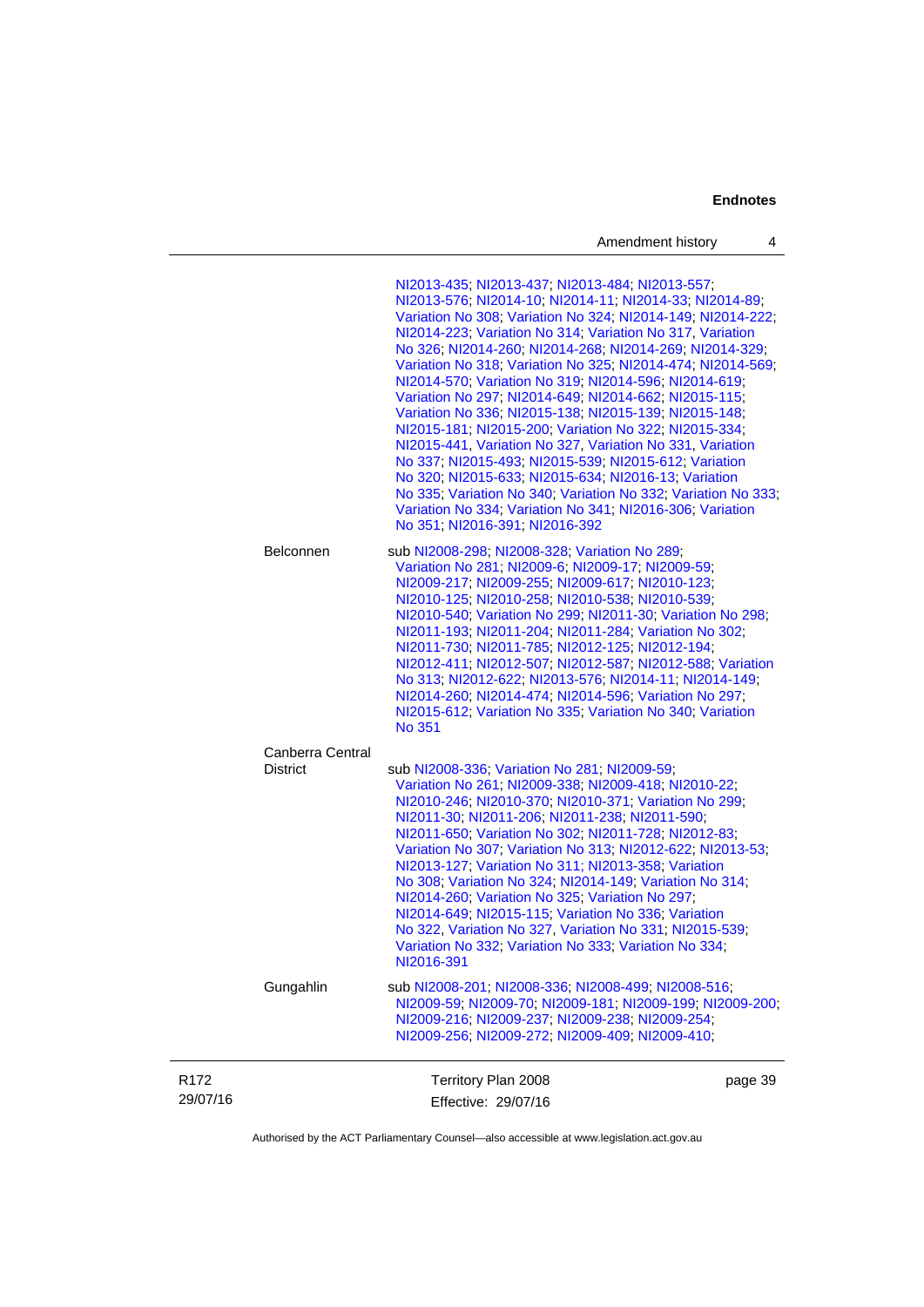4 Amendment history

|         |                     | NI2009-618; NI2009-619; NI2010-45; NI2010-82; NI2010-83;<br>NI2010-84; NI2010-124; NI2010-243; NI2010-244;<br>NI2010-258, NI2010-321, NI2010-370, NI2010-382;<br>NI2010-426, NI2010-440, NI2010-538, NI2010-539,<br>NI2010-540, NI2010-566, Variation No 299, NI2011-23,<br>NI2011-30; NI2011-42; NI2011-126; NI2011-153; NI2011-194;<br>NI2011-226, NI2011-237, NI2011-255, NI2011-256,<br>NI2011-257, NI2011-258, NI2011-283, NI2011-309,<br>NI2011-481, NI2011-478, NI2011-479, NI2011-480,<br>NI2011-541, NI2011-590, NI2011-651, Variation No 302,<br>NI2011-668, NI2011-729, Variation No 300, NI2011-786,<br>NI2012-26; NI2012-28; NI2012-29; NI2012-30; NI2012-31;<br>NI2012-32, NI2012-82, NI2012-86, NI2012-87, NI2012-164,<br>NI2012-224; NI2012-243; NI2012-265; NI2012-304;<br>NI2012-352, NI2012-374, NI2012-394, NI2012-476,<br>NI2012-507; NI2012-568; NI2012-587; NI2012-588;<br>NI2012-611; NI2012-612; NI2012-622; NI2013-109;<br>NI2013-146; NI2013-147; NI2013-249; NI2013-402;<br>NI2013-435; NI2013-437; NI2013-484; NI2014-11; NI2014-33;<br>NI2014-89; NI2014-149; NI2014-223; NI2014-260;<br>NI2014-269, NI2014-329, NI2014-474, NI2014-569,<br>NI2014-570 Variation No 319; NI2014-596; NI2014-619;<br>Variation No 297; NI2015-148; NI2015-441, Variation No 327;<br>NI2015-493, NI2015-539, NI2015-612, NI2015-634,<br>NI2016-13, Variation No 341; NI2016-392 |                              |
|---------|---------------------|---------------------------------------------------------------------------------------------------------------------------------------------------------------------------------------------------------------------------------------------------------------------------------------------------------------------------------------------------------------------------------------------------------------------------------------------------------------------------------------------------------------------------------------------------------------------------------------------------------------------------------------------------------------------------------------------------------------------------------------------------------------------------------------------------------------------------------------------------------------------------------------------------------------------------------------------------------------------------------------------------------------------------------------------------------------------------------------------------------------------------------------------------------------------------------------------------------------------------------------------------------------------------------------------------------------------------------------------------------------------------------------------|------------------------------|
|         | Molonglo            | sub NI2009-6; NI2009-323; NI2010-219; NI2010-258;<br>Variation No 302; NI2012-162; NI2012-209; NI2012-314;<br>NI2012-411; NI2012-587; NI2012-588; NI2012-622;<br>NI2013-557, NI2014-10, NI2014-222, NI2014-268,<br>NI2014-662; NI2015-138; NI2015-181; NI2015-334;<br>NI2015-633; NI2016-306                                                                                                                                                                                                                                                                                                                                                                                                                                                                                                                                                                                                                                                                                                                                                                                                                                                                                                                                                                                                                                                                                                |                              |
|         | Tuggeranong, Hume   |                                                                                                                                                                                                                                                                                                                                                                                                                                                                                                                                                                                                                                                                                                                                                                                                                                                                                                                                                                                                                                                                                                                                                                                                                                                                                                                                                                                             |                              |
|         | and Tharwa          | sub NI2009-570; NI2010-22; NI2010-258; Variation No 302;<br>Variation No 312; NI2012-622; NI2012-645; Variation<br>No 317; Variation No 326; Variation No 318; Variation<br>No 297, NI2015-139, NI2015-200, Variation No 337,<br><b>Variation No 320</b>                                                                                                                                                                                                                                                                                                                                                                                                                                                                                                                                                                                                                                                                                                                                                                                                                                                                                                                                                                                                                                                                                                                                    |                              |
|         | Woden Valley and    |                                                                                                                                                                                                                                                                                                                                                                                                                                                                                                                                                                                                                                                                                                                                                                                                                                                                                                                                                                                                                                                                                                                                                                                                                                                                                                                                                                                             |                              |
|         | <b>Weston Creek</b> | sub NI2008-290; Variation No 281; NI2009-6; NI2009-323;<br>Variation No 288; NI2010-219; NI2010-258; NI2010-441;<br>NI2011-30, NI2011-652, Variation No 302, NI2011-731,<br>NI2012-145; NI2012-162; NI2012-223; NI2012-411;<br>NI2012-622, NI2014-10, NI2014-222, Variation No 317,<br>NI2014-268; Variation No 325; NI2014-662; NI2015-138;<br>NI2015-181, NI2015-334, Variation No 331, NI2015-633,<br>Variation No 334, NI2016-306, NI2016-391                                                                                                                                                                                                                                                                                                                                                                                                                                                                                                                                                                                                                                                                                                                                                                                                                                                                                                                                           |                              |
| page 40 |                     | Territory Plan 2008<br>Effective: 29/07/16                                                                                                                                                                                                                                                                                                                                                                                                                                                                                                                                                                                                                                                                                                                                                                                                                                                                                                                                                                                                                                                                                                                                                                                                                                                                                                                                                  | R <sub>172</sub><br>29/07/16 |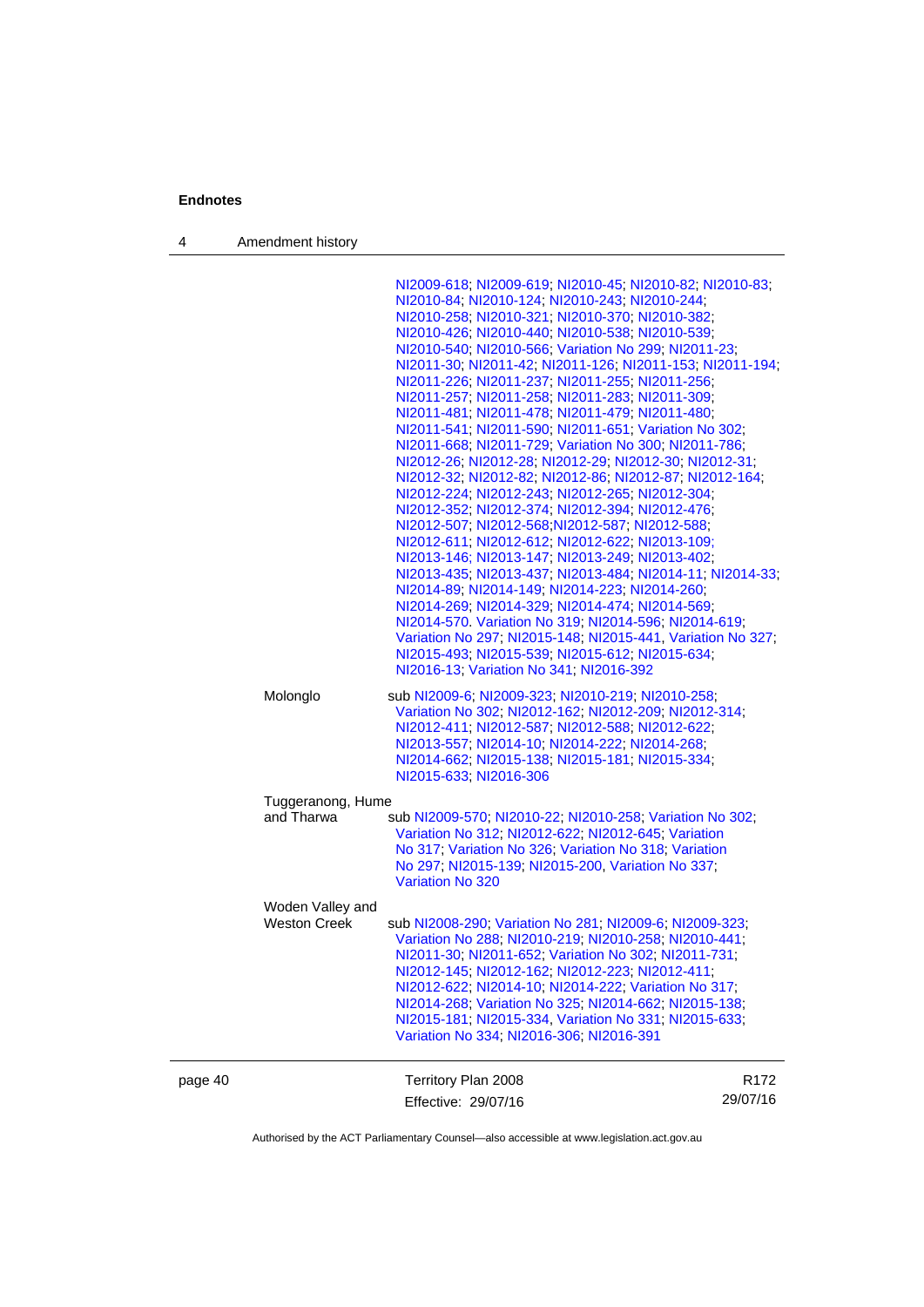Amendment history 4

| 1.1 | Governance<br><b>Administrative Provisions</b>                  |
|-----|-----------------------------------------------------------------|
|     | am NI2012-632                                                   |
|     | Map (refer s 56 of the Act)                                     |
|     | am NI2012-632                                                   |
|     | Development Approval                                            |
|     | am NI2012-632                                                   |
|     | Future Urban Areas                                              |
|     | am NI2012-632                                                   |
|     | <b>Estate Development</b>                                       |
|     | sub NI2012-632<br>hdg                                           |
|     | sub NI2010-22                                                   |
|     | am NI2012-632; NI2013-437                                       |
| 2.1 |                                                                 |
|     | <b>Strategic Direction</b>                                      |
|     | <b>Environmental Sustainability</b><br>1.8<br>am NI2010-602     |
|     |                                                                 |
| 3.1 | RZ1 - RZ5 Objectives and Development Tables                     |
|     | RZ1 - Suburban Zone                                             |
|     | <b>Exempt Development</b>                                       |
|     | am NI2011-788                                                   |
|     | Assessable Development                                          |
|     | am NI2011-788                                                   |
|     | Minimum Assessment Track                                        |
|     | Merit<br>am NI2009-37; Variation No 298; NI2011-354; NI2011-788 |
|     | Prohibited Development table                                    |
|     | am NI2008-541; NI2009-324; NI2009-392                           |
|     | Development table                                               |
|     | am NI2012-631                                                   |
|     | sub Variation No 306                                            |
|     | am NI2014-90, NI2016-391                                        |
|     | RZ2 – Suburban Core Zone                                        |
|     | <b>Exempt Development</b>                                       |
|     | am NI2011-788                                                   |
|     | Assessable Development                                          |
|     | am NI2011-788                                                   |
|     | Minimum Assessment Track                                        |
|     | Merit<br>am NI2009-37, NI2011-788                               |
|     | Prohibited Development table                                    |
|     | am NI2008-541; NI2009-324; NI2009-392                           |
|     | Development table                                               |
|     | am NI2012-631                                                   |
|     | sub Variation No 306                                            |
|     | am NI2014-90, NI2016-391                                        |
|     |                                                                 |

R172 29/07/16 Territory Plan 2008 Effective: 29/07/16

page 41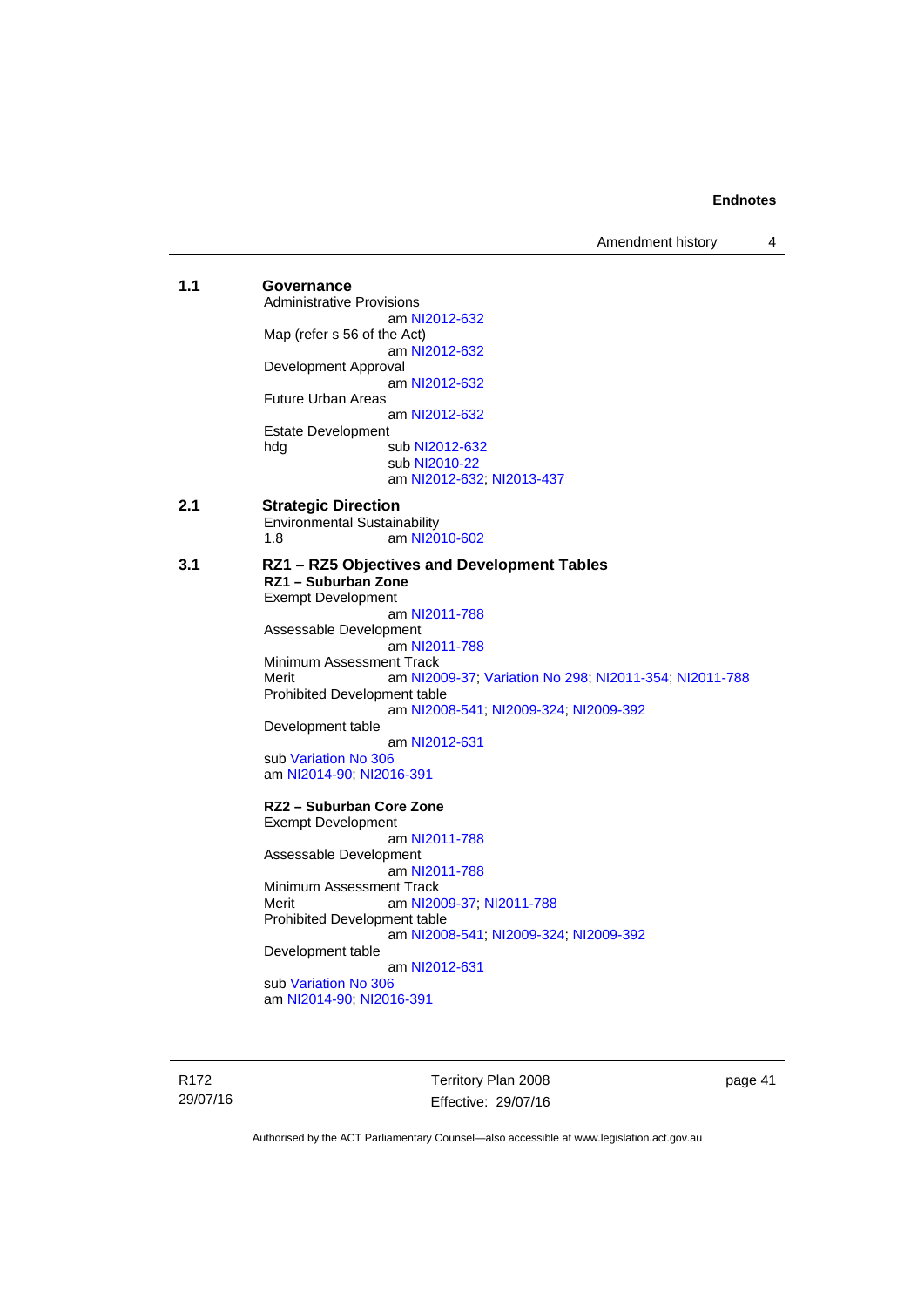4 Amendment history

**RZ3 – Urban Residential Zone**  Exempt Development am [NI2011-788](http://www.legislation.act.gov.au/ni/2011-788/) Assessable Development am [NI2011-788](http://www.legislation.act.gov.au/ni/2011-788/) Minimum Assessment Track Merit **am [NI2009-37](http://www.legislation.act.gov.au/ni/2009-37/); [NI2011-788](http://www.legislation.act.gov.au/ni/2011-788/)** Prohibited Development table am [NI2008-541](http://www.legislation.act.gov.au/ni/2008-541/); [NI2009-324](http://www.legislation.act.gov.au/ni/2009-324/); [NI2009-392](http://www.legislation.act.gov.au/ni/2009-392/) Development table am [NI2012-631](http://www.legislation.act.gov.au/ni/2012-631/default.asp) sub [Variation No 306](http://www.legislation.act.gov.au/ni/2013-93/default.asp) am [NI2014-90](http://www.legislation.act.gov.au/ni/2014-90/default.asp); [NI2016-391](http://www.legislation.act.gov.au/ni/2016-391/default.asp)

**RZ4 – Medium Density Residential Zone** 

Exempt Development am [NI2011-788](http://www.legislation.act.gov.au/ni/2011-788/) Assessable Development am [NI2011-788](http://www.legislation.act.gov.au/ni/2011-788/) Minimum Assessment Track<br>Merit am NI20 am [NI2009-37](http://www.legislation.act.gov.au/ni/2009-37/); [NI2011-788](http://www.legislation.act.gov.au/ni/2011-788/) Prohibited Development table am [NI2008-541](http://www.legislation.act.gov.au/ni/2008-541/); [NI2009-324](http://www.legislation.act.gov.au/ni/2009-324/); [NI2009-392](http://www.legislation.act.gov.au/ni/2009-392/) Development table am [NI2012-631](http://www.legislation.act.gov.au/ni/2012-631/default.asp)

sub [Variation No 306](http://www.legislation.act.gov.au/ni/2013-93/default.asp) am [NI2014-90](http://www.legislation.act.gov.au/ni/2014-90/default.asp); [NI2016-391](http://www.legislation.act.gov.au/ni/2016-391/default.asp)

**RZ5 – High Density Residential Zone**  Exempt Development am [NI2011-788](http://www.legislation.act.gov.au/ni/2011-788/)

Assessable Development am [NI2011-788](http://www.legislation.act.gov.au/ni/2011-788/) Minimum Assessment Track Merit am [NI2008-590](http://www.legislation.act.gov.au/ni/2008-590/default.asp); [NI2009-37](http://www.legislation.act.gov.au/ni/2009-37/); [NI2011-788](http://www.legislation.act.gov.au/ni/2011-788/) Prohibited Development table am [NI2008-541](http://www.legislation.act.gov.au/ni/2008-541/); [NI2009-324](http://www.legislation.act.gov.au/ni/2009-324/); [NI2009-392](http://www.legislation.act.gov.au/ni/2009-392/) Development table

 am [NI2012-631](http://www.legislation.act.gov.au/ni/2012-631/default.asp) sub [Variation No 306](http://www.legislation.act.gov.au/ni/2013-93/default.asp)

am [NI2014-90](http://www.legislation.act.gov.au/ni/2014-90/default.asp); [NI2016-391](http://www.legislation.act.gov.au/ni/2016-391/default.asp)

**3.2 Residential Zones Development Code orig 3.2**  renum as 3.3

page 42 Territory Plan 2008 Effective: 29/07/16

R172 29/07/16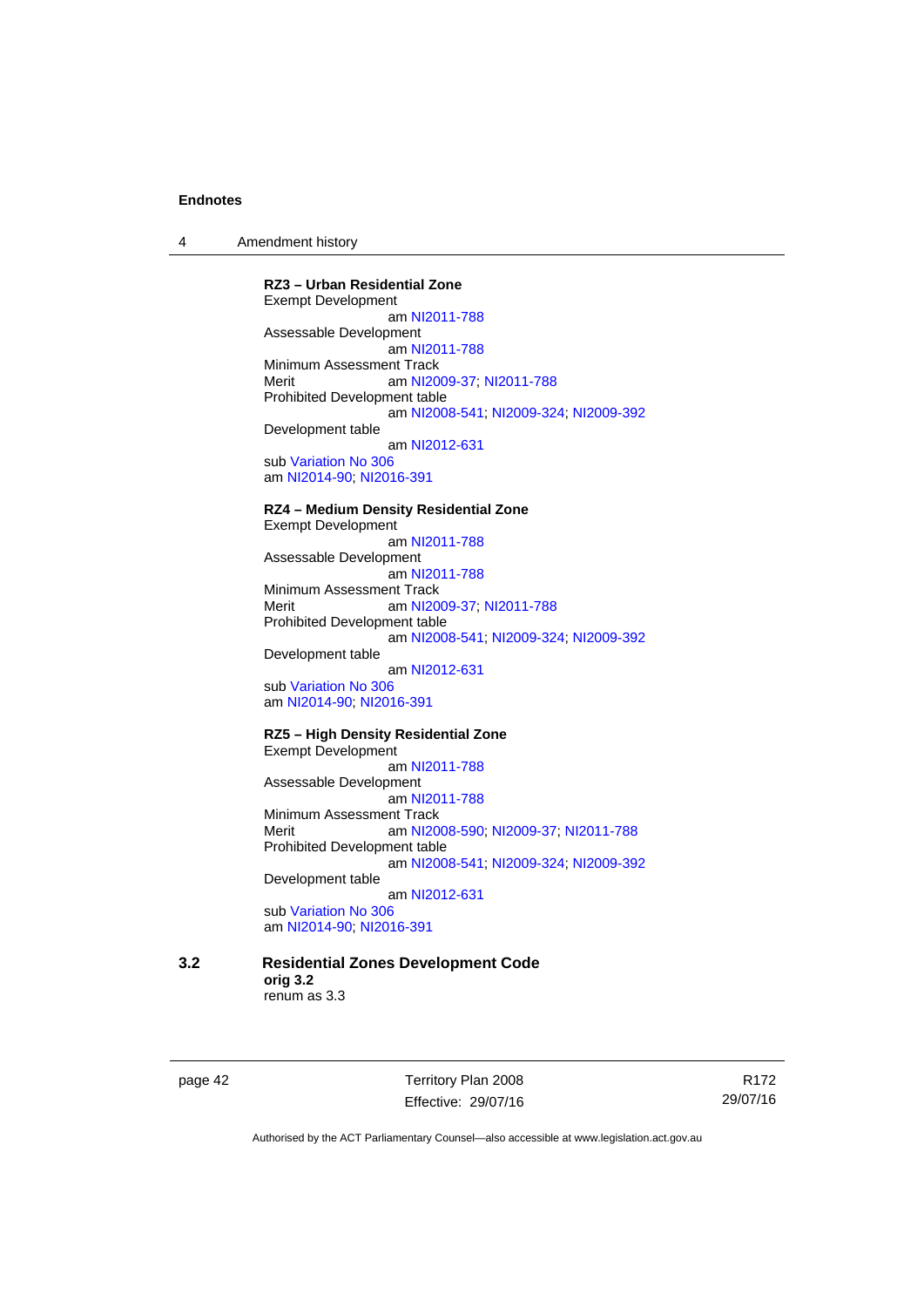**pres 3.2**  ins [Variation No 306](http://www.legislation.act.gov.au/ni/2013-93/default.asp) am [NI2013-436](http://www.legislation.act.gov.au/ni/2013-436/default.asp); [NI2014-13](http://www.legislation.act.gov.au/ni/2014-13/default.asp); [NI2014-90](http://www.legislation.act.gov.au/ni/2014-90/default.asp); [NI2014-275](http://www.legislation.act.gov.au/ni/2014-275/default.asp); [Variation No 343](http://www.legislation.act.gov.au/ni/2015-642/default.asp); [NI2016-391](http://www.legislation.act.gov.au/ni/2016-391/default.asp)

| 3.3  | orig 3.3                                                       | <b>Single Dwelling Housing Development Code</b>                |   |  |  |  |
|------|----------------------------------------------------------------|----------------------------------------------------------------|---|--|--|--|
|      | renum as 3.4                                                   |                                                                |   |  |  |  |
|      | pres 3.3                                                       |                                                                |   |  |  |  |
|      | $(\text{prev } 3.2)$<br>Introduction                           | am NI2008-542; NI2009-38; NI2009-488; NI2010-22;<br>NI2012-622 |   |  |  |  |
|      | Relevant codes                                                 | ins NI2012-622                                                 |   |  |  |  |
|      |                                                                | Part A(1) - RZ1 - Suburban Zone                                |   |  |  |  |
|      | Element 1                                                      |                                                                |   |  |  |  |
|      | Item 1.1 hdg                                                   | sub NI2008-289                                                 |   |  |  |  |
|      | R <sub>1</sub> , C <sub>1</sub>                                | sub NI2008-289                                                 |   |  |  |  |
|      | R1                                                             | am NI2009-487                                                  |   |  |  |  |
|      | Element 2                                                      |                                                                |   |  |  |  |
|      | Item $2.1$                                                     | sub NI2008-542                                                 |   |  |  |  |
|      | Item $2.2$                                                     |                                                                |   |  |  |  |
|      | R3                                                             | am NI2009-324                                                  |   |  |  |  |
|      | R <sub>4</sub>                                                 | sub NI2009-487                                                 |   |  |  |  |
|      |                                                                |                                                                |   |  |  |  |
|      | Part A(2) - RZ2 - Suburban Core Zone<br>Element 2              |                                                                |   |  |  |  |
|      | Item 2.1                                                       | sub NI2008-542                                                 |   |  |  |  |
|      | Item $2.2$                                                     |                                                                |   |  |  |  |
|      | R <sub>6</sub>                                                 |                                                                |   |  |  |  |
|      |                                                                | am NI2009-324                                                  |   |  |  |  |
|      | Item 2.3 hdg<br>Item $2.3$                                     | sub NI2008-289                                                 |   |  |  |  |
|      |                                                                | sub NI2008-542<br>ins NI2008-289                               |   |  |  |  |
|      | R6A, C6A                                                       |                                                                |   |  |  |  |
|      | Element 4                                                      | sub NI2009-487                                                 |   |  |  |  |
|      | Item $4.1$                                                     | sub NI2008-542                                                 |   |  |  |  |
|      |                                                                |                                                                |   |  |  |  |
|      | Part A(3) - RZ3 - Urban Residential Zone<br>Element 2          |                                                                |   |  |  |  |
|      | Item $2.1$<br>Item $2.2$                                       | sub NI2008-542                                                 |   |  |  |  |
|      | R9                                                             | am NI2009-324                                                  |   |  |  |  |
|      | Part A(4) – RZ4 – Medium Density Residential Zone<br>Element 2 |                                                                |   |  |  |  |
|      | Item $2.1$                                                     | sub NI2008-542                                                 |   |  |  |  |
|      | Item $2.2$                                                     |                                                                |   |  |  |  |
|      | R <sub>11</sub>                                                | am NI2009-324                                                  |   |  |  |  |
|      |                                                                |                                                                |   |  |  |  |
| R172 |                                                                | Territory Plan 2008                                            | ŗ |  |  |  |

R172 29/07/16

Effective: 29/07/16

page 43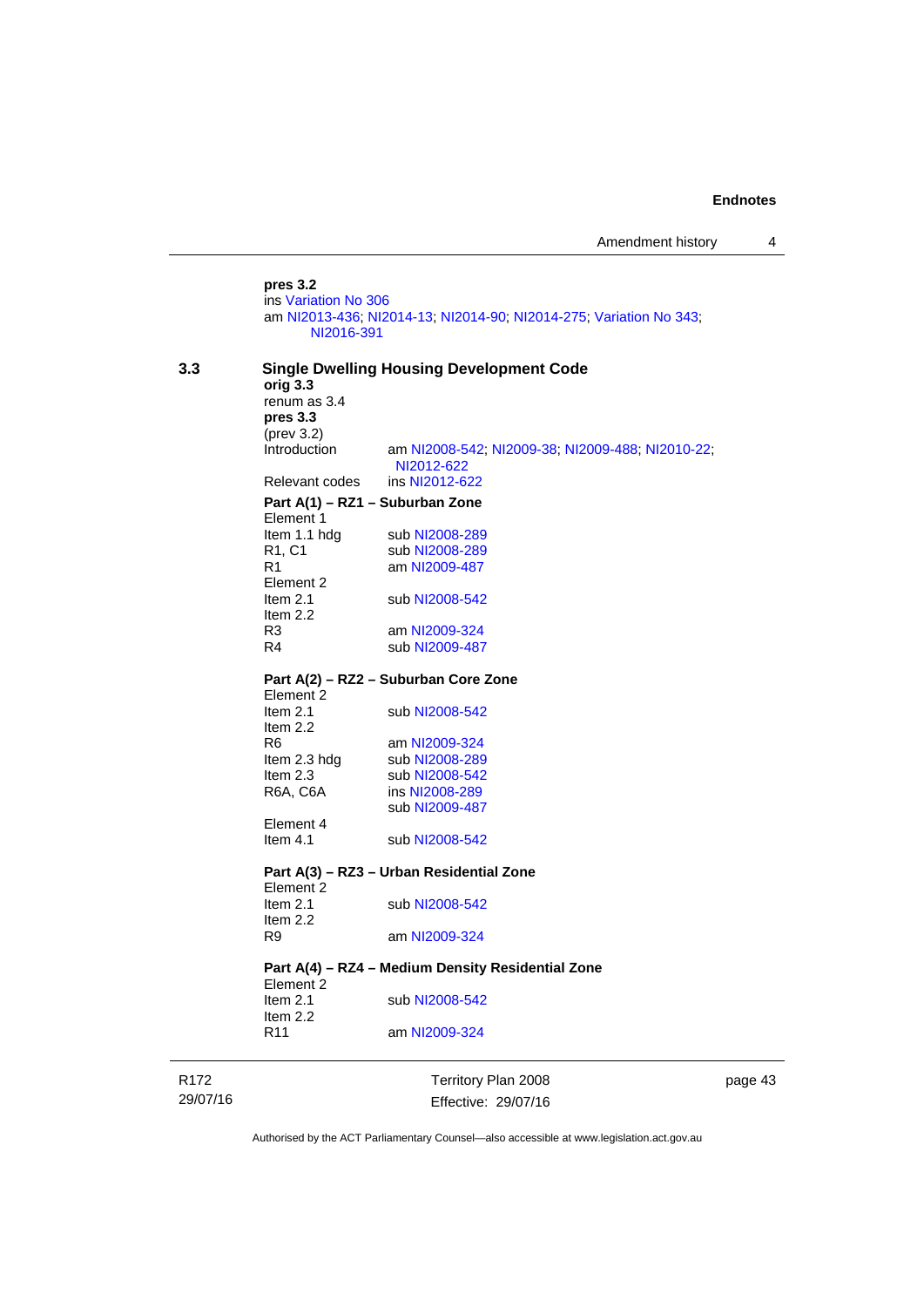4 Amendment history

| Element 2<br>Item $2.2$       | Part A(5) - RZ5 - High Density Residential Zone |
|-------------------------------|-------------------------------------------------|
| R <sub>13</sub>               | am NI2009-324                                   |
| Element 1                     | <b>Part B - General Development Controls</b>    |
| Item 1.1 hdg                  | sub NI2008-289                                  |
| R14, C14                      | sub NI2008-289                                  |
| R <sub>14</sub>               | am NI2009-487                                   |
| Element 2                     |                                                 |
| Item 2.1 hdg                  | om R <sub>16</sub>                              |
| R15, C15<br>Item 2.2          | om NI2009-38                                    |
| C16                           | sub NI2009-38                                   |
| Item 2.3 hdg                  | sub NI2008-289                                  |
| R17, C17                      | sub NI2008-289                                  |
| Item 2.4 hdg                  | sub NI2008-289                                  |
| R18, C18<br>Item 2.7          | sub NI2008-289                                  |
| hda                           | ins NI2009-488                                  |
| <b>R20A</b>                   | ins NI2009-488                                  |
|                               | sub NI2010-218; NI2011-355                      |
| Item 2.8                      |                                                 |
| hdg                           | ins NI2009-488                                  |
| R <sub>20</sub> B<br>Item 2.9 | ins NI2009-488                                  |
| hdg                           | ins NI2010-218                                  |
| <b>R20C</b>                   | ins NI2010-218                                  |
|                               | sub NI2012-631                                  |
| Element 6                     |                                                 |
| Item 6.1                      |                                                 |
| R <sub>21</sub>               | am NI2008-290                                   |
| Item 6.2<br>R <sub>22</sub>   | sub NI2011-788                                  |
| Item 6.3                      |                                                 |
| R23, C23                      | sub NI2008-542                                  |
| Element 7                     |                                                 |
| Item 7.1 hdg                  | sub NI2008-289                                  |
| R26, C26                      | sub NI2008-289; NI2008-542                      |
| C <sub>26</sub>               | am NI2009-392                                   |
| Item 7.2 hdg                  | om NI2008-289                                   |
| R27, C27                      | om NI2008-289                                   |
|                               |                                                 |

page 44 Territory Plan 2008 Effective: 29/07/16

R172 29/07/16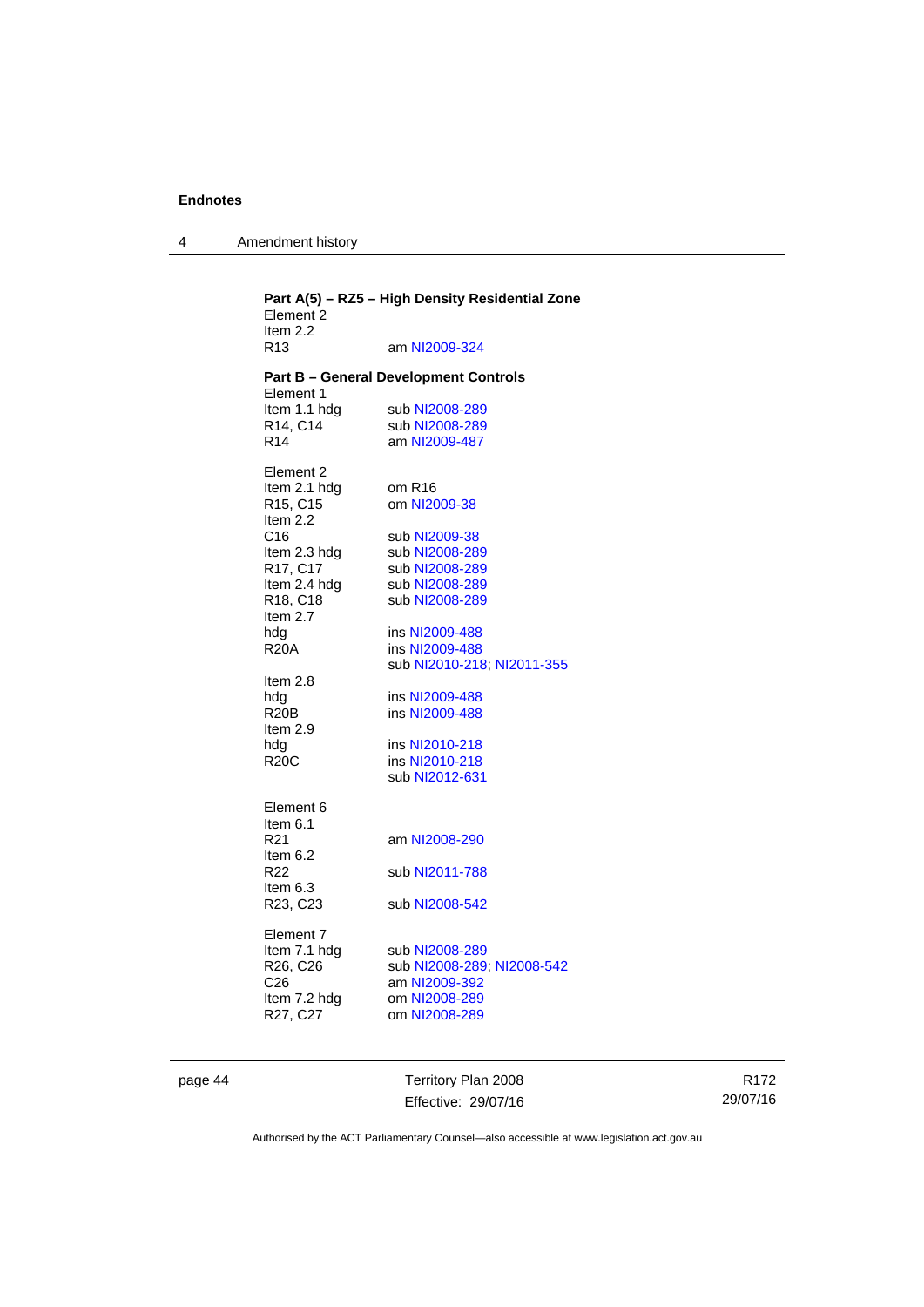| Item 7.3 hdg                      | sub NI2008-289                            |
|-----------------------------------|-------------------------------------------|
|                                   | renum as 7.2 NI2008-541                   |
| R <sub>28</sub> , C <sub>28</sub> | sub NI2008-289; NI2008-542; NI2009-38     |
|                                   | <b>Part C - Development Type Controls</b> |
| Introduction                      | am NI2008-542; NI2009-488; NI2012-622     |
|                                   | Part C(1) - Single Dwelling Housing       |
| <b>Introduction</b>               | am NI2009-488                             |
| Element 2                         |                                           |
| Table 1                           | sub NI2008-290                            |
|                                   | am NI2008-541; NI2011-589                 |
| Table 2                           | sub NI2008-290                            |
| Table 3                           | am NI2008-541                             |
| Table 4, note                     | sub NI2008-542                            |
| Item 2.3 hdg                      | sub NI2008-542                            |
| R32, C32                          | sub NI2008-542                            |
| Figure C1, C2, C3                 | am NI2008-290                             |
|                                   | sub NI2008-542                            |
| Figure C3                         | am NI2009-324                             |
| Item 2.4 hdg                      | ins NI2009-38                             |
| R32A, C32A                        | ins NI2009-38                             |
| Item $2.5$                        |                                           |
| hdg                               | ins NI2009-488                            |
| <b>R32B</b>                       | ins NI2009-488                            |
|                                   |                                           |
| Element 3                         |                                           |
| Item $3.2$                        |                                           |
| R36                               | am NI2008-541                             |
| Element 4                         |                                           |
| C39                               | am NI2012-189                             |
| R40                               | am NI2009-38                              |
| R41                               | om NI2009-38                              |
| R 44, C44                         | sub NI2008-289                            |
|                                   | am NI2009-38                              |
| Element 5                         |                                           |
| R49, C49                          | sub NI2008-289                            |
| Element 6                         |                                           |
| Item 6.1 hdg                      | sub NI2008-289                            |
| R <sub>51</sub>                   | sub NI2008-289                            |
|                                   | am NI2008-541                             |
|                                   | sub NI2009-487                            |
|                                   | am NI2011-787                             |
| R <sub>52</sub>                   | sub NI2008-289, NI2009-487                |
| R <sub>53</sub>                   | sub NI2008-289                            |
|                                   | am NI2009-99                              |
|                                   | om NI2009-487                             |
|                                   |                                           |
|                                   |                                           |
|                                   |                                           |

R172 29/07/16

Territory Plan 2008 Effective: 29/07/16 page 45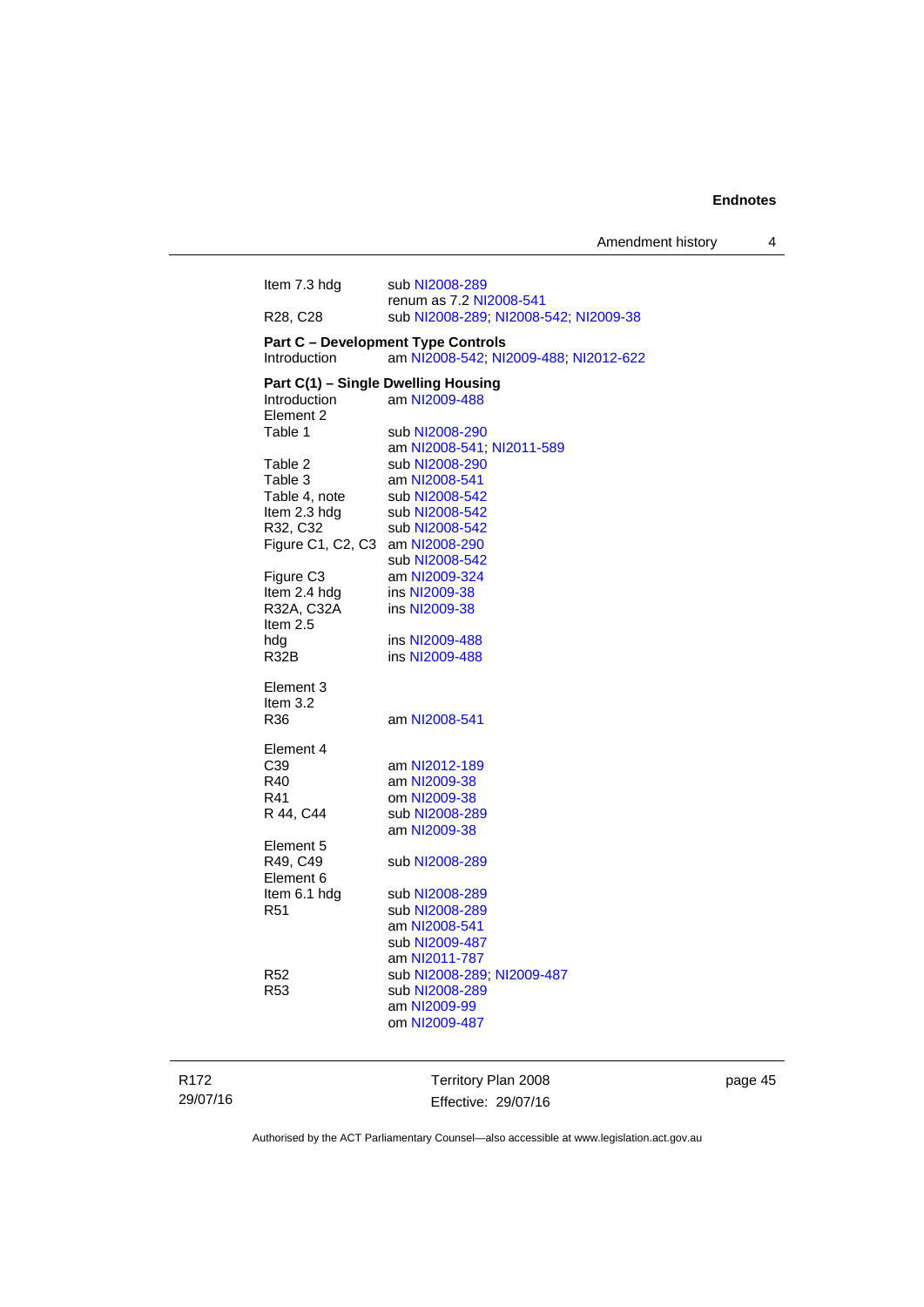4 Amendment history

# **Part C(2) – Single Dwelling Housing – Additional Controls for Deakin and**

|                 | <b>Forrest</b>                                                                        |
|-----------------|---------------------------------------------------------------------------------------|
|                 | om NI2012-622                                                                         |
| Element 2       |                                                                                       |
| Item 2.2 hdg    | am NI2009-392                                                                         |
|                 | om NI2012-622                                                                         |
| Item 2.3 hdg    | am NI2008-290                                                                         |
|                 | om NI2012-622                                                                         |
| Item 2.4 hdg    | am NI2008-290                                                                         |
|                 | om NI2012-622                                                                         |
|                 |                                                                                       |
|                 | Part C(3) - Single Dwelling Housing - Compact Blocks in New Estates<br>sub NI2008-542 |
| hdg             |                                                                                       |
| Introduction    | am NI2008-542                                                                         |
| Element 2       |                                                                                       |
| R <sub>60</sub> | am NI2009-38                                                                          |
| Item 2.2 hdg    | sub NI2009-38                                                                         |
| Item 2.3 hdg    | am NI2008-290                                                                         |
| R <sub>62</sub> | sub NI2009-322                                                                        |
| C62             | sub NI2011-787                                                                        |
| Item $2.4$      |                                                                                       |
| R63             | sub NI2009-322                                                                        |
| C63             | sub NI2011-787                                                                        |
| Item $2.5$      |                                                                                       |
| C64             | sub NI2011-787                                                                        |
| Item $2.6$      |                                                                                       |
| R65             | sub NI2009-322                                                                        |
| C65             | sub NI2011-787                                                                        |
| Item 2.7        |                                                                                       |
| hdg             | ins NI2009-488                                                                        |
| <b>R65A</b>     | ins NI2009-488                                                                        |
| Element 3       |                                                                                       |
| Item $3.2$      | sub NI2009-322                                                                        |
|                 |                                                                                       |
| Element 4       |                                                                                       |
| Intent          | am NI2008-541                                                                         |
| Item $4.2$      |                                                                                       |
| R70             | sub NI2009-322                                                                        |
|                 |                                                                                       |
| Element 6       |                                                                                       |
| Item $6.1$      |                                                                                       |
| <b>R78</b>      | am NI2008-541; NI2011-787                                                             |
| Element 7       |                                                                                       |
| R79             | sub NI2009-38                                                                         |
| R80             | sub NI2009-38                                                                         |
|                 |                                                                                       |
|                 |                                                                                       |

page 46 Territory Plan 2008 Effective: 29/07/16

R172 29/07/16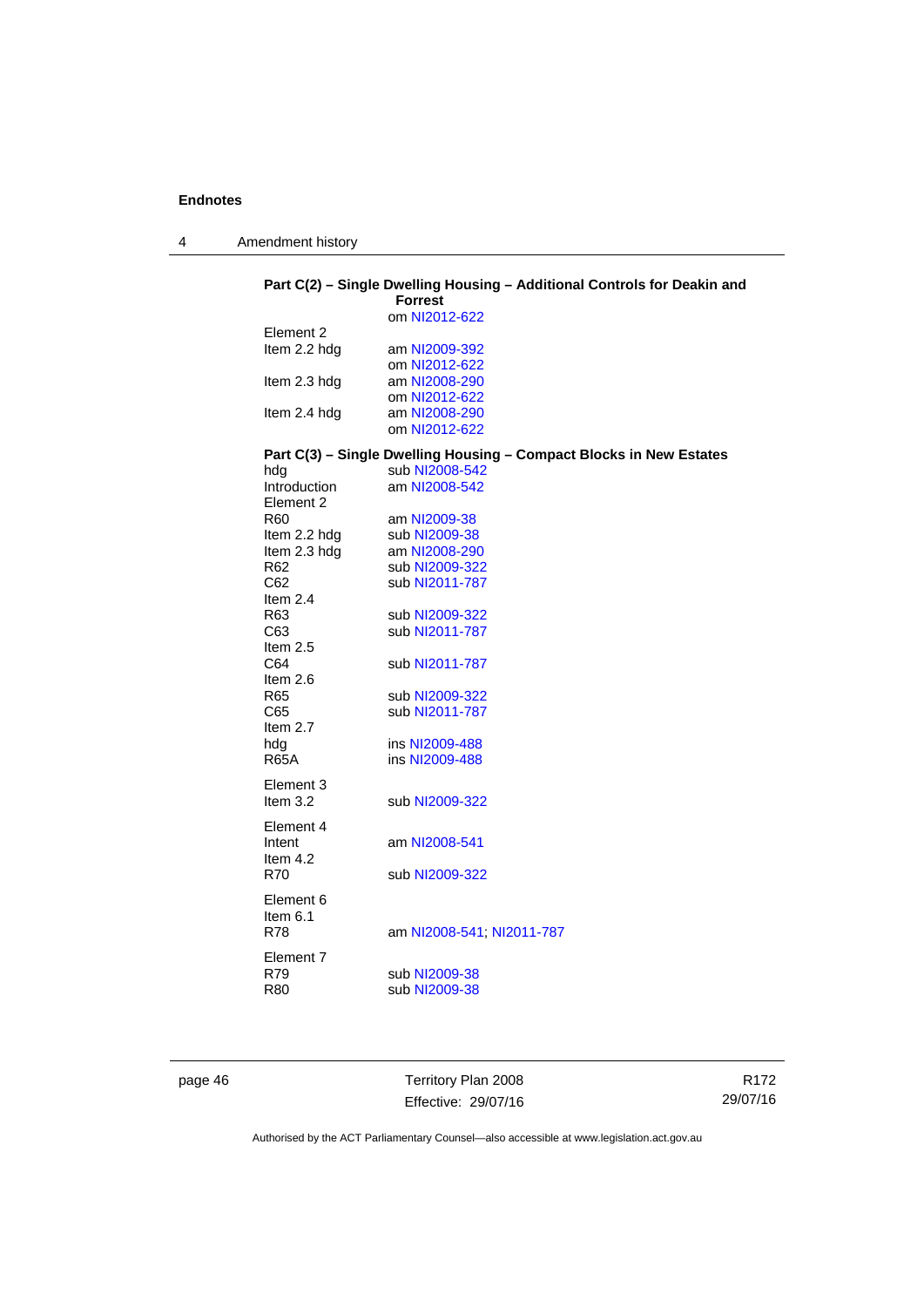Amendment history 4

|     |                                                                  | <b>Estates</b> |                |                                                                          |  |  |
|-----|------------------------------------------------------------------|----------------|----------------|--------------------------------------------------------------------------|--|--|
|     | Introduction                                                     |                | ins NI2009-488 |                                                                          |  |  |
|     | Element 2                                                        |                |                |                                                                          |  |  |
|     | Intent                                                           |                | ins NI2009-488 |                                                                          |  |  |
|     | Item $2.1$                                                       |                |                |                                                                          |  |  |
|     | hdg                                                              |                | ins NI2009-488 |                                                                          |  |  |
|     | R81, C81                                                         |                | ins NI2009-488 |                                                                          |  |  |
|     | Figure A4                                                        |                | ins NI2009-488 |                                                                          |  |  |
|     | Item 2.2                                                         |                |                |                                                                          |  |  |
|     | hdg                                                              |                | ins NI2009-488 |                                                                          |  |  |
|     | R82, C82                                                         |                | ins NI2009-488 |                                                                          |  |  |
|     | Table 1                                                          |                | ins NI2009-488 |                                                                          |  |  |
|     |                                                                  |                | am NI2012-412  |                                                                          |  |  |
|     | Item 2.3                                                         |                |                |                                                                          |  |  |
|     | hdg                                                              |                | ins NI2009-488 |                                                                          |  |  |
|     | R83, C83                                                         |                | ins NI2009-488 |                                                                          |  |  |
|     | Table 2                                                          |                | ins NI2009-488 |                                                                          |  |  |
|     | Fig $C(4)$                                                       |                | ins NI2009-488 |                                                                          |  |  |
|     | Fig C <sub>5</sub>                                               |                | ins NI2009-488 |                                                                          |  |  |
|     | Table 3                                                          |                | ins NI2009-488 |                                                                          |  |  |
|     | Fig C6                                                           |                | ins NI2009-488 |                                                                          |  |  |
|     | Fig C7                                                           |                | ins NI2009-488 |                                                                          |  |  |
|     | Item $2.4$                                                       |                |                |                                                                          |  |  |
|     | hdg                                                              |                | ins NI2009-488 |                                                                          |  |  |
|     | R84, V84                                                         |                | ins NI2009-488 |                                                                          |  |  |
|     | Element 3                                                        |                |                |                                                                          |  |  |
|     | Intent                                                           |                | ins NI2009-488 |                                                                          |  |  |
|     | Item $3.1$                                                       |                |                |                                                                          |  |  |
|     | hdg                                                              |                | ins NI2009-488 |                                                                          |  |  |
|     | R85, C85                                                         |                | ins NI2009-488 |                                                                          |  |  |
|     | Element 5                                                        |                |                |                                                                          |  |  |
|     | Intent                                                           |                | ins NI2009-488 |                                                                          |  |  |
|     | Item 5.2                                                         |                |                |                                                                          |  |  |
|     | hdg                                                              |                | ins NI2009-488 |                                                                          |  |  |
|     | R86, C86                                                         |                | ins NI2009-488 |                                                                          |  |  |
|     | R87, C87                                                         |                | ins NI2009-488 |                                                                          |  |  |
|     | pres 3.3                                                         |                |                |                                                                          |  |  |
|     | (prev 3.2) sub Variation No 306<br>renum as 3.3 Variation No 306 |                |                |                                                                          |  |  |
|     |                                                                  |                |                |                                                                          |  |  |
|     |                                                                  |                |                | am NI2013-436; NI2014-13; NI2014-275; NI2014-276; NI2014-656; NI2015-471 |  |  |
|     |                                                                  |                |                |                                                                          |  |  |
| 3.4 | <b>Multi Unit Housing Development Code</b>                       |                |                |                                                                          |  |  |

# **Part C(4) – Single Dwelling Housing – Midsized Blocks (>250 – 500m<sup>2</sup> ) in New**

| pres 3.4<br>(prev 3.3) |                                                                     |
|------------------------|---------------------------------------------------------------------|
| <b>Introduction</b>    | am NI2008-290, NI2010-22, NI2010-218, NI2011-590.<br>sub NI2012-622 |

R172 29/07/16

Territory Plan 2008 Effective: 29/07/16 page 47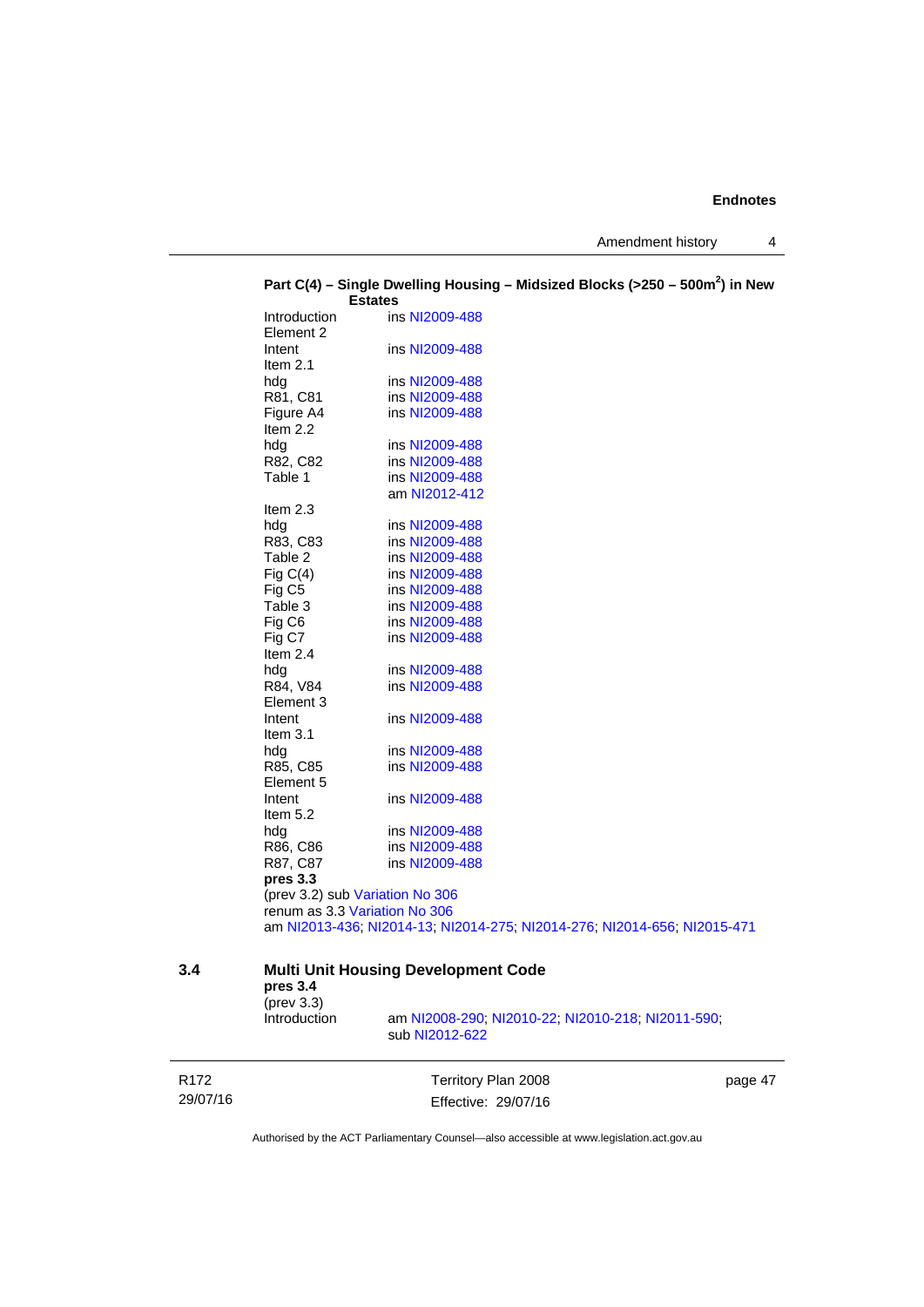| 4 | Amendment history |
|---|-------------------|
|---|-------------------|

| Relevant codes                    | ins NI2012-622                       |
|-----------------------------------|--------------------------------------|
| Element 1                         | Part A(1) - RZ1 - Suburban Zone      |
| Item 1.1 hdg                      | sub NI2008-289                       |
| R1, C1                            | sub NI2008-289                       |
|                                   | am NI2009-38                         |
| Item 1.2 hdg                      | sub NI2008-289                       |
| R <sub>2</sub> , C <sub>2</sub>   | sub NI2008-289                       |
|                                   | am NI2009-38                         |
|                                   | sub NI2008-542                       |
| Item 1.2                          |                                      |
| Element 2                         |                                      |
| Item 2.1 hdg                      | sub NI2009-38                        |
| Item 2.1                          | sub NI2008-542                       |
| R5                                | am NI2008-590                        |
| Item 2.2                          | sub NI2008-542                       |
| Item 2.3                          |                                      |
| R7                                | am NI2009-324                        |
| Item 2.4                          |                                      |
| R8                                | am NI2009-38                         |
| R8b                               | ins NI2012-631                       |
| R <sub>9</sub>                    | am NI2009-38                         |
| Figure A1 note                    | am NI2009-38                         |
|                                   | Part A(2) - RZ2 - Suburban Core Zone |
| Element 1                         |                                      |
| Item 1.1 hdg                      | sub NI2008-289                       |
| R <sub>10</sub> , C <sub>10</sub> | sub NI2008-289                       |
|                                   |                                      |
|                                   | am NI2009-38                         |
| Item 1.1                          | sub NI2008-542                       |
| R11                               | am NI2009-322                        |
| Item 1.3 hdg                      | sub NI2008-289                       |
| R12, C12                          | sub NI2008-289                       |
| Element 2                         |                                      |
| Item 2.1 hdg                      | sub NI2009-38                        |
| Item 2.1                          | sub NI2008-542                       |
| Item 2.2                          |                                      |
| R14                               | am NI2009-324                        |
| Item 2.3                          |                                      |
| R15                               | am NI2009-38                         |
| R <sub>16</sub>                   | am NI2009-38                         |
| Figure A2 note                    | am NI2009-38                         |
|                                   |                                      |

Element 4

R17 am [NI2009-38](http://www.legislation.act.gov.au/ni/2009-38/)

page 48 Territory Plan 2008 Effective: 29/07/16

R172 29/07/16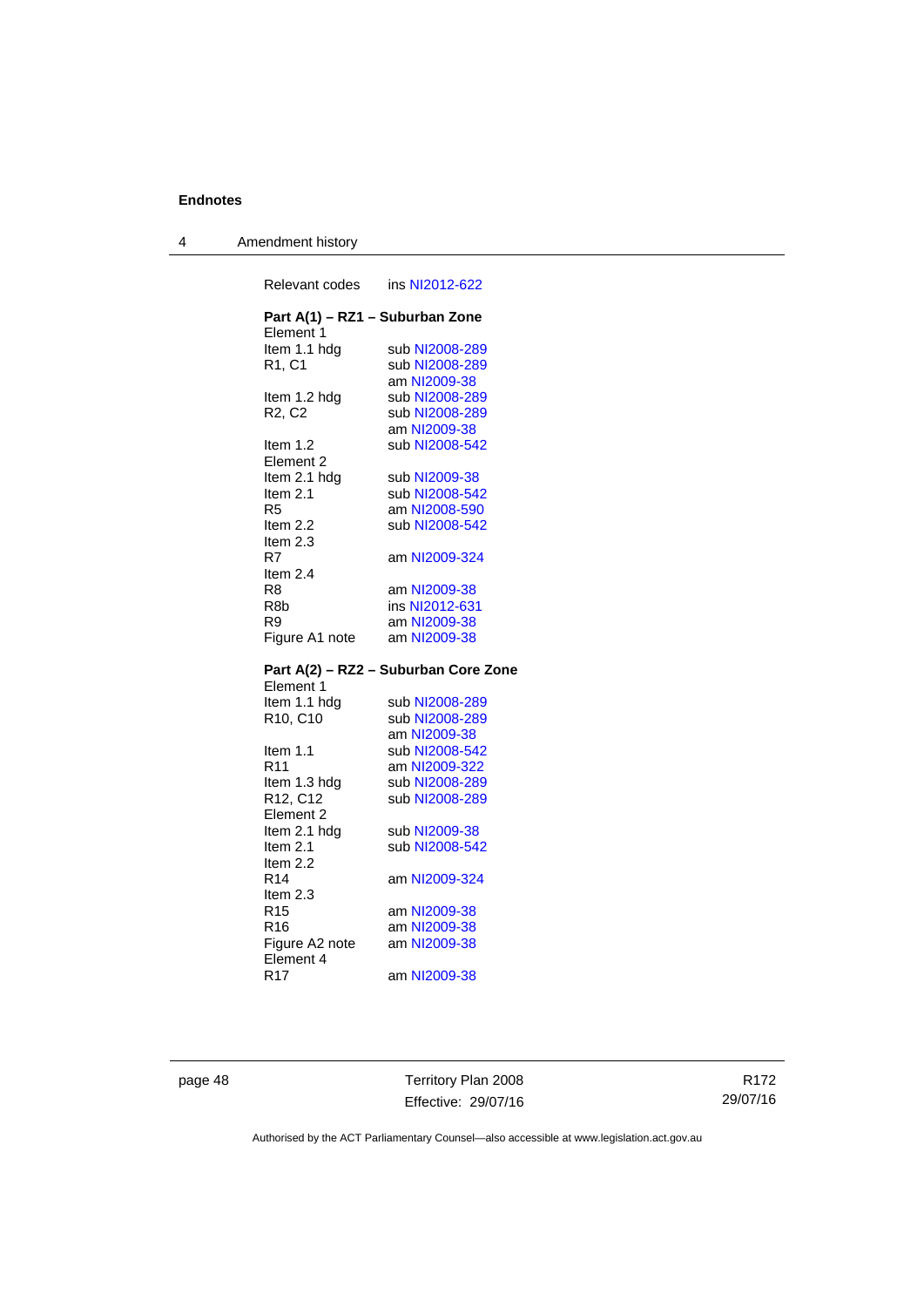Amendment history 4

| Element 2                         | Part A(3) - RZ3 - Urban Residential Zone          |
|-----------------------------------|---------------------------------------------------|
| Item 2.1 hdg                      | sub NI2009-38                                     |
| Item $2.1$                        | sub NI2008-542                                    |
| R <sub>19</sub>                   | am NI2009-324                                     |
| R <sub>20</sub>                   |                                                   |
|                                   | am NI2009-38                                      |
| Figure A3 note am NI2009-38       |                                                   |
| Flement 2                         | Part A(4) – RZ4 – Medium Density Residential Zone |
| Item 2.1 hdg                      | sub NI2008-289, NI2008-542                        |
|                                   | om Variation No 310                               |
| R <sub>21</sub>                   | sub NI2008-289, NI2008-542                        |
|                                   | om Variation No 310                               |
| Item 2.2 hdg                      | sub NI2009-38                                     |
| R <sub>24</sub>                   | am NI2009-38                                      |
|                                   | sub NI2011-207                                    |
| Note                              | am NI2009-38                                      |
| Element 2                         | Part A(5) – RZ5 – High Density Residential Zone   |
| Item 2.1 hdg                      | sub NI2008-289                                    |
| R25, C25                          | sub Variation No 288                              |
|                                   | am NI2012-622                                     |
| R <sub>26</sub> , C <sub>26</sub> | sub NI2008-289                                    |
|                                   | om NI2012-622                                     |
| R26A, C26A                        | ins NI2008-289                                    |
|                                   | om NI2012-622                                     |
| R27, C27                          | sub NI2008-289                                    |
|                                   | om NI2012-622                                     |
| R27A, C27A                        | ins Variation No 288                              |
|                                   | om NI2012-622                                     |
| <b>R27A</b>                       | am NI2011-590                                     |
|                                   | om NI2012-622                                     |
|                                   |                                                   |
|                                   |                                                   |

# **Part B – General Development Controls**

| Element 1<br>Item 1.1 hdg<br>R <sub>28</sub> , C <sub>28</sub><br>R28                    | sub NI2008-289<br>sub NI2008-289<br>am NI2009-487                                                      |
|------------------------------------------------------------------------------------------|--------------------------------------------------------------------------------------------------------|
| Element 2<br>C30<br>Item 2.3 hdg<br>R31, C31<br>Item 2.4 hdg<br>R32, C32<br>Item 2.5 hdg | sub NI2009-38<br>sub NI2008-289<br>sub NI2008-289<br>sub NI2008-289<br>sub NI2008-289<br>sub NI2009-38 |

R172 29/07/16

Territory Plan 2008 Effective: 29/07/16 page 49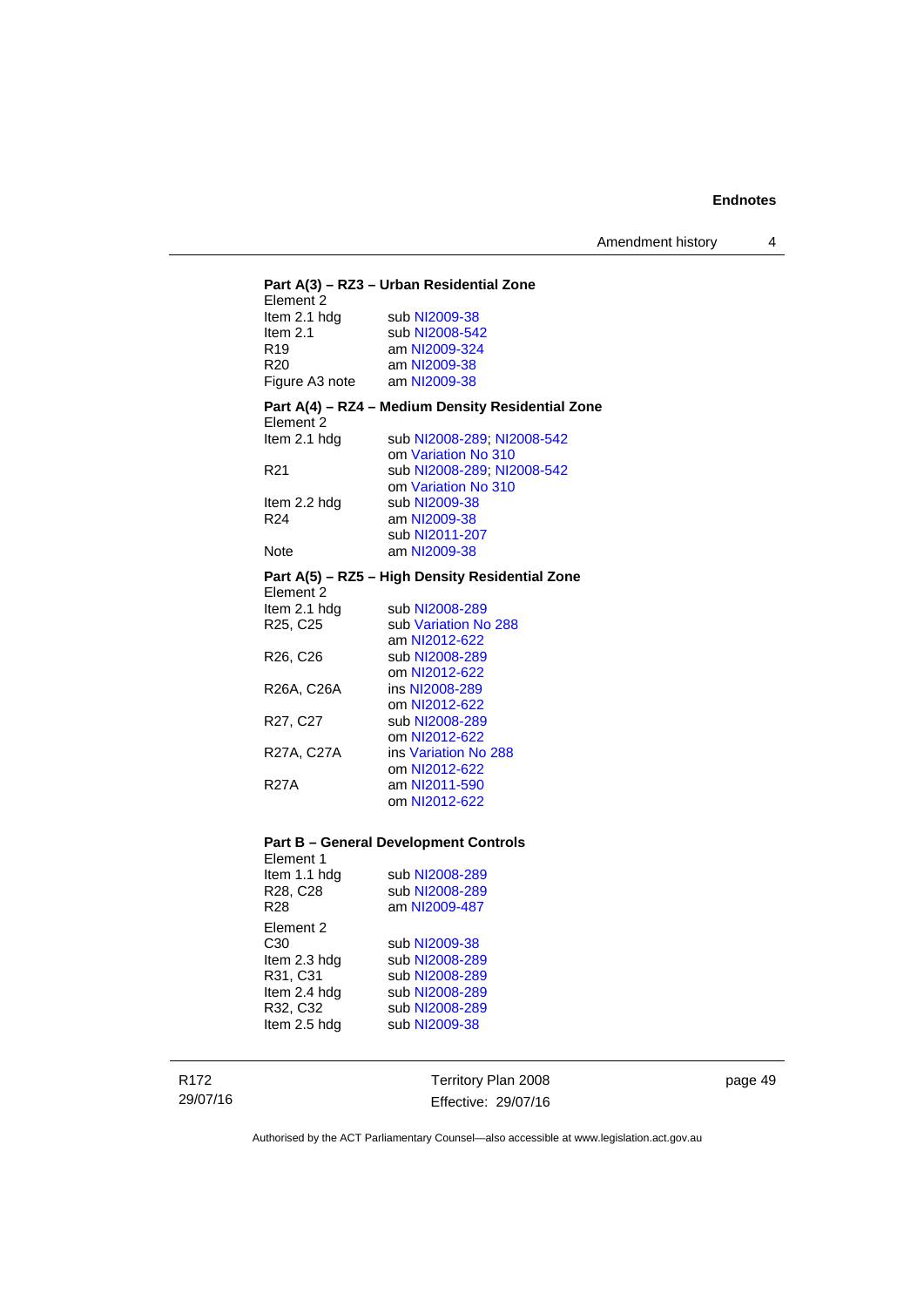| Amendment history |
|-------------------|
|                   |

| C34 |                                | am NI2009-38                              |
|-----|--------------------------------|-------------------------------------------|
|     | Item 2.7 hdg                   | ins NI2010-218                            |
|     | <b>R34A</b>                    | ins NI2010-218                            |
|     |                                | sub NI2011-355                            |
|     | Note                           | sub NI2009-38                             |
|     | Element 6                      |                                           |
|     | Item $6.1$                     |                                           |
|     | R39                            | am NI2008-290                             |
|     | Item $6.2$                     |                                           |
|     | R40                            | sub NI2011-788                            |
|     | Item 6.4 hdg                   | sub NI2008-542                            |
|     | R42, C42                       | sub NI2008-542                            |
|     |                                | am NI2009-99; NI2010-22                   |
|     | Item $6.7$                     |                                           |
| R46 |                                | am NI2008-541                             |
|     |                                | sub NI2009-487                            |
|     | Item 6.8                       | sub NI2008-542                            |
| R47 |                                | am NI2008-290                             |
|     | R47, C47                       | sub NI2009-487                            |
|     | R48, C48                       | sub NI2009-487                            |
|     | R49, C49                       | sub NI2009-487                            |
|     | Item $6.9$                     | sub NI2008-542                            |
|     | Element 7                      |                                           |
|     | Item 7.1 hdg                   | sub NI2008-289                            |
|     | Item 7.1                       | sub NI2008-542                            |
|     | R50, C50                       | sub NI2008-289                            |
|     | C <sub>50</sub>                | am NI2009-392                             |
|     | Item 7.3 hdg                   | sub NI2008-289                            |
|     | R52, C52                       | sub NI2008-289                            |
|     |                                | <b>Part C - Development Type Controls</b> |
|     | Introduction                   | am NI2009-38; NI2011-590                  |
|     |                                | sub NI2012-622                            |
|     | Part C(1) - Multi Unit Housing |                                           |
|     | Introduction                   | sub NI2011-590                            |
|     | Element 2                      |                                           |
|     | Table 1                        | sub NI2008-290                            |
|     |                                | am NI2008-541; NI2012-412                 |
|     | Table 2                        | sub NI2008-290                            |
|     |                                | am NI2008-541                             |
|     | Table 4, note                  | sub NI2008-542                            |
|     | Item 2.3 hdg                   | sub NI2008-542                            |
|     | R56, C56                       | sub NI2008-542                            |
|     | Figure C1                      | am NI2008-290                             |
|     |                                | sub NI2008-542                            |

page 50 Territory Plan 2008 Effective: 29/07/16

R172 29/07/16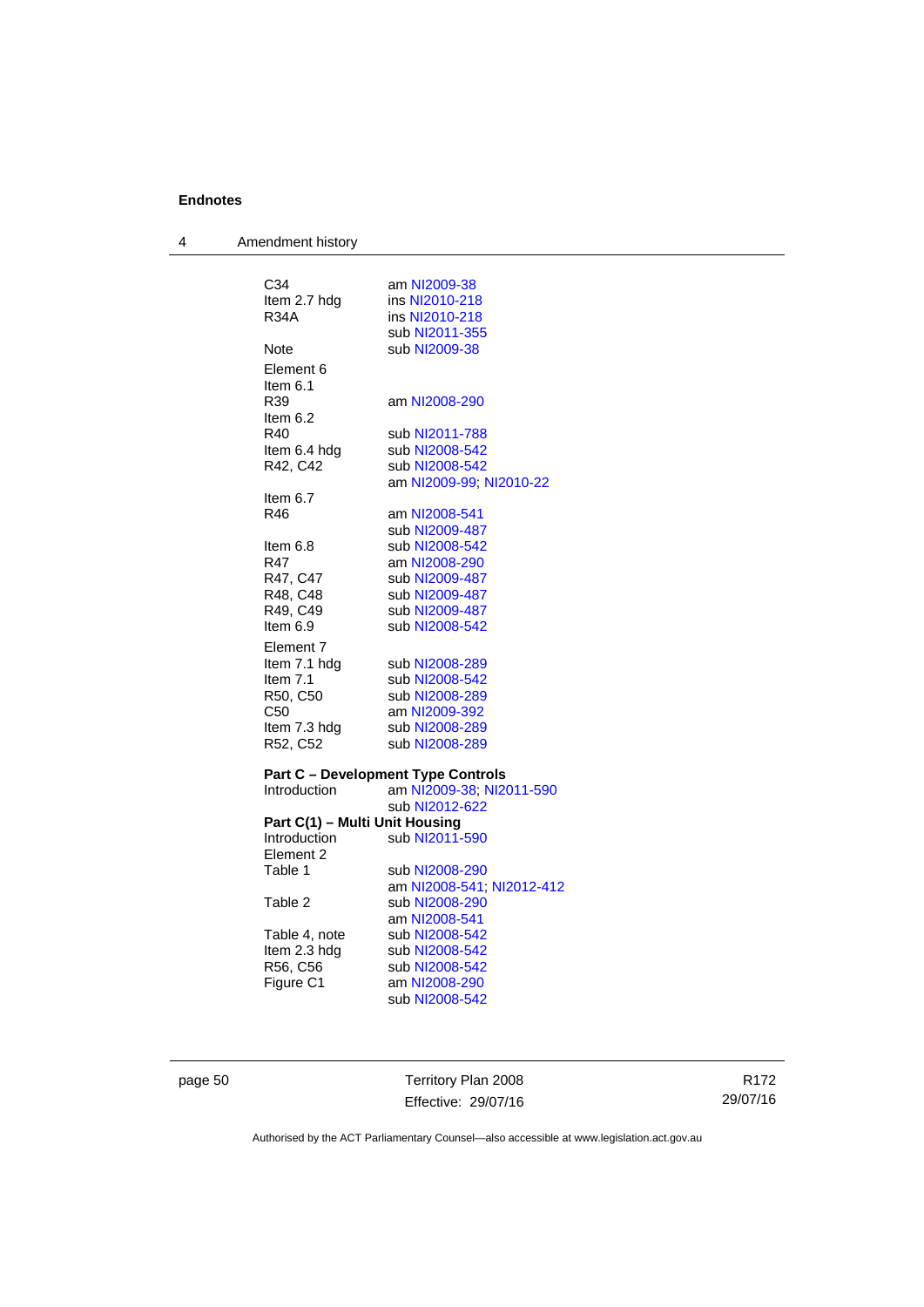Amendment history 4

| Element 3<br>Item $3.3$<br>R63<br>R68, C68<br>R69, C69<br><b>R69</b><br>Figure C1A<br>Item $3.4$<br><b>R70</b> | am NI2008-590; NI2009-38<br>sub NI2008-542<br>sub NI2008-542<br>am NI2010-22<br>ins NI2008-542<br>am NI2009-487           |
|----------------------------------------------------------------------------------------------------------------|---------------------------------------------------------------------------------------------------------------------------|
| Element 4<br>Item $4.1$<br>R72<br>R73<br>Item 4.2<br>R80, C80<br>R81, C81<br>R81<br>R84, C84                   | am NI2008-541, NI2009-38<br>om NI2009-38<br>om NI2008-289<br>sub NI2008-289<br>am NI2009-99; NI2009-322<br>sub NI2008-542 |
| Element 5<br>Item $5.2$<br>C87<br>Item $5.3$<br>R88, C88<br>R89, C89<br>R89<br>R90, C90                        | sub NI2010-22<br>sub NI2008-289<br>sub NI2008-289<br>am NI2009-322<br>sub NI2008-289                                      |

#### **Part C(2) – Multi Unit Housing – Additional Controls for Deakin and Forrest**

|              | om NI2012-622  |
|--------------|----------------|
| Element 2    |                |
| Item 2.2 hdg | sub NI2008-541 |
|              | om NI2012-622  |
| Item 2.3 hdg | sub NI2008-541 |
|              | om NI2012-622  |

#### **Part C(3) – Multi Unit Housing – Inner North Canberra and Gungahlin District – RZ3 and RZ4 Zones**

| Introduction | am NI2010-217             |
|--------------|---------------------------|
| Element 2    |                           |
| Item 2.2 hdg | sub NI2011-788            |
| R 105        | sub NI2011-788            |
| Table 5 hdg  | am NI2011-788             |
| Table 5      | am NI2011-788; NI2012-412 |
| Item $2.3$   | sub NI2008-542            |
| Item $2.4$   | sub NI2008-542            |
|              |                           |

R172 29/07/16

Territory Plan 2008 Effective: 29/07/16 page 51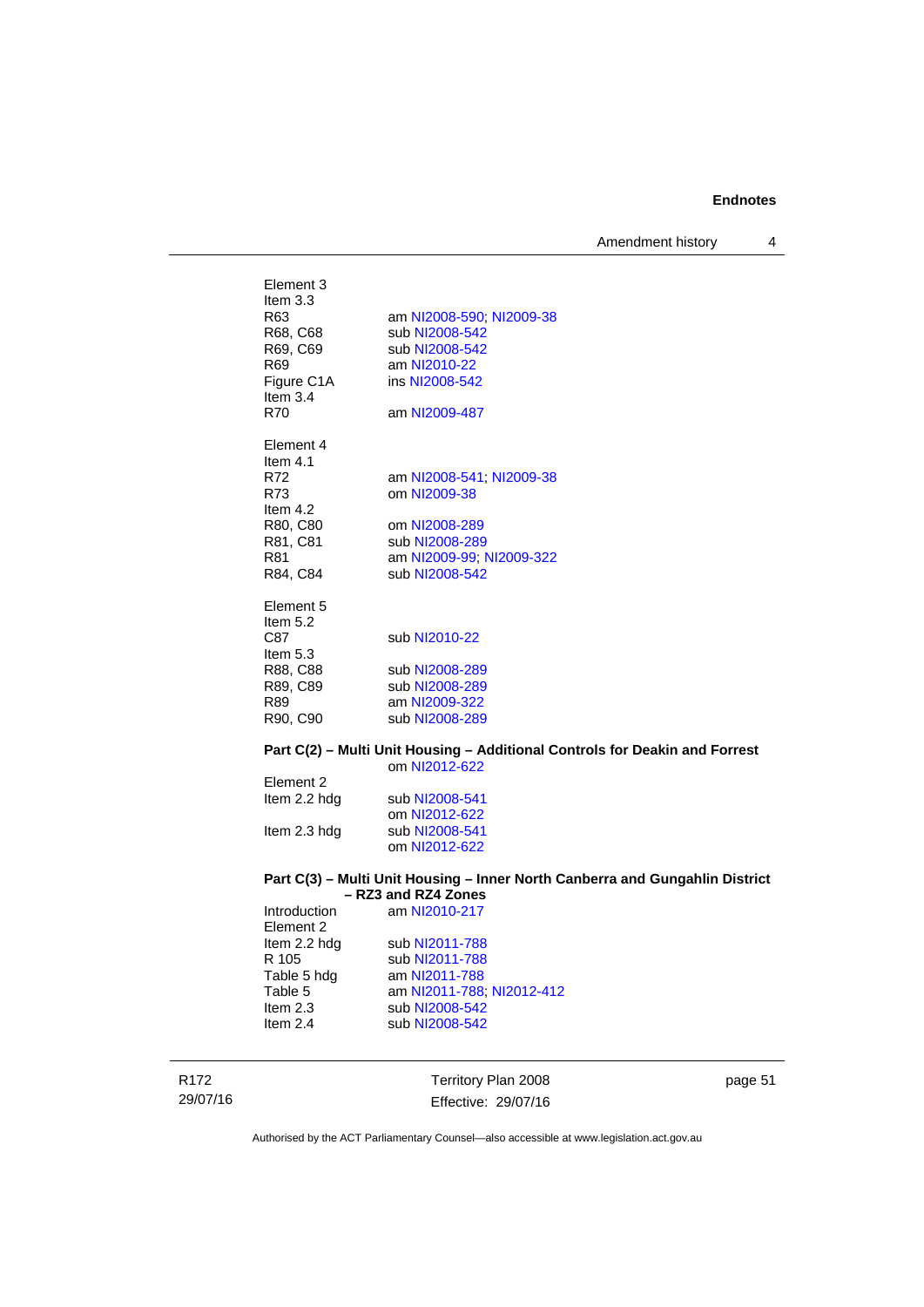4 Amendment history

| sub NI2010-22<br>Item $5.6$<br>sub NI2010-218; NI2012-631<br>om NI2010-218<br>Part C(5) - Multi unit housing - Apartments of three (3) storeys or more in<br>other areas and all multi unit housing in the commercial zones<br>sub NI2011-590<br>Introduction<br>sub NI2011-590<br>am NI2012-622<br>Element 3<br>Item 3.1A<br>ins NI2011-590<br>sub NI2009-487<br>Item $3.3$<br>R210, C210<br>am NI2011-590<br>Element 4<br>Item 4.2<br>R216, C216<br>am NI2011-590<br>R218, C218<br>am NI2011-590<br>Element 5<br>Item $5.1$<br>R219, C219<br>am NI2011-590<br>Item $5.2$<br>am NI2011-590<br>Item $5.3$<br>sub NI2010-22<br>Item $5.5$<br>am NI2010-22<br>sub NI2010-218, NI2012-622, NI2012-631<br>Item 5.6<br>sub NI2011-590<br>Element 7<br>Item 7.3<br>am NI2011-590 |
|----------------------------------------------------------------------------------------------------------------------------------------------------------------------------------------------------------------------------------------------------------------------------------------------------------------------------------------------------------------------------------------------------------------------------------------------------------------------------------------------------------------------------------------------------------------------------------------------------------------------------------------------------------------------------------------------------------------------------------------------------------------------------|
|                                                                                                                                                                                                                                                                                                                                                                                                                                                                                                                                                                                                                                                                                                                                                                            |
|                                                                                                                                                                                                                                                                                                                                                                                                                                                                                                                                                                                                                                                                                                                                                                            |
|                                                                                                                                                                                                                                                                                                                                                                                                                                                                                                                                                                                                                                                                                                                                                                            |
|                                                                                                                                                                                                                                                                                                                                                                                                                                                                                                                                                                                                                                                                                                                                                                            |
|                                                                                                                                                                                                                                                                                                                                                                                                                                                                                                                                                                                                                                                                                                                                                                            |
|                                                                                                                                                                                                                                                                                                                                                                                                                                                                                                                                                                                                                                                                                                                                                                            |
|                                                                                                                                                                                                                                                                                                                                                                                                                                                                                                                                                                                                                                                                                                                                                                            |
|                                                                                                                                                                                                                                                                                                                                                                                                                                                                                                                                                                                                                                                                                                                                                                            |
|                                                                                                                                                                                                                                                                                                                                                                                                                                                                                                                                                                                                                                                                                                                                                                            |
|                                                                                                                                                                                                                                                                                                                                                                                                                                                                                                                                                                                                                                                                                                                                                                            |
|                                                                                                                                                                                                                                                                                                                                                                                                                                                                                                                                                                                                                                                                                                                                                                            |
|                                                                                                                                                                                                                                                                                                                                                                                                                                                                                                                                                                                                                                                                                                                                                                            |
|                                                                                                                                                                                                                                                                                                                                                                                                                                                                                                                                                                                                                                                                                                                                                                            |
|                                                                                                                                                                                                                                                                                                                                                                                                                                                                                                                                                                                                                                                                                                                                                                            |
|                                                                                                                                                                                                                                                                                                                                                                                                                                                                                                                                                                                                                                                                                                                                                                            |
|                                                                                                                                                                                                                                                                                                                                                                                                                                                                                                                                                                                                                                                                                                                                                                            |
|                                                                                                                                                                                                                                                                                                                                                                                                                                                                                                                                                                                                                                                                                                                                                                            |
|                                                                                                                                                                                                                                                                                                                                                                                                                                                                                                                                                                                                                                                                                                                                                                            |
|                                                                                                                                                                                                                                                                                                                                                                                                                                                                                                                                                                                                                                                                                                                                                                            |
|                                                                                                                                                                                                                                                                                                                                                                                                                                                                                                                                                                                                                                                                                                                                                                            |
|                                                                                                                                                                                                                                                                                                                                                                                                                                                                                                                                                                                                                                                                                                                                                                            |
|                                                                                                                                                                                                                                                                                                                                                                                                                                                                                                                                                                                                                                                                                                                                                                            |
|                                                                                                                                                                                                                                                                                                                                                                                                                                                                                                                                                                                                                                                                                                                                                                            |
|                                                                                                                                                                                                                                                                                                                                                                                                                                                                                                                                                                                                                                                                                                                                                                            |
|                                                                                                                                                                                                                                                                                                                                                                                                                                                                                                                                                                                                                                                                                                                                                                            |
|                                                                                                                                                                                                                                                                                                                                                                                                                                                                                                                                                                                                                                                                                                                                                                            |
|                                                                                                                                                                                                                                                                                                                                                                                                                                                                                                                                                                                                                                                                                                                                                                            |
|                                                                                                                                                                                                                                                                                                                                                                                                                                                                                                                                                                                                                                                                                                                                                                            |
|                                                                                                                                                                                                                                                                                                                                                                                                                                                                                                                                                                                                                                                                                                                                                                            |
|                                                                                                                                                                                                                                                                                                                                                                                                                                                                                                                                                                                                                                                                                                                                                                            |
|                                                                                                                                                                                                                                                                                                                                                                                                                                                                                                                                                                                                                                                                                                                                                                            |
|                                                                                                                                                                                                                                                                                                                                                                                                                                                                                                                                                                                                                                                                                                                                                                            |
|                                                                                                                                                                                                                                                                                                                                                                                                                                                                                                                                                                                                                                                                                                                                                                            |
| Item 5.2                                                                                                                                                                                                                                                                                                                                                                                                                                                                                                                                                                                                                                                                                                                                                                   |
| Element 5                                                                                                                                                                                                                                                                                                                                                                                                                                                                                                                                                                                                                                                                                                                                                                  |
| am NI2009-324                                                                                                                                                                                                                                                                                                                                                                                                                                                                                                                                                                                                                                                                                                                                                              |
|                                                                                                                                                                                                                                                                                                                                                                                                                                                                                                                                                                                                                                                                                                                                                                            |
| Element 4                                                                                                                                                                                                                                                                                                                                                                                                                                                                                                                                                                                                                                                                                                                                                                  |
| am NI2009-324                                                                                                                                                                                                                                                                                                                                                                                                                                                                                                                                                                                                                                                                                                                                                              |
|                                                                                                                                                                                                                                                                                                                                                                                                                                                                                                                                                                                                                                                                                                                                                                            |
| sub NI2009-487                                                                                                                                                                                                                                                                                                                                                                                                                                                                                                                                                                                                                                                                                                                                                             |
| am NI2008-541                                                                                                                                                                                                                                                                                                                                                                                                                                                                                                                                                                                                                                                                                                                                                              |
| am NI2010-22                                                                                                                                                                                                                                                                                                                                                                                                                                                                                                                                                                                                                                                                                                                                                               |
|                                                                                                                                                                                                                                                                                                                                                                                                                                                                                                                                                                                                                                                                                                                                                                            |
| Element 3                                                                                                                                                                                                                                                                                                                                                                                                                                                                                                                                                                                                                                                                                                                                                                  |
| Item 2.2<br>Item $3.4$<br>Item $3.5$<br>Item $4.1$                                                                                                                                                                                                                                                                                                                                                                                                                                                                                                                                                                                                                                                                                                                         |

Effective: 29/07/16

R172 29/07/16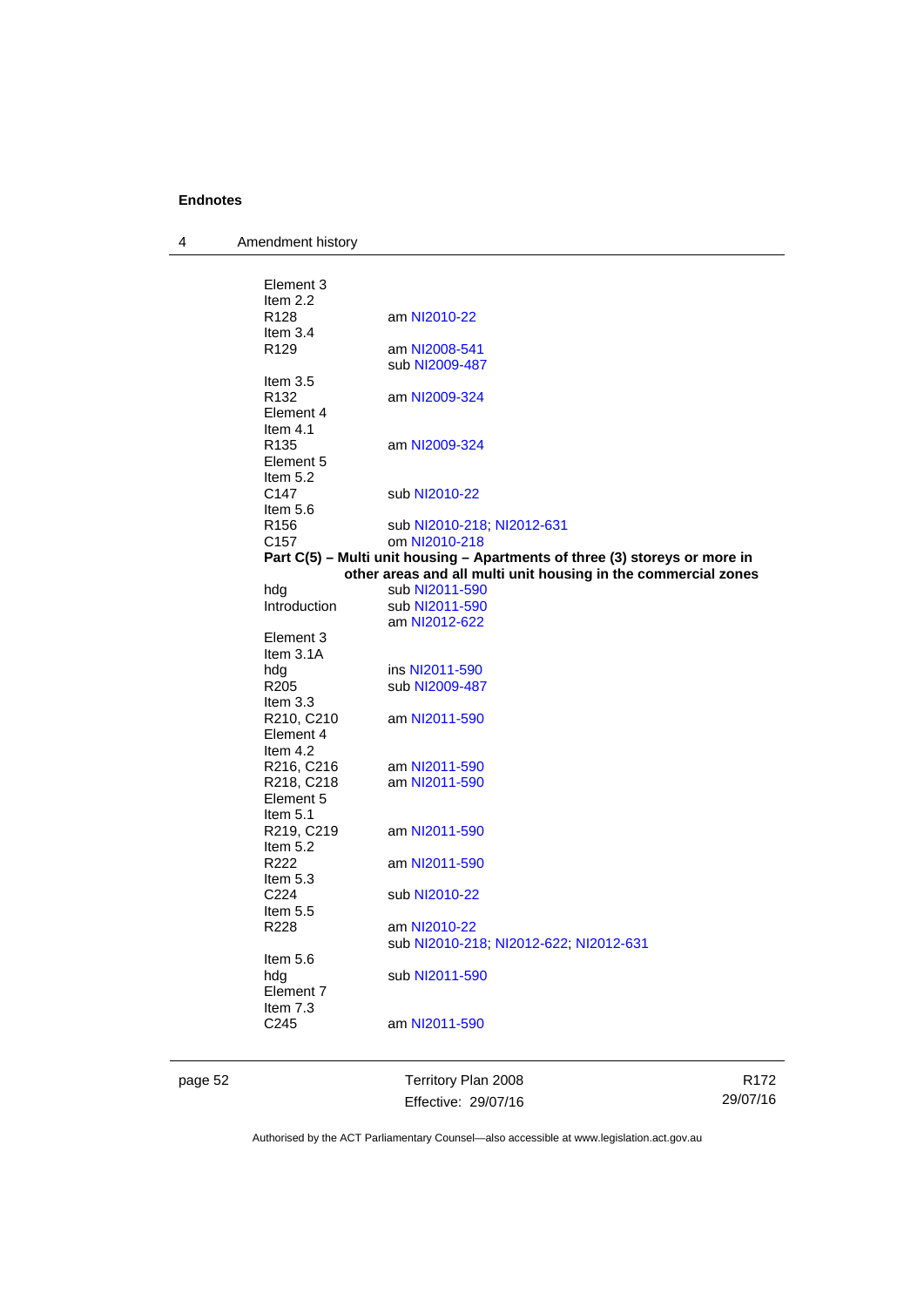Item 7.4<br>R246, C246 am [NI2011-590](http://www.legislation.act.gov.au/ni/2011-590/) **Part C(6) – Subdivision of dual occupancy housing development**  hdg ins [NI2009-487](http://www.legislation.act.gov.au/ni/2009-487/)<br>Introduction ins NI2009-487 Introduction ins [NI2009-487](http://www.legislation.act.gov.au/ni/2009-487/)<br>Element 1 ins NI2009-487 ins [NI2009-487](http://www.legislation.act.gov.au/ni/2009-487/) Item 1.1<br>hdq ins [NI2009-487](http://www.legislation.act.gov.au/ni/2009-487/) R247A, C247A ins [NI2009-487](http://www.legislation.act.gov.au/ni/2009-487/) Item 1.2<br>hdg ins [NI2009-487](http://www.legislation.act.gov.au/ni/2009-487/)<br>ins NI2009-487 R247B, C247B Item 1.3<br>hda ins [NI2009-487](http://www.legislation.act.gov.au/ni/2009-487/)<br>ins NI2009-487 R247C, C247C

#### **Part D – Development Type Controls-Other forms of Residential Development and Non-Residential Development**

| Element 1<br>Item $1.3$       |                                                                          |
|-------------------------------|--------------------------------------------------------------------------|
| R250, C250                    | sub NI2011-355                                                           |
| Item $1.5$                    |                                                                          |
| R258                          | sub NI2012-631                                                           |
| ltem 1.6                      |                                                                          |
| R260                          | sub NI2008-542; NI2012-631                                               |
| R261                          | sub NI2008-542                                                           |
| Item $1.11$                   |                                                                          |
| hdg                           | om NI2012-622                                                            |
| R266                          | om NI2012-622                                                            |
| Item $1.12$                   |                                                                          |
| hdg                           | om NI2012-622                                                            |
| R <sub>267</sub>              | om NI2012-622                                                            |
| Item $1.13$                   |                                                                          |
| hdg                           | ins NI2009-487                                                           |
| C268                          | ins NI2009-487                                                           |
| pres 3.4                      |                                                                          |
|                               | (prev 3.3) sub Variation No 306                                          |
| renum as 3.4 Variation No 306 |                                                                          |
|                               | am NI2013-436; NI2013-437; NI2013-535; NI2014-13; NI2014-90; NI2014-274; |

[NI2014-656](http://www.legislation.act.gov.au/ni/2014-656/default.asp); [NI2015-81](http://www.legislation.act.gov.au/ni/2015-81/default.asp); [NI2015-471;](http://www.legislation.act.gov.au/ni/2015-471/default.asp) [NI2015-704;](http://www.legislation.act.gov.au/ni/2015-704/default.asp) [Variation No 343](http://www.legislation.act.gov.au/ni/2015-642/default.asp)

#### **4.1 CZ1 – CZ6 Objectives and Development Tables CZ1 – Core Zone**  Exempt Development

am [NI2011-788](http://www.legislation.act.gov.au/ni/2011-788/)

R172 29/07/16 Territory Plan 2008 Effective: 29/07/16 page 53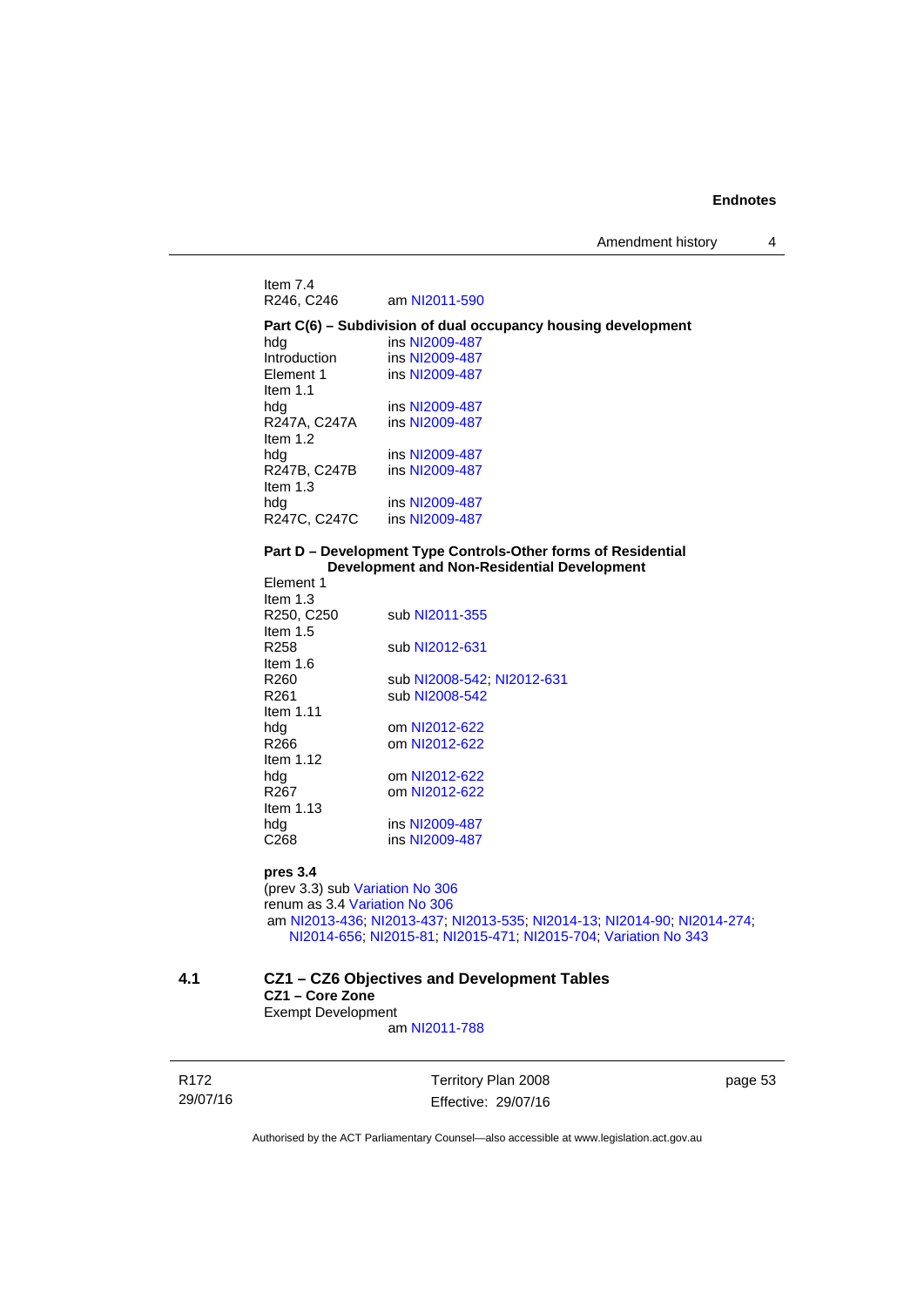4 Amendment history

Assessable Development am [NI2011-788](http://www.legislation.act.gov.au/ni/2011-788/) Minimum Assessment Track<br>Merit am NI20 am [NI2009-37](http://www.legislation.act.gov.au/ni/2009-37/); [NI2009-324](http://www.legislation.act.gov.au/ni/2009-324/); [NI2010-22](http://www.legislation.act.gov.au/ni/2010-22/); [NI2010-602](http://www.legislation.act.gov.au/ni/2010-602/) Prohibited Development table am [NI2008-541](http://www.legislation.act.gov.au/ni/2008-541/); [NI2009-324](http://www.legislation.act.gov.au/ni/2009-324/); [NI2009-392](http://www.legislation.act.gov.au/ni/2009-392/); [NI2010-22](http://www.legislation.act.gov.au/ni/2010-22/); [NI2010-602](http://www.legislation.act.gov.au/ni/2010-602/) Other Codes am [NI2010-22](http://www.legislation.act.gov.au/ni/2010-22/) Development table sub [NI2012-622](http://www.legislation.act.gov.au/ni/2012-622/default.asp) am [NI2012-631](http://www.legislation.act.gov.au/ni/2012-631/default.asp) Figure 1 om [NI2013-5](http://www.legislation.act.gov.au/ni/2013-5/default.asp) am [NI2016-391](http://www.legislation.act.gov.au/ni/2016-391/default.asp) **CZ2 – Business Zone**  Exempt Development am [NI2011-788](http://www.legislation.act.gov.au/ni/2011-788/) Assessable Development am [NI2011-788](http://www.legislation.act.gov.au/ni/2011-788/) Minimum Assessment Track<br>Merit am NI20 am [NI2009-37](http://www.legislation.act.gov.au/ni/2009-37/); [NI2009-324](http://www.legislation.act.gov.au/ni/2009-324/); [NI2010-22](http://www.legislation.act.gov.au/ni/2010-22/); [NI2010-411](http://www.legislation.act.gov.au/ni/2010-411/); [NI2010-602](http://www.legislation.act.gov.au/ni/2010-602/) Prohibited Development table am [NI2008-541](http://www.legislation.act.gov.au/ni/2008-541/); [NI2009-324](http://www.legislation.act.gov.au/ni/2009-324/); [NI2009-392](http://www.legislation.act.gov.au/ni/2009-392/) Other Codes am [NI2010-22](http://www.legislation.act.gov.au/ni/2010-22/) Development table sub [NI2012-622](http://www.legislation.act.gov.au/ni/2012-622/default.asp) am [NI2012-631](http://www.legislation.act.gov.au/ni/2012-631/default.asp); [NI2013-5](http://www.legislation.act.gov.au/ni/2013-5/default.asp) Figures  $1 - 9$  om [NI2013-5](http://www.legislation.act.gov.au/ni/2013-5/default.asp) am [NI2016-391](http://www.legislation.act.gov.au/ni/2016-391/default.asp) **CZ3 – Services Zone**  Exempt Development am [NI2011-788](http://www.legislation.act.gov.au/ni/2011-788/) Assessable Development am [NI2011-788](http://www.legislation.act.gov.au/ni/2011-788/) Minimum Assessment Track Merit am [NI2009-37](http://www.legislation.act.gov.au/ni/2009-37/); [NI2009-324](http://www.legislation.act.gov.au/ni/2009-324/); [NI2010-22](http://www.legislation.act.gov.au/ni/2010-22/); [NI2010-602](http://www.legislation.act.gov.au/ni/2010-602/) Prohibited Development table am [NI2008-541](http://www.legislation.act.gov.au/ni/2008-541/); [NI2009-324](http://www.legislation.act.gov.au/ni/2009-324/); [NI2009-392](http://www.legislation.act.gov.au/ni/2009-392/) Other Codes am [NI2010-22](http://www.legislation.act.gov.au/ni/2010-22/) Development table sub [NI2012-622](http://www.legislation.act.gov.au/ni/2012-622/default.asp) am [NI2012-631](http://www.legislation.act.gov.au/ni/2012-631/default.asp); [NI2013-5](http://www.legislation.act.gov.au/ni/2013-5/default.asp)<br>Figure 1 cm NI2013-5 om [NI2013-5](http://www.legislation.act.gov.au/ni/2013-5/default.asp) am [NI2016-391](http://www.legislation.act.gov.au/ni/2016-391/default.asp)

page 54 Territory Plan 2008 Effective: 29/07/16

R172 29/07/16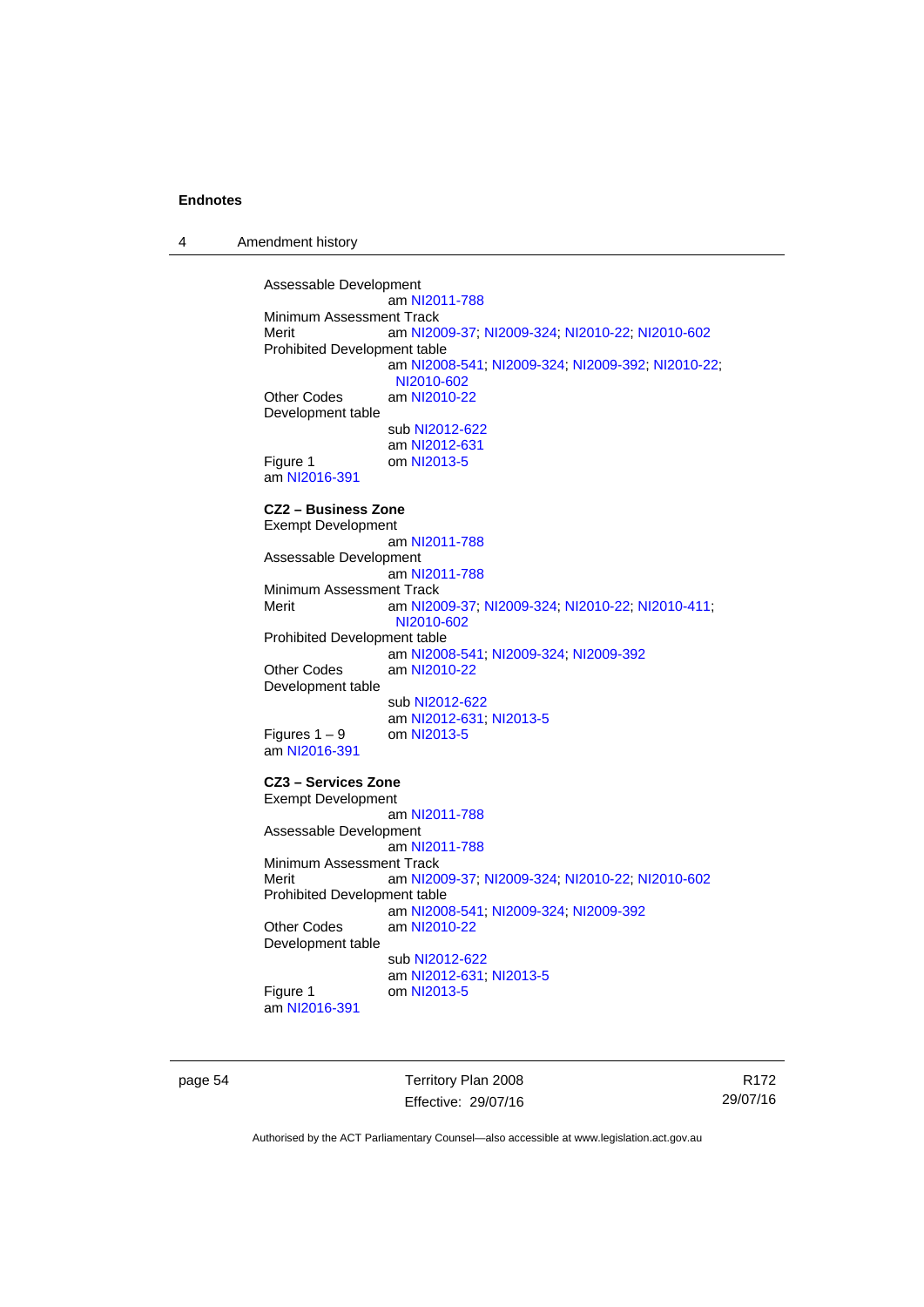**CZ4 – Local Centres Zone**  am [Variation No 304](http://www.legislation.act.gov.au/ni/2015-99/default.asp) Exempt Development am [NI2011-788](http://www.legislation.act.gov.au/ni/2011-788/) Assessable Development am [NI2011-788](http://www.legislation.act.gov.au/ni/2011-788/) Minimum Assessment Track Merit am [Variation No 281](http://www.legislation.act.gov.au/ni/2008-352/); [NI2009-37](http://www.legislation.act.gov.au/ni/2009-37/); [NI2009-324](http://www.legislation.act.gov.au/ni/2009-324/); [NI2010-22](http://www.legislation.act.gov.au/ni/2010-22/); [NI2010-602](http://www.legislation.act.gov.au/ni/2010-602/) Prohibited Development table am [NI2008-541](http://www.legislation.act.gov.au/ni/2008-541/); [NI2009-324](http://www.legislation.act.gov.au/ni/2009-324/); [NI2009-392](http://www.legislation.act.gov.au/ni/2009-392/) Other Codes am [NI2010-22](http://www.legislation.act.gov.au/ni/2010-22/) Development table sub [NI2012-622](http://www.legislation.act.gov.au/ni/2012-622/default.asp) am [NI2012-631](http://www.legislation.act.gov.au/ni/2012-631/default.asp) am [NI2016-391](http://www.legislation.act.gov.au/ni/2016-391/default.asp) **CZ5 – Mixed Use Zone**  Exempt Development am [NI2011-788](http://www.legislation.act.gov.au/ni/2011-788/) Assessable Development am [NI2011-788](http://www.legislation.act.gov.au/ni/2011-788/) Minimum Assessment Track<br>Merit am NI20 am [NI2009-37](http://www.legislation.act.gov.au/ni/2009-37/); [NI2009-324](http://www.legislation.act.gov.au/ni/2009-324/); [NI2010-22](http://www.legislation.act.gov.au/ni/2010-22/); [NI2010-602](http://www.legislation.act.gov.au/ni/2010-602/); [NI2014](http://www.legislation.act.gov.au/ni/2014-90/default.asp)‑90 Prohibited Development table am [NI2008-541](http://www.legislation.act.gov.au/ni/2008-541/); [NI2009-324](http://www.legislation.act.gov.au/ni/2009-324/); [NI2009-392](http://www.legislation.act.gov.au/ni/2009-392/); [NI2010-217](http://www.legislation.act.gov.au/ni/2010-217/) Development table sub [NI2012-622](http://www.legislation.act.gov.au/ni/2012-622/default.asp) am [NI2012-631](http://www.legislation.act.gov.au/ni/2012-631/default.asp); [NI2013-5](http://www.legislation.act.gov.au/ni/2013-5/default.asp) Figures  $1 - 9$  om [NI2013-5](http://www.legislation.act.gov.au/ni/2013-5/default.asp) am [NI2016-391](http://www.legislation.act.gov.au/ni/2016-391/default.asp) **CZ6 – Leisure and Accommodation Zone** Exempt Development am [NI2011-788](http://www.legislation.act.gov.au/ni/2011-788/) Assessable Development am [NI2011-788](http://www.legislation.act.gov.au/ni/2011-788/) Minimum Assessment Track Merit am [Variation No 293](http://www.legislation.act.gov.au/ni/2008-219/); [NI2009-37](http://www.legislation.act.gov.au/ni/2009-37/); [NI2010-22](http://www.legislation.act.gov.au/ni/2010-22/); [NI2010-217](http://www.legislation.act.gov.au/ni/2010-217/) Prohibited Development table am [NI2008-541](http://www.legislation.act.gov.au/ni/2008-541/); [NI2009-324](http://www.legislation.act.gov.au/ni/2009-324/); [NI2009-392](http://www.legislation.act.gov.au/ni/2009-392/) Fig 5<br>Narrabundah sub [Variation No 293](http://www.legislation.act.gov.au/ni/2008-219/) Development table sub [NI2012-622](http://www.legislation.act.gov.au/ni/2012-622/default.asp) am [NI2012-631](http://www.legislation.act.gov.au/ni/2012-631/default.asp)

R172 29/07/16 Territory Plan 2008 Effective: 29/07/16 page 55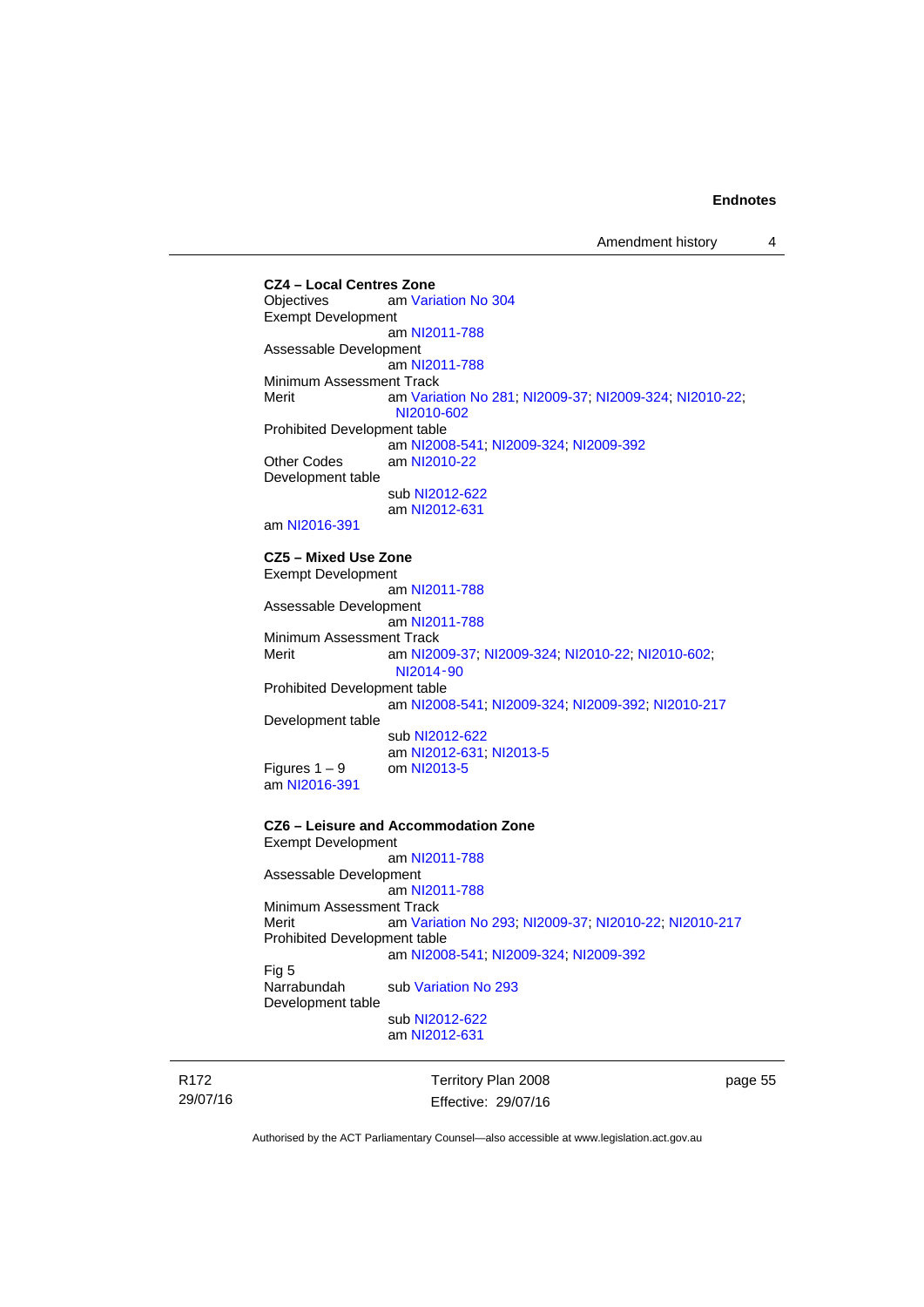| 4 | Amendment history |
|---|-------------------|
|---|-------------------|

Figures  $1 - 8$  om [NI2013-5](http://www.legislation.act.gov.au/ni/2013-5/default.asp)

| 4.2 | <b>Commercial Zones Development Code</b>                          |                                                        |  |
|-----|-------------------------------------------------------------------|--------------------------------------------------------|--|
|     | orig 4.2<br>Introduction                                          | am NI2010-22                                           |  |
|     |                                                                   | Part A (1) - City Centre - CZ1 Core Zone               |  |
|     | Element 2                                                         |                                                        |  |
|     | R <sub>20</sub>                                                   | am NI2010-217                                          |  |
|     | Part A (2) - City Centre - CZ2 Business Zone - Braddon and Turner |                                                        |  |
|     | Element 2                                                         |                                                        |  |
|     | R34                                                               | am NI2008-290                                          |  |
|     |                                                                   | Part A (3) - City Centre - CZ3 Services Zone - Braddon |  |
|     | Element 1                                                         |                                                        |  |
|     | Item 1.1 hdg                                                      | sub NI2008-290                                         |  |
|     | R41, C41                                                          | sub NI2008-290                                         |  |
|     | R42, C42                                                          | sub NI2008-290                                         |  |
|     | R43, C43                                                          | sub NI2008-290                                         |  |
|     | R44, C44                                                          | sub NI2008-290                                         |  |
|     | Item 2.1 hdg                                                      | sub NI2011-354                                         |  |
|     | Figure A12                                                        | sub NI2008-290                                         |  |
|     |                                                                   | <b>Part B - General Development Controls</b>           |  |
|     | Element 1                                                         |                                                        |  |
|     | Item 1.3                                                          |                                                        |  |
|     | <b>R59A</b>                                                       | ins NI2010-22                                          |  |
|     | Element 2                                                         |                                                        |  |
|     | Item $2.3$                                                        |                                                        |  |
|     | C62                                                               | sub NI2009-38                                          |  |
|     | Element 3                                                         |                                                        |  |
|     | Item $3.6$                                                        |                                                        |  |
|     | hdg                                                               | ins NI2009-487                                         |  |
|     | C68A                                                              | ins NI2009-487                                         |  |
|     | Element 4                                                         |                                                        |  |
|     | Item $4.5$                                                        |                                                        |  |
|     | hdg                                                               | am NI2010-697                                          |  |
|     | C76                                                               | am NI2010-697                                          |  |
|     | Element 5                                                         |                                                        |  |
|     | Item $5.2$                                                        |                                                        |  |
|     | R79                                                               | am NI2010-217                                          |  |
|     | Item $5.4$                                                        |                                                        |  |
|     | C82                                                               | sub NI2010-22                                          |  |
|     | Element 6                                                         |                                                        |  |
|     | Item 6.1                                                          |                                                        |  |
|     |                                                                   |                                                        |  |
|     | R83                                                               | am NI2008-541                                          |  |
|     |                                                                   | sub NI2009-487                                         |  |
|     | R84, C84                                                          | sub NI2009-487                                         |  |
|     |                                                                   |                                                        |  |

page 56 Territory Plan 2008 Effective: 29/07/16

R172 29/07/16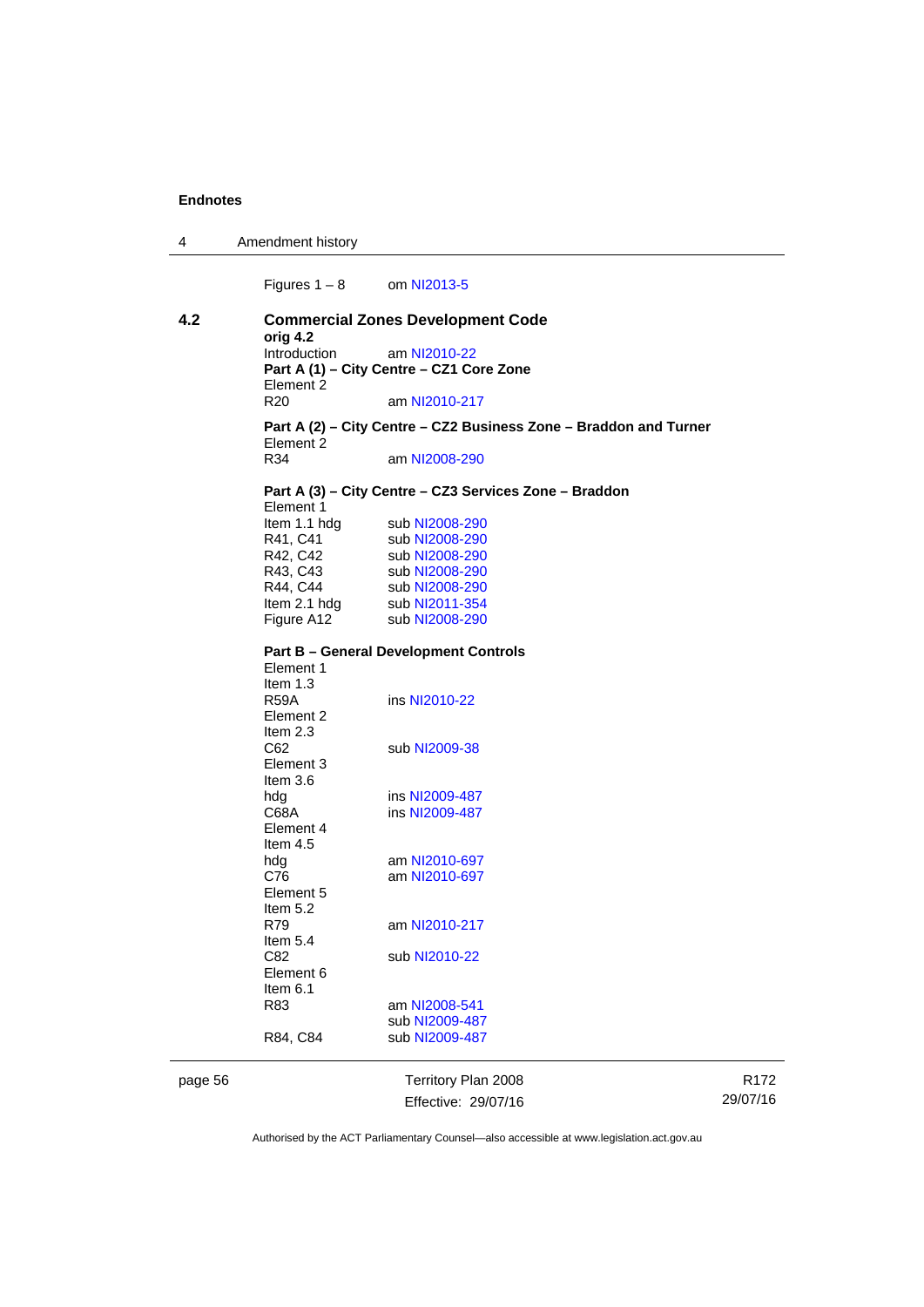Amendment history 4

|     | R84                                     | am NI2012-412                                                            |
|-----|-----------------------------------------|--------------------------------------------------------------------------|
|     | R85, C85                                | sub NI2009-487                                                           |
|     | R86, C86                                | sub NI2009-487                                                           |
|     | Item $6.3$                              |                                                                          |
|     | <b>R88</b>                              | sub NI2011-788                                                           |
|     | Element 7                               |                                                                          |
|     | Item $7.1$                              |                                                                          |
|     | R99                                     | am NI2009-38                                                             |
|     | om NI2012-622                           |                                                                          |
|     | pres 4.2                                |                                                                          |
|     | ins NI2012-622                          |                                                                          |
|     |                                         | am NI2013-246; NI2014-10; NI2014-275; Variation No 304 pt renum R151 LA; |
|     |                                         | NI2015-452, NI2015-704, NI2016-391                                       |
|     |                                         |                                                                          |
| 4.3 |                                         | <b>Town Centres Development Code</b>                                     |
|     | Introduction                            | am NI2010-22                                                             |
|     | <b>Part A - Town Centres - Overview</b> |                                                                          |
|     | Figure A1                               | sub Variation No 289                                                     |
|     | Figure A2                               | om Variation No 300                                                      |
|     | Figure A4                               | sub NI2011-788                                                           |
|     |                                         |                                                                          |
|     |                                         | Part A(1) – Town Centres – CZ1 Core Zone                                 |
|     | Element 1                               |                                                                          |
|     | Item 1.2 hdg                            | om Variation No 300                                                      |
|     | R <sub>2</sub> , C <sub>2</sub>         | om Variation No 300                                                      |
|     | R <sub>3</sub> , C <sub>3</sub>         | om Variation No 300                                                      |
|     | R4, C4                                  | om Variation No 300                                                      |
|     | Element 2                               |                                                                          |
|     | Item 2.2 hdg                            | om Variation No 300                                                      |
|     | C6                                      | om Variation No 300                                                      |
|     | R7, C7                                  | om Variation No 300                                                      |
|     | R8, C8                                  | om Variation No 300                                                      |
|     | Element 3                               |                                                                          |
|     | Item 3.3 hdg                            | om Variation No 300                                                      |
|     | C <sub>15</sub>                         | om Variation No 300                                                      |
|     | C <sub>16</sub>                         | om Variation No 300                                                      |
|     | Part A(2) – CZ2 Business Zone           |                                                                          |
|     | Element 1                               |                                                                          |
|     | Item $1.5$                              |                                                                          |
|     | C <sub>23</sub>                         | sub NI2010-602                                                           |
|     | Element 2                               |                                                                          |
|     | Item 2.2 hdg                            | om Variation No 300                                                      |
|     | R <sub>25</sub> , C <sub>25</sub>       | om Variation No 300                                                      |
|     | R <sub>26</sub> , C <sub>26</sub>       | om Variation No 300                                                      |
|     | C27                                     | om Variation No 300                                                      |
|     |                                         |                                                                          |
|     | Element 3                               |                                                                          |
|     | Item 3.3 hdg                            | om Variation No 300                                                      |
|     | C35                                     | om Variation No 300                                                      |
|     |                                         |                                                                          |

R172 29/07/16

Territory Plan 2008 Effective: 29/07/16 page 57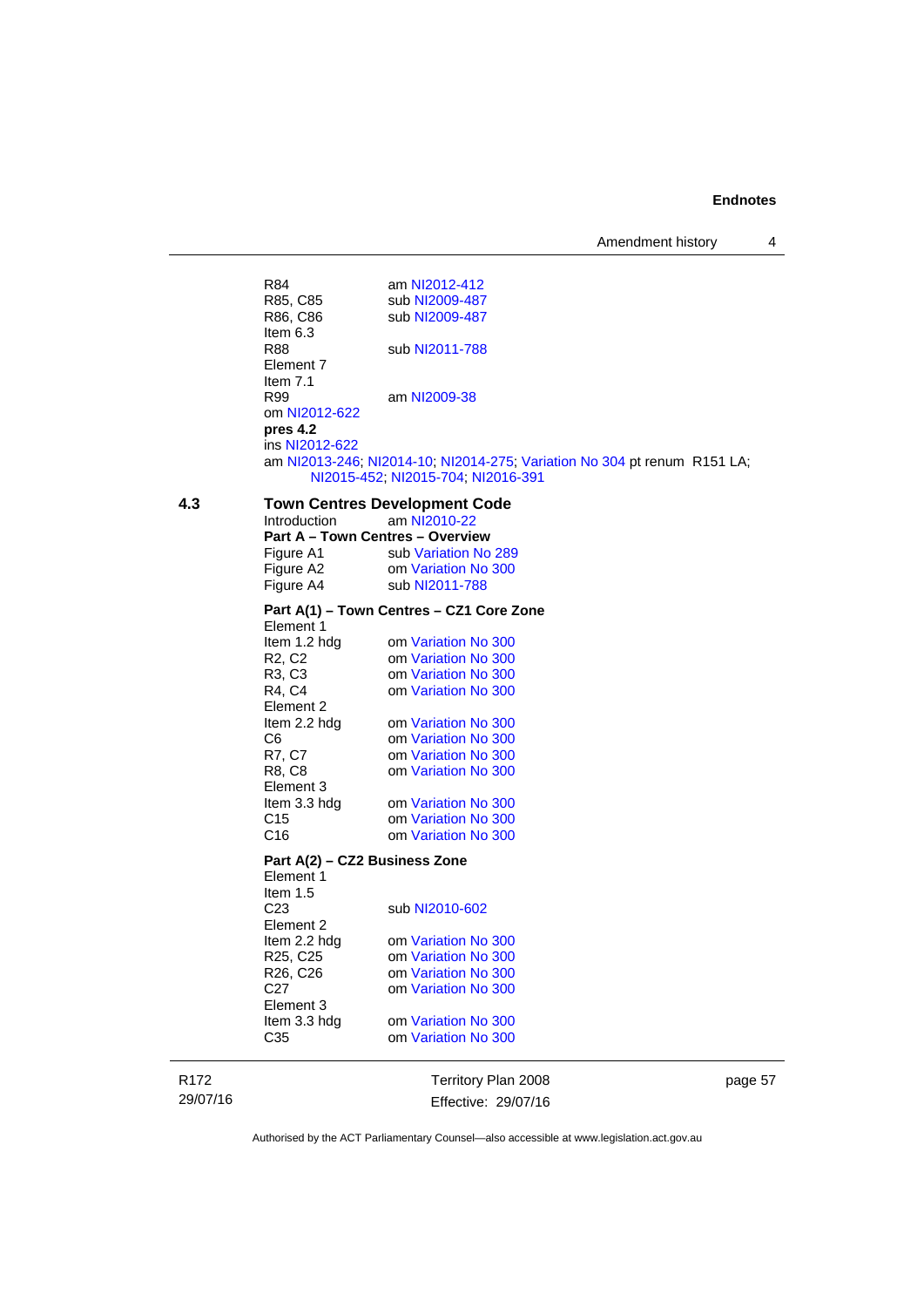4 Amendment history

| Part A(3) - CZ3 Services Zone<br>Element 1 |                                              |
|--------------------------------------------|----------------------------------------------|
| Item $1.2$                                 |                                              |
| R41                                        | sub NI2010-412                               |
| C42                                        | om NI2010-412                                |
| Element <sub>2</sub>                       |                                              |
| Item 2.2 hdg                               | om Variation No 300                          |
| R44, C44                                   | om Variation No 300                          |
| R45, C45                                   | om Variation No 300                          |
| Item 2.4                                   |                                              |
| R47                                        | sub NI2011-206                               |
|                                            |                                              |
| C47                                        | am NI2010-218                                |
| C48                                        | om NI2010-412                                |
| Element 3                                  |                                              |
| Item 3.3 hdg                               | om Variation No 300                          |
| C53                                        | om Variation No 300                          |
| Figure A5                                  | sub Variation No 289                         |
| Figure A6                                  | om Variation No 300                          |
|                                            | <b>Part B - General Development Controls</b> |
| Element 1                                  |                                              |
| Item $1.3$                                 |                                              |
| R61                                        | am NI2008-541                                |
| <b>R61A</b>                                | ins NI2010-22                                |
| Element 2                                  |                                              |
| Item 2.3                                   |                                              |
| C64                                        | sub NI2009-38                                |
| Element 3                                  |                                              |
| Item 3.5                                   |                                              |
| hdg                                        | ins NI2009-487                               |
| C68A                                       | ins NI2009-487                               |
| Element 4                                  |                                              |
|                                            |                                              |
| Item $4.5$                                 |                                              |
| hdg                                        | am NI2010-697                                |
| C76                                        | am NI2010-697                                |
| Element 5                                  |                                              |
| Item 5.2                                   |                                              |
| R79                                        | am NI2010-217                                |
| Item $5.4$                                 |                                              |
| C82                                        | sub NI2010-22                                |
| Element 6                                  |                                              |
| Item 6.1                                   |                                              |
| R83                                        | am NI2008-541                                |
|                                            | sub NI2009-487                               |
|                                            | sub NI2009-487                               |
| R84, C84                                   |                                              |
| R85, C85                                   | sub NI2009-487                               |
| R86, C86                                   | sub NI2009-487                               |
|                                            |                                              |

page 58 Territory Plan 2008 Effective: 29/07/16

R172 29/07/16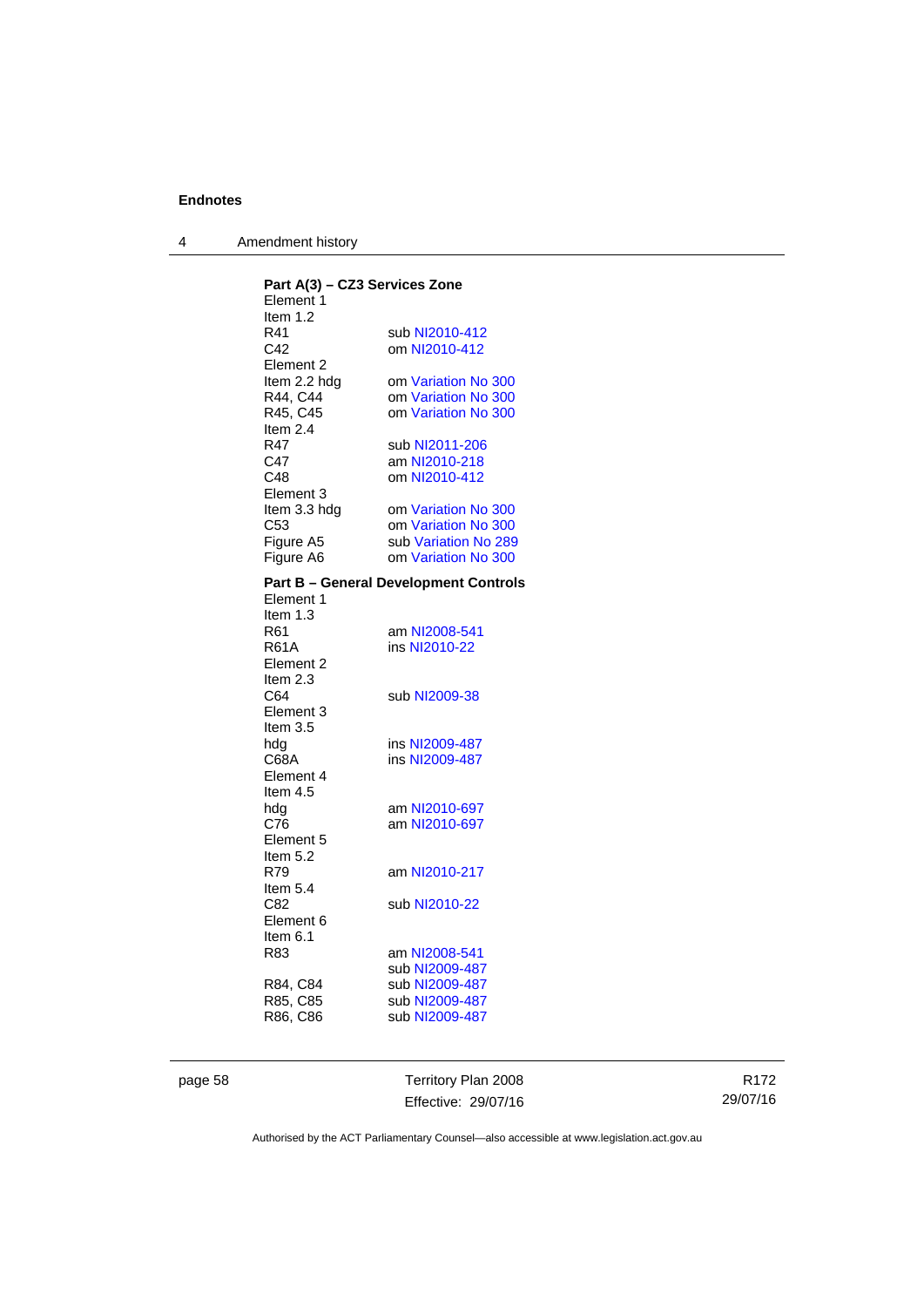Amendment history 4

Element 7 Item 7.1<br>R99 am [NI2009-38](http://www.legislation.act.gov.au/ni/2009-38/) om [NI2012-622](http://www.legislation.act.gov.au/ni/2012-622/default.asp)

**4.4 Group Centres Development Code**  Introduction am [NI2010-22](http://www.legislation.act.gov.au/ni/2010-22/) **Part A – Group Centres – Overview**  am [NI2011-206](http://www.legislation.act.gov.au/ni/2011-206/) Fig A3 sub [NI2011-788](http://www.legislation.act.gov.au/ni/2011-788/)<br>Fig A6 sub NI2011-589 Fig A6 sub [NI2011-589](http://www.legislation.act.gov.au/ni/2011-589/)<br>Fig A11 sub NI2010-22 sub [NI2010-22](http://www.legislation.act.gov.au/ni/2010-22/) Fig A12 sub [NI2010-602](http://www.legislation.act.gov.au/ni/2010-602/); [NI2011-788](http://www.legislation.act.gov.au/ni/2011-788/) **Part A(1) – CZ1 Core Zone**  Item 2.4 C8 am [NI2012-189](http://www.legislation.act.gov.au/ni/2012-189/) **Part A(2) – CZ2 Business Zone**  Element 1 Item  $1.1$ <br>R11 sub [NI2010-22](http://www.legislation.act.gov.au/ni/2010-22/) Item 1.2 R12 am [NI2008-541](http://www.legislation.act.gov.au/ni/2008-541/); [NI2010-601](http://www.legislation.act.gov.au/ni/2010-601/) Item  $1.4$ <br>R<sub>15</sub> am [NI2008-541](http://www.legislation.act.gov.au/ni/2008-541/) Element 2 Item  $2.6$ <br>C<sub>21</sub> am [NI2012-189](http://www.legislation.act.gov.au/ni/2012-189/) **Part A(3) – CZ3 Services Zone**  Element 1 Item  $1.1$ <br>R23 am [NI2010-22](http://www.legislation.act.gov.au/ni/2010-22/) C23 sub [NI2010-22](http://www.legislation.act.gov.au/ni/2010-22/)<br>R25 sub NI2011-35 sub [NI2011-353](http://www.legislation.act.gov.au/ni/2011-353/) Element 2 Item 2.3<br>C28 C28 am [NI2012-189](http://www.legislation.act.gov.au/ni/2012-189/)<br>Figure 1 ins NI2011-353 ins [NI2011-353](http://www.legislation.act.gov.au/ni/2011-353/) **Part B – General Development Controls**  Element 1 Item  $1.3$ <br>R34 R34 am [NI2008-541](http://www.legislation.act.gov.au/ni/2008-541/)<br>R34A ins NI2010-22 ins [NI2010-22](http://www.legislation.act.gov.au/ni/2010-22/) Element 2 Item 2.3 C37 sub [NI2009-38](http://www.legislation.act.gov.au/ni/2009-38/)

R172 29/07/16 Territory Plan 2008 Effective: 29/07/16 page 59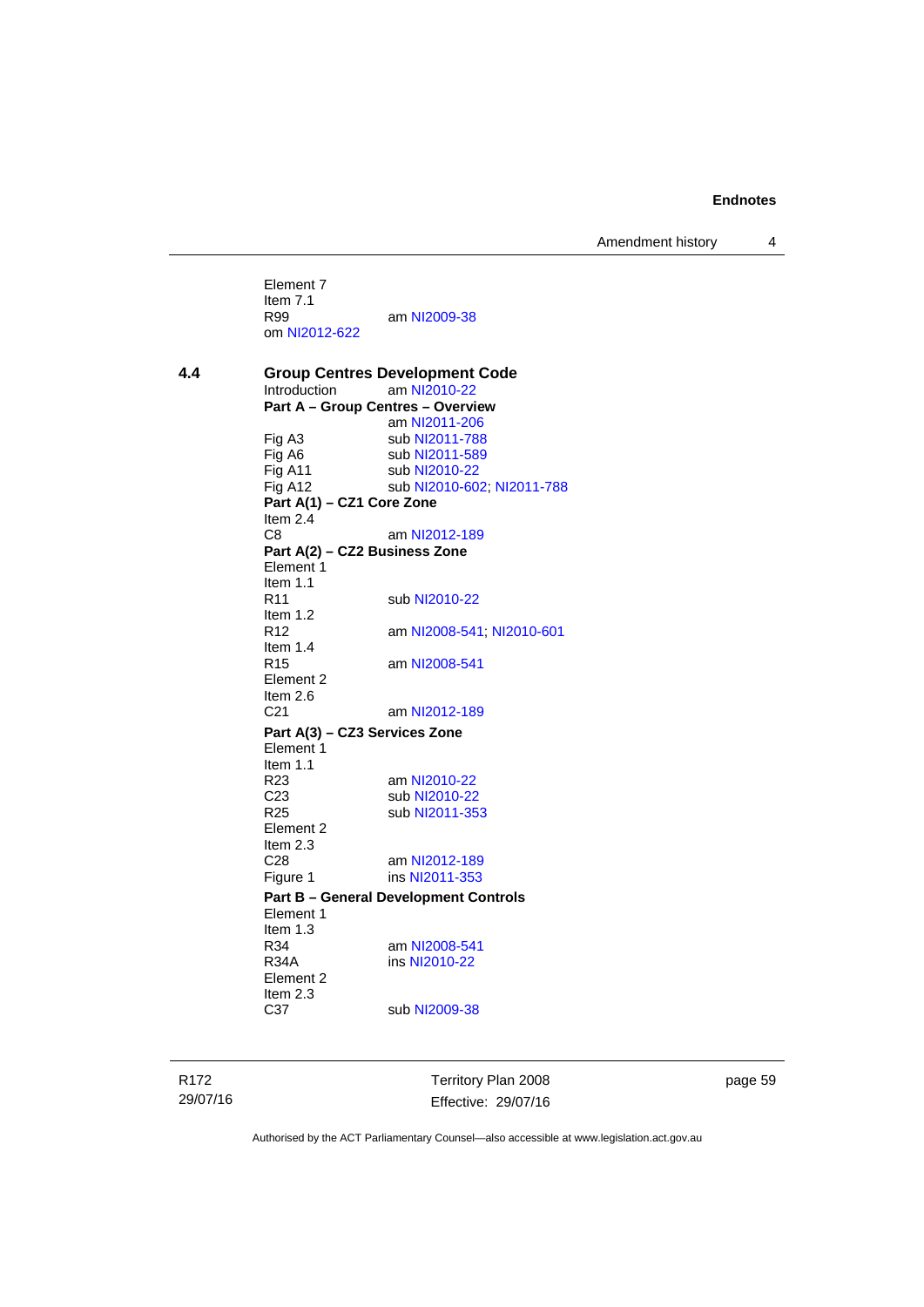4 Amendment history

| 4.5 | <b>Introduction</b><br>Element 1<br>Item $1.3$<br>R5<br>R5A<br>Element 2<br>Item $2.5$<br>C13<br>Element 3<br>Item $3.5$<br>hdg<br>C18A<br>Element 4<br>Item 4.5<br>hdg<br>C <sub>26</sub><br>Element 5<br>Item $5.1$<br>C32 | am NI2010-22<br><b>Part A - General Development Controls</b><br>am NI2008-541<br>ins NI2010-22<br>sub NI2009-38<br>ins NI2009-487<br>ins NI2009-487<br>am NI2010-697<br>am NI2010-697<br>sub NI2010-22 |  |
|-----|------------------------------------------------------------------------------------------------------------------------------------------------------------------------------------------------------------------------------|--------------------------------------------------------------------------------------------------------------------------------------------------------------------------------------------------------|--|
|     |                                                                                                                                                                                                                              |                                                                                                                                                                                                        |  |
|     |                                                                                                                                                                                                                              |                                                                                                                                                                                                        |  |
|     |                                                                                                                                                                                                                              |                                                                                                                                                                                                        |  |
|     |                                                                                                                                                                                                                              |                                                                                                                                                                                                        |  |
|     |                                                                                                                                                                                                                              |                                                                                                                                                                                                        |  |
|     |                                                                                                                                                                                                                              |                                                                                                                                                                                                        |  |
|     |                                                                                                                                                                                                                              |                                                                                                                                                                                                        |  |
|     |                                                                                                                                                                                                                              |                                                                                                                                                                                                        |  |
|     |                                                                                                                                                                                                                              |                                                                                                                                                                                                        |  |
|     |                                                                                                                                                                                                                              |                                                                                                                                                                                                        |  |
|     |                                                                                                                                                                                                                              |                                                                                                                                                                                                        |  |
|     |                                                                                                                                                                                                                              |                                                                                                                                                                                                        |  |
|     |                                                                                                                                                                                                                              |                                                                                                                                                                                                        |  |
|     |                                                                                                                                                                                                                              |                                                                                                                                                                                                        |  |
|     |                                                                                                                                                                                                                              |                                                                                                                                                                                                        |  |
|     |                                                                                                                                                                                                                              | <b>Local Centres Development Code</b>                                                                                                                                                                  |  |
|     | om NI2012-622                                                                                                                                                                                                                |                                                                                                                                                                                                        |  |
|     | Item $7.1$<br>R71                                                                                                                                                                                                            | am NI2009-38                                                                                                                                                                                           |  |
|     | Element 7                                                                                                                                                                                                                    |                                                                                                                                                                                                        |  |
|     | R62                                                                                                                                                                                                                          | sub NI2011-788                                                                                                                                                                                         |  |
|     | Item 6.3                                                                                                                                                                                                                     |                                                                                                                                                                                                        |  |
|     | R59, C59<br>R60, C60                                                                                                                                                                                                         | om NI2009-487<br>sub NI2009-487                                                                                                                                                                        |  |
|     | R58, C58                                                                                                                                                                                                                     | sub NI2009-487                                                                                                                                                                                         |  |
|     |                                                                                                                                                                                                                              | sub NI2009-487NI2009-487                                                                                                                                                                               |  |
|     | R57                                                                                                                                                                                                                          | am NI2008-541                                                                                                                                                                                          |  |
|     | Item $6.1$                                                                                                                                                                                                                   |                                                                                                                                                                                                        |  |
|     | Element 6                                                                                                                                                                                                                    |                                                                                                                                                                                                        |  |
|     | Item $5.4$<br>C <sub>56</sub>                                                                                                                                                                                                | sub NI2010-22                                                                                                                                                                                          |  |
|     | R53                                                                                                                                                                                                                          | am NI2010-217                                                                                                                                                                                          |  |
|     | Item $5.2$                                                                                                                                                                                                                   |                                                                                                                                                                                                        |  |
|     | Element 5                                                                                                                                                                                                                    |                                                                                                                                                                                                        |  |
|     | C <sub>50</sub>                                                                                                                                                                                                              | am NI2010-697                                                                                                                                                                                          |  |
|     | hdg                                                                                                                                                                                                                          | am NI2010-697                                                                                                                                                                                          |  |
|     | Element 4<br>Item $4.5$                                                                                                                                                                                                      |                                                                                                                                                                                                        |  |
|     | C42A                                                                                                                                                                                                                         | ins NI2009-487                                                                                                                                                                                         |  |
|     | hdg                                                                                                                                                                                                                          | ins NI2009-487                                                                                                                                                                                         |  |
|     |                                                                                                                                                                                                                              |                                                                                                                                                                                                        |  |
|     | Item $3.5$                                                                                                                                                                                                                   |                                                                                                                                                                                                        |  |
|     | Element 3                                                                                                                                                                                                                    |                                                                                                                                                                                                        |  |

Effective: 29/07/16

R172 29/07/16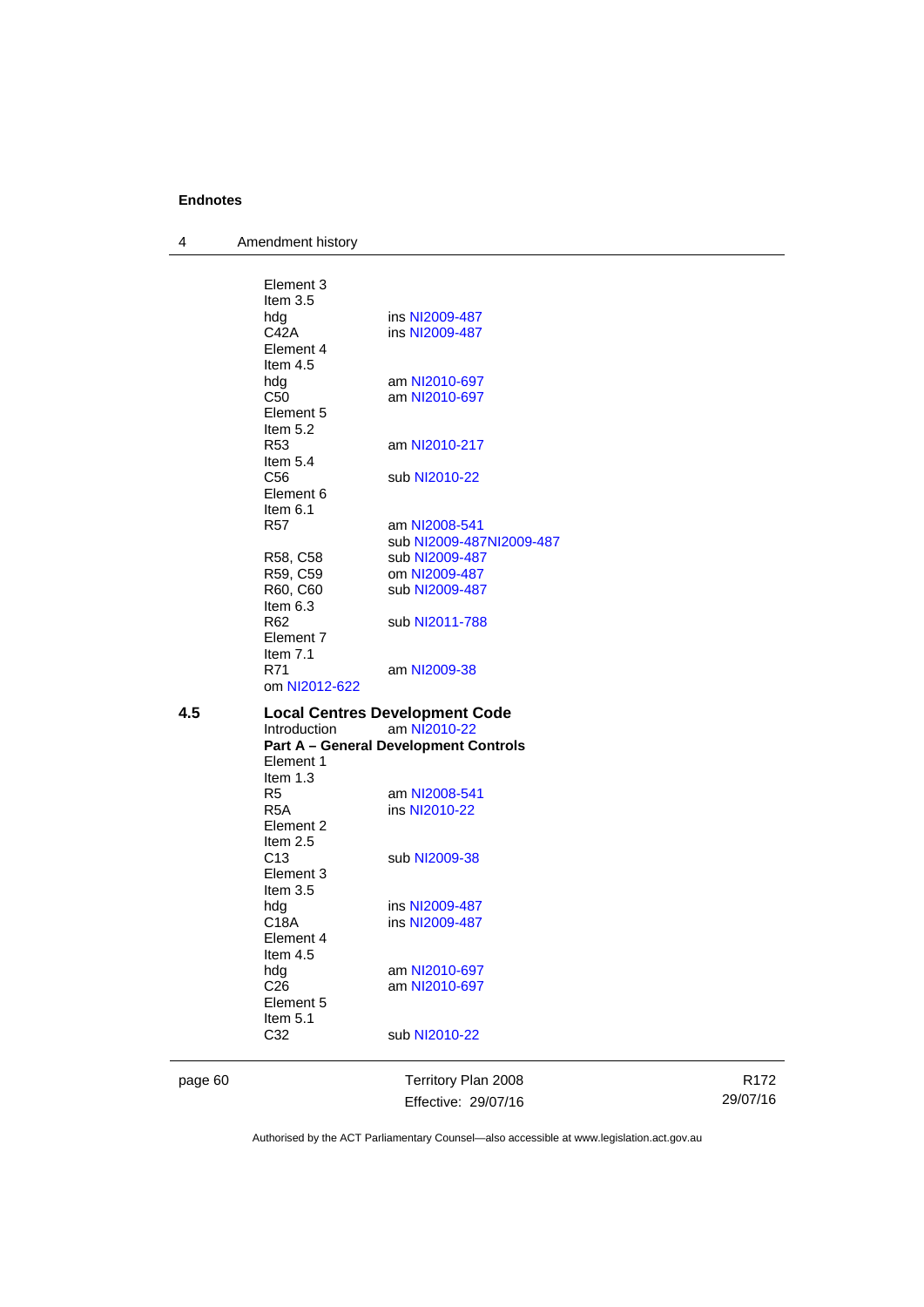Amendment history 4

R172 29/07/16 Territory Plan 2008 Effective: 29/07/16 Item  $5.2$ <br>R29 am [NI2010-217](http://www.legislation.act.gov.au/ni/2010-217/) Element 6 Item  $6.1$ <br>R34 am [NI2008-541](http://www.legislation.act.gov.au/ni/2008-541/) sub [NI2009-487](http://www.legislation.act.gov.au/ni/2009-487/)<br>R35, C35 sub NI2009-487 sub [NI2009-487](http://www.legislation.act.gov.au/ni/2009-487/) R36, C36 om [NI2009-487](http://www.legislation.act.gov.au/ni/2009-487/) R37, C37 sub [NI2009-487](http://www.legislation.act.gov.au/ni/2009-487/) Item 6.3<br>R39 sub [NI2011-788](http://www.legislation.act.gov.au/ni/2011-788/) Item 6.9 R47 sub [NI2010-22](http://www.legislation.act.gov.au/ni/2010-22/) Element 7 Item 7.1 R48 am [NI2009-38](http://www.legislation.act.gov.au/ni/2009-38/) om [NI2012-622](http://www.legislation.act.gov.au/ni/2012-622/default.asp) **4.6 CZ2 Office Areas Outside Centres Development Code**  am [NI2010-22](http://www.legislation.act.gov.au/ni/2010-22/) **Part A – General Development Controls**  Element 1 Item 1.2 R4 am [NI2008-541](http://www.legislation.act.gov.au/ni/2008-541/) Element 2 Item 2.5 C8 sub [NI2009-38](http://www.legislation.act.gov.au/ni/2009-38/) Element 3 Item 3.5<br>hdg ins [NI2009-487](http://www.legislation.act.gov.au/ni/2009-487/) C12A ins [NI2009-487](http://www.legislation.act.gov.au/ni/2009-487/) Element 4 Item 4.5 hdg am [NI2010-697](http://www.legislation.act.gov.au/ni/2010-697/)<br>C20 am NI2010-697 am [NI2010-697](http://www.legislation.act.gov.au/ni/2010-697/) Element 5 Item  $5.2$ <br>R23 am [NI2010-217](http://www.legislation.act.gov.au/ni/2010-217/) Item 5.4<br>C26 sub [NI2011-589](http://www.legislation.act.gov.au/ni/2011-589/) Element 6 Item 6.1 R27 am [NI2008-541](http://www.legislation.act.gov.au/ni/2008-541/) sub [NI2009-487](http://www.legislation.act.gov.au/ni/2009-487/)<br>R28, C28 sub NI2009-487 R28, C28 sub [NI2009-487](http://www.legislation.act.gov.au/ni/2009-487/)<br>R29, C29 sub NI2009-487 sub [NI2009-487](http://www.legislation.act.gov.au/ni/2009-487/) R30, C30 sub [NI2009-487](http://www.legislation.act.gov.au/ni/2009-487/)

page 61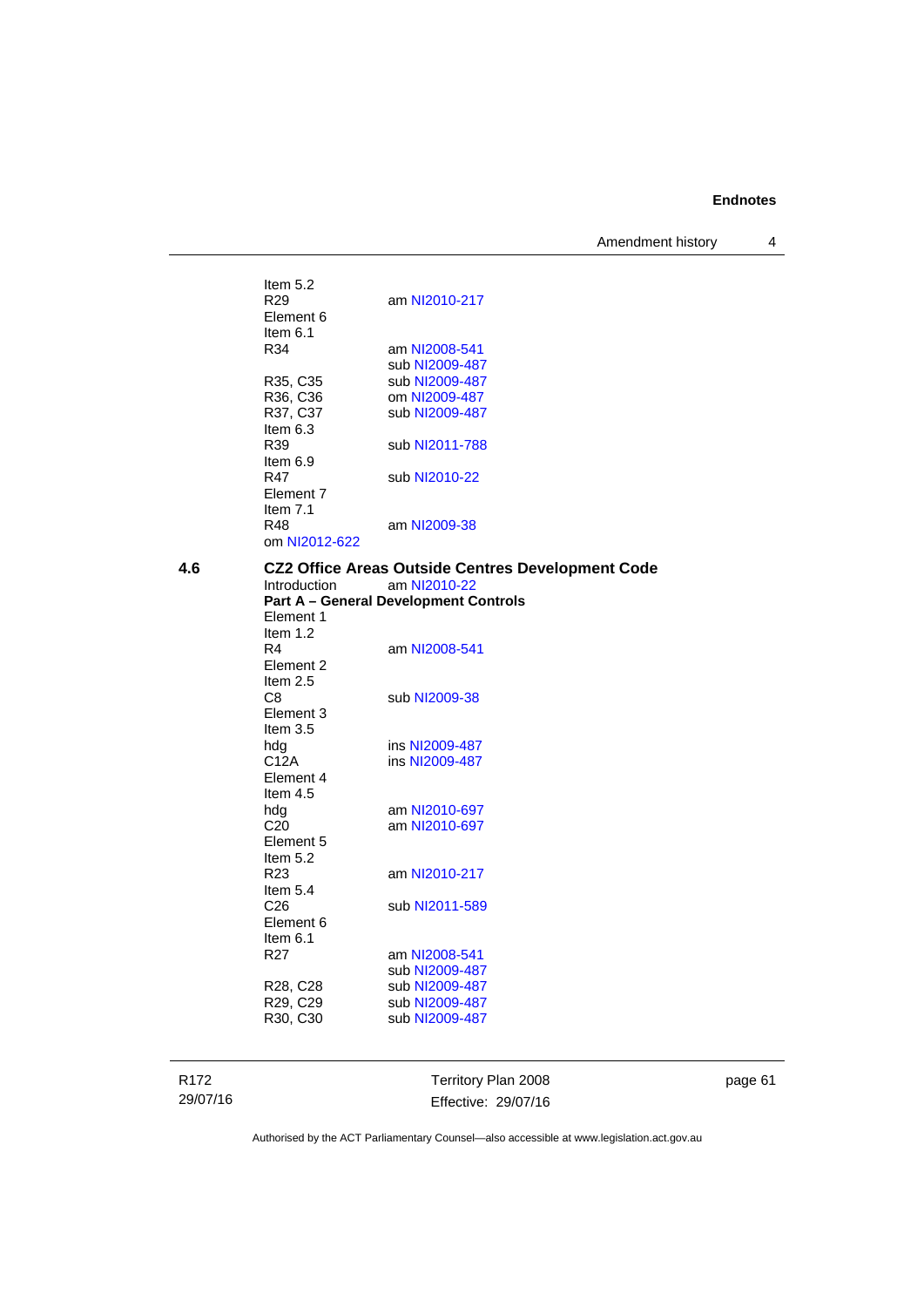4 Amendment history Item  $6.2$ <br>R32 sub [NI2011-788](http://www.legislation.act.gov.au/ni/2011-788/) Element 7 Item 7.1<br>R43 am [NI2009-38](http://www.legislation.act.gov.au/ni/2009-38/) **Part B – General Development Controls**  Element 1 Item 1.1 R53 am [NI2008-541](http://www.legislation.act.gov.au/ni/2008-541/) sub [NI2010-23](http://www.legislation.act.gov.au/ni/2010-23/) Item 1.3<br>R4A ins [NI2010-22](http://www.legislation.act.gov.au/ni/2010-22/) om [NI2012-622](http://www.legislation.act.gov.au/ni/2012-622/default.asp) **4.7 CZ5 Mixed Use Zone Development Code**  am [NI2010-22](http://www.legislation.act.gov.au/ni/2010-22/) **Part A – General Development Controls**  Element 1 Item 1.2<br>R3A, C3A R3A, C3A ins [Variation No 293](http://www.legislation.act.gov.au/ni/2008-219/)<br>R4 am NI2008-541 am [NI2008-541](http://www.legislation.act.gov.au/ni/2008-541/) Element 2 Item 2.4<br>C8 sub [NI2009-38](http://www.legislation.act.gov.au/ni/2009-38/) Element 3 Item 3.5<br>hda hdg ins [NI2009-487](http://www.legislation.act.gov.au/ni/2009-487/)<br>C12A ins NI2009-487 ins [NI2009-487](http://www.legislation.act.gov.au/ni/2009-487/) Element 4 Item 4.5<br>hdg am [NI2010-697](http://www.legislation.act.gov.au/ni/2010-697/) C20 am [NI2010-697](http://www.legislation.act.gov.au/ni/2010-697/) Element 5 Item 5.2 R23 am [NI2010-217](http://www.legislation.act.gov.au/ni/2010-217/) Item 5.4 C26 sub [NI2010-218](http://www.legislation.act.gov.au/ni/2010-218/) Element 6 Item  $6.1$ <br>R27 am [NI2008-541](http://www.legislation.act.gov.au/ni/2008-541/) sub [NI2009-487](http://www.legislation.act.gov.au/ni/2009-487/)<br>R28, C28 sub NI2009-487 R28, C28 sub [NI2009-487](http://www.legislation.act.gov.au/ni/2009-487/)<br>R29. C29 sub NI2009-487 R29, C29 sub [NI2009-487](http://www.legislation.act.gov.au/ni/2009-487/)<br>R30, C30 sub NI2009-487 sub [NI2009-487](http://www.legislation.act.gov.au/ni/2009-487/) Item 6.3<br>R32 sub [NI2011-788](http://www.legislation.act.gov.au/ni/2011-788/)

page 62 Territory Plan 2008 Effective: 29/07/16

R172 29/07/16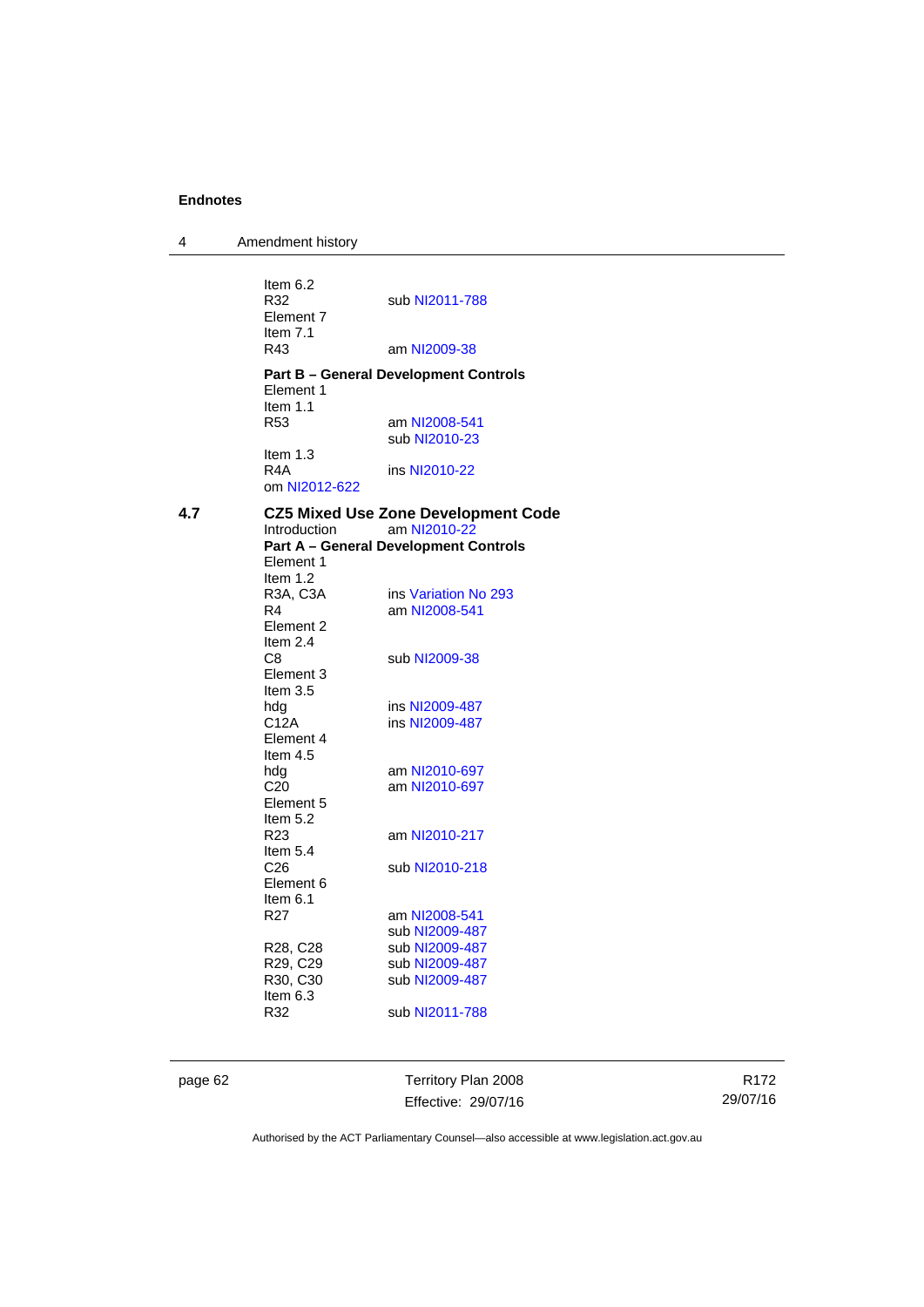Amendment history 4

Element 7 Item 7.1<br>R43 am [NI2009-38](http://www.legislation.act.gov.au/ni/2009-38/) **Part B – Site Specific Controls**  Element 1 Item 1.2<br>R55 am [NI2011-206](http://www.legislation.act.gov.au/ni/2011-206/) Item 1.5 R61 am [NI2012-189](http://www.legislation.act.gov.au/ni/2012-189/) R62 am [NI2012-189](http://www.legislation.act.gov.au/ni/2012-189/)<br>C62 am NI2012-189 am [NI2012-189](http://www.legislation.act.gov.au/ni/2012-189/) Item 1.6 C63 sub [NI2010-411](http://www.legislation.act.gov.au/ni/2010-411/)<br>R65 sub NI2011-787 sub [NI2011-787](http://www.legislation.act.gov.au/ni/2011-787/) om [NI2012-622](http://www.legislation.act.gov.au/ni/2012-622/default.asp)

# **4.8 CZ6 Leisure and Accommodation Zone Development Code**

Introduction am [NI2010-22](http://www.legislation.act.gov.au/ni/2010-22/) **Part A – General Development Controls**  Element 1 Item 1.1 R2 am [NI2008-541](http://www.legislation.act.gov.au/ni/2008-541/) Item 1.2 R5 am [NI2008-541](http://www.legislation.act.gov.au/ni/2008-541/) Element 2 Item 2.5 C10 sub [NI2009-38](http://www.legislation.act.gov.au/ni/2009-38/) Element 3 Item 3.5 hdg ins [NI2009-487](http://www.legislation.act.gov.au/ni/2009-487/)<br>C14A ins NI2009-487 ins [NI2009-487](http://www.legislation.act.gov.au/ni/2009-487/) Element 4 Item 4.5 hdg am [NI2010-697](http://www.legislation.act.gov.au/ni/2010-697/)<br>C22 am NI2010-697 am [NI2010-697](http://www.legislation.act.gov.au/ni/2010-697/) Element 5 Item  $5.2$ <br>R25 am [NI2010-217](http://www.legislation.act.gov.au/ni/2010-217/) Item 5.4<br>C28 sub [NI2011-589](http://www.legislation.act.gov.au/ni/2011-589/) Element 6 Item 6.1 R29 am[NI2008-541](http://www.legislation.act.gov.au/ni/2008-541/) sub [NI2009-487](http://www.legislation.act.gov.au/ni/2009-487/)<br>R30, C30 sub NI2009-487 R30, C30 sub [NI2009-487](http://www.legislation.act.gov.au/ni/2009-487/)<br>R31, C31 sub NI2009-487 sub [NI2009-487](http://www.legislation.act.gov.au/ni/2009-487/) R32, C32 sub [NI2009-487](http://www.legislation.act.gov.au/ni/2009-487/)

R172 29/07/16 Territory Plan 2008 Effective: 29/07/16 page 63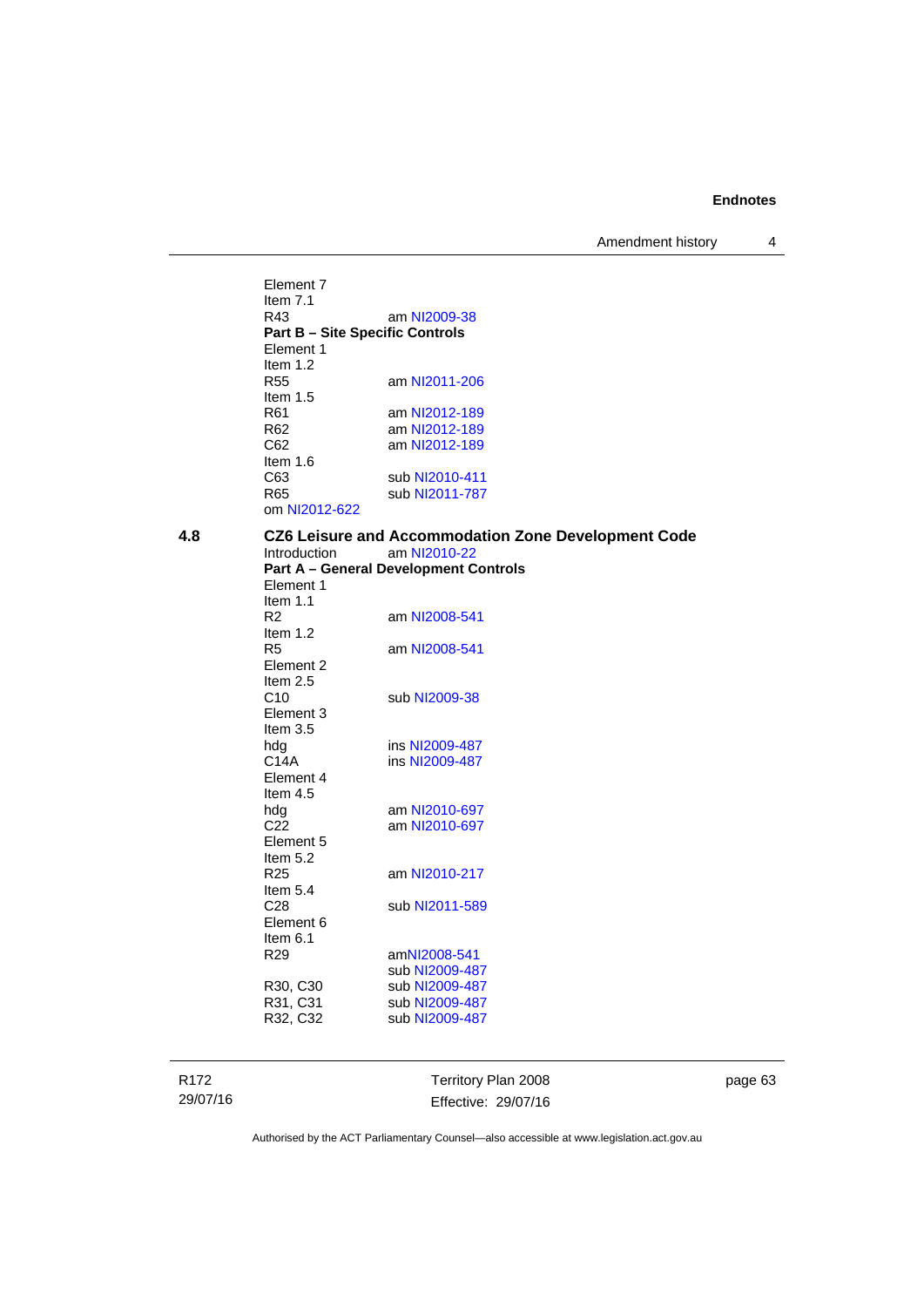4 Amendment history

Item  $6.3$ <br>R34 sub [NI2011-788](http://www.legislation.act.gov.au/ni/2011-788/) Element 7 Item 7.1<br>R45 am [NI2009-38](http://www.legislation.act.gov.au/ni/2009-38/) **Part B – Site Specific Development Controls**  Element 1 Item 1.4 hdg ins [Variation No 293](http://www.legislation.act.gov.au/ni/2008-219/)<br>R55A ins Variation No 293 ins [Variation No 293](http://www.legislation.act.gov.au/ni/2008-219/) om [NI2012-622](http://www.legislation.act.gov.au/ni/2012-622/default.asp) **5.1 IZ1 – IZ2 Objectives and Development Tables IZ1 – General Industrial Zone**  Exempt Development am [NI2011-788](http://www.legislation.act.gov.au/ni/2011-788/) Assessable Development am [NI2011-788](http://www.legislation.act.gov.au/ni/2011-788/) Minimum Assessment Track<br>Merit am NI20 am [NI2009-37](http://www.legislation.act.gov.au/ni/2009-37/) Prohibited Development am [NI2008-541](http://www.legislation.act.gov.au/ni/2008-541/); [NI2009-324](http://www.legislation.act.gov.au/ni/2009-324/); [NI2009-392](http://www.legislation.act.gov.au/ni/2009-392/); [NI2011-788](http://www.legislation.act.gov.au/ni/2011-788/); [NI2014-90](http://www.legislation.act.gov.au/ni/2014-90/default.asp) **Other Codes**  am [NI2011-206](http://www.legislation.act.gov.au/ni/2011-206/) Development table sub [NI2012-622](http://www.legislation.act.gov.au/ni/2012-622/default.asp) am [NI2012-631](http://www.legislation.act.gov.au/ni/2012-631/default.asp)<br>om NI2013-5 Figures  $1 - 2$ am [NI2016-391](http://www.legislation.act.gov.au/ni/2016-391/default.asp) **IZ2 – Mixed Use Industrial Zone**  Exempt Development<br>hdg ar am [NI2010-602](http://www.legislation.act.gov.au/ni/2010-602/); am [NI2011-788](http://www.legislation.act.gov.au/ni/2011-788/) Assessable Development am [NI2011-788](http://www.legislation.act.gov.au/ni/2011-788/) Minimum Assessment Track<br>Merit am NI20 am [NI2009-37](http://www.legislation.act.gov.au/ni/2009-37/); [NI2010-22](http://www.legislation.act.gov.au/ni/2010-22/); [NI2011-206](http://www.legislation.act.gov.au/ni/2011-206/) Prohibited Development am [NI2008-541](http://www.legislation.act.gov.au/ni/2008-541/); [NI2009-324](http://www.legislation.act.gov.au/ni/2009-324/); [NI2009-392](http://www.legislation.act.gov.au/ni/2009-392/); [NI2010-602](http://www.legislation.act.gov.au/ni/2010-602/); [NI2011-788](http://www.legislation.act.gov.au/ni/2011-788/); [NI2014-90](http://www.legislation.act.gov.au/ni/2014-90/default.asp) Development table sub [NI2012-622](http://www.legislation.act.gov.au/ni/2012-622/default.asp) am [NI2012-631](http://www.legislation.act.gov.au/ni/2012-631/default.asp) Figure 1 om [NI2013-5](http://www.legislation.act.gov.au/ni/2013-5/default.asp) am [NI2016-391](http://www.legislation.act.gov.au/ni/2016-391/default.asp)

page 64 Territory Plan 2008 Effective: 29/07/16

R172 29/07/16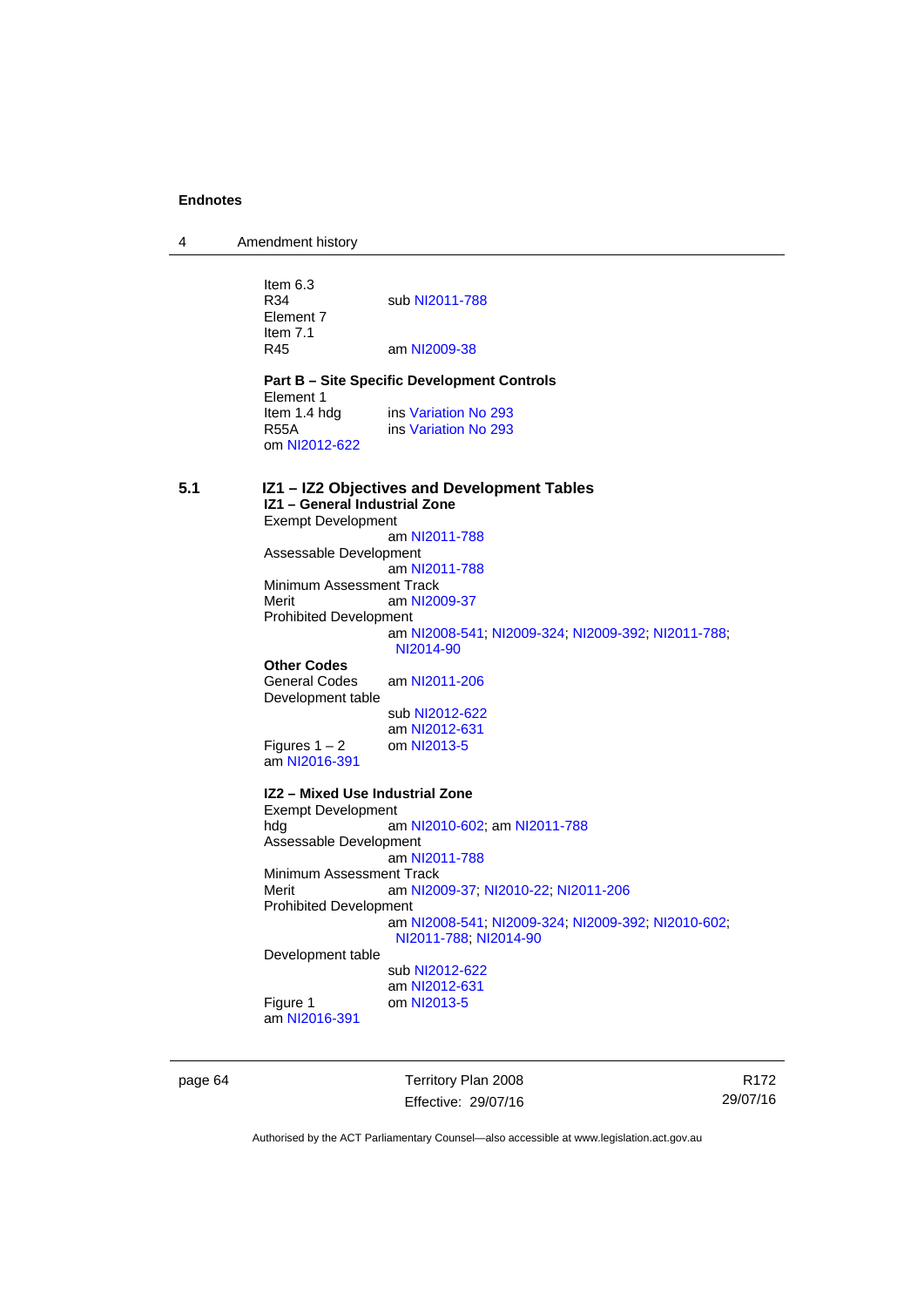**5.2 Industrial Zones Development Code**  am [NI2012-622](http://www.legislation.act.gov.au/ni/2012-622/default.asp); [NI2014-656](http://www.legislation.act.gov.au/ni/2014-656/default.asp) Relevant codes ins [NI2012-622](http://www.legislation.act.gov.au/ni/2012-622/default.asp); [NI2015-704](http://www.legislation.act.gov.au/ni/2015-704/default.asp) **Part A(1) – IZ1 – General Industrial Zone**  Element 2 Item 2.1 R1 sub [NI2011-787](http://www.legislation.act.gov.au/ni/2011-787/) am [NI2012-622](http://www.legislation.act.gov.au/ni/2012-622/default.asp)<br>Item 2.2 hdg ins NI2011-207 Item 2.2 hdg ins [NI2011-207](http://www.legislation.act.gov.au/ni/2011-207/)<br>R1A ins NI2011-207 ins [NI2011-207](http://www.legislation.act.gov.au/ni/2011-207/) sub [NI2012-622](http://www.legislation.act.gov.au/ni/2012-622/default.asp) **Part A(2) – IZ2 – Industrial Mixed Use Zone**  Element 1 R2 am [NI2008-290](http://www.legislation.act.gov.au/ni/2008-290/); [NI2012-622](http://www.legislation.act.gov.au/ni/2012-622/default.asp) **Part B – General Development controls**  Element 1 Item 1.2 hdg am [NI2010-22](http://www.legislation.act.gov.au/ni/2010-22/) Element 2 Item 2.1<br>R8 om [NI2013-535](http://www.legislation.act.gov.au/ni/2013-535/) Item 2.3<br>R11, C11 am [NI2008-590](http://www.legislation.act.gov.au/ni/2008-590/default.asp) Element 2 Item  $2.5$ <br>C<sub>13</sub> sub [NI2009-38](http://www.legislation.act.gov.au/ni/2009-38/) Element 3 Item 3.6 hdg ins [NI2009-487](http://www.legislation.act.gov.au/ni/2009-487/)<br>C23A ins NI2009-487 ins [NI2009-487](http://www.legislation.act.gov.au/ni/2009-487/) Element 4 Item 4.1<br>R25, C25 om [NI2012-622](http://www.legislation.act.gov.au/ni/2012-622/default.asp) Item 4.2 hdg am [NI2010-697](http://www.legislation.act.gov.au/ni/2010-697/)<br>C30 am NI2010-697 am [NI2010-697](http://www.legislation.act.gov.au/ni/2010-697/) Element 5 Item 5.3<br>R35, C35 sub [NI2015-81](http://www.legislation.act.gov.au/ni/2015-81/default.asp) Element 6 Item 6.1<br>R38 am [NI2008-541](http://www.legislation.act.gov.au/ni/2008-541/) sub [NI2009-487](http://www.legislation.act.gov.au/ni/2009-487/) Item 6.2<br>R39, C39 R39, C39 sub [NI2009-487](http://www.legislation.act.gov.au/ni/2009-487/)<br>R40, C40 sub NI2009-487 sub [NI2009-487](http://www.legislation.act.gov.au/ni/2009-487/)

R172 29/07/16 Territory Plan 2008 Effective: 29/07/16 page 65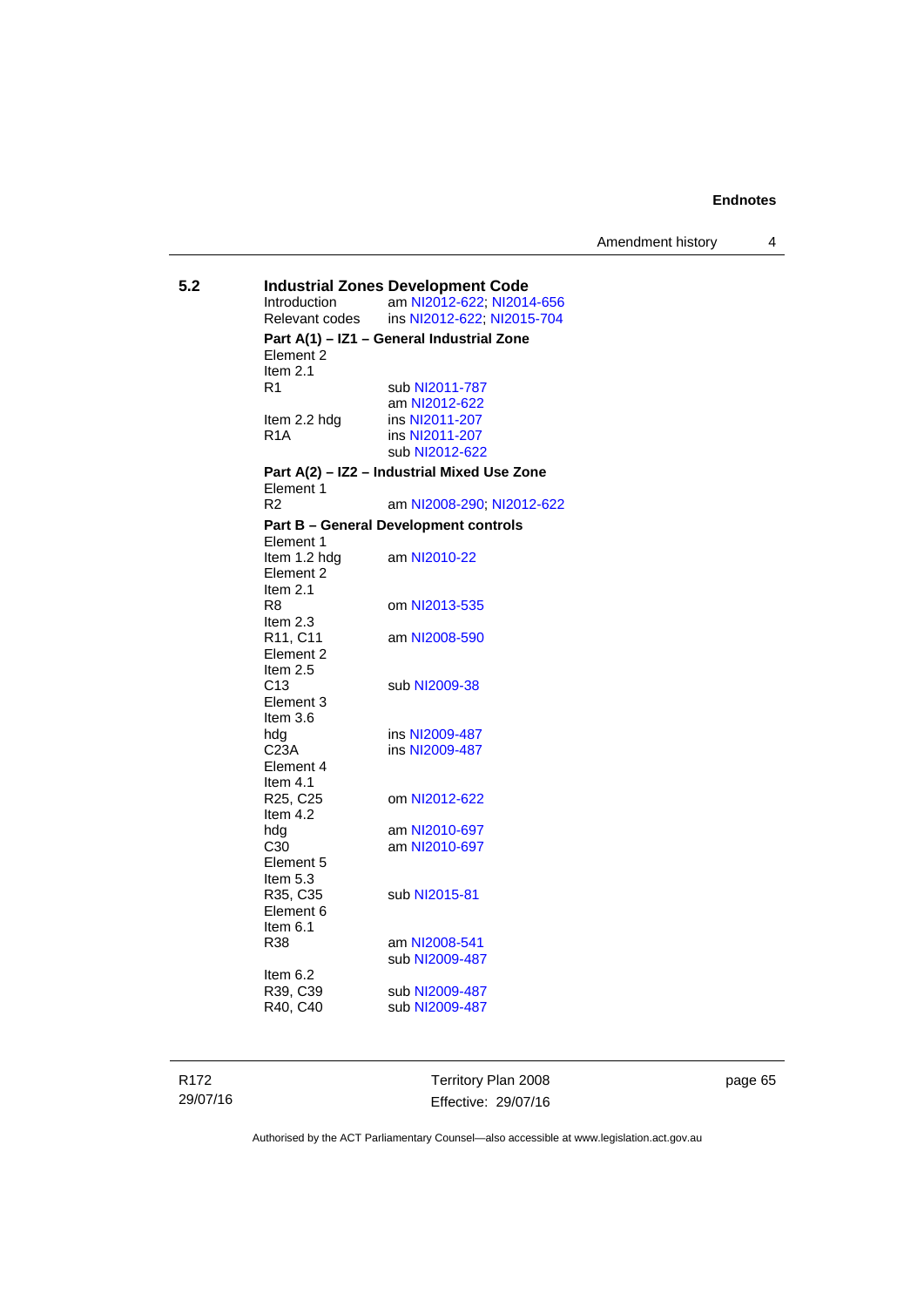| 4 | Amendment history |
|---|-------------------|
|---|-------------------|

|     | Item $6.3$<br>R41, C41               | sub NI2009-487                                                                     |  |  |
|-----|--------------------------------------|------------------------------------------------------------------------------------|--|--|
|     | ltem 6.6<br>R44                      | sub NI2011-788                                                                     |  |  |
|     | Item $6.7$<br>C46<br>Element 7       | ins NI2011-590                                                                     |  |  |
|     | Item $7.1$<br><b>R50</b><br>Item 7.5 | am NI2009-38                                                                       |  |  |
|     | R <sub>55</sub>                      | am NI2012-410                                                                      |  |  |
|     |                                      | <b>Part C - Site Specific Controls</b>                                             |  |  |
|     |                                      | om NI2012-622<br>Appendix A: Hume West Industrial Estate bushfire provisions       |  |  |
|     |                                      | ins NI2011-207                                                                     |  |  |
|     |                                      | om NI2012-622                                                                      |  |  |
| 6.1 |                                      | <b>CFZ Objectives and Development Table</b><br><b>CFZ Community Facility Zone</b>  |  |  |
|     | orig 6.1                             |                                                                                    |  |  |
|     | Exempt Development table             |                                                                                    |  |  |
|     | hda                                  | am NI2010-602                                                                      |  |  |
|     | Minimum Assessment Track             |                                                                                    |  |  |
|     | Merit                                | am NI2009-37                                                                       |  |  |
|     |                                      | Prohibited Development table<br>am NI2008-541, NI2009-324, NI2009-392, NI2010-217, |  |  |
|     |                                      | NI2010-602                                                                         |  |  |
|     | om Variation No 302                  |                                                                                    |  |  |
|     | pres 6.1                             |                                                                                    |  |  |
|     | ins Variation No 302                 |                                                                                    |  |  |
|     | Development table                    |                                                                                    |  |  |
|     |                                      | sub NI2012-622                                                                     |  |  |
|     | Figures $1 - 2$                      | am NI2012-631, NI2014-90<br>om NI2013-5                                            |  |  |
|     | am NI2016-391                        |                                                                                    |  |  |
| 6.2 |                                      | <b>Community Facility Zone Development Code</b>                                    |  |  |
|     | orig 6.2                             |                                                                                    |  |  |
|     |                                      | <b>Part A - General Development Controls</b>                                       |  |  |
|     | Element 1                            |                                                                                    |  |  |
|     | Item $1.1$                           |                                                                                    |  |  |
|     | R1<br>Item $1.2$                     | am NI2012-632                                                                      |  |  |
|     | R <sub>2</sub>                       | am NI2012-632                                                                      |  |  |
|     | Item 1.3                             |                                                                                    |  |  |
|     | R3                                   | am NI2008-541, NI2012-631                                                          |  |  |

page 66 Territory Plan 2008 Effective: 29/07/16

R172 29/07/16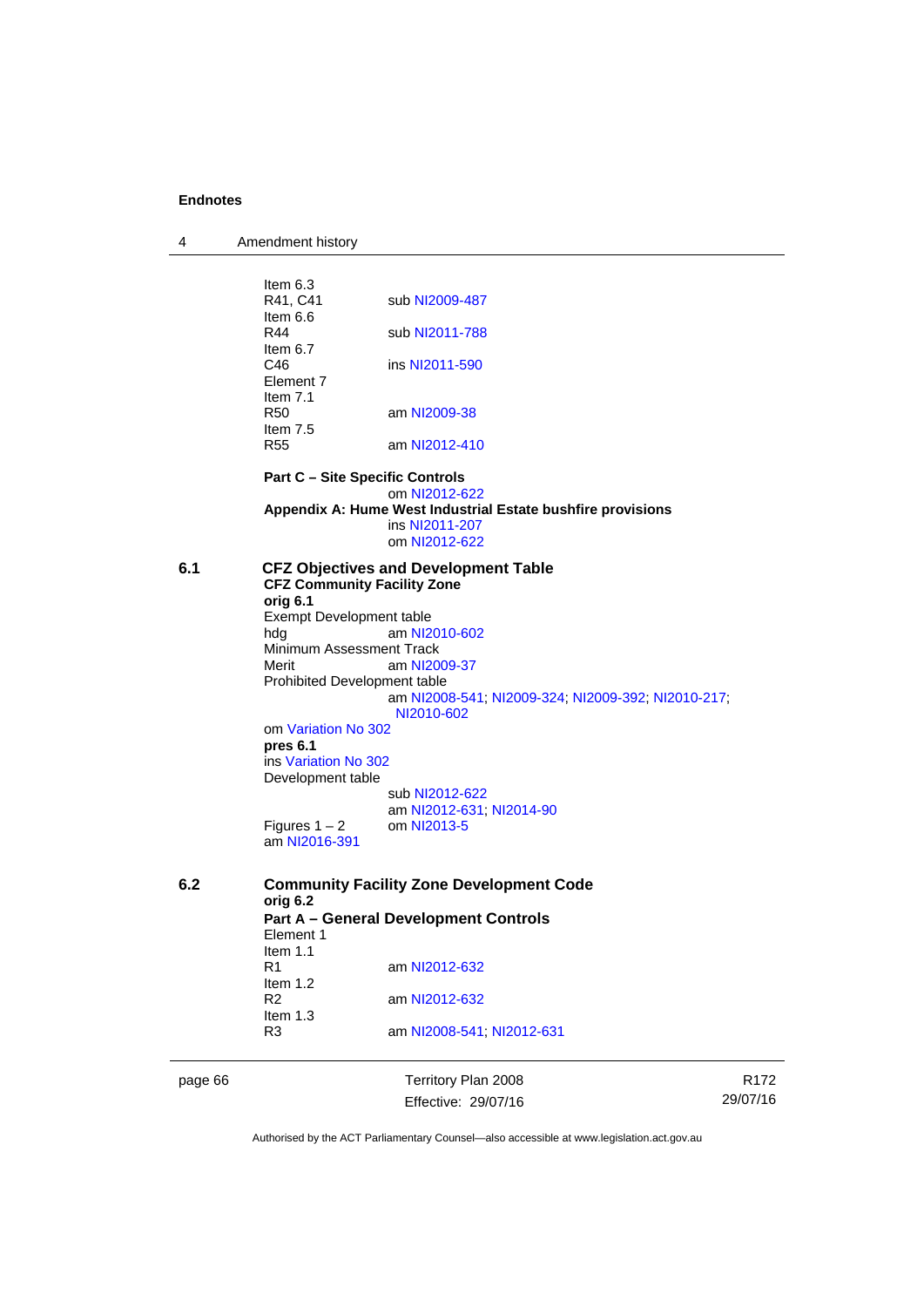Amendment history 4

| R4                                                          | am NI2012-631                  |
|-------------------------------------------------------------|--------------------------------|
| R5                                                          | am NI2012-631                  |
| Item 1.6                                                    |                                |
| hdg                                                         | om NI2009-487<br>om NI2009-487 |
| R7, C7<br>Element 2                                         |                                |
| Item $2.3$                                                  |                                |
| R10                                                         | am NI2009-38                   |
| C10                                                         | sub NI2009-38                  |
| R <sub>11</sub>                                             | am NI2009-38                   |
| C <sub>11</sub>                                             | sub NI2009-38                  |
| Element <sub>2</sub>                                        |                                |
| Item 2.5                                                    |                                |
| C <sub>12</sub>                                             | sub NI2009-38                  |
| Element 3                                                   |                                |
| Item 3.5                                                    |                                |
| hdg                                                         | ins NI2009-487                 |
| C18A                                                        | ins NI2009-487                 |
| Element 5                                                   |                                |
| Intent                                                      | am NI2011-590                  |
| Item 5.1                                                    |                                |
| hdg                                                         | om NI2011-590                  |
| C23<br>Item 5.2                                             | om NI2011-590                  |
| R24                                                         | am NI2010-217                  |
| Item 5.4                                                    |                                |
| C <sub>27</sub>                                             | sub NI2010-218                 |
| R21                                                         | sub NI2011-788                 |
| Element 6                                                   |                                |
| ltem 6.1                                                    |                                |
| R28                                                         | am NI2008-541                  |
|                                                             | sub NI2009-487                 |
| ltem 6.2                                                    |                                |
| R29, C29                                                    | sub NI2009-487                 |
| R30, C30                                                    | sub NI2009-487                 |
| Item 6.3                                                    |                                |
| R31, C31                                                    | sub NI2009-487                 |
| Element <sub>7</sub>                                        |                                |
| Item 7.1                                                    |                                |
| R39                                                         | am NI2009-38                   |
| om Variation No 302                                         |                                |
| pres 6.2                                                    |                                |
| ins Variation No 302<br>Rules and Criteria renum NI2011-667 |                                |
| am NI2014-275                                               |                                |
|                                                             |                                |
|                                                             |                                |

R172 29/07/16 Territory Plan 2008 Effective: 29/07/16

page 67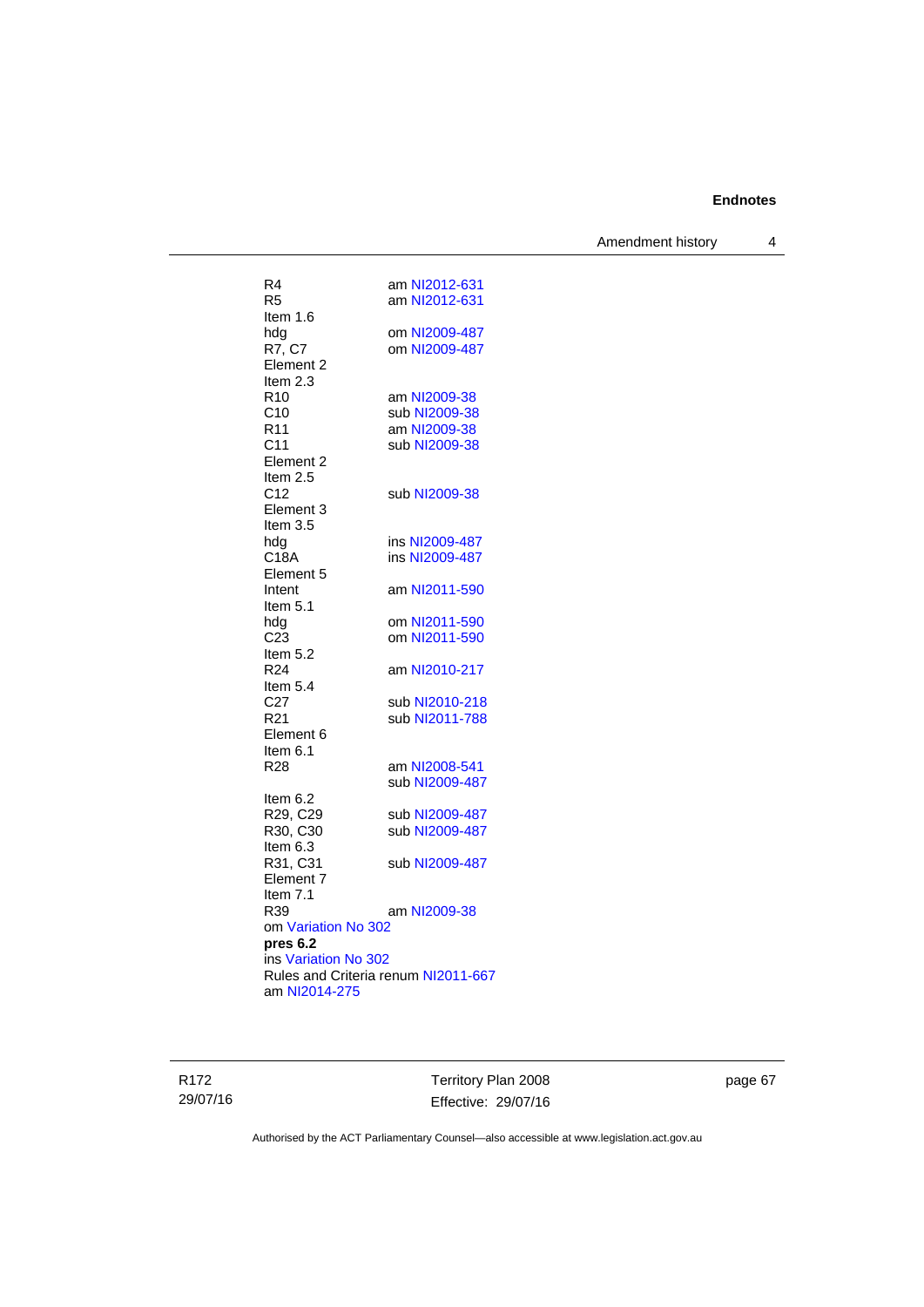|  | Amendment history |
|--|-------------------|
|--|-------------------|

| 7.1     | <b>PRZ1-PRZ2 Objectives and Development Tables</b><br>PRZ1 - Urban Open Space Zone<br><b>Exempt Development</b> |                                                                                         |                  |  |     |                           |
|---------|-----------------------------------------------------------------------------------------------------------------|-----------------------------------------------------------------------------------------|------------------|--|-----|---------------------------|
|         |                                                                                                                 |                                                                                         |                  |  | hdg | am NI2010-602; NI2011-788 |
|         | Assessable Development                                                                                          |                                                                                         |                  |  |     |                           |
|         |                                                                                                                 |                                                                                         | am NI2011-788    |  |     |                           |
|         | Minimum Assessment Track                                                                                        |                                                                                         |                  |  |     |                           |
|         | Merit                                                                                                           | am NI2009-37; NI2009-99; NI2009-324; NI2013-535                                         |                  |  |     |                           |
|         | <b>Prohibited Development</b>                                                                                   |                                                                                         |                  |  |     |                           |
|         |                                                                                                                 | am NI2008-541; NI2009-324; NI2009-392; NI2010-602;                                      |                  |  |     |                           |
|         |                                                                                                                 | NI2011-788, NI2014-90                                                                   |                  |  |     |                           |
|         | Development table                                                                                               |                                                                                         |                  |  |     |                           |
|         |                                                                                                                 | sub NI2012-622                                                                          |                  |  |     |                           |
|         | Figures $1-3$                                                                                                   | am NI2012-631<br>om NI2013-5                                                            |                  |  |     |                           |
|         | am NI2016-391                                                                                                   |                                                                                         |                  |  |     |                           |
|         |                                                                                                                 | <b>PRZ2 - Restricted Access Recreation Zone</b>                                         |                  |  |     |                           |
|         | <b>Exempt Development</b>                                                                                       |                                                                                         |                  |  |     |                           |
|         | hdg                                                                                                             | am NI2010-602                                                                           |                  |  |     |                           |
|         |                                                                                                                 | am NI2011-788                                                                           |                  |  |     |                           |
|         | Assessable Development                                                                                          |                                                                                         |                  |  |     |                           |
|         |                                                                                                                 | am NI2011-788                                                                           |                  |  |     |                           |
|         | Minimum Assessment Track                                                                                        |                                                                                         |                  |  |     |                           |
|         | Merit                                                                                                           | am NI2009-37; NI2009-324; NI2010-697; NI2013-535                                        |                  |  |     |                           |
|         | <b>Prohibited Development</b>                                                                                   |                                                                                         |                  |  |     |                           |
|         |                                                                                                                 | am NI2008-541; NI2009-324; NI2009-392; NI2010-602;<br>NI2010-697, NI2011-788, NI2014-90 |                  |  |     |                           |
|         | Development table                                                                                               |                                                                                         |                  |  |     |                           |
|         |                                                                                                                 | sub NI2012-622                                                                          |                  |  |     |                           |
|         |                                                                                                                 | am NI2012-631                                                                           |                  |  |     |                           |
|         | am NI2016-391                                                                                                   |                                                                                         |                  |  |     |                           |
| 7.2     | <b>Parks and Recreation Zones Development Code</b>                                                              |                                                                                         |                  |  |     |                           |
|         | Relevant codes                                                                                                  | ins NI2012-622                                                                          |                  |  |     |                           |
|         | <b>Part A - Zone Specific Controls</b>                                                                          |                                                                                         |                  |  |     |                           |
|         | Part A(1) - PRZ1 - Urban Open Space Zone<br>Element 1                                                           |                                                                                         |                  |  |     |                           |
|         | R1                                                                                                              | sub NI2012-410                                                                          |                  |  |     |                           |
|         | R1A                                                                                                             | sub NI2012-410                                                                          |                  |  |     |                           |
|         | C <sub>2</sub>                                                                                                  | sub NI2010-697                                                                          |                  |  |     |                           |
|         |                                                                                                                 |                                                                                         |                  |  |     |                           |
|         | Part A(2) - PRZ2 - Restricted Access Recreation Zone<br>Element 1                                               |                                                                                         |                  |  |     |                           |
|         | R7                                                                                                              | orig                                                                                    |                  |  |     |                           |
|         |                                                                                                                 | om NI2011-590                                                                           |                  |  |     |                           |
|         |                                                                                                                 | pres                                                                                    |                  |  |     |                           |
|         |                                                                                                                 | (prev R7A, C7A) renum as R7, C7 NI2011-590                                              |                  |  |     |                           |
|         |                                                                                                                 |                                                                                         |                  |  |     |                           |
| page 68 |                                                                                                                 | Territory Plan 2008                                                                     | R <sub>172</sub> |  |     |                           |

Authorised by the ACT Parliamentary Counsel—also accessible at www.legislation.act.gov.au

29/07/16

Effective: 29/07/16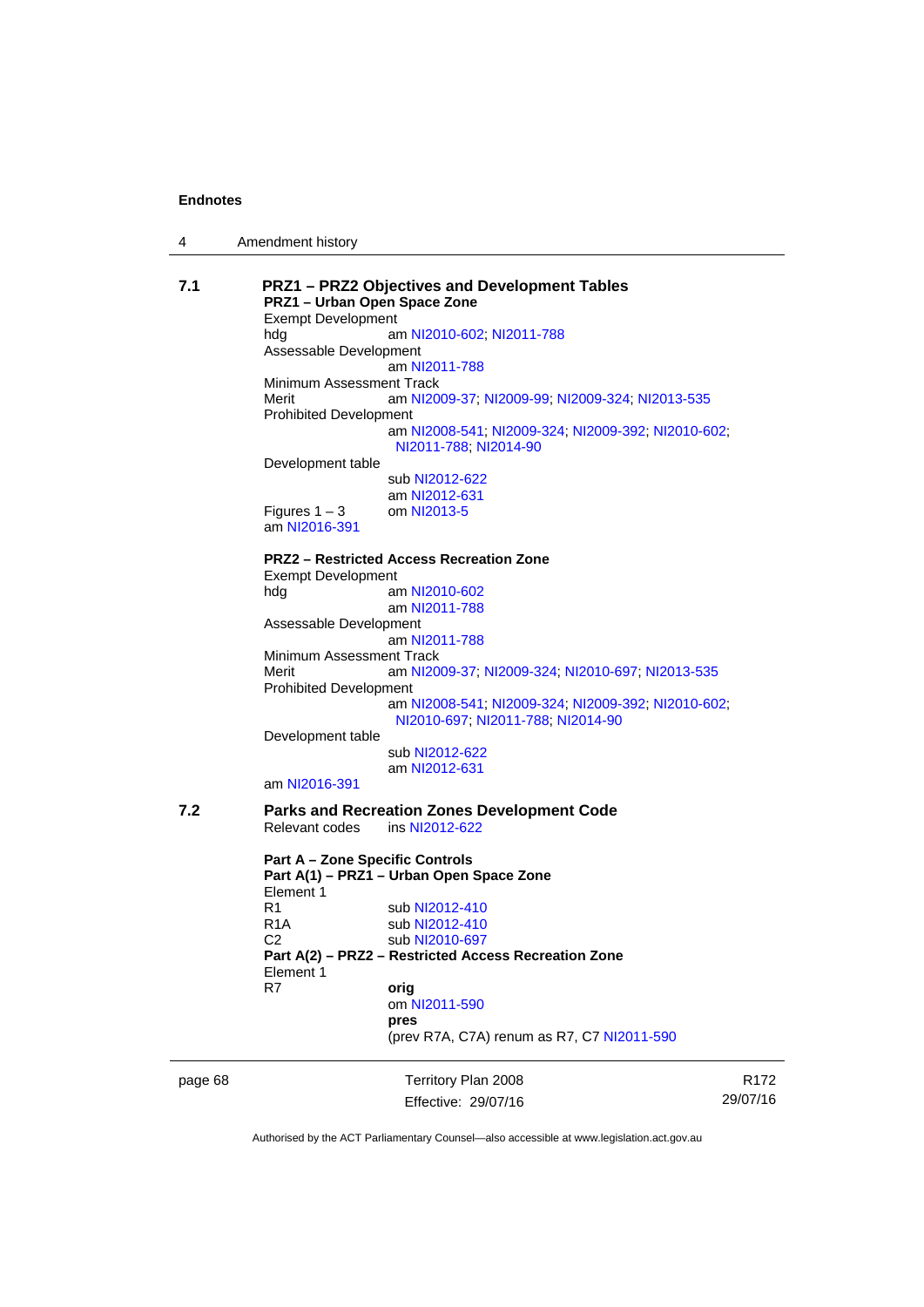R172 Territory Plan 2008 R7A, C7A ins [NI2010-697](http://www.legislation.act.gov.au/ni/2010-697/) renum as R7 , C7 **Part B – General Development Controls**  Element 1<br>Item 1.3 ins [NI2009-324](http://www.legislation.act.gov.au/ni/2009-324/) Element 2 Item 2.3<br>C15 sub [NI2009-38](http://www.legislation.act.gov.au/ni/2009-38/) Element 3 Item 3.1<br>C17 am [NI2012-410](http://www.legislation.act.gov.au/ni/2012-410/) Element 5 Intent am [NI2011-590](http://www.legislation.act.gov.au/ni/2011-590/) Item 5.1 hdg om [NI2011-590](http://www.legislation.act.gov.au/ni/2011-590/) C26 om [NI2011-590](http://www.legislation.act.gov.au/ni/2011-590/) Item  $5.2$ <br>R27 am [NI2010-217](http://www.legislation.act.gov.au/ni/2010-217/) Item  $5.4$ <br> $C30$ sub [NI2011-589](http://www.legislation.act.gov.au/ni/2011-589/) Element 6 Item  $6.1$ <br>C<sub>31</sub> am [NI2012-410](http://www.legislation.act.gov.au/ni/2012-410/) Item 6.2 R32 am [NI2008-541](http://www.legislation.act.gov.au/ni/2008-541/) sub [NI2009-487](http://www.legislation.act.gov.au/ni/2009-487/) Item 6.3 R33, C33 sub [NI2009-487](http://www.legislation.act.gov.au/ni/2009-487/) R34, C34 sub [NI2009-487](http://www.legislation.act.gov.au/ni/2009-487/) Item 6.4 R35, C35 sub [NI2009-487](http://www.legislation.act.gov.au/ni/2009-487/) Item 6.7 R38 sub [NI2011-788](http://www.legislation.act.gov.au/ni/2011-788/) Element 7 Item 7.1<br>R43 am [NI2009-38](http://www.legislation.act.gov.au/ni/2009-38/) Item 7.4 R47 am [NI2012-410](http://www.legislation.act.gov.au/ni/2012-410/) **8.1 TSZ1 – TSZ2 Objectives and Development Tables TSZ1 – Transport Zone**  am [Variation No 327](http://www.legislation.act.gov.au/ni/2015-449/default.asp) Exempt Development hdg am [NI2010-602](http://www.legislation.act.gov.au/ni/2010-602/) am [NI2011-788](http://www.legislation.act.gov.au/ni/2011-788/) Assessable Development am [NI2011-788](http://www.legislation.act.gov.au/ni/2011-788/)

29/07/16

page 69

Authorised by the ACT Parliamentary Counsel—also accessible at www.legislation.act.gov.au

Effective: 29/07/16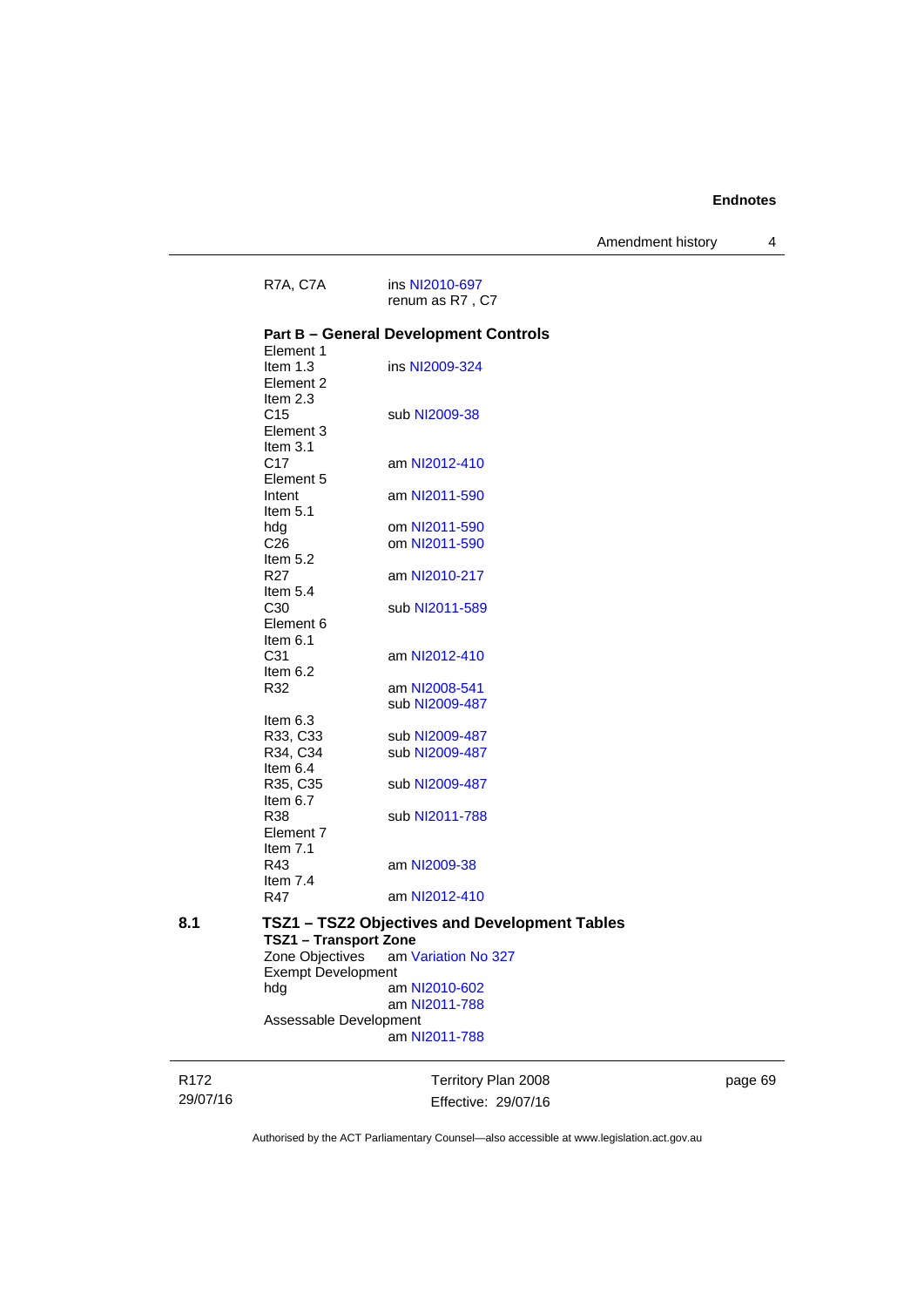4 Amendment history

Minimum Assessment Track<br>Merit am NI20 am [NI2009-37](http://www.legislation.act.gov.au/ni/2009-37/) Prohibited Development am [NI2008-541](http://www.legislation.act.gov.au/ni/2008-541/); [NI2009-324](http://www.legislation.act.gov.au/ni/2009-324/); [NI2009-392](http://www.legislation.act.gov.au/ni/2009-392/); [NI2010-602](http://www.legislation.act.gov.au/ni/2010-602/); [NI2011-788](http://www.legislation.act.gov.au/ni/2011-788/); [NI2014-90](http://www.legislation.act.gov.au/ni/2014-90/default.asp) Development table sub [NI2012-622](http://www.legislation.act.gov.au/ni/2012-622/default.asp) am [NI2012-631](http://www.legislation.act.gov.au/ni/2012-631/default.asp) am [NI2016-391](http://www.legislation.act.gov.au/ni/2016-391/default.asp) **TSZ2 – Services Zone**  Exempt Development hdg am [NI2010-602](http://www.legislation.act.gov.au/ni/2010-602/) am [NI2011-788](http://www.legislation.act.gov.au/ni/2011-788/) Assessable Development am [NI2011-788](http://www.legislation.act.gov.au/ni/2011-788/) Minimum Assessment Track Merit am [NI2009-37](http://www.legislation.act.gov.au/ni/2009-37/) Prohibited Development am [NI2008-541](http://www.legislation.act.gov.au/ni/2008-541/); [NI2009-324](http://www.legislation.act.gov.au/ni/2009-324/); [NI2009-392](http://www.legislation.act.gov.au/ni/2009-392/); [NI2010-602](http://www.legislation.act.gov.au/ni/2010-602/); [NI2011-788](http://www.legislation.act.gov.au/ni/2011-788/); [NI2014-90](http://www.legislation.act.gov.au/ni/2014-90/default.asp) Development table sub [NI2012-622](http://www.legislation.act.gov.au/ni/2012-622/default.asp) am [NI2012-631](http://www.legislation.act.gov.au/ni/2012-631/default.asp) am [NI2016-391](http://www.legislation.act.gov.au/ni/2016-391/default.asp) 8.2 **Transport and Services Zone Development Code**<br>Relevant codes ins NI2012-622 Relevant codes **Part B – General Development Controls**  Element 2 Item 2.3 C10 sub [NI2009-38](http://www.legislation.act.gov.au/ni/2009-38/) Element 3 Item 3.1 C12 sub [NI2012-410](http://www.legislation.act.gov.au/ni/2012-410/) Element 5 Item 5.2 R19 am [NI2010-217](http://www.legislation.act.gov.au/ni/2010-217/) Element 6 Item  $6.1$ <br>C22 am [NI2012-410](http://www.legislation.act.gov.au/ni/2012-410/) Item  $6.2$ <br>R<sub>23</sub> am [NI2008-541](http://www.legislation.act.gov.au/ni/2008-541/) sub [NI2009-487](http://www.legislation.act.gov.au/ni/2009-487/) Item  $6.3$ <br>R24 R24 om [NI2009-487](http://www.legislation.act.gov.au/ni/2009-487/)<br>R25, C25 sub NI2009-487 sub [NI2009-487](http://www.legislation.act.gov.au/ni/2009-487/)

page 70 Territory Plan 2008 Effective: 29/07/16

R172 29/07/16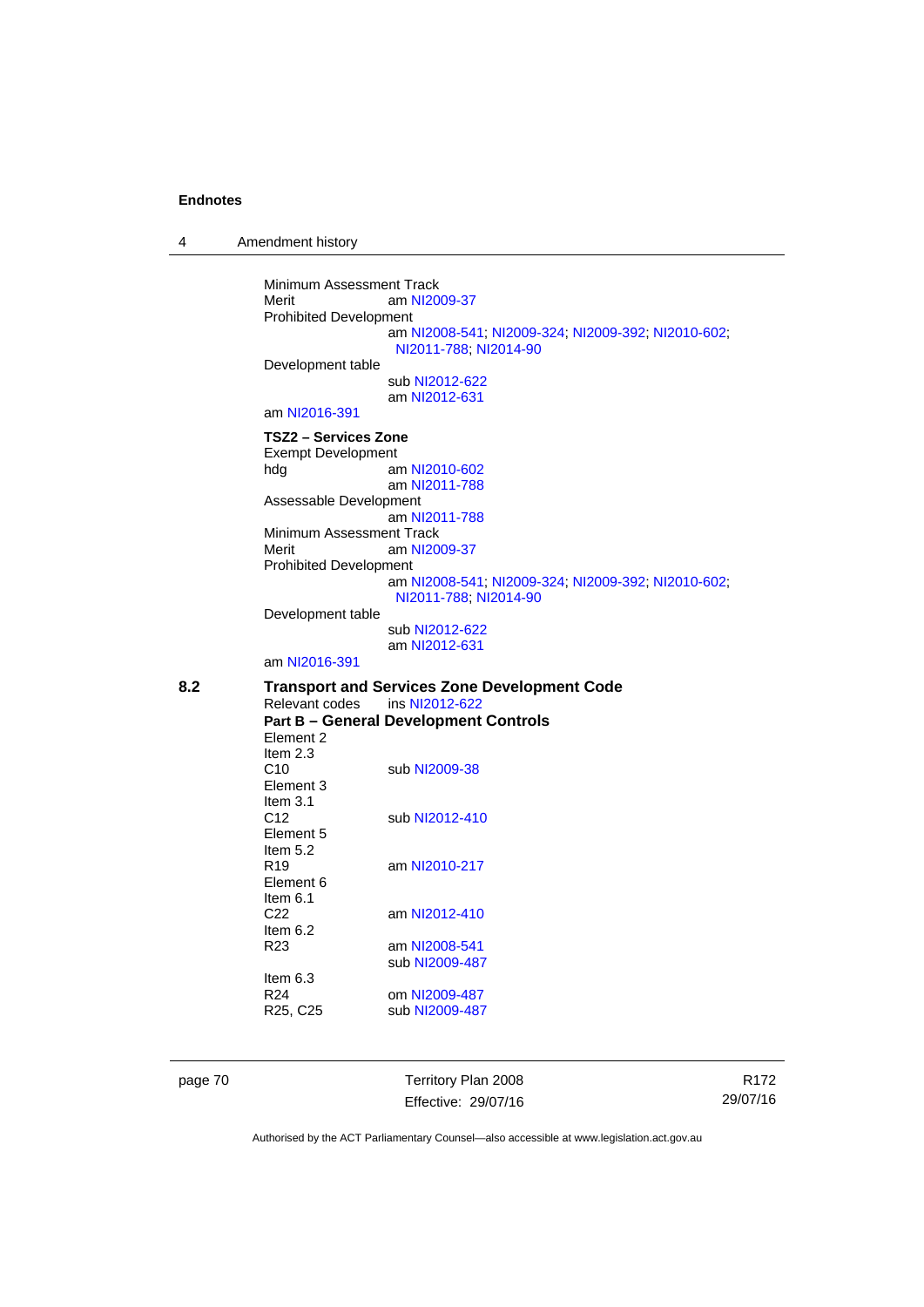Amendment history 4

|     | Item $6.4$                |                                                    |
|-----|---------------------------|----------------------------------------------------|
|     | R26, C26                  | sub NI2009-487                                     |
|     | Item $6.7$                |                                                    |
|     | R29                       | sub NI2011-788                                     |
|     | Element 7                 |                                                    |
|     | Item $7.1$                |                                                    |
|     | R33                       | am NI2009-38                                       |
|     | Item $7.4$                |                                                    |
|     | R37                       | am NI2012-410                                      |
|     |                           |                                                    |
| 9.1 |                           | NUZ1 - NUZ5 Objectives and Development Tables      |
|     |                           | NUZ1 - Broadacre Zone Development Table            |
|     | <b>Exempt Development</b> |                                                    |
|     | hdg                       | am NI2010-602                                      |
|     |                           | am NI2011-788                                      |
|     | Assessable Development    |                                                    |
|     |                           | am NI2011-788                                      |
|     | Minimum Assessment Track  |                                                    |
|     | Merit                     | am NI2008-541; NI2009-37; NI2009-99; NI2010-411    |
|     | Prohibited development    |                                                    |
|     |                           | am NI2008-541; NI2009-324; NI2009-392; NI2010-217; |
|     |                           | NI2010-411; NI2010-602; NI2011-206; NI2014-90      |
|     | Development table         |                                                    |
|     |                           | sub NI2012-622                                     |
|     |                           | am NI2012-631                                      |
|     | fig 6 Pialligo            |                                                    |
|     | Area 'a'                  | sub NI2011-30                                      |
|     | Area 'b'                  | sub NI2011-30                                      |
|     |                           |                                                    |
|     | fig 7 Symonston           |                                                    |
|     | Area 'a'                  | sub NI2011-30                                      |
|     | Area 'b'                  | sub Variation No 285; NI2011-30                    |
|     | Figures $1 - 7$           | om NI2013-5                                        |
|     | am NI2016-391             |                                                    |
|     |                           |                                                    |
|     |                           | NUZ2 - Rural Zone Development Table                |
|     | <b>Exempt Development</b> |                                                    |
|     | hdg                       | am NI2010-602                                      |
|     |                           | am NI2011-788                                      |
|     | Assessable Development    |                                                    |
|     |                           | am NI2011-788                                      |
|     | Minimum Assessment Track  |                                                    |
|     | Merit                     | am NI2008-290; NI2009-37                           |
|     | Prohibited development    |                                                    |
|     |                           | am NI2008-541; NI2009-324; NI2009-392; NI2010-217; |
|     |                           | NI2010-602; NI2011-788; NI2014-90                  |
|     |                           |                                                    |
|     |                           |                                                    |

R172 29/07/16

Territory Plan 2008 Effective: 29/07/16 page 71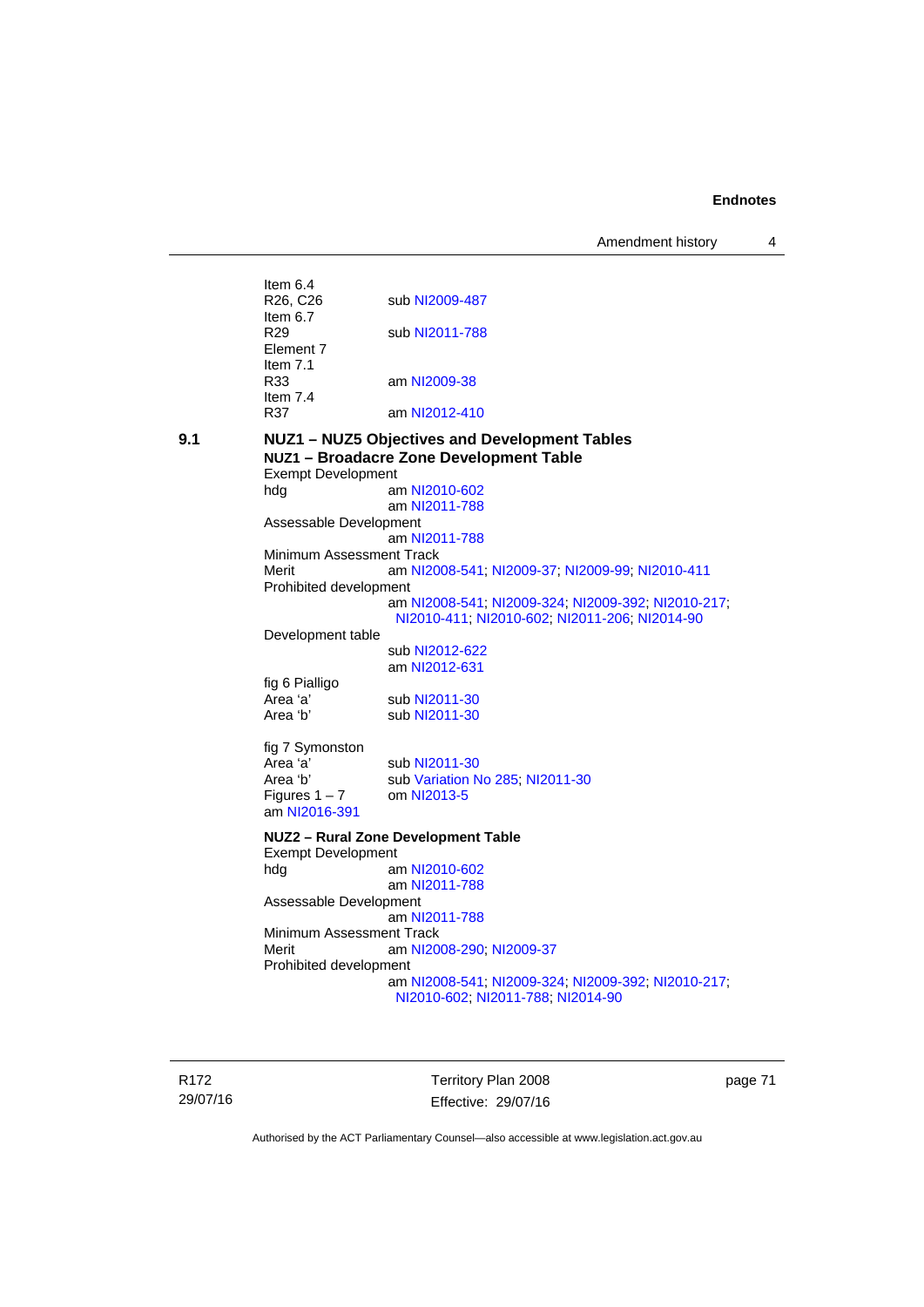4 Amendment history

Development table sub [NI2012-622](http://www.legislation.act.gov.au/ni/2012-622/default.asp) am [NI2012-631](http://www.legislation.act.gov.au/ni/2012-631/default.asp) am [NI2016-391](http://www.legislation.act.gov.au/ni/2016-391/default.asp) **NUZ3 –Hills, Ridges and Buffer Zone Development Table**  Title am [NI2009-37](http://www.legislation.act.gov.au/ni/2009-37/) Exempt Development hdg am [NI2010-602](http://www.legislation.act.gov.au/ni/2010-602/) am [NI2011-788](http://www.legislation.act.gov.au/ni/2011-788/) Assessable Development am [NI2011-788](http://www.legislation.act.gov.au/ni/2011-788/) Minimum Assessment Track Merit am [Variation No 281](http://www.legislation.act.gov.au/ni/2008-352/); [NI2009-37](http://www.legislation.act.gov.au/ni/2009-37/); [NI2009-99](http://www.legislation.act.gov.au/ni/2009-99/); [NI2010-411](http://www.legislation.act.gov.au/ni/2010-411/) Prohibited development table am [NI2008-541](http://www.legislation.act.gov.au/ni/2008-541/); [NI2009-324](http://www.legislation.act.gov.au/ni/2009-324/); [NI2009-392](http://www.legislation.act.gov.au/ni/2009-392/); [NI2010-217](http://www.legislation.act.gov.au/ni/2010-217/); [NI2010-602](http://www.legislation.act.gov.au/ni/2010-602/); [NI2011-788](http://www.legislation.act.gov.au/ni/2011-788/); [NI2014-90](http://www.legislation.act.gov.au/ni/2014-90/default.asp) Development table sub [NI2012-622](http://www.legislation.act.gov.au/ni/2012-622/default.asp) am [NI2012-631](http://www.legislation.act.gov.au/ni/2012-631/default.asp) Figure 1 om [NI2013-5](http://www.legislation.act.gov.au/ni/2013-5/default.asp) am [NI2016-391](http://www.legislation.act.gov.au/ni/2016-391/default.asp) **NUZ4 –River Corridor Zone Development Table**  Objectives am [NI2009-324](http://www.legislation.act.gov.au/ni/2009-324/) Exempt Development hdg am [NI2010-602](http://www.legislation.act.gov.au/ni/2010-602/) am [NI2011-788](http://www.legislation.act.gov.au/ni/2011-788/) Assessable Development am [NI2011-788](http://www.legislation.act.gov.au/ni/2011-788/) Minimum Assessment Track Merit am [NI2009-37](http://www.legislation.act.gov.au/ni/2009-37/) Prohibited development [NI2008-541](http://www.legislation.act.gov.au/ni/2008-541/); [NI2009-324](http://www.legislation.act.gov.au/ni/2009-324/); [NI2009-392](http://www.legislation.act.gov.au/ni/2009-392/); [NI2010-602](http://www.legislation.act.gov.au/ni/2010-602/); [NI2011-788](http://www.legislation.act.gov.au/ni/2011-788/); [NI2014-90](http://www.legislation.act.gov.au/ni/2014-90/default.asp) Development table sub [NI2012-622](http://www.legislation.act.gov.au/ni/2012-622/default.asp) am [NI2012-631](http://www.legislation.act.gov.au/ni/2012-631/default.asp)<br>om NI2013-5 Figures  $1 - 8$ am [NI2016-391](http://www.legislation.act.gov.au/ni/2016-391/default.asp) **NUZ5 –Mountains and Bushland Zone Development Table**  Title am [NI2009-37](http://www.legislation.act.gov.au/ni/2009-37/) Exempt Development<br>hdg a am [NI2010-602](http://www.legislation.act.gov.au/ni/2010-602/) am [NI2011-788](http://www.legislation.act.gov.au/ni/2011-788/) Assessable Development am [NI2011-788](http://www.legislation.act.gov.au/ni/2011-788/)

page 72 Territory Plan 2008 Effective: 29/07/16

R172 29/07/16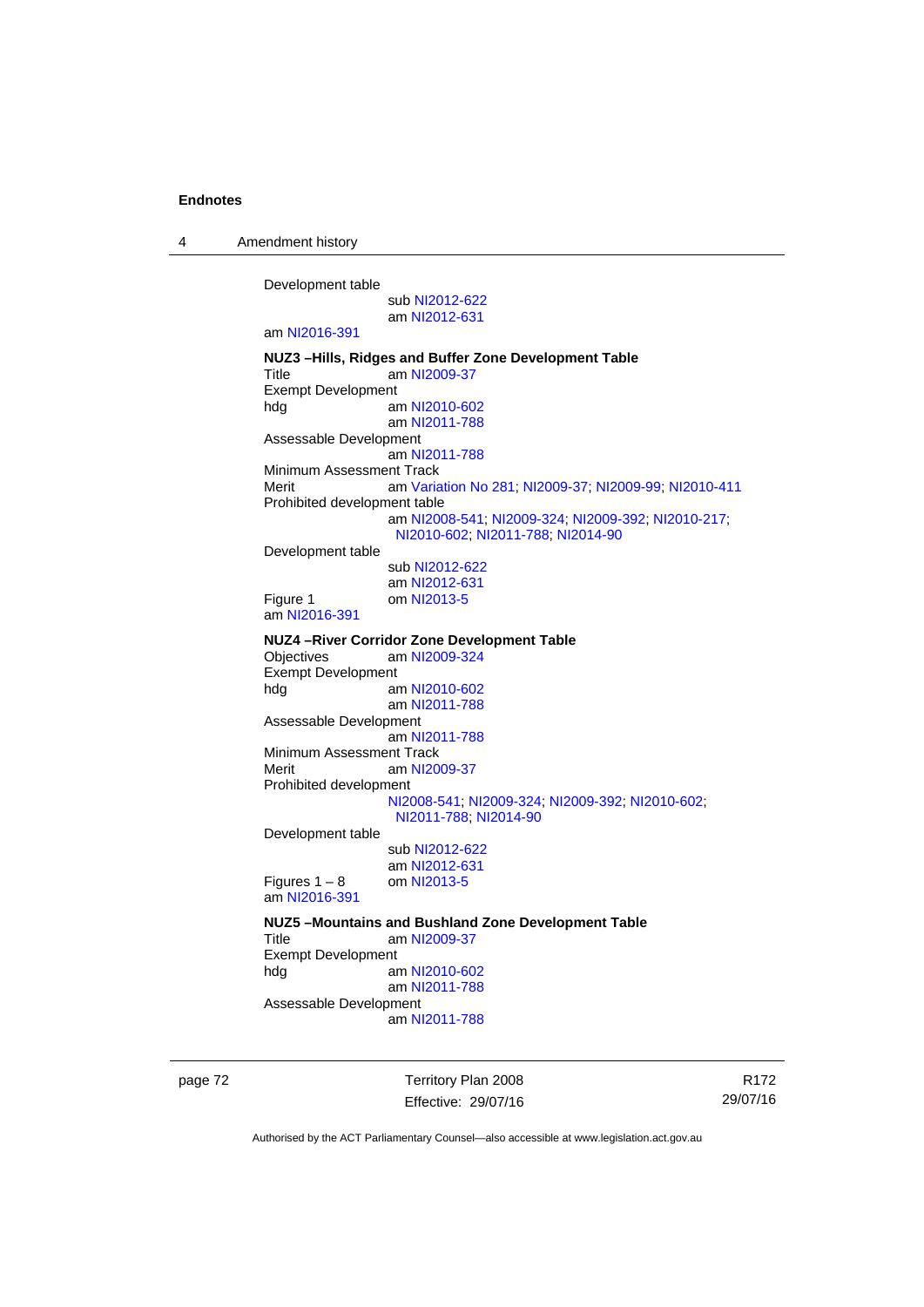Minimum Assessment Track<br>Merit am NI20 am [NI2009-37](http://www.legislation.act.gov.au/ni/2009-37/) Prohibited development [NI2008-541](http://www.legislation.act.gov.au/ni/2008-541/); [NI2009-324](http://www.legislation.act.gov.au/ni/2009-324/); [NI2009-392](http://www.legislation.act.gov.au/ni/2009-392/); [NI2010-602](http://www.legislation.act.gov.au/ni/2010-602/); [NI2011-788](http://www.legislation.act.gov.au/ni/2011-788/); [NI2014-90](http://www.legislation.act.gov.au/ni/2014-90/default.asp) Development table sub [NI2012-622](http://www.legislation.act.gov.au/ni/2012-622/default.asp) am [NI2012-631](http://www.legislation.act.gov.au/ni/2012-631/default.asp) Figure 1 om [NI2013-5](http://www.legislation.act.gov.au/ni/2013-5/default.asp) am [NI2016-391](http://www.legislation.act.gov.au/ni/2016-391/default.asp) **9.2 Non-Urban Zones Development Code**  am [NI2012-622](http://www.legislation.act.gov.au/ni/2012-622/default.asp)<br>ins NI2012-622 Relevant codes **Part A(1) – NUZ1 – Broadacre zone**  Element 1<br>Intent sub [NI2010-601](http://www.legislation.act.gov.au/ni/2010-601/) Item 1.1 C2 am [NI2008-590](http://www.legislation.act.gov.au/ni/2008-590/default.asp)<br>C2A ins NI2010-601 ins [NI2010-601](http://www.legislation.act.gov.au/ni/2010-601/) **Part A(2) – NUZ2 – Rural zone**  Element 1 Item 1.2 C5 om [NI2012-622](http://www.legislation.act.gov.au/ni/2012-622/default.asp) **Part A(4) – NUZ4 – River corridor zone**  Element 1 Item 1.1 C11 am [NI2009-324](http://www.legislation.act.gov.au/ni/2009-324/) **Par A(5) – NUZ5 – Mountains and Bushland**  Element 1 Item 1.2 C13 om [NI2012-622](http://www.legislation.act.gov.au/ni/2012-622/default.asp) C14 om [NI2012-622](http://www.legislation.act.gov.au/ni/2012-622/default.asp) **Part B – General Development Controls**  Element 2 Item  $2.3$ <br> $C<sub>21</sub>$ sub [NI2009-38](http://www.legislation.act.gov.au/ni/2009-38/) Element 3 Item 3.4<br>hdg hdg ins [NI2009-487](http://www.legislation.act.gov.au/ni/2009-487/)<br>C25A ins NI2009-487 ins [NI2009-487](http://www.legislation.act.gov.au/ni/2009-487/) Element 5 Item  $5.1$ <br>R30 am [NI2010-217](http://www.legislation.act.gov.au/ni/2010-217/)

R172 29/07/16 Territory Plan 2008 Effective: 29/07/16 page 73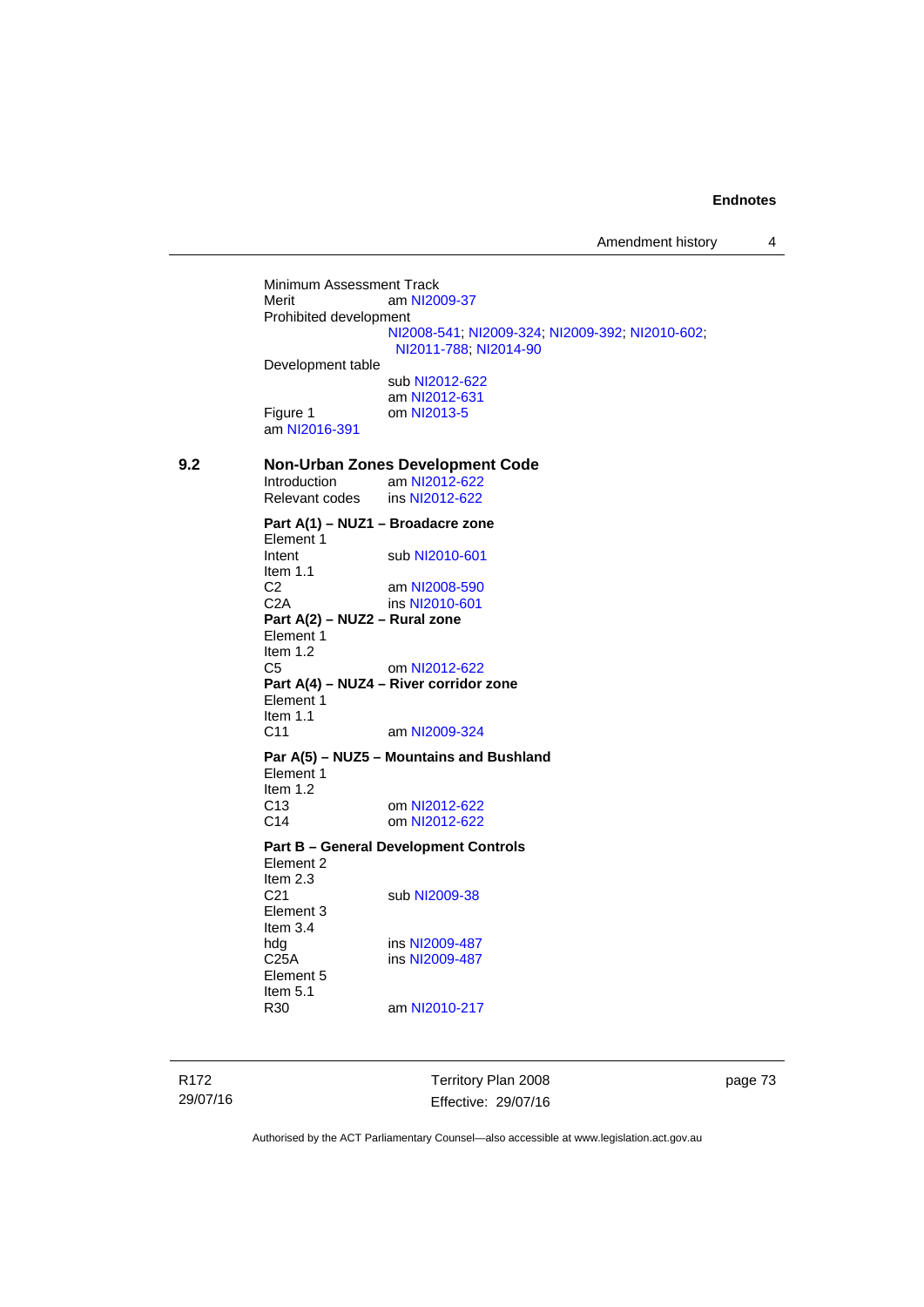4 Amendment history

Element 6 Item 6.1<br>R32. C32 R32, C32 am [NI2013-245](http://www.legislation.act.gov.au/ni/2013-245/default.asp)<br>Item 6.6 sub NI2011-788 sub [NI2011-788](http://www.legislation.act.gov.au/ni/2011-788/) Element 7 Item 7.1<br>R40 am [NI2009-38](http://www.legislation.act.gov.au/ni/2009-38/) **Part C – Site Specific Controls**  om [NI2012-622](http://www.legislation.act.gov.au/ni/2012-622/default.asp) **Part C(8) – Harman Industrial Area,**<br>
Jerrabomberra ins NI2008-290: re ins  $N$ 12008-290; renum as Part C(8) R4 LA om [NI2012-622](http://www.legislation.act.gov.au/ni/2012-622/default.asp) **10.1 Suburb Precinct Maps and Codes**  Introduction to Suburb<br>Precinct Codes ins ins [Variation No 302](http://www.legislation.act.gov.au/ni/2011-573/) **Acton Precinct Map**  ins [NI2012-622](http://www.legislation.act.gov.au/ni/2012-622/default.asp) **Ainslie Precinct Map**  ins [Variation No 302](http://www.legislation.act.gov.au/ni/2011-573/) sub [NI2012-622](http://www.legislation.act.gov.au/ni/2012-622/default.asp) **Amaroo Precinct Map and Code**  ins [NI2012-622](http://www.legislation.act.gov.au/ni/2012-622/default.asp) sub [NI2013-484](http://www.legislation.act.gov.au/ni/2013-484/default.asp) am [NI2015-81](http://www.legislation.act.gov.au/ni/2015-81/default.asp); [NI2016-391](http://www.legislation.act.gov.au/ni/2016-391/default.asp) **Aranda Precinct Map and Code**  ins [Variation No 302](http://www.legislation.act.gov.au/ni/2011-573/) sub [NI2012-622](http://www.legislation.act.gov.au/ni/2012-622/default.asp); [NI2013-112](http://www.legislation.act.gov.au/ni/2013-112/default.asp) am [NI2014-656](http://www.legislation.act.gov.au/ni/2014-656/default.asp) **Banks Precinct Map**  ins [NI2012-622](http://www.legislation.act.gov.au/ni/2012-622/default.asp) **Barton Precinct Map and Code**  ins [Variation No 302](http://www.legislation.act.gov.au/ni/2011-573/) sub [NI2012-622](http://www.legislation.act.gov.au/ni/2012-622/default.asp) **Beard Precinct Map and Code**  ins [NI2012-622](http://www.legislation.act.gov.au/ni/2012-622/default.asp) am [NI2012-631](http://www.legislation.act.gov.au/ni/2012-631/default.asp); [NI2013-5](http://www.legislation.act.gov.au/ni/2013-5/default.asp) **Belconnen Precinct Map and Code**  ins [NI2012-622](http://www.legislation.act.gov.au/ni/2012-622/default.asp)

page 74 Territory Plan 2008 Effective: 29/07/16

R172 29/07/16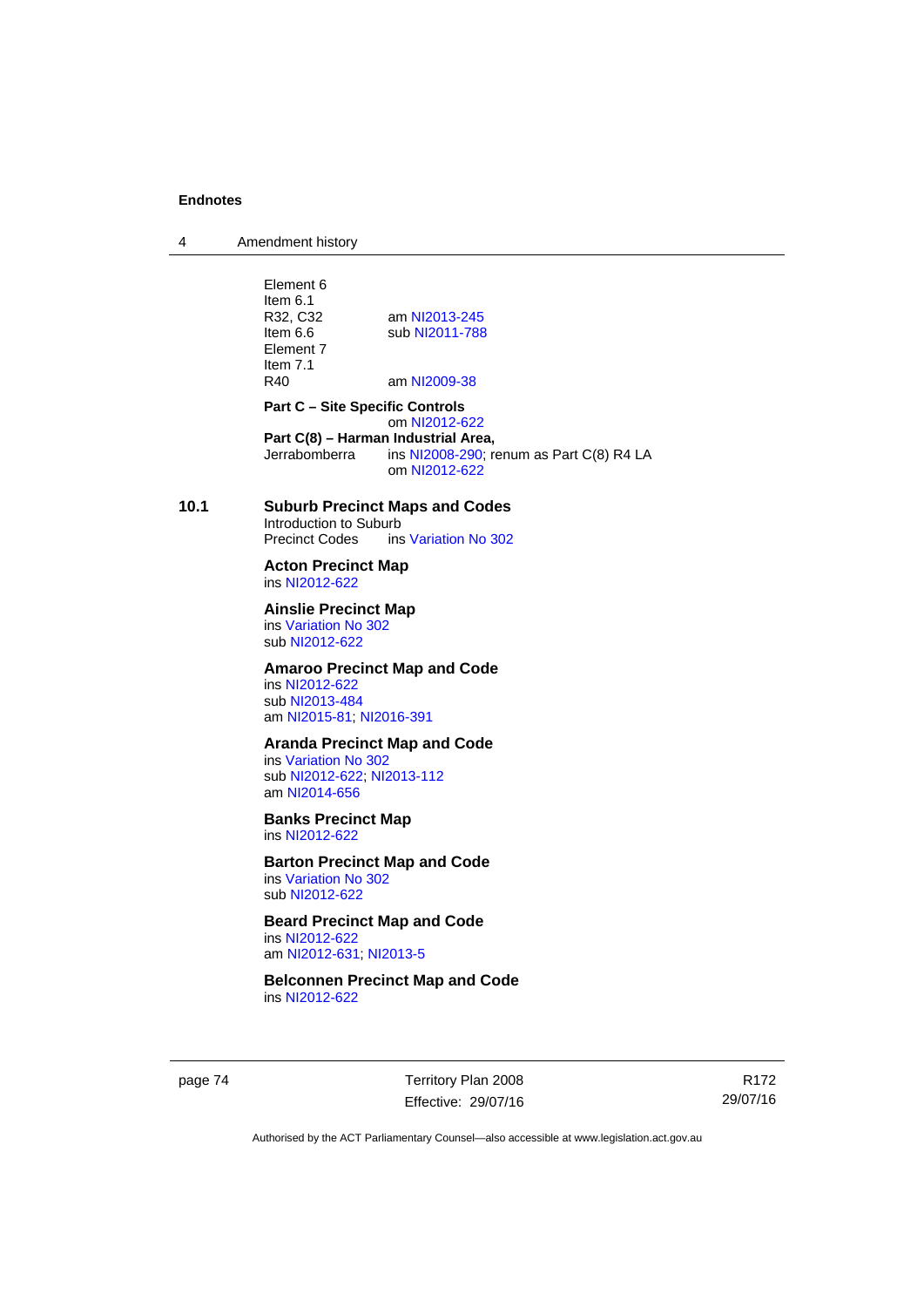Amendment history 4

## **Bonner Precinct Map and Code**

ins [NI2011-257](http://www.legislation.act.gov.au/ni/2011-257/) am [NI2011-480](http://www.legislation.act.gov.au/ni/2011-480/) sub [Variation No 302](http://www.legislation.act.gov.au/ni/2011-573/); [NI2011-786](http://www.legislation.act.gov.au/ni/2011-786/) am [NI2012-32](http://www.legislation.act.gov.au/ni/2012-32/); [NI2012-224](http://www.legislation.act.gov.au/ni/2012-224/); [NI2012-394](http://www.legislation.act.gov.au/ni/2012-394/) sub [NI2012-622](http://www.legislation.act.gov.au/ni/2012-622/default.asp) am [NI2013-245](http://www.legislation.act.gov.au/ni/2013-245/default.asp)

#### **Bonython Precinct Map**

ins [Variation No 302](http://www.legislation.act.gov.au/ni/2011-573/) sub [NI2012-622](http://www.legislation.act.gov.au/ni/2012-622/default.asp)

# **Braddon Precinct Map and Code**

ins [Variation No 302](http://www.legislation.act.gov.au/ni/2011-573/) sub [NI2012-622](http://www.legislation.act.gov.au/ni/2012-622/default.asp) am [Variation No 308](http://www.legislation.act.gov.au/ni/2014-60/default.asp)

## **Bruce Precinct Map and Code**

ins [NI2012-622](http://www.legislation.act.gov.au/ni/2012-622/default.asp) am [Variation No 347](http://www.legislation.act.gov.au/ni/2015-449/default.asp)

# **Calwell Precinct Map and Code**

ins [Variation No 302](http://www.legislation.act.gov.au/ni/2011-573/) sub [NI2012-622](http://www.legislation.act.gov.au/ni/2012-622/default.asp) am [NI2013-114](http://www.legislation.act.gov.au/ni/2013-114/default.asp)

## **Campbell Precinct Map**

ins [Variation No 302](http://www.legislation.act.gov.au/ni/2011-573/) sub [NI2012-622](http://www.legislation.act.gov.au/ni/2012-622/default.asp)

## **Capital Hill Precinct Map**  ins [NI2012-622](http://www.legislation.act.gov.au/ni/2012-622/default.asp)

## **Casey Precinct Map and Code**

(prev 10.4) renum and reloc [NI2010-602](http://www.legislation.act.gov.au/ni/2010-602/) ins [NI2010-382](http://www.legislation.act.gov.au/ni/2010-382/) am [NI2010-409](http://www.legislation.act.gov.au/ni/2010-409/); [NI2010-566](http://www.legislation.act.gov.au/ni/2010-566/); [NI2011-126](http://www.legislation.act.gov.au/ni/2011-126/); [NI2011-283](http://www.legislation.act.gov.au/ni/2011-283/); [NI2011-651](http://www.legislation.act.gov.au/ni/2011-651/) sub [NI2012-29](http://www.legislation.act.gov.au/ni/2012-29/) am [NI2012-86](http://www.legislation.act.gov.au/ni/2012-86/); [NI2012-352](http://www.legislation.act.gov.au/ni/2012-352/); [NI2012-374](http://www.legislation.act.gov.au/ni/2012-374/); [NI2012-476](http://www.legislation.act.gov.au/ni/2012-476/); [NI2012-568](http://www.legislation.act.gov.au/ni/2012-568/default.asp); [NI2012-612](http://www.legislation.act.gov.au/ni/2012-612/default.asp) sub [NI2012-622](http://www.legislation.act.gov.au/ni/2012-622/default.asp) am [NI2013-147](http://www.legislation.act.gov.au/ni/2013-147/default.asp); [NI2013-207](http://www.legislation.act.gov.au/ni/2013-207/default.asp) sub [NI2014-33](http://www.legislation.act.gov.au/ni/2014-33/default.asp) am [NI2014-89](http://www.legislation.act.gov.au/ni/2014-89/default.asp); [NI2014-180](http://www.legislation.act.gov.au/ni/2014-180/default.asp); [NI2014-274](http://www.legislation.act.gov.au/ni/2014-274/default.asp); [NI2014-275](http://www.legislation.act.gov.au/ni/2014-275/default.asp); [NI2014-329](http://www.legislation.act.gov.au/ni/2014-329/default.asp); [NI2014-474](http://www.legislation.act.gov.au/ni/2014-474/default.asp); [NI2015-81;](http://www.legislation.act.gov.au/ni/2015-81/default.asp) [NI2015-612](http://www.legislation.act.gov.au/ni/2015-612/default.asp)

## **Chapman Precinct Map**

ins [Variation No 302](http://www.legislation.act.gov.au/ni/2011-573/) sub [NI2012-622](http://www.legislation.act.gov.au/ni/2012-622/default.asp)

R172 29/07/16 Territory Plan 2008 Effective: 29/07/16 page 75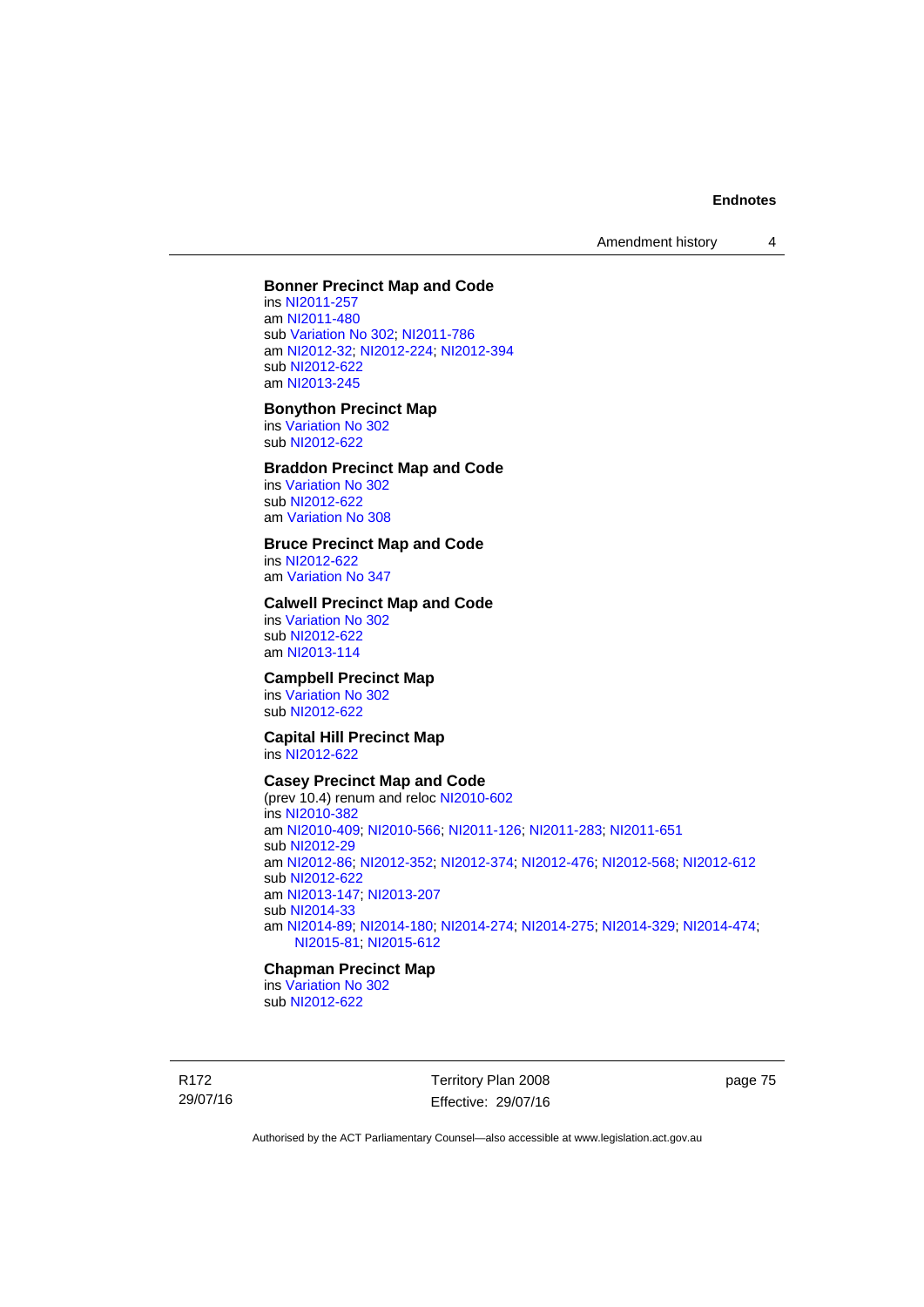4 Amendment history

#### **Charnwood Precinct Map and Code**  ins [Variation No 302](http://www.legislation.act.gov.au/ni/2011-573/) sub [NI2012-622](http://www.legislation.act.gov.au/ni/2012-622/default.asp)

**Chifley Precinct Map**  ins [NI2012-622](http://www.legislation.act.gov.au/ni/2012-622/default.asp)

## **Chisholm Precinct Map and Code**  ins [Variation No 302](http://www.legislation.act.gov.au/ni/2011-573/)

sub [NI2012-622](http://www.legislation.act.gov.au/ni/2012-622/default.asp) **City Precinct Map and Code** 

ins [NI2012-622](http://www.legislation.act.gov.au/ni/2012-622/default.asp) am [NI2014-656](http://www.legislation.act.gov.au/ni/2014-656/default.asp); [NI2016-391](http://www.legislation.act.gov.au/ni/2016-391/default.asp)

## **Conder Precinct Map and Code**

ins [Variation No 302](http://www.legislation.act.gov.au/ni/2011-573/) sub [NI2012-622](http://www.legislation.act.gov.au/ni/2012-622/default.asp) am [NI2013-114](http://www.legislation.act.gov.au/ni/2013-114/default.asp); [NI2013-245](http://www.legislation.act.gov.au/ni/2013-245/default.asp); [NI2013-437](http://www.legislation.act.gov.au/ni/2013-437/default.asp)

**Cook Precinct Map**  ins [NI2012-622](http://www.legislation.act.gov.au/ni/2012-622/default.asp)

#### **Coombs Precinct Map and Code**  ins [NI2013-557](http://www.legislation.act.gov.au/ni/2013-557/default.asp)

sub [NI2014-90](http://www.legislation.act.gov.au/ni/2014-90/default.asp) am [NI2014-268](http://www.legislation.act.gov.au/ni/2014-268/default.asp); [NI2014-662](http://www.legislation.act.gov.au/ni/2014-662/default.asp); [NI2015-138](http://www.legislation.act.gov.au/ni/2015-138/default.asp); [NI2015-181](http://www.legislation.act.gov.au/ni/2015-181/default.asp); [NI2015-471](http://www.legislation.act.gov.au/ni/2015-471/default.asp); [NI2015-633](http://www.legislation.act.gov.au/ni/2015-633/default.asp)

## **Crace Precinct Map and Code**

ins [NI2011-787](http://www.legislation.act.gov.au/ni/2011-787/) sub [NI2012-304](http://www.legislation.act.gov.au/ni/2012-304/) am [NI2012-507](http://www.legislation.act.gov.au/ni/2012-507/) sub [NI2012-622](http://www.legislation.act.gov.au/ni/2012-622/default.asp) am [NI2012-632](http://www.legislation.act.gov.au/ni/2012-632/default.asp); [NI2013-246](http://www.legislation.act.gov.au/ni/2013-246/default.asp); [NI2013-249](http://www.legislation.act.gov.au/ni/2013-248/default.asp); [NI2014-276](http://www.legislation.act.gov.au/ni/2014-276/default.asp)

#### **Curtin Precinct Map and Code**

ins [Variation No 302](http://www.legislation.act.gov.au/ni/2011-573/) sub [NI2012-622](http://www.legislation.act.gov.au/ni/2012-622/default.asp)

#### **Deakin Precinct Map and Code**

ins [Variation No 302](http://www.legislation.act.gov.au/ni/2011-573/) sub [NI2012-622](http://www.legislation.act.gov.au/ni/2012-622/default.asp) am [NI2015-452](http://www.legislation.act.gov.au/ni/2015-452/default.asp)

**Denman Prospect Map and Code**  ins [NI2016-306](http://www.legislation.act.gov.au/ni/2016-306/default.asp)

# **Dickson Precinct Map and Code**

ins [Variation No 302](http://www.legislation.act.gov.au/ni/2011-573/) sub [NI2012-622](http://www.legislation.act.gov.au/ni/2012-622/default.asp) am [Variation No 311](http://www.legislation.act.gov.au/ni/2013-208/default.asp)

page 76 Territory Plan 2008 Effective: 29/07/16

R172 29/07/16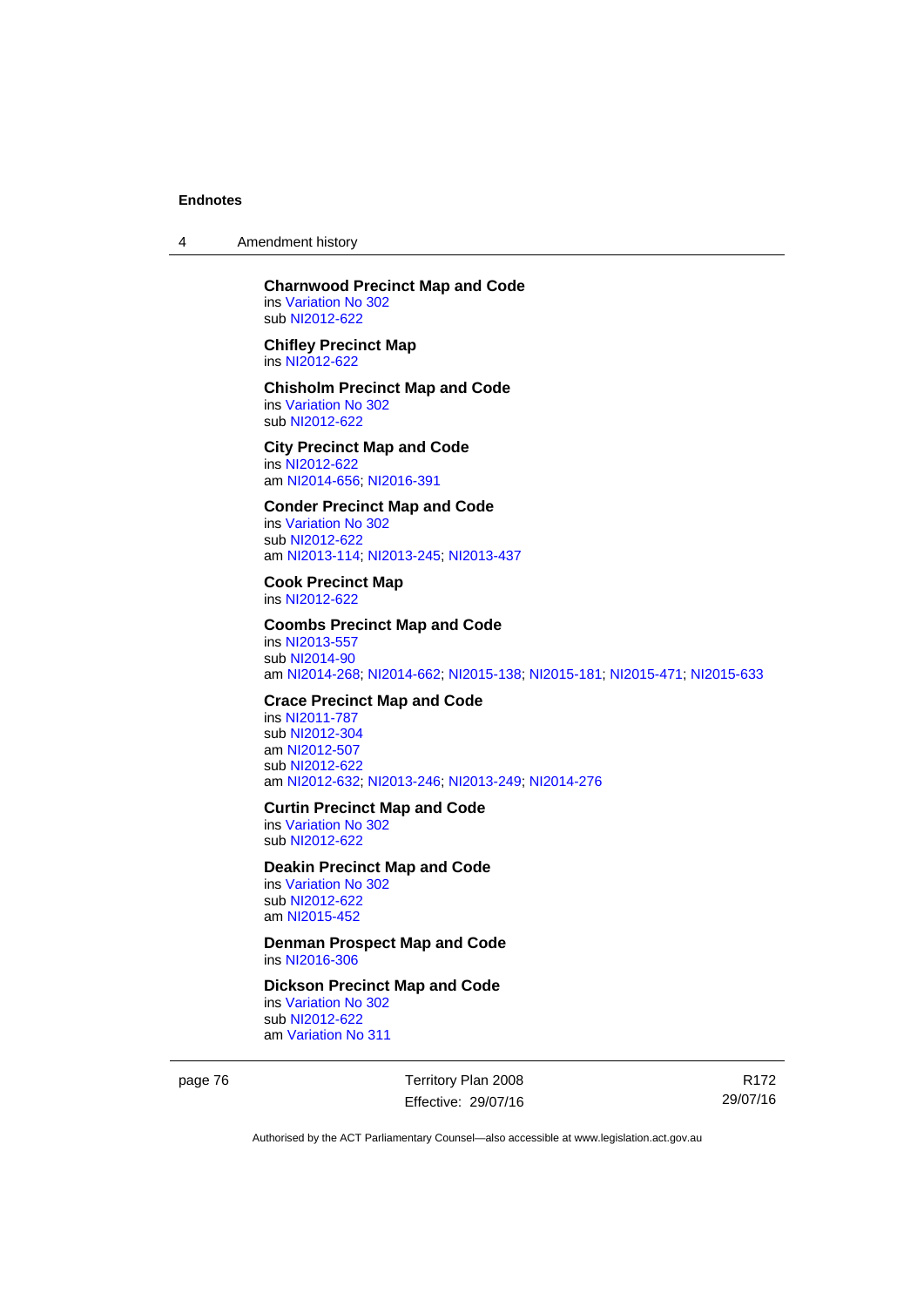Amendment history 4

**Downer Precinct Map and Code**  ins [NI2012-622](http://www.legislation.act.gov.au/ni/2012-622/default.asp)

sub [Variation No 322](http://www.legislation.act.gov.au/ni/2015-185/default.asp)

**Duffy Precinct Map and Code**  ins [Variation No 302](http://www.legislation.act.gov.au/ni/2011-573/) sub [NI2012-622](http://www.legislation.act.gov.au/ni/2012-622/default.asp)

**Dunlop Precinct Map**  ins [NI2012-622](http://www.legislation.act.gov.au/ni/2012-622/default.asp)

**Evatt Precinct Map**  ins [Variation No 302](http://www.legislation.act.gov.au/ni/2011-573/) sub [NI2012-622](http://www.legislation.act.gov.au/ni/2012-622/default.asp)

**Fadden Precinct Map**  ins [NI2012-622](http://www.legislation.act.gov.au/ni/2012-622/default.asp)

**Farrer Precinct Map**  ins [Variation No 302](http://www.legislation.act.gov.au/ni/2011-573/) sub [NI2012-622](http://www.legislation.act.gov.au/ni/2012-622/default.asp)

**Fisher Precinct Map**  ins [NI2012-622](http://www.legislation.act.gov.au/ni/2012-622/default.asp)

**Florey Precinct Map**  ins [NI2012-622](http://www.legislation.act.gov.au/ni/2012-622/default.asp)

**Flynn Precinct Map**  ins [NI2012-622](http://www.legislation.act.gov.au/ni/2012-622/default.asp)

# **Forde Precinct Map and Code**

ins [NI2011-309](http://www.legislation.act.gov.au/ni/2011-309/) sub [NI2011-668](http://www.legislation.act.gov.au/ni/2011-668/); [NI2012-30](http://www.legislation.act.gov.au/ni/2012-30/) am [NI2012-87](http://www.legislation.act.gov.au/ni/2012-87/) sub [NI2012-622](http://www.legislation.act.gov.au/ni/2012-622/default.asp)

## **Forrest Precinct Map and Code**

ins [NI2012-622](http://www.legislation.act.gov.au/ni/2012-622/default.asp) am [NI2013-246](http://www.legislation.act.gov.au/ni/2013-246/default.asp)

## **Franklin Precinct Map and Code**

ins [NI2011-81](http://www.legislation.act.gov.au/ni/2011-81/) sub [Variation No 302](http://www.legislation.act.gov.au/ni/2011-573/); [NI2012-622](http://www.legislation.act.gov.au/ni/2012-622/default.asp) am [NI2013-246](http://www.legislation.act.gov.au/ni/2013-246/default.asp)

# **Fraser Precinct Map**

ins [Variation No 302](http://www.legislation.act.gov.au/ni/2011-573/) sub [NI2012-622](http://www.legislation.act.gov.au/ni/2012-622/default.asp)

R172 29/07/16 Territory Plan 2008 Effective: 29/07/16 page 77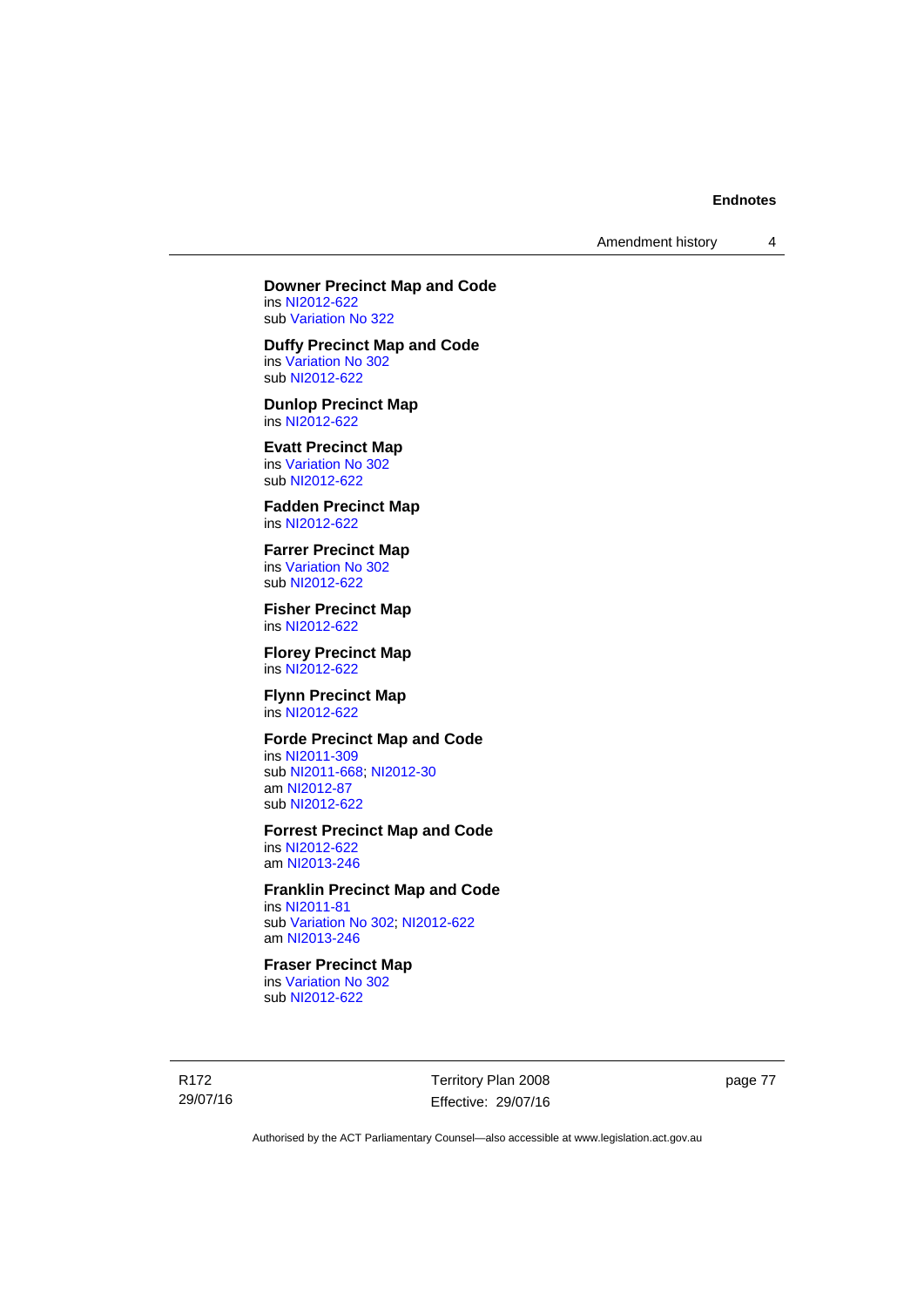4 Amendment history

# **Fyshwick Precinct Map and Code**

ins [NI2012-622](http://www.legislation.act.gov.au/ni/2012-622/default.asp) am [NI2013-246](http://www.legislation.act.gov.au/ni/2013-246/default.asp); [NI2015-452](http://www.legislation.act.gov.au/ni/2015-452/default.asp)

#### **Garran Precinct Map**

ins [Variation No 302](http://www.legislation.act.gov.au/ni/2011-573/) sub [NI2012-622](http://www.legislation.act.gov.au/ni/2012-622/default.asp)

#### **Gilmore Precinct Map**

ins [Variation No 302](http://www.legislation.act.gov.au/ni/2011-573/) sub [NI2012-622](http://www.legislation.act.gov.au/ni/2012-622/default.asp)

# **Giralang Precinct Map**

ins [Variation No 302](http://www.legislation.act.gov.au/ni/2011-573/) sub [NI2012-622](http://www.legislation.act.gov.au/ni/2012-622/default.asp)

# **Gordon Precinct Map**

ins [Variation No 302](http://www.legislation.act.gov.au/ni/2011-573/) sub [NI2012-622](http://www.legislation.act.gov.au/ni/2012-622/default.asp)

#### **Gowrie Precinct Map**

ins [Variation No 302](http://www.legislation.act.gov.au/ni/2011-573/) sub [NI2012-622](http://www.legislation.act.gov.au/ni/2012-622/default.asp)

## **Greenway Precinct Map and Code**

ins [NI2012-622](http://www.legislation.act.gov.au/ni/2012-622/default.asp) am [NI2012-631](http://www.legislation.act.gov.au/ni/2012-631/default.asp); [NI2013-246](http://www.legislation.act.gov.au/ni/2013-246/default.asp); [NI2013-535](http://www.legislation.act.gov.au/ni/2013-535/); [Variation No 318](http://www.legislation.act.gov.au/ni/2014-294/default.asp); [NI2014-656](http://www.legislation.act.gov.au/ni/2014-656/default.asp); [Variation No 337](http://www.legislation.act.gov.au/ni/2015-375/default.asp)

#### **Griffith Precinct Map and Code**

ins [Variation No 302](http://www.legislation.act.gov.au/ni/2011-573/) sub [Variation No 307](http://www.legislation.act.gov.au/ni/2012-201/); [NI2012-622](http://www.legislation.act.gov.au/ni/2012-622/default.asp); [NI2013-437](http://www.legislation.act.gov.au/ni/2013-437/default.asp) am [Variation No 333](http://www.legislation.act.gov.au/ni/2016-65/default.asp)

## **Gungahlin Precinct Map and Code**

ins [Variation No 302](http://www.legislation.act.gov.au/ni/2011-573/) sub [NI2012-622](http://www.legislation.act.gov.au/ni/2012-622/default.asp) am [NI2013-245](http://www.legislation.act.gov.au/ni/2013-245/default.asp); [NI2013-246](http://www.legislation.act.gov.au/ni/2013-246/default.asp); [NI2014-90](http://www.legislation.act.gov.au/ni/2014-90/default.asp); [NI2014-223](http://www.legislation.act.gov.au/ni/2014-223/default.asp); [NI2014-275](http://www.legislation.act.gov.au/ni/2014-275/default.asp); [NI2015-452](http://www.legislation.act.gov.au/ni/2015-452/default.asp)

## **Hackett Precinct Map**

ins [Variation No 302](http://www.legislation.act.gov.au/ni/2011-573/) sub [NI2012-622](http://www.legislation.act.gov.au/ni/2012-622/default.asp)

# **Hall Precinct Map and Code**

ins [Variation No 302](http://www.legislation.act.gov.au/ni/2011-573/) sub [NI2012-622](http://www.legislation.act.gov.au/ni/2012-622/default.asp) am [NI2013-437](http://www.legislation.act.gov.au/ni/2013-437/default.asp)

page 78 Territory Plan 2008 Effective: 29/07/16

R172 29/07/16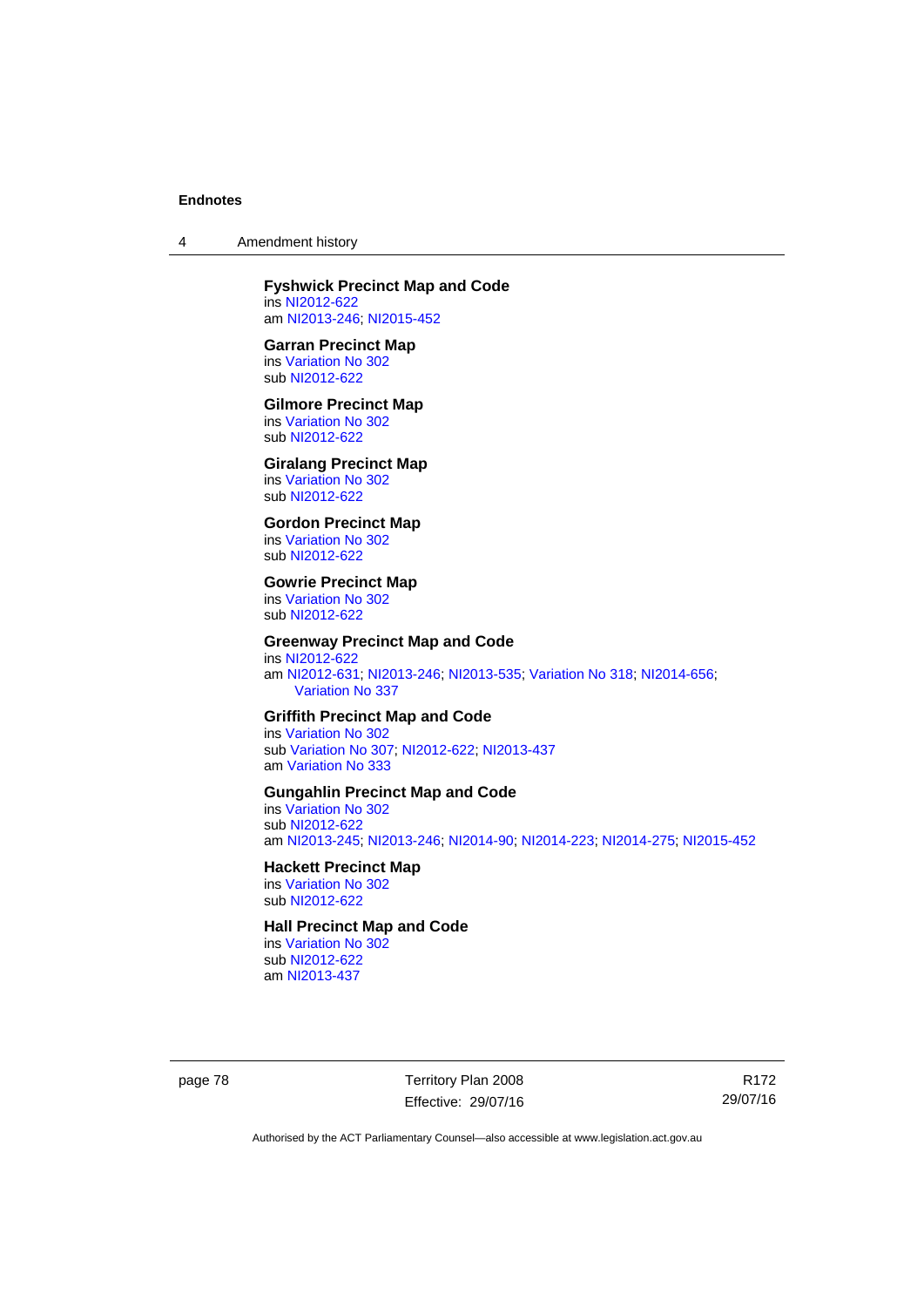Amendment history 4

## **Harrison Precinct Map and Code**

ins [NI2012-164](http://www.legislation.act.gov.au/ni/2012-164/) sub [NI2012-622](http://www.legislation.act.gov.au/ni/2012-622/default.asp) am [NI2013-246](http://www.legislation.act.gov.au/ni/2013-246/default.asp); [NI2013-402](http://www.legislation.act.gov.au/ni/2013-402/default.asp); [NI2014-269](http://www.legislation.act.gov.au/ni/2014-269/default.asp)

# **Hawker Precinct Map and Code**

ins [Variation No 302](http://www.legislation.act.gov.au/ni/2011-573/) sub [NI2012-622](http://www.legislation.act.gov.au/ni/2012-622/default.asp)

# **Higgins Precinct Map**

ins [Variation No 302](http://www.legislation.act.gov.au/ni/2011-573/) om [NI2012-410](http://www.legislation.act.gov.au/ni/2012-410/) ins [NI2012-622](http://www.legislation.act.gov.au/ni/2012-622/default.asp)

# **Holder Precinct Map and Code**

ins [Variation No 302](http://www.legislation.act.gov.au/ni/2011-573/) sub [NI2012-622](http://www.legislation.act.gov.au/ni/2012-622/default.asp)

#### **Holt Precinct Map and Code**

ins [Variation No 302](http://www.legislation.act.gov.au/ni/2011-573/) sub [NI2012-622](http://www.legislation.act.gov.au/ni/2012-622/default.asp) am [Variation No 340](http://www.legislation.act.gov.au/ni/2016-56/default.asp)

### **Hughes Precinct Map**

ins [Variation No 302](http://www.legislation.act.gov.au/ni/2011-573/) sub [NI2012-622](http://www.legislation.act.gov.au/ni/2012-622/default.asp)

#### **Hume Precinct Map and Code**  ins [NI2012-622](http://www.legislation.act.gov.au/ni/2012-622/default.asp)

am [Variation No 305](http://www.legislation.act.gov.au/ni/2013-530/default.asp); [NI2014-152](http://www.legislation.act.gov.au/ni/2014-152/default.asp)

# **Isaacs Precinct Map**

ins [Variation No 302](http://www.legislation.act.gov.au/ni/2011-573/) sub [NI2012-622](http://www.legislation.act.gov.au/ni/2012-622/default.asp)

# **Isabella Plains Precinct Map**

ins [Variation No 302](http://www.legislation.act.gov.au/ni/2011-573/) sub [NI2012-622](http://www.legislation.act.gov.au/ni/2012-622/default.asp)

#### **Jacka Precinct Map and Code**

ins [NI2012-611](http://www.legislation.act.gov.au/ni/2012-611/default.asp) sub [NI2012-622](http://www.legislation.act.gov.au/ni/2012-622/default.asp) am [NI2013-109](http://www.legislation.act.gov.au/ni/2013-109/default.asp); [Variation No 319](http://www.legislation.act.gov.au/ni/2014-501/default.asp)

# **Kaleen Precinct Map and Code**

ins [Variation No 302](http://www.legislation.act.gov.au/ni/2011-573/) sub [NI2012-622](http://www.legislation.act.gov.au/ni/2012-622/default.asp)

R172 29/07/16 Territory Plan 2008 Effective: 29/07/16 page 79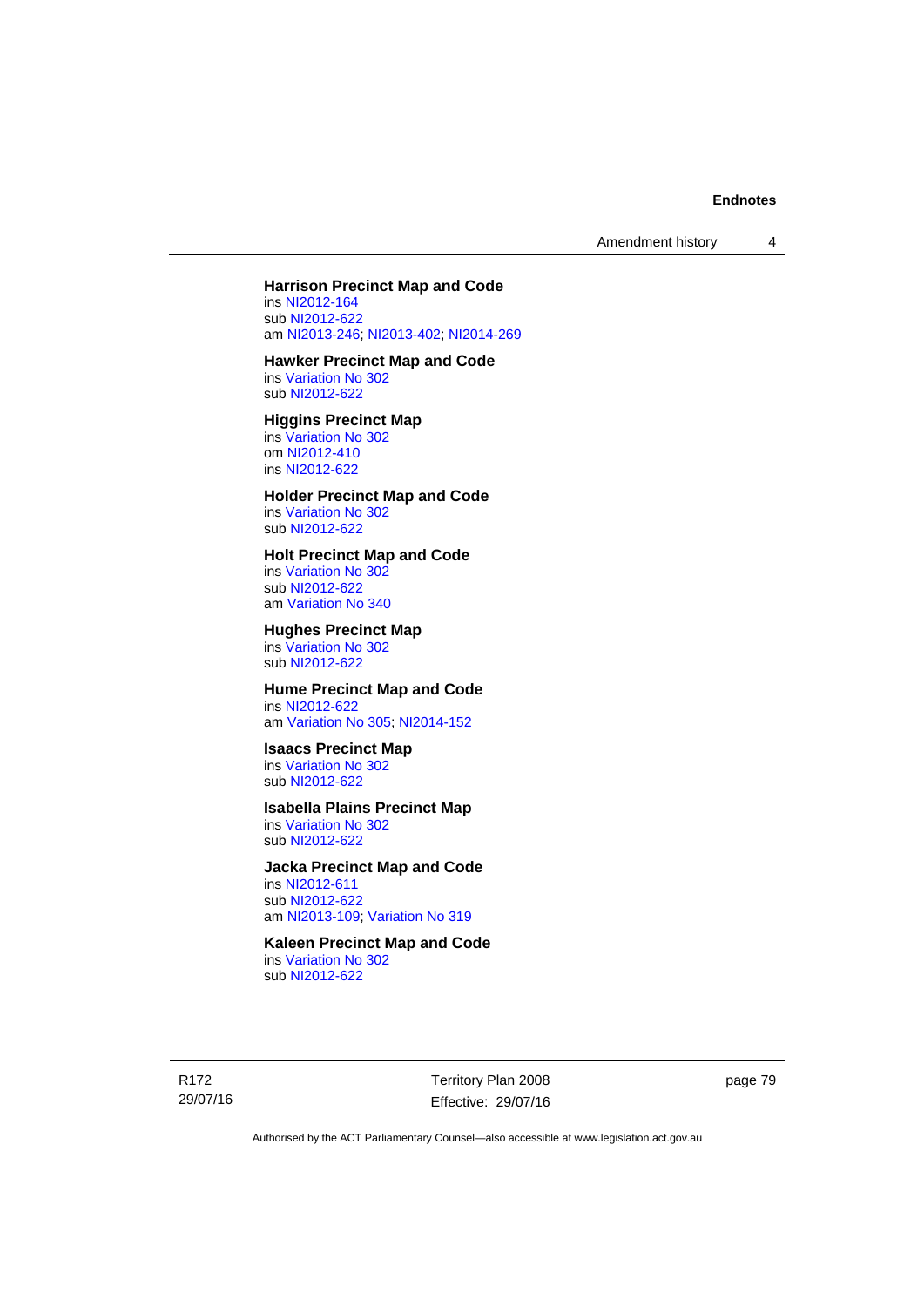4 Amendment history

## **Kambah Precinct Map and Code**

ins [Variation No 302](http://www.legislation.act.gov.au/ni/2011-573/) sub [NI2012-410](http://www.legislation.act.gov.au/ni/2012-410/); [NI2012-622](http://www.legislation.act.gov.au/ni/2012-622/default.asp) am [Variation No 317](http://www.legislation.act.gov.au/ni/2014-137/default.asp)

#### **Kingston Precinct Map and Code**

ins [NI2012-622](http://www.legislation.act.gov.au/ni/2012-622/default.asp) sub [NI2013-53](http://www.legislation.act.gov.au/ni/2013-53/default.asp) am [Variation No 314](http://www.legislation.act.gov.au/ni/2014-187/default.asp); [NI2014-656](http://www.legislation.act.gov.au/ni/2014-656/default.asp); [NI2015-115](http://www.legislation.act.gov.au/ni/2015-115/default.asp); [NI2015-471](http://www.legislation.act.gov.au/ni/2015-471/default.asp); [NI2015-452](http://www.legislation.act.gov.au/ni/2015-452/default.asp)

## **Latham Precinct Map**

ins [Variation No 302](http://www.legislation.act.gov.au/ni/2011-573/) sub [NI2012-622](http://www.legislation.act.gov.au/ni/2012-622/default.asp)

## **Lawson Precinct Map and Code**

ins [NI2014-11](http://www.legislation.act.gov.au/ni/2014-11/default.asp) am [NI2014-149](http://www.legislation.act.gov.au/ni/2014-149/default.asp); [NI2014-260](http://www.legislation.act.gov.au/ni/2014-260/default.asp); [NI2015-81](http://www.legislation.act.gov.au/ni/2015-81/default.asp); [NI2015-704](http://www.legislation.act.gov.au/ni/2015-704/default.asp)

#### **Lyneham Precinct Map**

ins [Variation No 302](http://www.legislation.act.gov.au/ni/2011-573/) sub [NI2012-622](http://www.legislation.act.gov.au/ni/2012-622/default.asp) am [NI2013-246](http://www.legislation.act.gov.au/ni/2013-246/default.asp)

## **Lyons Precinct Map and Code**

ins [Variation No 302](http://www.legislation.act.gov.au/ni/2011-573/) sub [NI2012-622](http://www.legislation.act.gov.au/ni/2012-622/default.asp) am [Variation No 331](http://www.legislation.act.gov.au/ni/2015-448/default.asp)

# **Macarthur Precinct Map**

ins [Variation No 302](http://www.legislation.act.gov.au/ni/2011-573/) sub [NI2012-622](http://www.legislation.act.gov.au/ni/2012-622/default.asp)

## **Macgregor Precinct Map and Code**

ins [NI2011-193](http://www.legislation.act.gov.au/ni/2011-193/) am [NI2011-284](http://www.legislation.act.gov.au/ni/2011-284/) sub [Variation No 302](http://www.legislation.act.gov.au/ni/2011-573/) am [NI2011-785](http://www.legislation.act.gov.au/ni/2011-785/); [NI2012-125](http://www.legislation.act.gov.au/ni/2012-125/); [NI2012-194](http://www.legislation.act.gov.au/ni/2012-194/); [NI2012-587](http://www.legislation.act.gov.au/ni/2012-587/default.asp) sub [NI2012-622](http://www.legislation.act.gov.au/ni/2012-622/default.asp) am [NI2013-535](http://www.legislation.act.gov.au/ni/2013-535/) sub [NI2013-576](http://www.legislation.act.gov.au/ni/2013-576/default.asp) am [NI2014-90](http://www.legislation.act.gov.au/ni/2014-90/default.asp)

## **Macquarie Precinct Map and Code**

ins [Variation No 302](http://www.legislation.act.gov.au/ni/2011-573/) sub [NI2012-622](http://www.legislation.act.gov.au/ni/2012-622/default.asp) am [NI2016-391](http://www.legislation.act.gov.au/ni/2016-391/default.asp)

# **Mawson Precinct Map and Code**

ins [Variation No 302](http://www.legislation.act.gov.au/ni/2011-573/) sub [NI2012-622](http://www.legislation.act.gov.au/ni/2012-622/default.asp)

page 80 Territory Plan 2008 Effective: 29/07/16

R172 29/07/16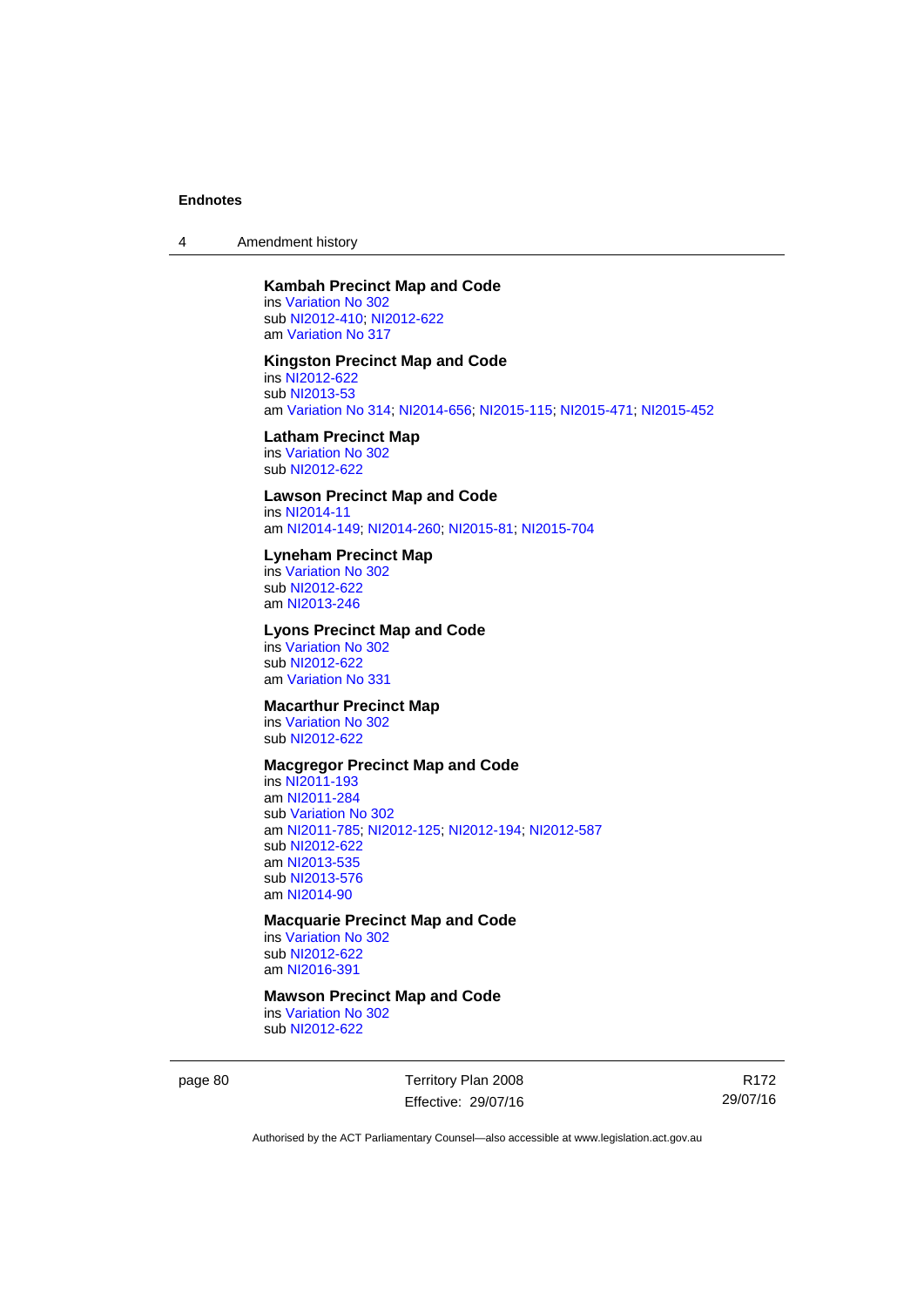#### **McKellar Precinct Map**  ins [Variation No 302](http://www.legislation.act.gov.au/ni/2011-573/)

sub [NI2012-622](http://www.legislation.act.gov.au/ni/2012-622/default.asp)

# **Melba Precinct Map**

ins [Variation No 302](http://www.legislation.act.gov.au/ni/2011-573/) sub [NI2012-622](http://www.legislation.act.gov.au/ni/2012-622/default.asp)

#### **Mitchell Precinct Map**

ins [NI2012-622](http://www.legislation.act.gov.au/ni/2012-622/default.asp) am [Variation No 338](http://www.legislation.act.gov.au/ni/2015-101/default.asp)

#### **Monash Precinct Map**

ins [Variation No 302](http://www.legislation.act.gov.au/ni/2011-573/) sub [NI2012-622](http://www.legislation.act.gov.au/ni/2012-622/default.asp)

# **Moncrieff Precinct Map and Code**

ins [NI2015-148](http://www.legislation.act.gov.au/ni/2015-148/default.asp) am [NI2015-441](http://www.legislation.act.gov.au/ni/2015-441/default.asp); [NI2015-493](http://www.legislation.act.gov.au/ni/2015-493/default.asp); [NI2015-634](http://www.legislation.act.gov.au/ni/2015-634/default.asp); [NI2016-13](http://www.legislation.act.gov.au/ni/2016-13/default.asp); [NI2016-392](http://www.legislation.act.gov.au/ni/2016-392/default.asp)

#### **Narrabundah Precinct Map and Code**

ins [Variation No 302](http://www.legislation.act.gov.au/ni/2011-573/) sub [NI2012-622](http://www.legislation.act.gov.au/ni/2012-622/default.asp) am [NI2013-437](http://www.legislation.act.gov.au/ni/2013-437/default.asp); [Variation No 332](http://www.legislation.act.gov.au/ni/2016-64/default.asp); [NI2016-391](http://www.legislation.act.gov.au/ni/2016-391/default.asp)

### **Ngunnawal Precinct Map and Code**

ins [NI2012-622](http://www.legislation.act.gov.au/ni/2012-622/default.asp) sub [NI2013-146](http://www.legislation.act.gov.au/ni/2013-146/default.asp) am [NI2013-435](http://www.legislation.act.gov.au/ni/2013-435/default.asp); [NI2014-570](http://www.legislation.act.gov.au/ni/2014-570/default.asp)

#### **Nicholls Precinct Map and Code**  ins [Variation No 302](http://www.legislation.act.gov.au/ni/2011-573/)

sub [NI2012-622](http://www.legislation.act.gov.au/ni/2012-622/default.asp)

#### **Oaks Estate Precinct Map and Code**  ins [NI2012-622](http://www.legislation.act.gov.au/ni/2012-622/default.asp)

**O'Connor Precinct Map**  ins [NI2012-622](http://www.legislation.act.gov.au/ni/2012-622/default.asp)

# **O'Malley Precinct Map and Code**

ins [Variation No 302](http://www.legislation.act.gov.au/ni/2011-573/) sub [NI2012-622](http://www.legislation.act.gov.au/ni/2012-622/default.asp)

#### **Oxley Precinct Map**  ins [NI2012-622](http://www.legislation.act.gov.au/ni/2012-622/default.asp)

## **Page Precinct Map**  ins [NI2012-622](http://www.legislation.act.gov.au/ni/2012-622/default.asp)

R172 29/07/16 Territory Plan 2008 Effective: 29/07/16 page 81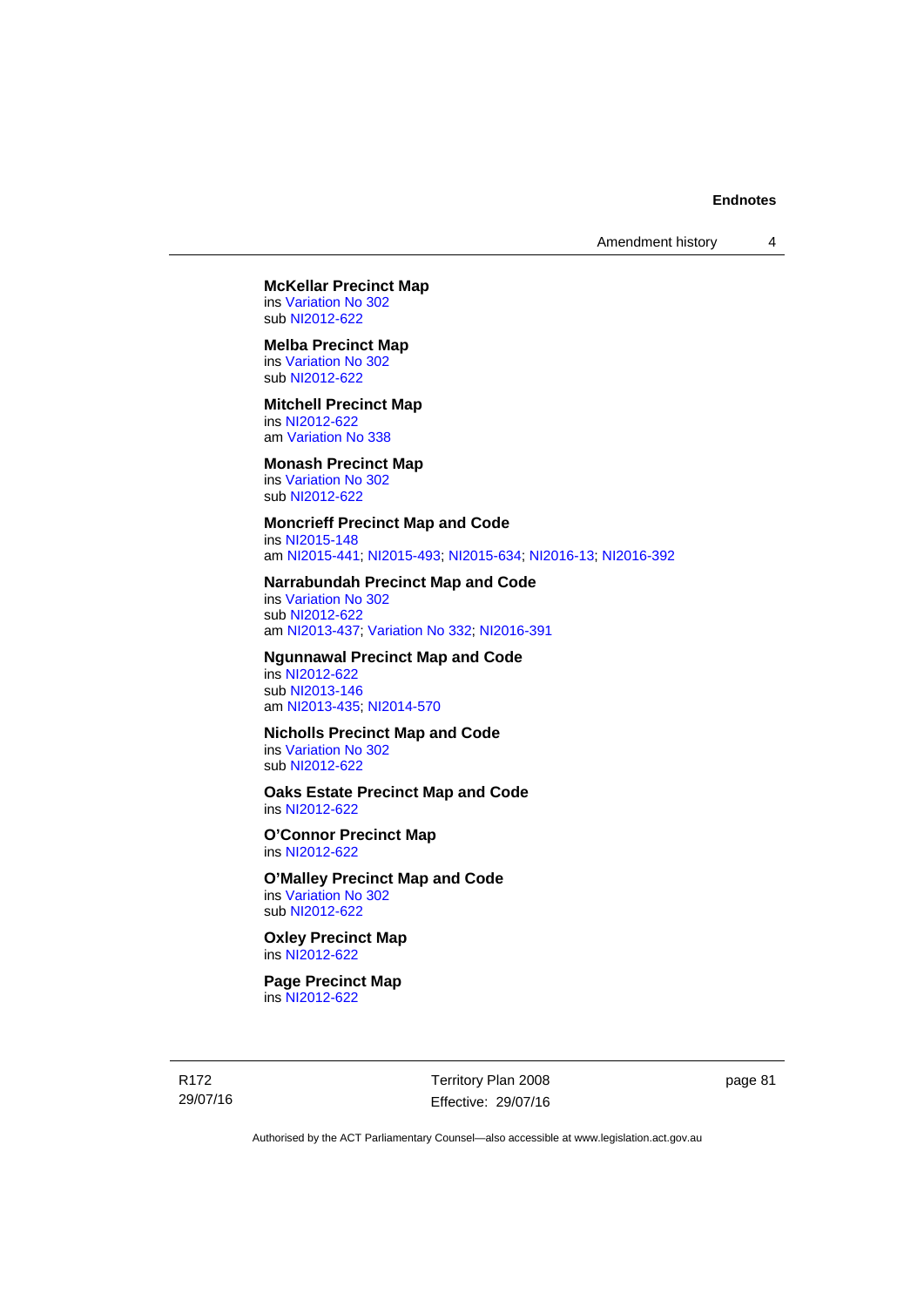4 Amendment history

**Palmerston Precinct Map**  ins [NI2012-622](http://www.legislation.act.gov.au/ni/2012-622/default.asp)

**Parkes Precinct Map**  ins [NI2012-622](http://www.legislation.act.gov.au/ni/2012-622/default.asp)

**Pearce Precinct Map**  ins [NI2012-622](http://www.legislation.act.gov.au/ni/2012-622/default.asp)

**Phillip Precinct Map and Code**  ins [NI2012-622](http://www.legislation.act.gov.au/ni/2012-622/default.asp) am [Variation No 325](http://www.legislation.act.gov.au/ni/2014-427/default.asp)

**Pialligo Precinct Map and Code**  ins [NI2012-622](http://www.legislation.act.gov.au/ni/2012-622/default.asp) am [NI2013-246](http://www.legislation.act.gov.au/ni/2013-246/default.asp); [Variation No 321](http://www.legislation.act.gov.au/ni/2015-446/default.asp)

**Red Hill Precinct Map**  ins [Variation No 302](http://www.legislation.act.gov.au/ni/2011-573/) sub [NI2012-622](http://www.legislation.act.gov.au/ni/2012-622/default.asp) am [Variation No 334](http://www.legislation.act.gov.au/ni/2016-91/default.asp)

**Reid Precinct Map and Code**  ins [NI2012-622](http://www.legislation.act.gov.au/ni/2012-622/default.asp) am [Variation No 308](http://www.legislation.act.gov.au/ni/2014-60/default.asp)

**Richardson Precinct Map**  ins [Variation No 302](http://www.legislation.act.gov.au/ni/2011-573/) sub [NI2012-622](http://www.legislation.act.gov.au/ni/2012-622/default.asp)

**Rivett Precinct Map**  ins [Variation No 302](http://www.legislation.act.gov.au/ni/2011-573/) sub [NI2012-622](http://www.legislation.act.gov.au/ni/2012-622/default.asp)

**Russell Precinct Map**  ins [NI2012-622](http://www.legislation.act.gov.au/ni/2012-622/default.asp)

**Scullin Precinct Map**  ins [Variation No 302](http://www.legislation.act.gov.au/ni/2011-573/) sub [NI2012-622](http://www.legislation.act.gov.au/ni/2012-622/default.asp)

**Spence Precinct Map**  ins [NI2012-622](http://www.legislation.act.gov.au/ni/2012-622/default.asp)

**Stirling Precinct Map**  ins [Variation No 302](http://www.legislation.act.gov.au/ni/2011-573/) sub [NI2012-622](http://www.legislation.act.gov.au/ni/2012-622/default.asp)

**Symonston Precinct Map and Code** 

ins [NI2012-622](http://www.legislation.act.gov.au/ni/2012-622/default.asp) am [NI2014-371](http://www.legislation.act.gov.au/ni/2014-371/default.asp); [Variation No 336](http://www.legislation.act.gov.au/ni/2015-100/default.asp)

page 82 Territory Plan 2008 Effective: 29/07/16

R172 29/07/16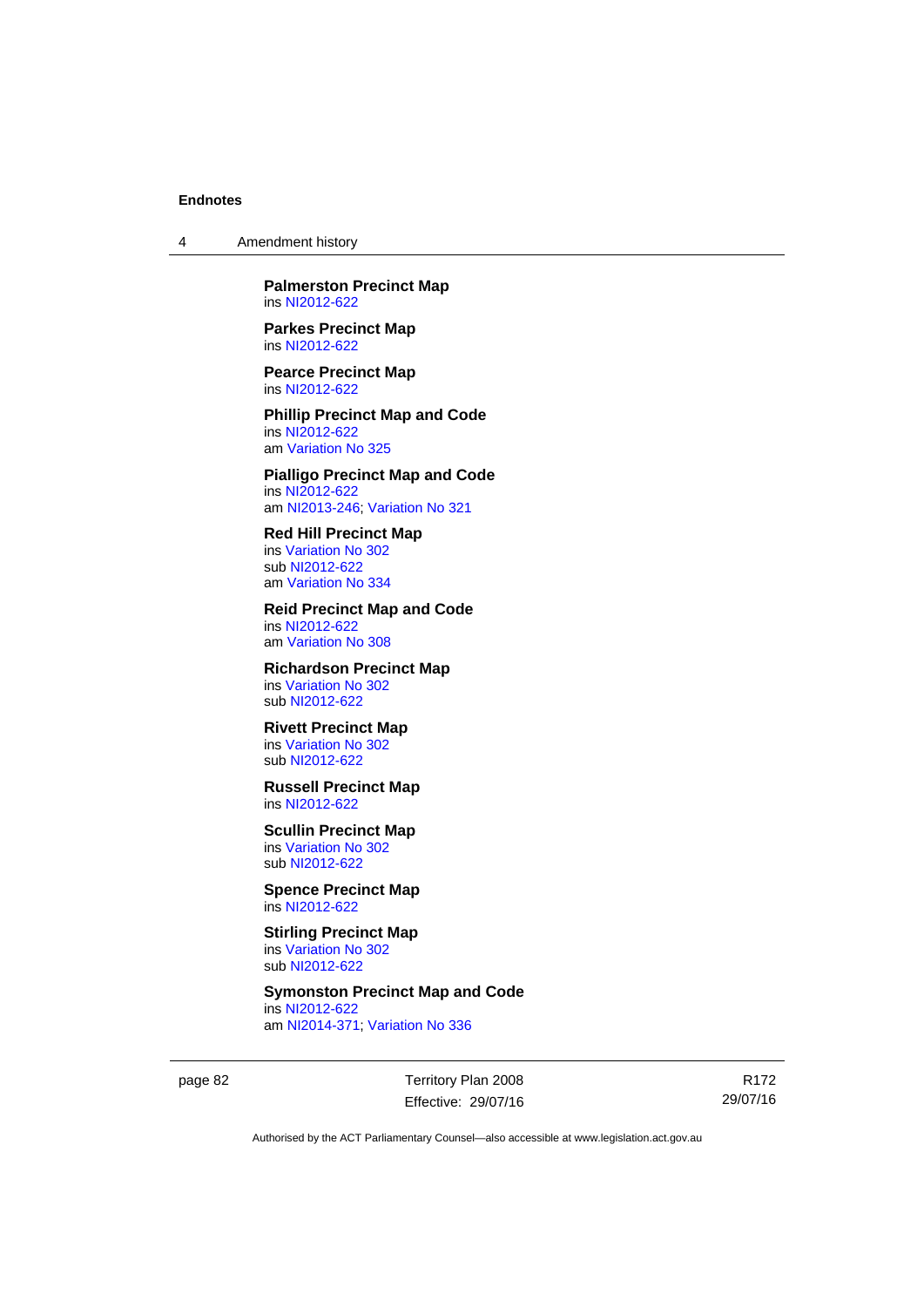Amendment history 4

#### **Tharwa Precinct Map and Code**  ins [NI2012-622](http://www.legislation.act.gov.au/ni/2012-622/default.asp)

# **Theodore Precinct Map**

ins [Variation No 302](http://www.legislation.act.gov.au/ni/2011-573/) sub [NI2012-622](http://www.legislation.act.gov.au/ni/2012-622/default.asp)

### **Torrens Precinct Map**

ins [Variation No 302](http://www.legislation.act.gov.au/ni/2011-573/) sub [NI2012-622](http://www.legislation.act.gov.au/ni/2012-622/default.asp)

#### **Turner Precinct Map and Code**

ins [Variation No 302](http://www.legislation.act.gov.au/ni/2011-573/) sub [NI2012-622](http://www.legislation.act.gov.au/ni/2012-622/default.asp) am [Variation No 309](http://www.legislation.act.gov.au/ni/2015-450/default.asp)

## **Wanniassa Precinct Map and Code**

ins [Variation No 302](http://www.legislation.act.gov.au/ni/2011-573/) sub [NI2012-622](http://www.legislation.act.gov.au/ni/2012-622/default.asp) am [Variation No 320](http://www.legislation.act.gov.au/ni/2015-540/default.asp)

## **Waramanga Precinct Map**

ins [Variation No 302](http://www.legislation.act.gov.au/ni/2011-573/) sub [NI2012-622](http://www.legislation.act.gov.au/ni/2012-622/default.asp)

# **Watson Precinct Map**

ins [Variation No 302](http://www.legislation.act.gov.au/ni/2011-573/) sub [NI2012-622](http://www.legislation.act.gov.au/ni/2012-622/default.asp); [NI2015-704](http://www.legislation.act.gov.au/ni/2015-704/default.asp)

#### **Weetangera Precinct Map**

ins [Variation No 302](http://www.legislation.act.gov.au/ni/2011-573/) sub [NI2012-622](http://www.legislation.act.gov.au/ni/2012-622/default.asp)

## **Weston Precinct Map and Code**

ins [Variation No 302](http://www.legislation.act.gov.au/ni/2011-573/) sub [NI2011-731](http://www.legislation.act.gov.au/ni/2011-731/) am [NI2012-145](http://www.legislation.act.gov.au/ni/2012-145/) sub [NI2012-622](http://www.legislation.act.gov.au/ni/2012-622/default.asp) am [NI2014-222](http://www.legislation.act.gov.au/ni/2014-222/default.asp); [NI2014-276](http://www.legislation.act.gov.au/ni/2014-276/default.asp)

## **Wright Precinct Map and Code**

ins [NI2012-209](http://www.legislation.act.gov.au/ni/2012-209/) sub [NI2012-314](http://www.legislation.act.gov.au/ni/2012-314/); [NI2012-622](http://www.legislation.act.gov.au/ni/2012-622/default.asp); [NI2014-10](http://www.legislation.act.gov.au/ni/2014-10/default.asp) am [NI2015-471](http://www.legislation.act.gov.au/ni/2015-471/default.asp)

#### **Yarralumla Precinct Map and Code**  ins [Variation No 302](http://www.legislation.act.gov.au/ni/2011-573/)

R172 29/07/16 Territory Plan 2008 Effective: 29/07/16 page 83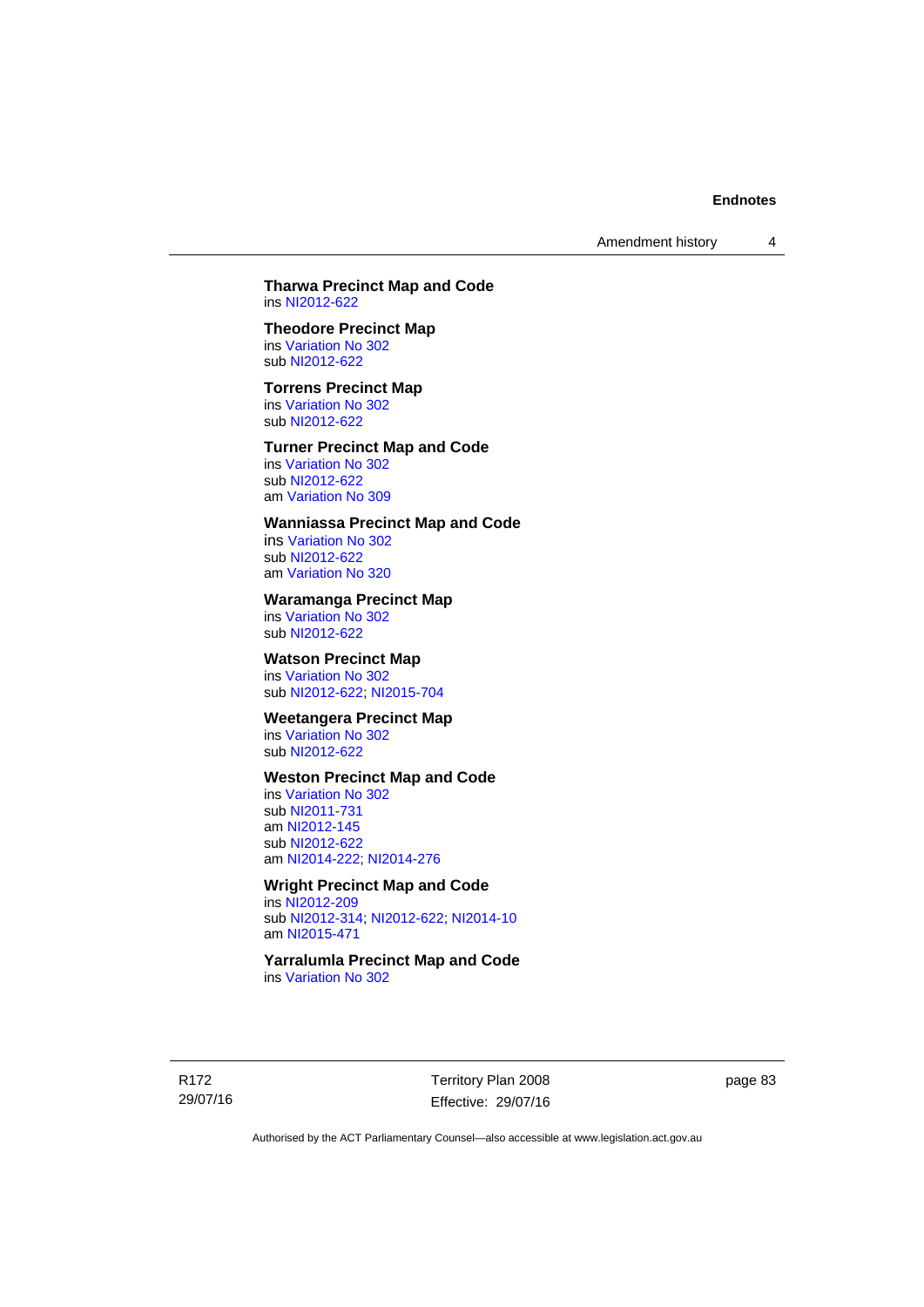| 4 | Amendment history |  |
|---|-------------------|--|
|---|-------------------|--|

# **10.2 District Precinct Maps and Codes Belconnen District Precinct Map and Code**  ins [NI2012-622](http://www.legislation.act.gov.au/ni/2012-622/default.asp) am [NI2013-437](http://www.legislation.act.gov.au/ni/2013-437/default.asp) **Booth District Precinct Map and Code**  ins [NI2012-622](http://www.legislation.act.gov.au/ni/2012-622/default.asp) **Canberra Central District Precinct Map and Code**  ins [NI2012-622](http://www.legislation.act.gov.au/ni/2012-622/default.asp) **Coree District Precinct Map and Code**  ins [NI2012-622](http://www.legislation.act.gov.au/ni/2012-622/default.asp) am [NI2016-391](http://www.legislation.act.gov.au/ni/2016-391/default.asp) **Cotter River District Precinct Map and Code**  ins [NI2012-622](http://www.legislation.act.gov.au/ni/2012-622/default.asp) am [NI2013-437](http://www.legislation.act.gov.au/ni/2013-437/default.asp) **Gungahlin District Precinct Map and Code**  ins [NI2012-622](http://www.legislation.act.gov.au/ni/2012-622/default.asp) am [NI2013-437](http://www.legislation.act.gov.au/ni/2013-437/default.asp); [Variation No 319](http://www.legislation.act.gov.au/ni/2014-501/default.asp) **Hall District Precinct Map and Code**  ins [NI2012-622](http://www.legislation.act.gov.au/ni/2012-622/default.asp) am [NI2013-437](http://www.legislation.act.gov.au/ni/2013-437/default.asp) **Jerrabomberra District Precinct Map and Code**  ins [NI2012-622](http://www.legislation.act.gov.au/ni/2012-622/default.asp) am [Variation No 305](http://www.legislation.act.gov.au/ni/2013-530/default.asp) **Kowen District Precinct Map and Code**  ins [NI2012-622](http://www.legislation.act.gov.au/ni/2012-622/default.asp) am [NI2013-437](http://www.legislation.act.gov.au/ni/2013-437/default.asp) **Majura District Precinct Map and Code**  ins [NI2012-622](http://www.legislation.act.gov.au/ni/2012-622/default.asp) am [NI2013-437](http://www.legislation.act.gov.au/ni/2013-437/default.asp) **Molongo Valley District Precinct Map and Code**  ins [NI2012-622](http://www.legislation.act.gov.au/ni/2012-622/default.asp) am [NI2014-90](http://www.legislation.act.gov.au/ni/2014-90/default.asp) **Mount Clear District Precinct Map and Code**  ins [NI2012-622](http://www.legislation.act.gov.au/ni/2012-622/default.asp) am [NI2013-437](http://www.legislation.act.gov.au/ni/2013-437/default.asp) **Paddy's River District Precinct Map and Code**  ins [NI2012-622](http://www.legislation.act.gov.au/ni/2012-622/default.asp) am [NI2013-437](http://www.legislation.act.gov.au/ni/2013-437/default.asp)

page 84 Territory Plan 2008 Effective: 29/07/16

R172 29/07/16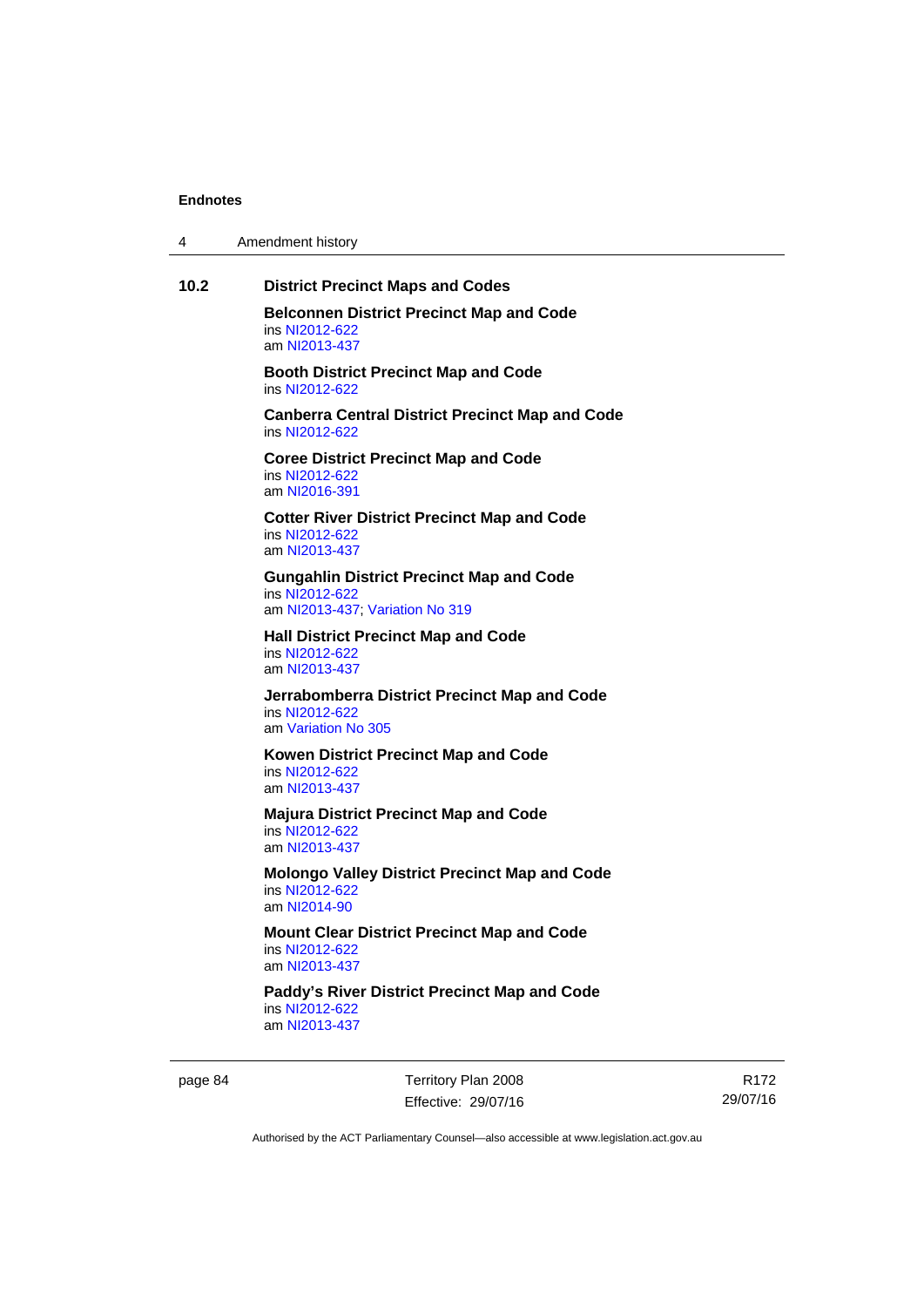Amendment history 4

#### **Rendezvous Creek District Precinct Map and Code**  ins [NI2012-622](http://www.legislation.act.gov.au/ni/2012-622/default.asp) am [NI2013-437](http://www.legislation.act.gov.au/ni/2013-437/default.asp)

**Stromlo District Precinct Map and Code**  ins [NI2012-622](http://www.legislation.act.gov.au/ni/2012-622/default.asp) am [NI2013-437](http://www.legislation.act.gov.au/ni/2013-437/default.asp)

**Tennent District Precinct Map and Code**  ins [NI2012-622](http://www.legislation.act.gov.au/ni/2012-622/default.asp)

**Tuggeranong District Precinct Map and Code**  ins [NI2012-622](http://www.legislation.act.gov.au/ni/2012-622/default.asp)

am [Variation No 305](http://www.legislation.act.gov.au/ni/2013-530/default.asp)

**Weston District Precinct Map and Code**  ins [NI2012-622](http://www.legislation.act.gov.au/ni/2012-622/default.asp) am [NI2013-437](http://www.legislation.act.gov.au/ni/2013-437/default.asp)

**Woden District Precinct Map and Code**  ins [NI2012-622](http://www.legislation.act.gov.au/ni/2012-622/default.asp)

## **10.3 Other Precinct Codes**

renum [NI2012-622](http://www.legislation.act.gov.au/ni/2012-622/default.asp) **Northbourne Avenue Precinct Code**  (prev 10.1) renum and reloc [NI2010-602](http://www.legislation.act.gov.au/ni/2010-602/) renum [NI2012-622](http://www.legislation.act.gov.au/ni/2012-622/default.asp) Introduction am [NI2010-22](http://www.legislation.act.gov.au/ni/2010-22/); [NI2010-217](http://www.legislation.act.gov.au/ni/2010-217/) **Part A(5) – Commercial C5 – Residential Mixed Use**  Element 2 Item 2.1 R10 sub [NI2012-631](http://www.legislation.act.gov.au/ni/2012-631/default.asp)<br>R10A ins NI2012-631 ins [NI2012-631](http://www.legislation.act.gov.au/ni/2012-631/default.asp) Item 2.5 R15 sub [NI2012-631](http://www.legislation.act.gov.au/ni/2012-631/default.asp) R16 om [NI2012-631](http://www.legislation.act.gov.au/ni/2012-631/default.asp) **Part B – General Development Controls**  Element 1 Item  $1.1$ <br>R<sub>18</sub> sub [NI2010-217](http://www.legislation.act.gov.au/ni/2010-217/); [NI2014-656](http://www.legislation.act.gov.au/ni/2014-656/default.asp) Element 2 Item  $2.1$ <br>R $21$ R21 sub [NI2009-487](http://www.legislation.act.gov.au/ni/2009-487/); [NI2012-631](http://www.legislation.act.gov.au/ni/2012-631/default.asp)<br>R22 sub NI2012-631 sub [NI2012-631](http://www.legislation.act.gov.au/ni/2012-631/default.asp) R22A ins [NI2012-631](http://www.legislation.act.gov.au/ni/2012-631/default.asp) Item 2.4 R26 am [NI2009-487](http://www.legislation.act.gov.au/ni/2009-487/) sub [NI2012-631](http://www.legislation.act.gov.au/ni/2012-631/default.asp)

R172 29/07/16 Territory Plan 2008 Effective: 29/07/16 page 85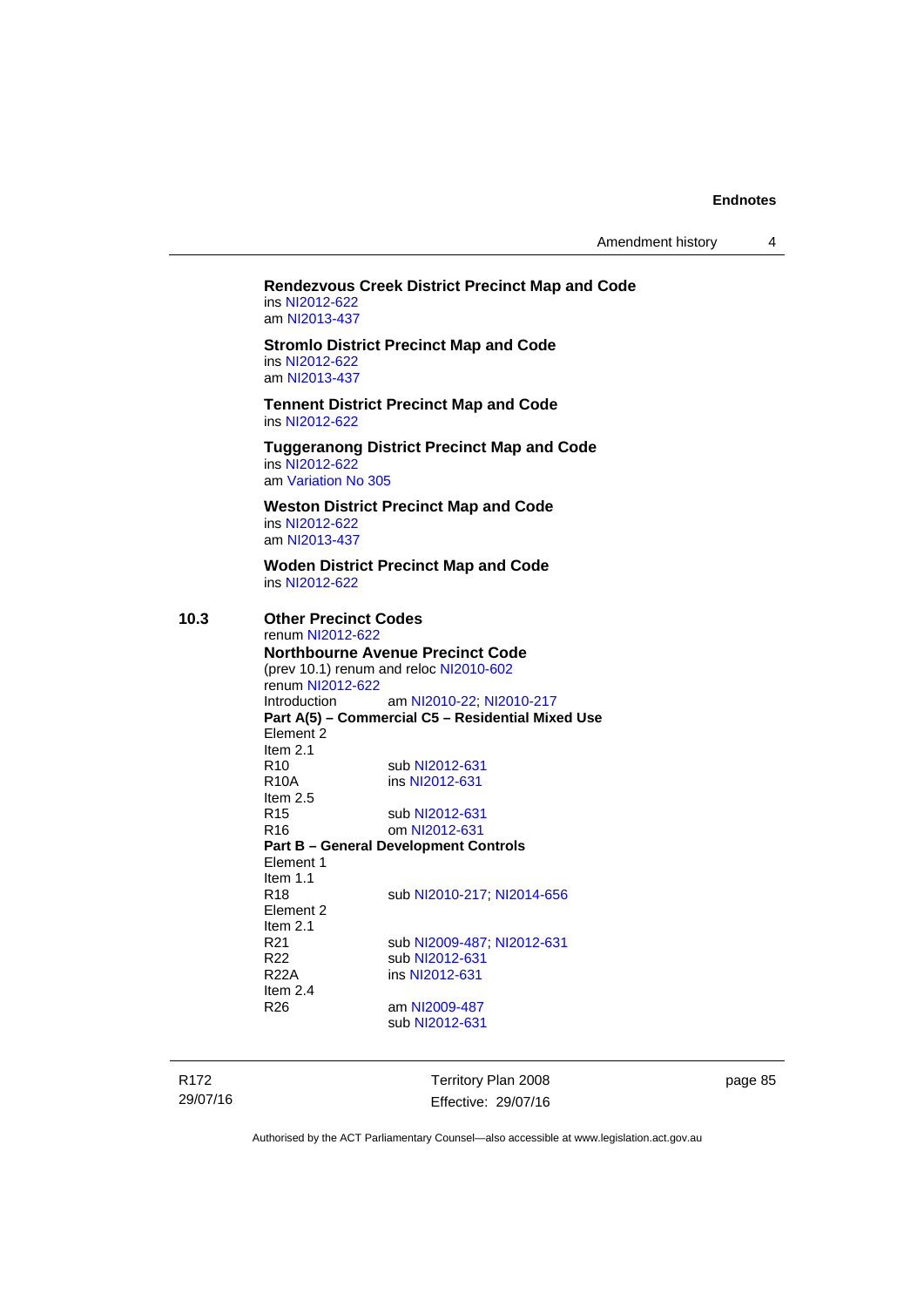| 4 | Amendment history                        |                                        |
|---|------------------------------------------|----------------------------------------|
|   |                                          |                                        |
|   | <b>R26A</b>                              | ins NI2012-631                         |
|   | R26B                                     | ins NI2012-631                         |
|   | Item 2.7                                 |                                        |
|   | C29                                      | sub NI2009-38                          |
|   | Element 3                                |                                        |
|   | Item 3.1                                 |                                        |
|   | R30                                      | am NI2010-217                          |
|   | R31                                      | am NI2010-217                          |
|   | Element 5<br>Item $5.2$                  |                                        |
|   | R <sub>53</sub>                          | am NI2010-217                          |
|   | Item $5.4$                               |                                        |
|   | C56                                      | sub NI2010-22                          |
|   | Element 6                                |                                        |
|   | Item $6.1$                               |                                        |
|   | hdg                                      | om NI2009-487                          |
|   |                                          | ins NI2010-217                         |
|   | R57                                      | am NI2008-541                          |
|   |                                          | om NI2009-487                          |
|   |                                          | ins NI2010-217                         |
|   | R58                                      | om NI2009-487                          |
|   | R58, C58                                 | ins NI2010-217                         |
|   | R59, C59                                 | om NI2009-487                          |
|   |                                          | ins NI2010-217                         |
|   | R60<br>R60, C60                          | om NI2009-487<br>ins NI2010-217        |
|   | Item 6.3                                 |                                        |
|   | R62                                      | sub NI2011-788                         |
|   | Element 7                                |                                        |
|   | Item 7.1                                 |                                        |
|   | R73                                      | am NI2009-38                           |
|   |                                          |                                        |
|   | <b>Rural Villages Precinct Code</b>      |                                        |
|   |                                          | (prev 10.2) renum and reloc NI2010-602 |
|   | Introduction<br>Part A - Village of Hall | am NI2010-22                           |
|   | Figure 1                                 | sub NI2008-290                         |
|   |                                          |                                        |
|   | <b>Part B - Stromlo Settlement</b>       |                                        |
|   | Element 5                                |                                        |
|   | C33                                      | am NI2028-290                          |
|   | Part D – Uriarra Village                 |                                        |
|   | Part D(1) hdg                            |                                        |
|   | Element 2                                |                                        |
|   | Item 2.1                                 |                                        |
|   | C50                                      | sub NI2009-38                          |

page 86 Territory Plan 2008 Effective: 29/07/16

R172 29/07/16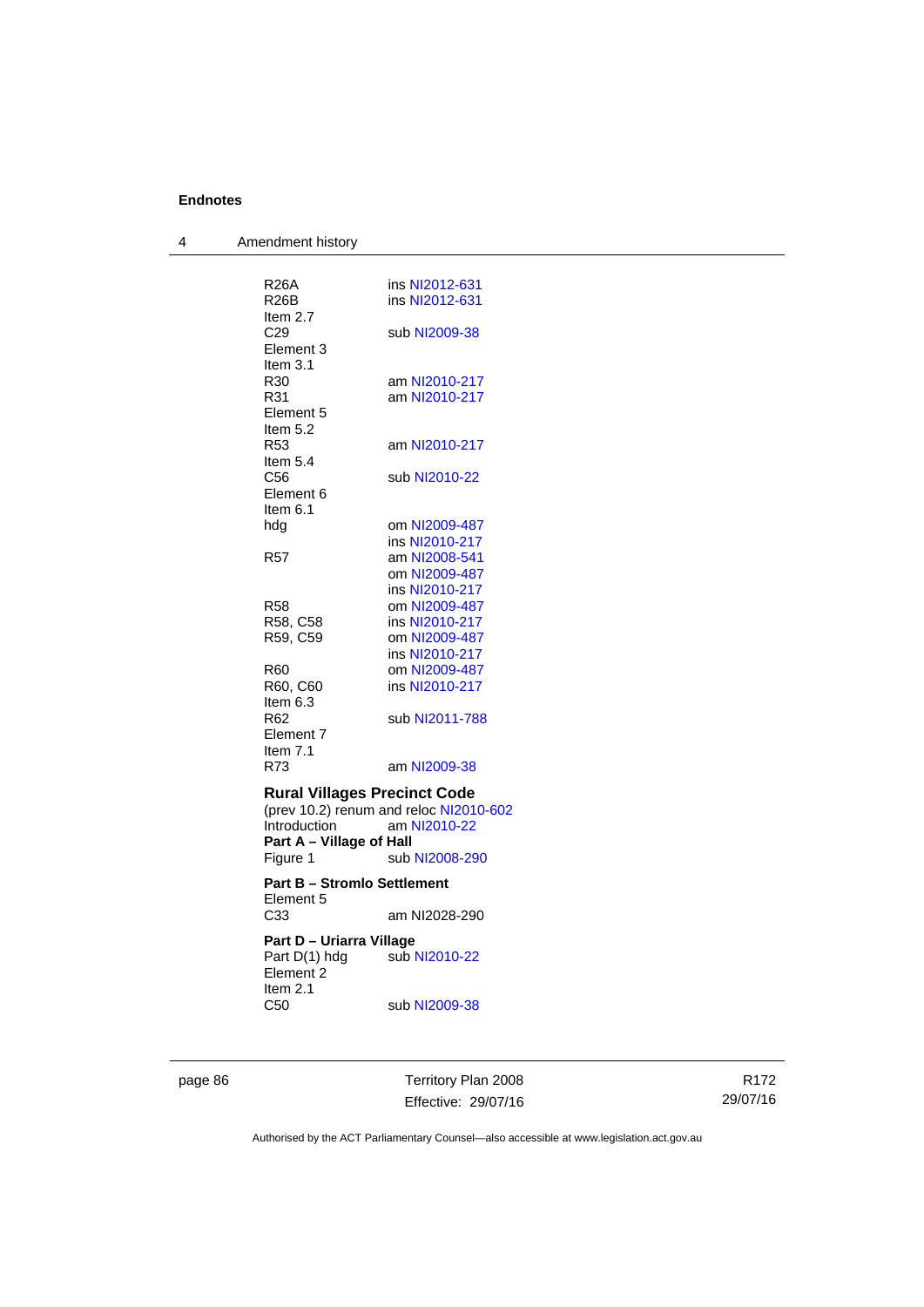Amendment history 4

## **Part E – General Controls For All Villages**  Element 1 Item 1.1<br>C51 sub [NI2010-22](http://www.legislation.act.gov.au/ni/2010-22/) om [NI2012-622](http://www.legislation.act.gov.au/ni/2012-622/default.asp) om [NI2012-622](http://www.legislation.act.gov.au/ni/2012-622/default.asp) **Inner North Precinct Code**  (prev 3.4) renum [NI2010-22](http://www.legislation.act.gov.au/ni/2010-22/) R35 (prev 10.3) renum and reloc [NI2010-602](http://www.legislation.act.gov.au/ni/2010-602/) renum [NI2012-622](http://www.legislation.act.gov.au/ni/2012-622/default.asp) Introduction am [NI2012-190;](http://www.legislation.act.gov.au/ni/2012-190/) [NI2014-656](http://www.legislation.act.gov.au/ni/2014-656/default.asp) **Part A – General Development Controls**  Element 2<br>Item 2.1 hdg sub [NI2008-358](http://www.legislation.act.gov.au/ni/2008-358/) R3 sub [NI2008-358](http://www.legislation.act.gov.au/ni/2008-358/)<br>Item 2.3 hdg sub NI2008-358 Item 2.3 hdg sub [NI2008-358](http://www.legislation.act.gov.au/ni/2008-358/)<br>R6 sub NI2008-358 R6 sub [NI2008-358](http://www.legislation.act.gov.au/ni/2008-358/)<br>R7 sub NI2008-358 sub [NI2008-358](http://www.legislation.act.gov.au/ni/2008-358/); [NI2013-535](http://www.legislation.act.gov.au/ni/2013-535/) C11 sub [NI2008-358](http://www.legislation.act.gov.au/ni/2008-358/)<br>Figure 1 sub NI2008-358 Figure 1 sub [NI2008-358](http://www.legislation.act.gov.au/ni/2008-358/)<br>C12 sub NI2011-207 sub [NI2011-207](http://www.legislation.act.gov.au/ni/2011-207/) R13 sub [NI2008-358](http://www.legislation.act.gov.au/ni/2008-358/) am [NI2009-322](http://www.legislation.act.gov.au/ni/2009-322/) sub [NI2012-631](http://www.legislation.act.gov.au/ni/2012-631/default.asp) C13 am [NI2013-390](http://www.legislation.act.gov.au/ni/2013-390/default.asp)<br>Item 2.5 hdg sub NI2008-541 sub [NI2008-541](http://www.legislation.act.gov.au/ni/2008-541/) Element 3<br>Figure 2 Figure 2 sub [NI2008-358](http://www.legislation.act.gov.au/ni/2008-358/)<br>Item 3.2 hdg sub NI2008-358 sub [NI2008-358](http://www.legislation.act.gov.au/ni/2008-358/) R18 sub [NI2008-358](http://www.legislation.act.gov.au/ni/2008-358/) am [NI2010-217](http://www.legislation.act.gov.au/ni/2010-217/) Element 5 Item  $5.1$ <br> $C<sub>21</sub>$ sub [NI2010-22](http://www.legislation.act.gov.au/ni/2010-22/) **Part B – Control Plans** Braddon sub [NI2008-358](http://www.legislation.act.gov.au/ni/2008-358/)<br>
Lyneham sub NI2010-217 sub [NI2010-217](http://www.legislation.act.gov.au/ni/2010-217/); [NI2014-656](http://www.legislation.act.gov.au/ni/2014-656/default.asp) O'Connor and Turner North sub [Variation No 310](http://www.legislation.act.gov.au/ni/2011-688/) Turner South sub [Variation No 310](http://www.legislation.act.gov.au/ni/2011-688/)

#### **Part C – Site Specific Controls Part C (1) – Braddon**<br>Item 2.2 hdg or om [NI2008-358](http://www.legislation.act.gov.au/ni/2008-358/) R25 om [NI2008-358](http://www.legislation.act.gov.au/ni/2008-358/)

R172 29/07/16 Territory Plan 2008 Effective: 29/07/16 page 87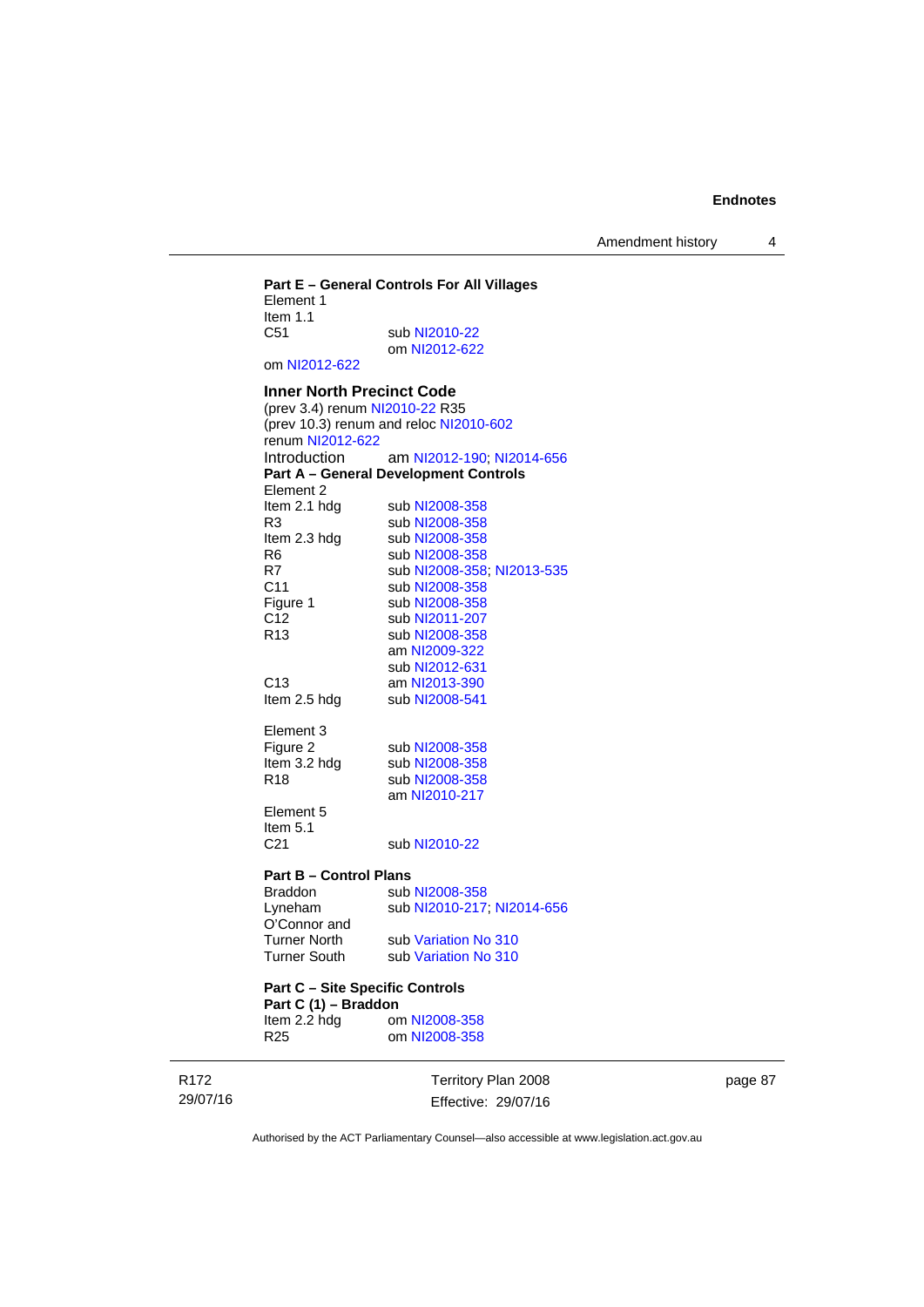4 Amendment history

| Item 2.3 hdg<br>R <sub>26</sub>                                                                                                                                                                                                                                                              | om NI2008-358<br>om NI2008-358                                                                                                                                                                                                                                                                                                                                      |
|----------------------------------------------------------------------------------------------------------------------------------------------------------------------------------------------------------------------------------------------------------------------------------------------|---------------------------------------------------------------------------------------------------------------------------------------------------------------------------------------------------------------------------------------------------------------------------------------------------------------------------------------------------------------------|
| Part C (3) – Lyneham<br>Rules renum NI2014-656<br>hdg<br>Item 2.1 hdg<br>R31<br>Item 2.2 hdg<br>R32<br>Item 2.3 hdg<br>R33<br>Item 2.4 hdg<br>R34<br>Item 2.5 hdg<br>R35<br>Item 2.6 hdg<br>R36<br>Item 2.7 hdg<br>R37<br>Item 2.8 hdg<br>R38<br>Item 2.9 hdg<br>R39<br>Item 2.10 hdg<br>R40 | am NI2010-411<br>sub NI2014-656<br>sub NI2014-656<br>om NI2008-358<br>om NI2008-358<br>om NI2008-358<br>om NI2008-358<br>om NI2008-358<br>om NI2008-358<br>om NI2008-358<br>om NI2008-358<br>om NI2008-358<br>om NI2008-358<br>om NI2008-358<br>om NI2008-358<br>om NI2008-358<br>om NI2008-358<br>om NI2008-358<br>om NI2008-358<br>om NI2008-358<br>om NI2008-358 |
| Part C (4) - O'Connor                                                                                                                                                                                                                                                                        |                                                                                                                                                                                                                                                                                                                                                                     |
| Rules renum NI2014-656<br>hdg<br>Element <sub>2</sub><br>Item 2.1 hdg                                                                                                                                                                                                                        | am NI2010-411<br>am NI2012-190<br>am NI2012-190                                                                                                                                                                                                                                                                                                                     |
| Part C (5) - Turner<br>Rules renum NI2014-656<br>hda<br>Element 1<br>Intent<br>Item 1.1 hdg<br>R44, C44<br>Element 2<br>Item 2.1 hdg<br>R45<br>Figure 3                                                                                                                                      | am NI2010-411<br>om Variation No 310<br>om Variation No 310<br>om Variation No 310<br>om Variation No 310<br>sub NI2008-358<br>sub NI2008-358<br>ins NI2008-358                                                                                                                                                                                                     |
|                                                                                                                                                                                                                                                                                              |                                                                                                                                                                                                                                                                                                                                                                     |

#### **Gungahlin Town Centre Precinct Code**

ins [Variation No 300](http://www.legislation.act.gov.au/ni/2011-691/) Introduction Application am [NI2012-190](http://www.legislation.act.gov.au/ni/2012-190/)

page 88 Territory Plan 2008

Effective: 29/07/16

R172 29/07/16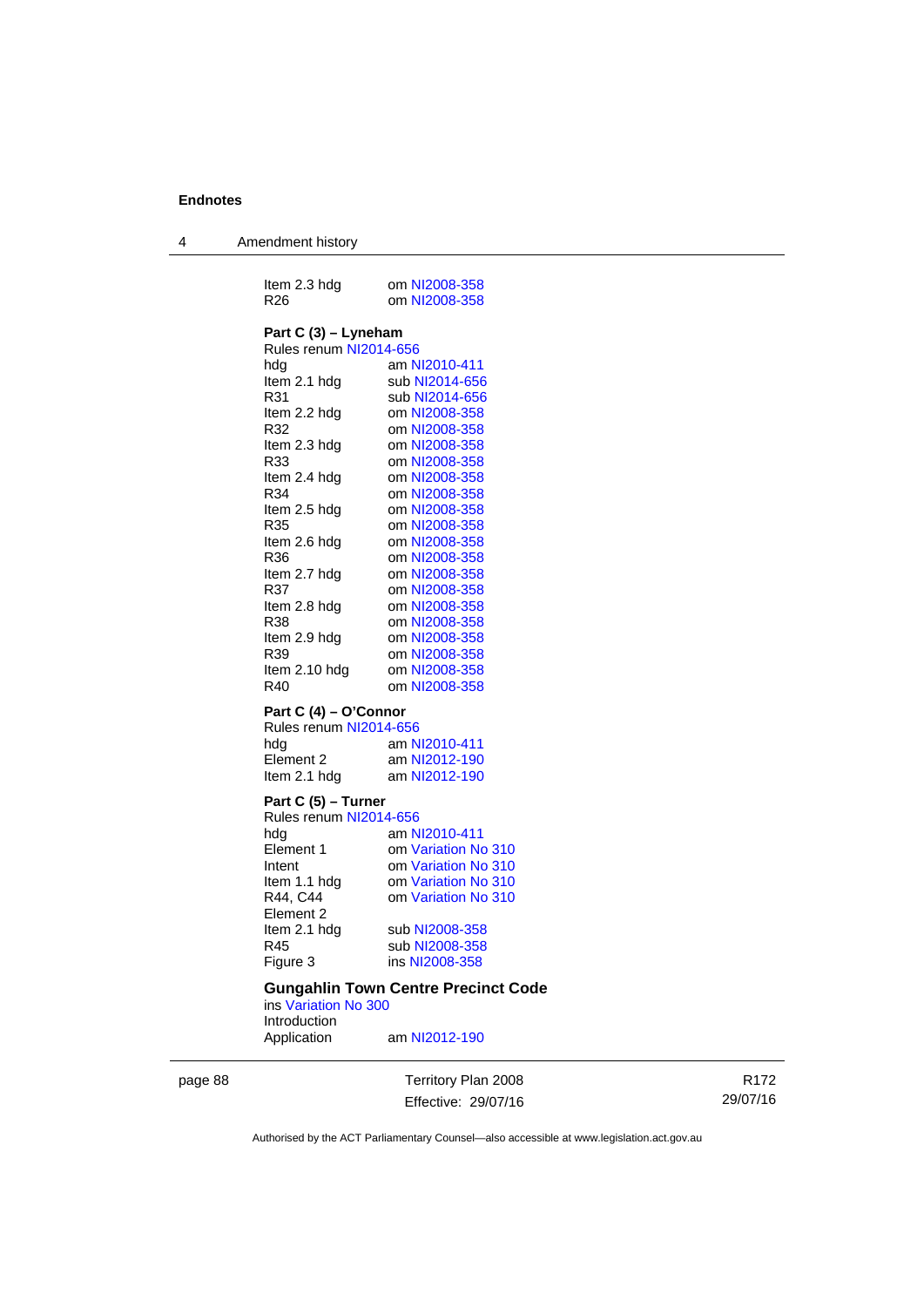Amendment history 4

R172 Territory Plan 2008 **Part A – Land Use and Subdivision**  Element 2 Item 3.4<br>C4 am [NI2012-190](http://www.legislation.act.gov.au/ni/2012-190/) Item 3.5 R5 am [NI2012-190](http://www.legislation.act.gov.au/ni/2012-190/)<br>C5 am NI2012-190 am [NI2012-190](http://www.legislation.act.gov.au/ni/2012-190/) **Part B – General Development Controls**  Element 3 Item3.2<br>C9 am [NI2012-190](http://www.legislation.act.gov.au/ni/2012-190/) Element 4 Item  $4.1$ <br>R11 am [NI2012-190](http://www.legislation.act.gov.au/ni/2012-190/) C11 am [NI2012-190](http://www.legislation.act.gov.au/ni/2012-190/) **Part C (1) – Precinct 1a – Retail core**  Element 2 Item  $2.3$ <br>R24 R24 am [NI2012-189](http://www.legislation.act.gov.au/ni/2012-189/)<br>C24 am NI2012-189 am [NI2012-189](http://www.legislation.act.gov.au/ni/2012-189/) **Part C (2) – Precinct 1b – Retail core mixed use**  Element 2 Item  $2.1$ <br>R $31$ am [NI2012-189](http://www.legislation.act.gov.au/ni/2012-189/) C31 am [NI2012-189](http://www.legislation.act.gov.au/ni/2012-189/) Element 2 Item 2.1 R41 am [NI2011-788](http://www.legislation.act.gov.au/ni/2011-788/) **Part C (8) – Precinct 4b – Northern Transition**  Element 2 Item 2.1 R59 am [NI2012-189](http://www.legislation.act.gov.au/ni/2012-189/) C59 am [NI2012-189](http://www.legislation.act.gov.au/ni/2012-189/) om [NI2012-622](http://www.legislation.act.gov.au/ni/2012-622/default.asp) **11.1 Parking and Vehicular Access General Code**  sub [NI2010-410](http://www.legislation.act.gov.au/ni/2010-410/)<br>2.2 sub NI2010-23 2.2 sub [NI2010-23](http://www.legislation.act.gov.au/ni/2010-23/)<br>2.2.4 am NI2011-355 2.2.4 am [NI2011-355](http://www.legislation.act.gov.au/ni/2011-355/)<br>2.3.2 am NI2010-23 2.3.2 am [NI2010-23](http://www.legislation.act.gov.au/ni/2010-23/)<br>2.4 hdg ins NI2010-23 ins [NI2010-23](http://www.legislation.act.gov.au/ni/2010-23/) 2.5 (prev 2.4) renum [NI2010-23](http://www.legislation.act.gov.au/ni/2010-23/) R35 2.6 (prev 2.5) renum [NI2010-23](http://www.legislation.act.gov.au/ni/2010-23/) R35 2.8 am [NI2011-589](http://www.legislation.act.gov.au/ni/2011-589/) 3.1.4 sub [NI2011-207](http://www.legislation.act.gov.au/ni/2011-207/)<br>3.1.5 sch 1 am NI2011-589 am [NI2011-589;](http://www.legislation.act.gov.au/ni/2011-589/) [NI2011-788;](http://www.legislation.act.gov.au/ni/2011-788/) [NI2012-189](http://www.legislation.act.gov.au/ni/2012-189/) 3.2.2 am [NI2011-207](http://www.legislation.act.gov.au/ni/2011-207/)

Effective: 29/07/16 page 89

Authorised by the ACT Parliamentary Counsel—also accessible at www.legislation.act.gov.au

29/07/16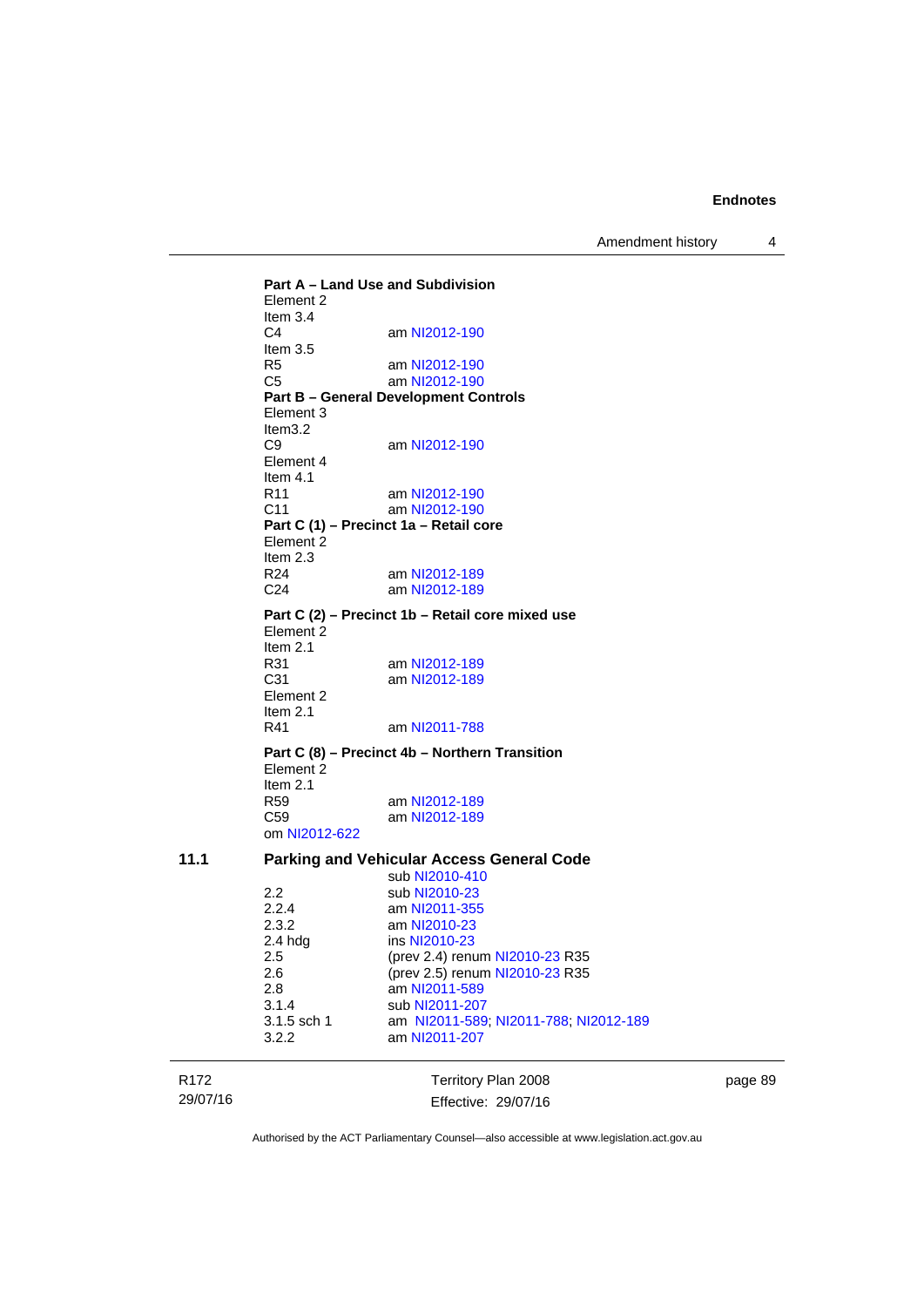4 Amendment history 3.2.4 am [NI2010-22](http://www.legislation.act.gov.au/ni/2010-22/); [NI2013-245](http://www.legislation.act.gov.au/ni/2013-245/default.asp)<br>3.2.5 sch 2 am NI2008-290, NI2008-54 am [NI2008-290](http://www.legislation.act.gov.au/ni/2008-290/), [NI2008-541](http://www.legislation.act.gov.au/ni/2008-541/); [NI2010-22](http://www.legislation.act.gov.au/ni/2010-22/); [NI2010-602](http://www.legislation.act.gov.au/ni/2010-602/); [NI2010-697](http://www.legislation.act.gov.au/ni/2010-697/); [NI2011-788](http://www.legislation.act.gov.au/ni/2011-788/); [NI2012-631](http://www.legislation.act.gov.au/ni/2012-631/default.asp); [NI2013-245](http://www.legislation.act.gov.au/ni/2013-245/default.asp); [Variation](http://www.legislation.act.gov.au/ni/2014-294/default.asp)  [No 318](http://www.legislation.act.gov.au/ni/2014-294/default.asp) 3.3.5 sch 3 am [NI2011-788](http://www.legislation.act.gov.au/ni/2011-788/) 3.4.5 sch 4 am [NI2011-788](http://www.legislation.act.gov.au/ni/2011-788/)<br>3.5.5 sch 5 am NI2010-22; am [NI2010-22](http://www.legislation.act.gov.au/ni/2010-22/); [NI2011-788](http://www.legislation.act.gov.au/ni/2011-788/) 3.6.5 sch 6 am [NI2011-788](http://www.legislation.act.gov.au/ni/2011-788/) 3.7.5 sch 7 am [NI2011-788](http://www.legislation.act.gov.au/ni/2011-788/) 3.8.5 sch 8 am [NI2011-788](http://www.legislation.act.gov.au/ni/2011-788/) 3.9.5 sch 9 am [NI2011-788](http://www.legislation.act.gov.au/ni/2011-788/) **11.2 Bicycle Parking General Code 1 – Planning Context**  Application of this code hdg sub [NI2011-590](http://www.legislation.act.gov.au/ni/2011-590/)<br>1.3 sub NI2011-590 1.3 sub [NI2011-590](http://www.legislation.act.gov.au/ni/2011-590/)<br>Table 1 am NI2011-788 Table 1 am [NI2011-788](http://www.legislation.act.gov.au/ni/2011-788/)<br>Table 2 am NI2011-788 am [NI2011-788](http://www.legislation.act.gov.au/ni/2011-788/); [NI2013-437](http://www.legislation.act.gov.au/ni/2013-437/default.asp) **11.3 Access and Mobility General Code**  sub [NI2009-342](http://www.legislation.act.gov.au/ni/2009-342/) Introduction am [NI2008-541](http://www.legislation.act.gov.au/ni/2008-541/) Application of the Code Table 1 am [NI2011-788](http://www.legislation.act.gov.au/ni/2011-788/); [NI2012-632](http://www.legislation.act.gov.au/ni/2012-632/default.asp); [NI2013-437](http://www.legislation.act.gov.au/ni/2013-437/default.asp) **Part A – General Development Controls**  Element 1 Item 1.1<br>R2 R2 sub [NI2010-23](http://www.legislation.act.gov.au/ni/2010-23/)<br>Figure 1 om NI2010-23 om [NI2010-23](http://www.legislation.act.gov.au/ni/2010-23/) Element 2 Item 2.2<br>R5 am [NI2010-217](http://www.legislation.act.gov.au/ni/2010-217/) **Part B – Additional Specific Controls**  Element 2 Item 2.1 R12 am [NI2010-23](http://www.legislation.act.gov.au/ni/2010-23/) **Appendices**  Appendix A am [NI2010-23](http://www.legislation.act.gov.au/ni/2010-23/); pars renum R35 (see NI2010-23) **11.4 Crime Prevention through Environmental Design General Code Part A – General requirements**<br>Table 1 am NI2011-3 am [NI2011-355](http://www.legislation.act.gov.au/ni/2011-355/); [NI2011-788](http://www.legislation.act.gov.au/ni/2011-788/) Element 3 Item 3.3 C10 am [NI2008-541](http://www.legislation.act.gov.au/ni/2008-541/); [NI2009-324](http://www.legislation.act.gov.au/ni/2009-324/)

page 90 Territory Plan 2008 Effective: 29/07/16

R172 29/07/16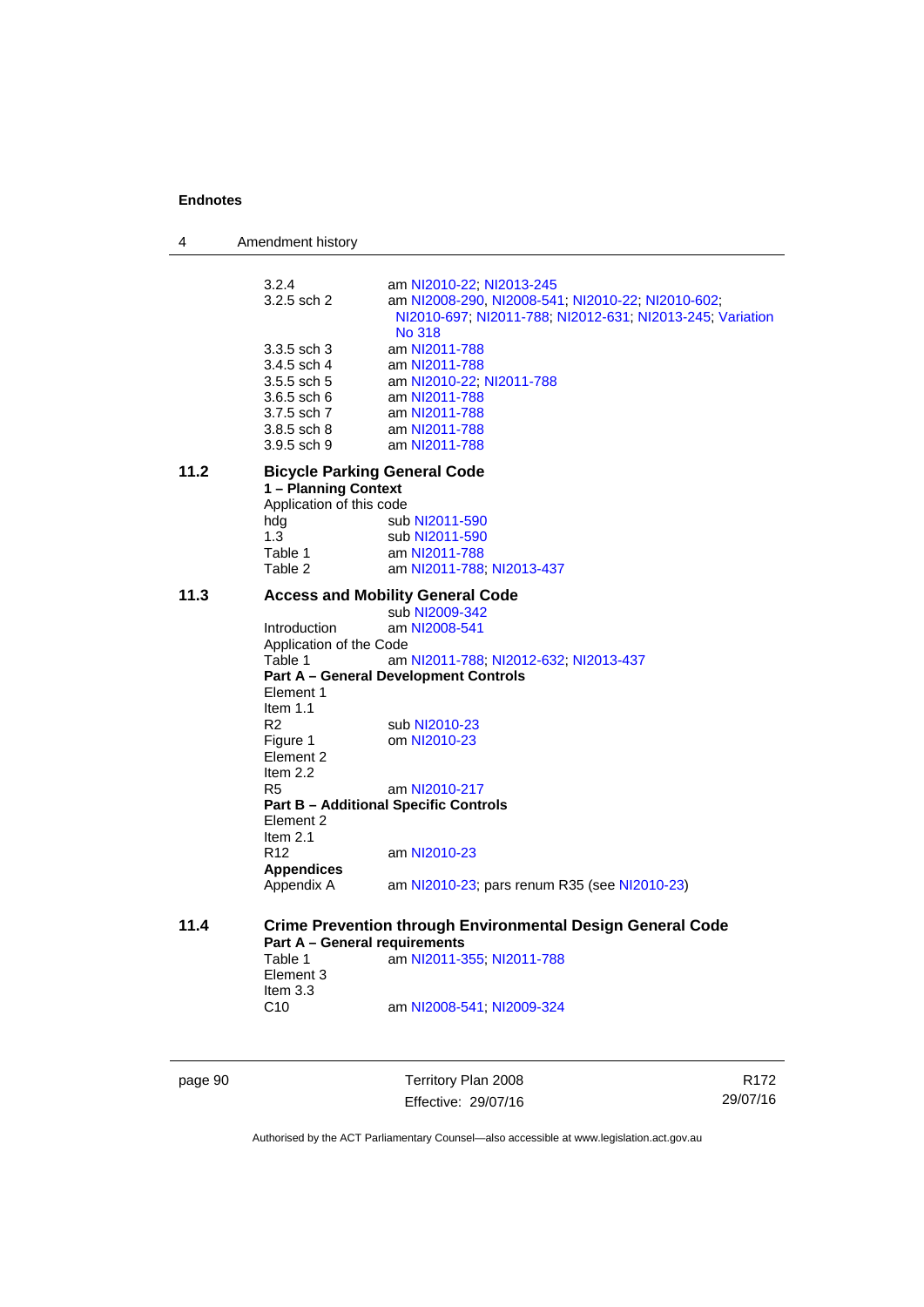| 11.5 | <b>Community and Recreation Facilities Location Guidelines General</b><br>Code<br>Element 3 |                                                                                      |  |
|------|---------------------------------------------------------------------------------------------|--------------------------------------------------------------------------------------|--|
|      | Item $3.1$<br>Element 4<br>Appendix B                                                       | am NI2011-788<br>am NI2011-788<br>am NI2011-788                                      |  |
| 11.6 | Code                                                                                        | <b>Communications Facilities and Associated Infrastructure General</b>               |  |
|      |                                                                                             | Part A (2)- Telecommunications Antenna(e), Towers and Associated<br><b>Equipment</b> |  |
|      | hda<br>Element 2<br>Item $2.1$                                                              | sub NI2013-245                                                                       |  |
|      | hdg<br>R <sub>16</sub> , C <sub>16</sub>                                                    | sub NI2013-245<br>omNI2013-245                                                       |  |
|      | R <sub>17</sub><br>Item $2.1A$                                                              | sub NI2013-245                                                                       |  |
|      | hdg                                                                                         | ins NI2013-245                                                                       |  |
|      | C <sub>18</sub>                                                                             | sub NI2013-245                                                                       |  |
|      | C <sub>19</sub><br>Item 2.2                                                                 | sub NI2013-245                                                                       |  |
|      | hdg                                                                                         | sub NI2013-245                                                                       |  |
|      | R <sub>20</sub>                                                                             | am NI2013-246; pars renum R111 LA                                                    |  |
|      | Element 2<br>Item $2.1$                                                                     | <b>Part B - General Development Controls</b>                                         |  |
|      | R33                                                                                         | am NI2010-411                                                                        |  |
|      |                                                                                             | sub NI2011-590                                                                       |  |
|      | C <sub>33</sub>                                                                             | sub NI2011-590                                                                       |  |
| 11.8 | Part A(2) - Policies<br>Element 2                                                           | Water Use and Catchment General Code<br><b>Part A - Conservation Catchments</b>      |  |
|      | Sch <sub>2</sub>                                                                            | am Variation No 296                                                                  |  |
|      | Part B(2) - Policies<br>Element 6                                                           | <b>Part B - Water Supply Catchments</b>                                              |  |
|      | Sch 4                                                                                       | am Variation No 296                                                                  |  |
|      | Part C(2) - Policies<br>Element 11                                                          | Part C - Drainage and Open Space Catchments                                          |  |
|      | Sch 6                                                                                       | am Variation No 296                                                                  |  |

R172 29/07/16 Territory Plan 2008 Effective: 29/07/16

page 91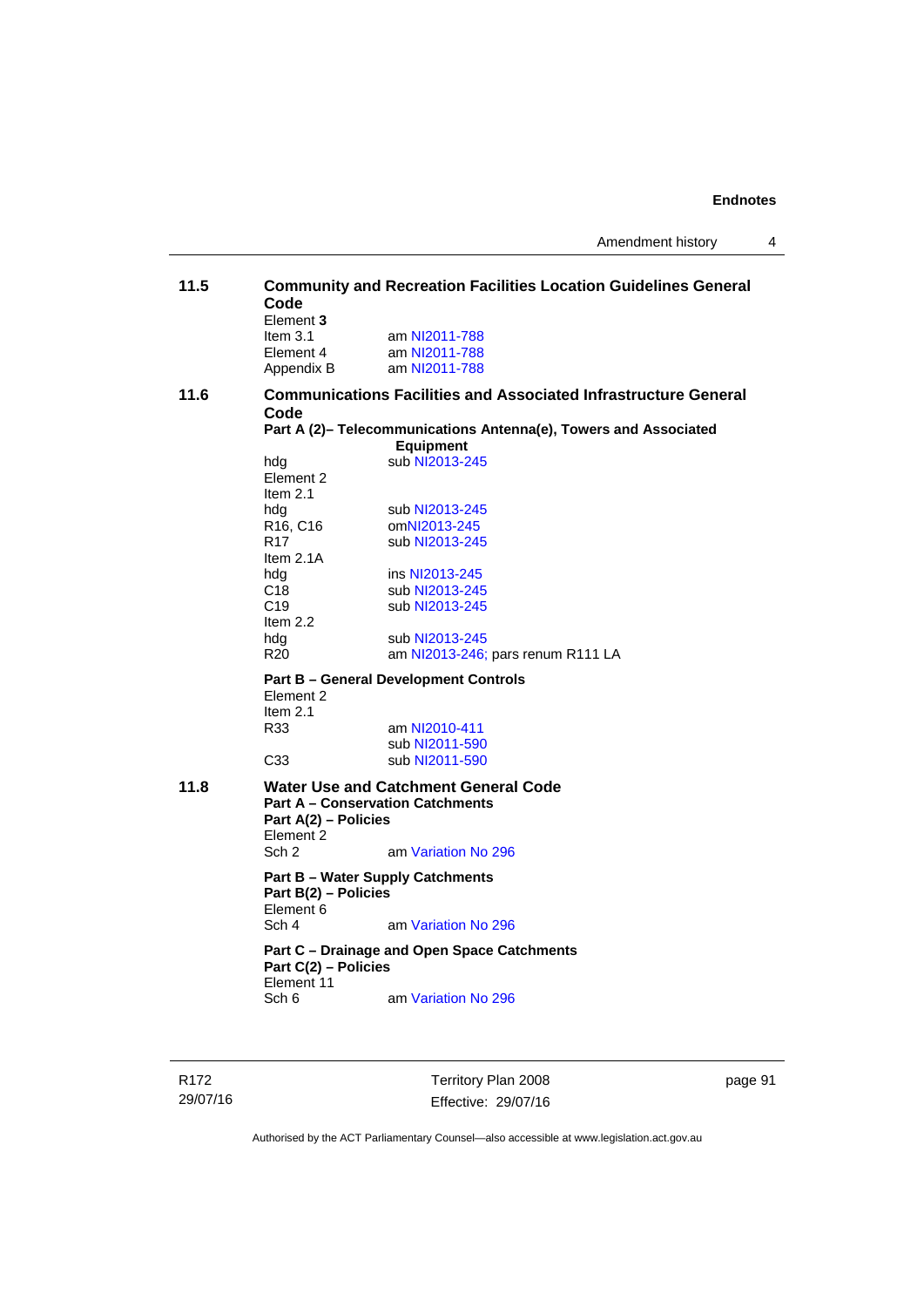| 4     | Amendment history                                                                                                                                                                                                                                                                                                                                                                                                                                                                                                                                                                                                                                                               |
|-------|---------------------------------------------------------------------------------------------------------------------------------------------------------------------------------------------------------------------------------------------------------------------------------------------------------------------------------------------------------------------------------------------------------------------------------------------------------------------------------------------------------------------------------------------------------------------------------------------------------------------------------------------------------------------------------|
| 11.10 | WaterWays: Water Sensitive Urban Design General Code<br>2.4 - Acceptable solutions<br>Option 2<br>Greywater system am NI2009-322<br>Appendix B2<br>Stormwater quality am NI2009-322                                                                                                                                                                                                                                                                                                                                                                                                                                                                                             |
| 11.12 | <b>Residential Boundary Fences General Code</b><br><b>Part A - General Controls</b><br>Element 2<br>R1<br>am NI2008-290                                                                                                                                                                                                                                                                                                                                                                                                                                                                                                                                                         |
| 11.13 | <b>Lease Variation General Code</b><br>ins Variation No 306<br>am NI2013-436; NI2013-535                                                                                                                                                                                                                                                                                                                                                                                                                                                                                                                                                                                        |
| 12    | <b>Overlays</b><br><b>Title</b><br>am NI2008-541<br>Introduction<br>am NI2008-541<br>Special Requirements of the National Capital Plan<br>12.1<br>am NI2008-290<br><b>Future Urban Areas</b><br>12.2<br>am NI2008-541<br>Urban Open Space Zones<br>12.4<br>om NI2012-622<br><b>Precincts</b><br>12.6<br>am Variation No 281<br>om NI2012-622                                                                                                                                                                                                                                                                                                                                    |
| 13    | <b>Definitions</b><br>Part A<br>Umbrella Term Commercial Accommodation Use am<br>NI2009-37<br>Umbrella Term Major Utility Installation def Major road<br>om NI2012-631<br>def Animal husbandry ins NI2008-590<br>am NI2012-632<br>def Cemetery am NI2009-37<br>def Child care centre am NI2011-206; NI2012-189<br>sub NI2012-631<br>def Civic administration Common Terminology am Variation<br>No 338<br>def Club am NI2011-206<br>def <b>Community activity centre</b> Common Terminology am<br>NI2014-274<br>def Consolidation ins NI2009-37<br>def <i>Drink establishment</i> am NI2011-206<br>def Freight transport facility am NI2011-355<br>def Guest house am NI2009-37 |

page 92 Territory Plan 2008 Effective: 29/07/16

R172 29/07/16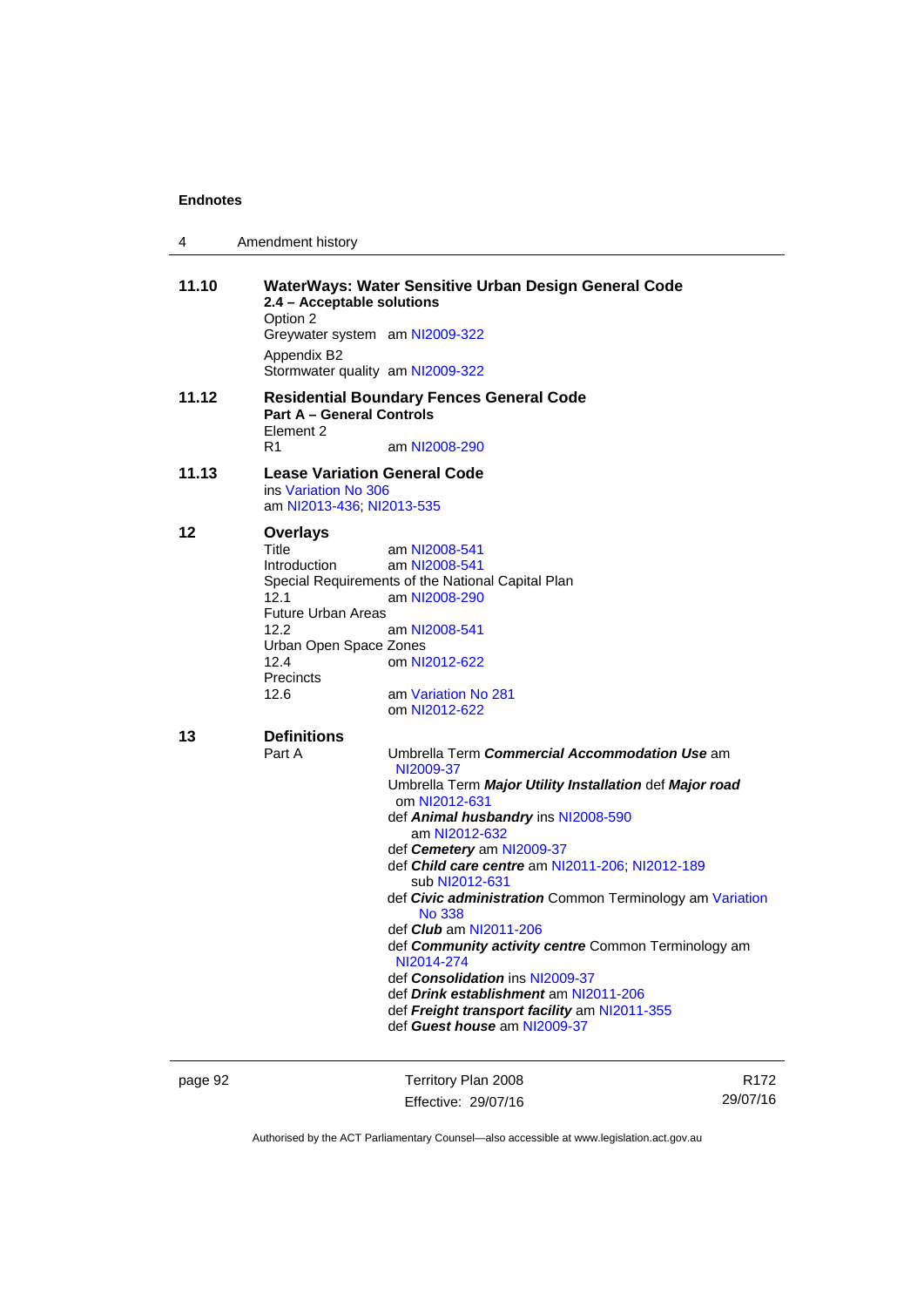def *Habitable suite* om [Variation No 306](http://www.legislation.act.gov.au/ni/2013-93/default.asp) def *Health facility* Common Terminology am [NI2011-355](http://www.legislation.act.gov.au/ni/2011-355/) def *Home business* sub [NI2009-324](http://www.legislation.act.gov.au/ni/2009-324/) 2nd occurrence om [NI2009-324](http://www.legislation.act.gov.au/ni/2009-324/) def *Hotel* am [NI2011-206](http://www.legislation.act.gov.au/ni/2011-206/) def *Industrial trades* sub [NI2015-704](http://www.legislation.act.gov.au/ni/2015-704/default.asp) def *Major road* ins [NI2012-631](http://www.legislation.act.gov.au/ni/2012-631/default.asp) def *Mental health facility* ins [NI2014-371](http://www.legislation.act.gov.au/ni/2014-371/default.asp) def *Minor Road* ins [NI2012-631](http://www.legislation.act.gov.au/ni/2012-631/default.asp) def *Minor Use* sub [NI2008-290](http://www.legislation.act.gov.au/ni/2008-290/) am [NI2009-99](http://www.legislation.act.gov.au/ni/2009-99/); [NI2011-355](http://www.legislation.act.gov.au/ni/2011-355/) sub [NI2012-631](http://www.legislation.act.gov.au/ni/2012-631/default.asp) def *Mining industry* sub [NI2012-631](http://www.legislation.act.gov.au/ni/2012-631/default.asp) def *Motel* am [NI2011-206](http://www.legislation.act.gov.au/ni/2011-206/) def *Municipal depot* sub [Variation No 327](http://www.legislation.act.gov.au/ni/2015-449/default.asp) def *Office* am [NI2011-355](http://www.legislation.act.gov.au/ni/2011-355/) def *Outdoor education establishment* ins [NI2010-411](http://www.legislation.act.gov.au/ni/2010-411/) am [NI2011-355](http://www.legislation.act.gov.au/ni/2011-355/) def *Outdoor Recreation Facility* am [NI2008-541;](http://www.legislation.act.gov.au/ni/2008-541/) [NI2011-589](http://www.legislation.act.gov.au/ni/2011-589/) def *Overnight camping area* sub [NI2011-355](http://www.legislation.act.gov.au/ni/2011-355/) def *Parkland* sub [NI2011-355](http://www.legislation.act.gov.au/ni/2011-355/) def *Playing Field* am [NI2010-217](http://www.legislation.act.gov.au/ni/2010-217/) sub [NI2011-355](http://www.legislation.act.gov.au/ni/2011-355/) def *Power generation station* am [NI2011-589](http://www.legislation.act.gov.au/ni/2011-589/) def *Public transport facility* sub [Variation No 325](http://www.legislation.act.gov.au/ni/2014-427/default.asp) am [Variation No 327](http://www.legislation.act.gov.au/ni/2015-449/default.asp) def *Railway use* sub [Variation No 327](http://www.legislation.act.gov.au/ni/2015-449/default.asp) def *Religious associated use* om [NI2008-541](http://www.legislation.act.gov.au/ni/2008-541/) def *Relocatable unit* om [Variation No 306](http://www.legislation.act.gov.au/ni/2013-93/default.asp) def *Residential Care Accommodation* am [NI2009-37](http://www.legislation.act.gov.au/ni/2009-37/) Common Terminology am [NI2011-788](http://www.legislation.act.gov.au/ni/2011-788/); [NI2012-631](http://www.legislation.act.gov.au/ni/2012-631/default.asp) def *Restaurant* am [NI2011-206](http://www.legislation.act.gov.au/ni/2011-206/) def *Retirement complex* om [Variation No 302](http://www.legislation.act.gov.au/ni/2011-573/) def *Retirement village* ins [Variation No 302](http://www.legislation.act.gov.au/ni/2011-573/) def *Retirement village scheme* ins [Variation No 302](http://www.legislation.act.gov.au/ni/2011-573/) def *Road* om [NI2012-631](http://www.legislation.act.gov.au/ni/2012-631/default.asp) def *Secondary residence* ins [Variation No 306](http://www.legislation.act.gov.au/ni/2013-93/default.asp) def *Service station* sub [NI2008-590](http://www.legislation.act.gov.au/ni/2008-590/default.asp) def *Shop* Common Terminology am [NI2015-704](http://www.legislation.act.gov.au/ni/2015-704/default.asp) def *Single dwelling housing* reloc [NI2009-37](http://www.legislation.act.gov.au/ni/2009-37/) def *Store* am [NI2010-411](http://www.legislation.act.gov.au/ni/2010-411/) def *Subdivision* am [NI2009-99;](http://www.legislation.act.gov.au/ni/2009-99/) [NI2014-656](http://www.legislation.act.gov.au/ni/2014-656/default.asp) def *Supportive housing* sub [Variation No 302](http://www.legislation.act.gov.au/ni/2011-573/) Common Terminology am [NI2015-704](http://www.legislation.act.gov.au/ni/2015-704/default.asp) def *Temporary Use* sub [NI2008-290](http://www.legislation.act.gov.au/ni/2008-290/) def *Tourist Resort* sub [NI2010-22](http://www.legislation.act.gov.au/ni/2010-22/) am [NI2011-206](http://www.legislation.act.gov.au/ni/2011-206/)

R172 29/07/16 Territory Plan 2008 Effective: 29/07/16 page 93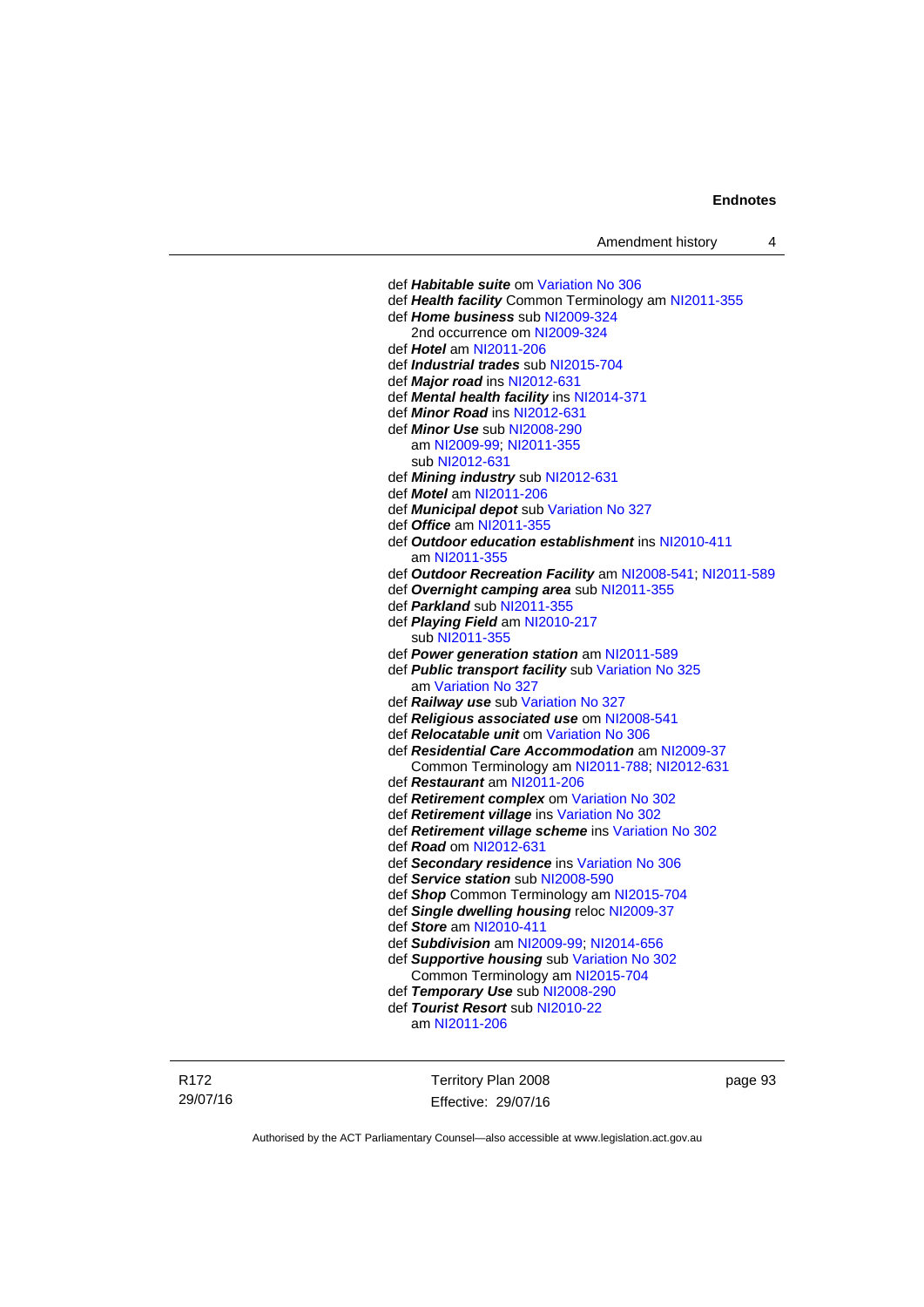| 4 | Amendment history |                                                         |
|---|-------------------|---------------------------------------------------------|
|   |                   |                                                         |
|   |                   | def Transport Depot om NI2009-37                        |
|   |                   | def Triple occupancy housing om Variation No 306        |
|   |                   | def Veterinary hospital am NI2011-355                   |
|   | Part B            | def Articulation Zone ins NI2008-541                    |
|   |                   | def Authority sub NI2010-22                             |
|   |                   | def Basement am NI2012-410                              |
|   |                   | def Building envelope plan om Variation No 306          |
|   |                   | def Community garden ins NI2011-589                     |
|   |                   | def Compact block ins Variation No 306                  |
|   |                   | def Datum ground level ins Variation No 300             |
|   |                   | def Desired character ins Variation No 306              |
|   |                   | def Dwelling sub NI2010-22                              |
|   |                   | def External wall ins Variation No 306                  |
|   |                   | def <i>Floodplain</i> am NI2013-437                     |
|   |                   | def Front loading block sub NI2009-99                   |
|   |                   | def Front Zone sub NI2008-290<br>am NI2012-189          |
|   |                   | def Height of building am NI2012-410                    |
|   |                   | def Height of wall am NI2012-410                        |
|   |                   | def Integrated housing development parcel ins Variation |
|   |                   | No 306                                                  |
|   |                   | def Integrated housing development plan ins Variation   |
|   |                   | No 306                                                  |
|   |                   | def Large block ins Variation No 306                    |
|   |                   | def Lower floor level am NI2012-410                     |
|   |                   | def <i>Mid sized block</i> ins Variation No 306         |
|   |                   | def North facing boundary om Variation No 306           |
|   |                   | def Northern boundary ins Variation No 306              |
|   |                   | def Principal private open space ins Variation No 306   |
|   |                   | def Rear loading block sub NI2009-99                    |
|   |                   | def Residential block ins Variation No 306              |
|   |                   | am NI2016-391                                           |
|   |                   | def <i>Road</i> ins NI2012-631                          |
|   |                   | sub Variation No 327                                    |
|   |                   | def Screening device ins Variation No 306               |
|   |                   | def Secondary street frontage ins Variation No 306      |
|   |                   | def Single dwelling block ins Variation No 306          |
|   |                   | def Standard block om Variation No 306                  |
|   |                   | def Streetscape concept plan om Variation No 306        |
|   |                   | def Surrendered residential block ins Variation No 343  |
|   |                   | def Unscreened element ins Variation No 306             |
|   |                   | def Upper floor level am NI2012-410                     |
|   |                   |                                                         |

page 94 Territory Plan 2008 Effective: 29/07/16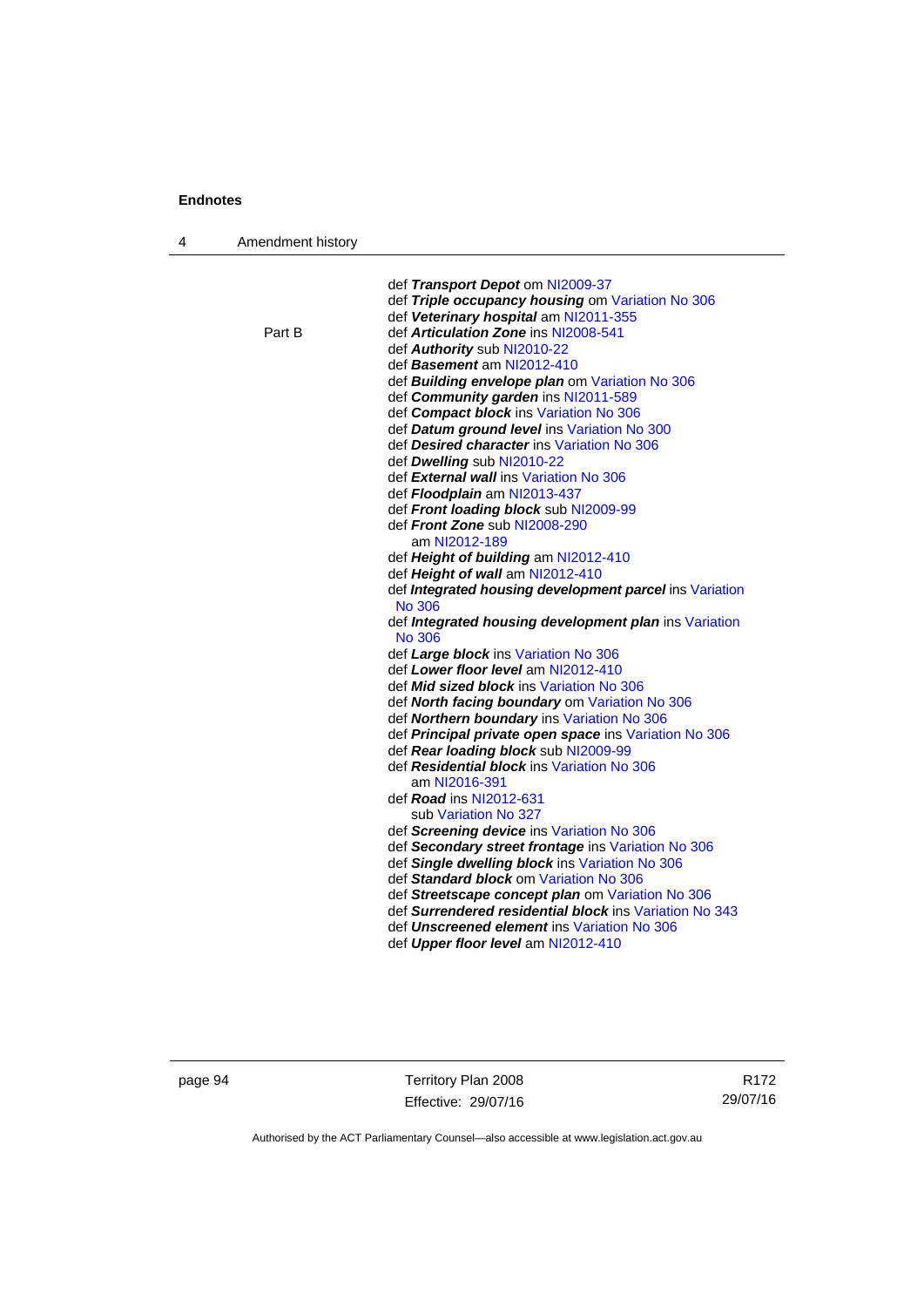| 14<br><b>Structure Plans</b><br>(prev 1) renum NI2008-590 R13<br>14.1<br><b>West Belconnen</b><br>(prev 1.1) renum NI2008-590 R13<br>sub Variation No 351<br>14.2<br><b>Bruce Central Precinct</b><br>(prev 1.2) renum NI2008-590 R13<br>om NI2011-788<br>14.3<br><b>Kingston Foreshore</b><br>(prev 1.3) renum NI2008-590 R13<br><b>General Objectives</b><br>am NI2010-22<br>14.4<br><b>North Watson</b><br>(prev 1.4) renum NI2008-590 R13<br>14.5<br><b>Gungahlin Central Area</b><br>orig 14.5<br>(prev 1.5) renum NI2008-590 R13<br><b>Urban Structure Principles Central Area</b><br>Central Area Land Use<br>7<br>am NI2010-217<br>Central Area Heritage<br>4<br>am NI2010-217<br>5<br>am NI2010-217<br>om Variation No 300<br>pres 14.5<br>sub Variation No 300<br>14.6<br><b>Gungahlin: Part of Nicholls including Gold Creek Tourist Area</b><br>(prev 1.6) renum NI2008-590 R13<br>14.7<br><b>North Gungahlin</b><br>(prev 1.7) renum NI2008-590 R13<br>14.8<br><b>Goorooyarroo Nature Reserve</b><br>(prev 1.8) renum NI2008-590 R13<br>1.2 Principles and Policies for East Gungahlin<br>1.2.2 Specific<br>Policies 4<br>am NI2010-217<br>1.2.3 Specific<br>Policies 1<br>am NI2010-217 |                                                               |
|-------------------------------------------------------------------------------------------------------------------------------------------------------------------------------------------------------------------------------------------------------------------------------------------------------------------------------------------------------------------------------------------------------------------------------------------------------------------------------------------------------------------------------------------------------------------------------------------------------------------------------------------------------------------------------------------------------------------------------------------------------------------------------------------------------------------------------------------------------------------------------------------------------------------------------------------------------------------------------------------------------------------------------------------------------------------------------------------------------------------------------------------------------------------------------------------------------|---------------------------------------------------------------|
|                                                                                                                                                                                                                                                                                                                                                                                                                                                                                                                                                                                                                                                                                                                                                                                                                                                                                                                                                                                                                                                                                                                                                                                                       |                                                               |
|                                                                                                                                                                                                                                                                                                                                                                                                                                                                                                                                                                                                                                                                                                                                                                                                                                                                                                                                                                                                                                                                                                                                                                                                       |                                                               |
|                                                                                                                                                                                                                                                                                                                                                                                                                                                                                                                                                                                                                                                                                                                                                                                                                                                                                                                                                                                                                                                                                                                                                                                                       |                                                               |
|                                                                                                                                                                                                                                                                                                                                                                                                                                                                                                                                                                                                                                                                                                                                                                                                                                                                                                                                                                                                                                                                                                                                                                                                       |                                                               |
|                                                                                                                                                                                                                                                                                                                                                                                                                                                                                                                                                                                                                                                                                                                                                                                                                                                                                                                                                                                                                                                                                                                                                                                                       |                                                               |
|                                                                                                                                                                                                                                                                                                                                                                                                                                                                                                                                                                                                                                                                                                                                                                                                                                                                                                                                                                                                                                                                                                                                                                                                       |                                                               |
|                                                                                                                                                                                                                                                                                                                                                                                                                                                                                                                                                                                                                                                                                                                                                                                                                                                                                                                                                                                                                                                                                                                                                                                                       |                                                               |
|                                                                                                                                                                                                                                                                                                                                                                                                                                                                                                                                                                                                                                                                                                                                                                                                                                                                                                                                                                                                                                                                                                                                                                                                       |                                                               |
|                                                                                                                                                                                                                                                                                                                                                                                                                                                                                                                                                                                                                                                                                                                                                                                                                                                                                                                                                                                                                                                                                                                                                                                                       | East Gungahlin – Suburbs of Kenny, Throsby, Part Harrison and |

sub [Variation No 319](http://www.legislation.act.gov.au/ni/2014-501/default.asp)

R172 29/07/16

Territory Plan 2008 Effective: 29/07/16 page 95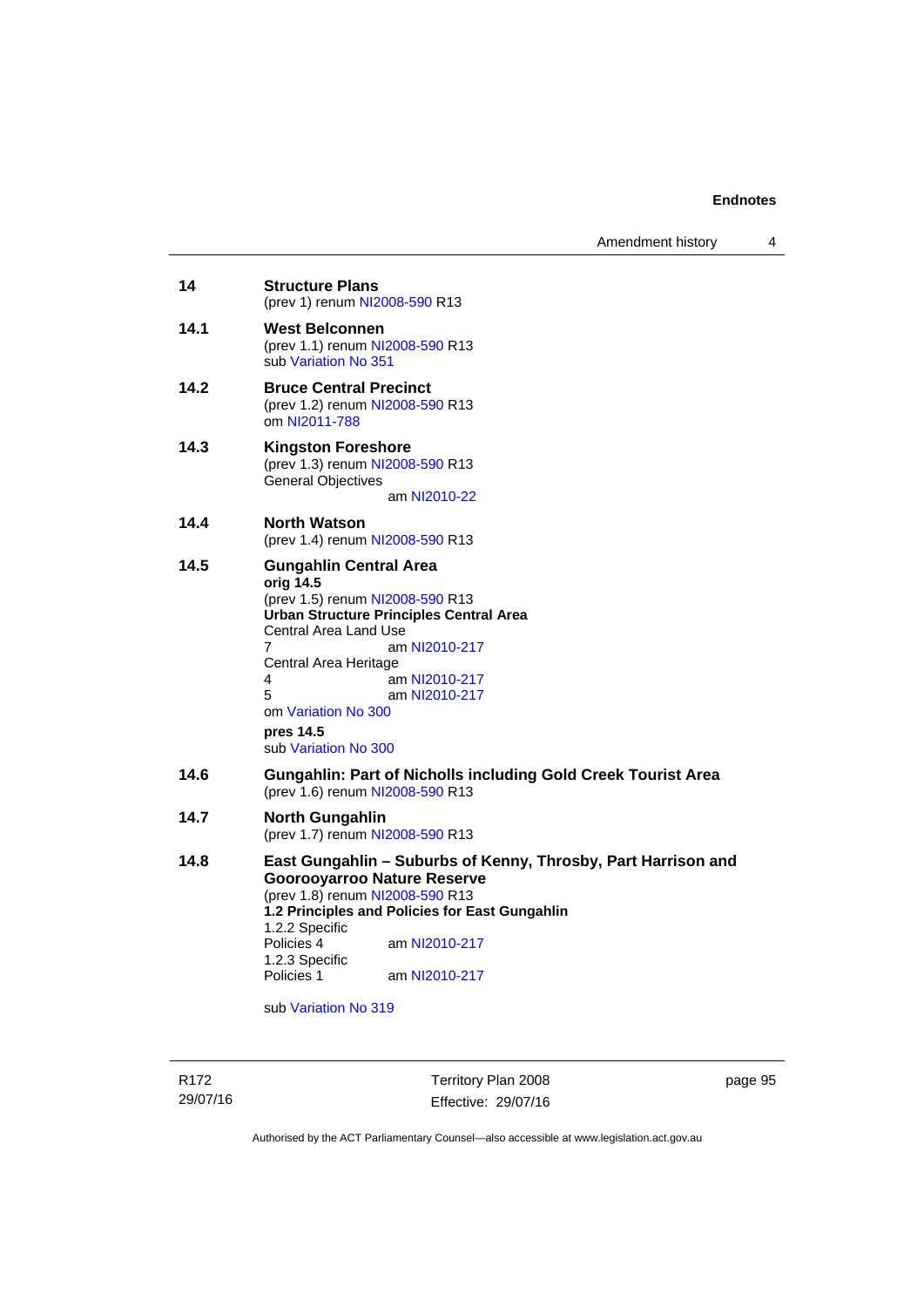| 4     | Amendment history                                                                                                                                                                                                                                                       |  |
|-------|-------------------------------------------------------------------------------------------------------------------------------------------------------------------------------------------------------------------------------------------------------------------------|--|
| 14.9  | <b>Gungahlin - Suburb of Crace</b><br>(prev 1.9) renum NI2008-590 R13                                                                                                                                                                                                   |  |
| 14.10 | <b>Molonglo and North Weston</b><br>(prev 1.10) renum NI2008-590 R13<br>ins Variation No 281<br>3 - Prohibited Development<br>sub NI2010-219<br>Fig 1<br>5 - Policies for the development of the Molonglo and North Weston future<br>urban area<br>5.2<br>am NI2010-218 |  |
| 14.11 | <b>Lawson South</b><br>ins Variation No 299                                                                                                                                                                                                                             |  |
| 14.12 | Holt part section 99 (Belconnen Golf Course)<br>ins Variation No 298<br>sub Variation No 340                                                                                                                                                                            |  |
| 14.13 | <b>Gungahlin town Centre</b><br>ins Variation No 300                                                                                                                                                                                                                    |  |
| 15    | <b>Concept Plans</b><br>(prev 2) renum NI2008-590 R13                                                                                                                                                                                                                   |  |
| 15.1  | <b>Bonner</b><br>(prev 2.1) renum NI2008-590 R13<br>om NI2012-631                                                                                                                                                                                                       |  |
| 15.2  | Casey<br>(prev 2.2) renum NI2008-590 R13                                                                                                                                                                                                                                |  |
| 15.3  | Crace<br>(prev 2.3) renum NI2008-590 R13<br>Ongoing block-specific provisions<br>7<br>ins NI2011-355<br>om NI2011-787<br>Figure 9<br>ins NI2011-355                                                                                                                     |  |
|       | om NI2011-787<br>Figure 10<br>ins NI2011-355<br>om NI2011-787                                                                                                                                                                                                           |  |
|       | om NI2013-437                                                                                                                                                                                                                                                           |  |
| 15.4  | <b>Forde</b><br>(prev 2.4) renum NI2008-590 R13<br>om NI2012-190                                                                                                                                                                                                        |  |

page 96 Territory Plan 2008 Effective: 29/07/16

R172 29/07/16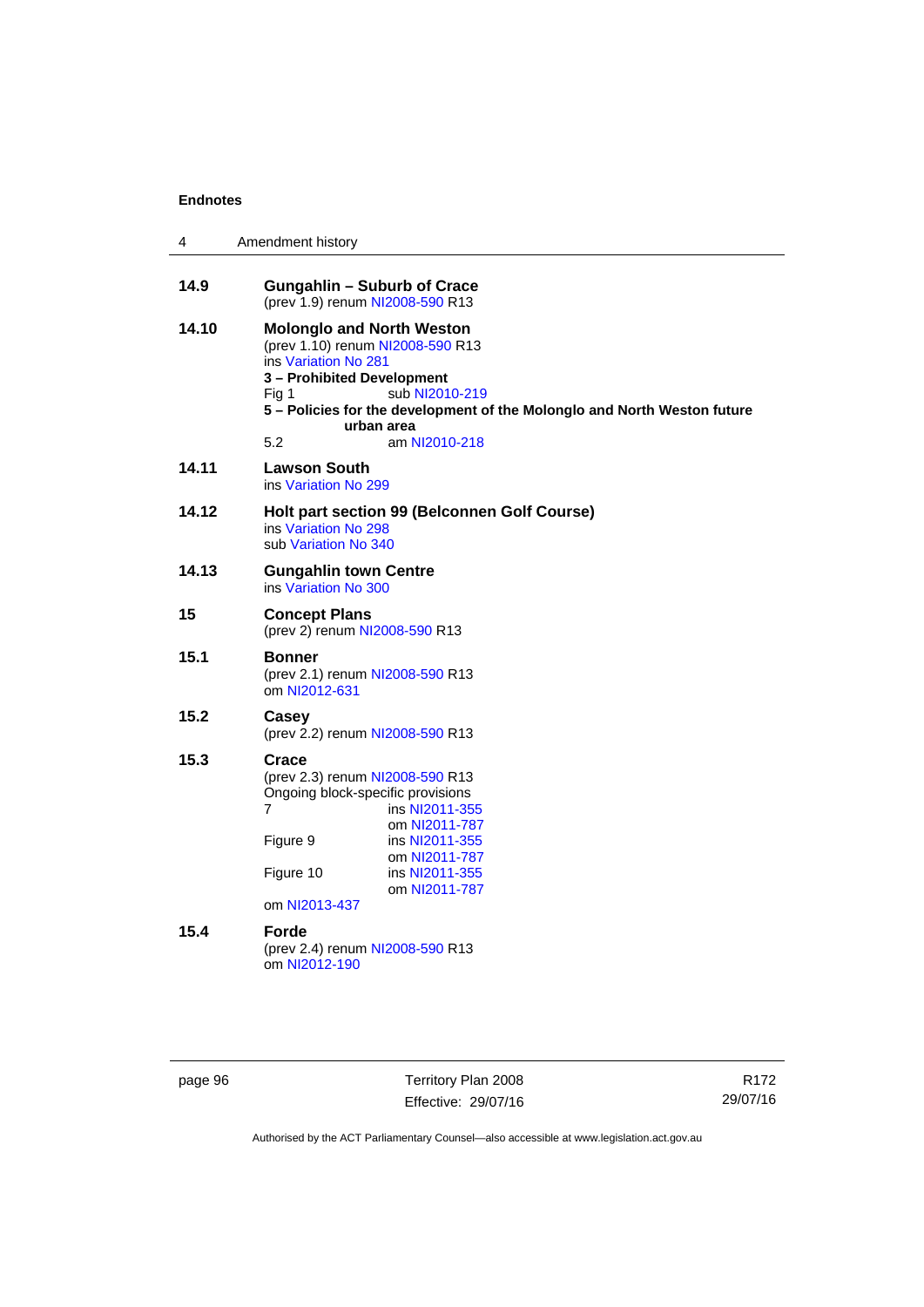Amendment history 4

```
15.5 Macgregor 
          (prev 2.5) renum NI2008-590 R13
          Dwelling Numbers 
          5.9 sub NI2009-321
                          am NI2012-189
15.6 Flemington Road Corridor 
          (prev 2.6) renum NI2008-590 R13
          2 – Flemington Road Concept Plan 
           NI2010-601
          2.4.12 Natural and Cultural Heritage 
          Features am NI2010-217
          2.4.13 Land 
           NI2010-22
                          om NI2010-601
          3.1.1 Building Height 
          Controls am NI2009-272
          3 – Development Control Requirements 
                          sub NI2010-22
          Part A – Land Use 
          R1, C1 (prev R2, C2) renum NI2010-601
          Part B – Subdivision 
          1 Dwelling Numbers 
          hdg ins NI2010-601
          2 Subdivision 
          hdg (prev 1) renum NI2010-601
          3 Density 
          hdg (prev 2) renum NI2010-601
          4 Bushfire Protection 
          hdg (prev 3) renum NI2010-601
          Part C – Buildings and Structures 
          R11A ins NI2010-601
          R16A ins NI2010-601
          3 Increase in the Number of Dwellings Permitted by a Crown Lease 
          hdg ins NI2010-601
          R19A ins NI2010-601
          4 Commercial Gross Floor Area<br>hdg (prev 3) rent
          NI2010-601<br>R20 sub NI2010-601
                          NI2010-601
          5 Commercial Building Frontages 
                         NI2010-601
          6 Floor to Ceiling Heights 
          hdg (prev 5) renum NI2010-601
          7 Service Entries 
          hdg (prev 6) renum NI2010-601
```
R172 29/07/16 Territory Plan 2008 Effective: 29/07/16 page 97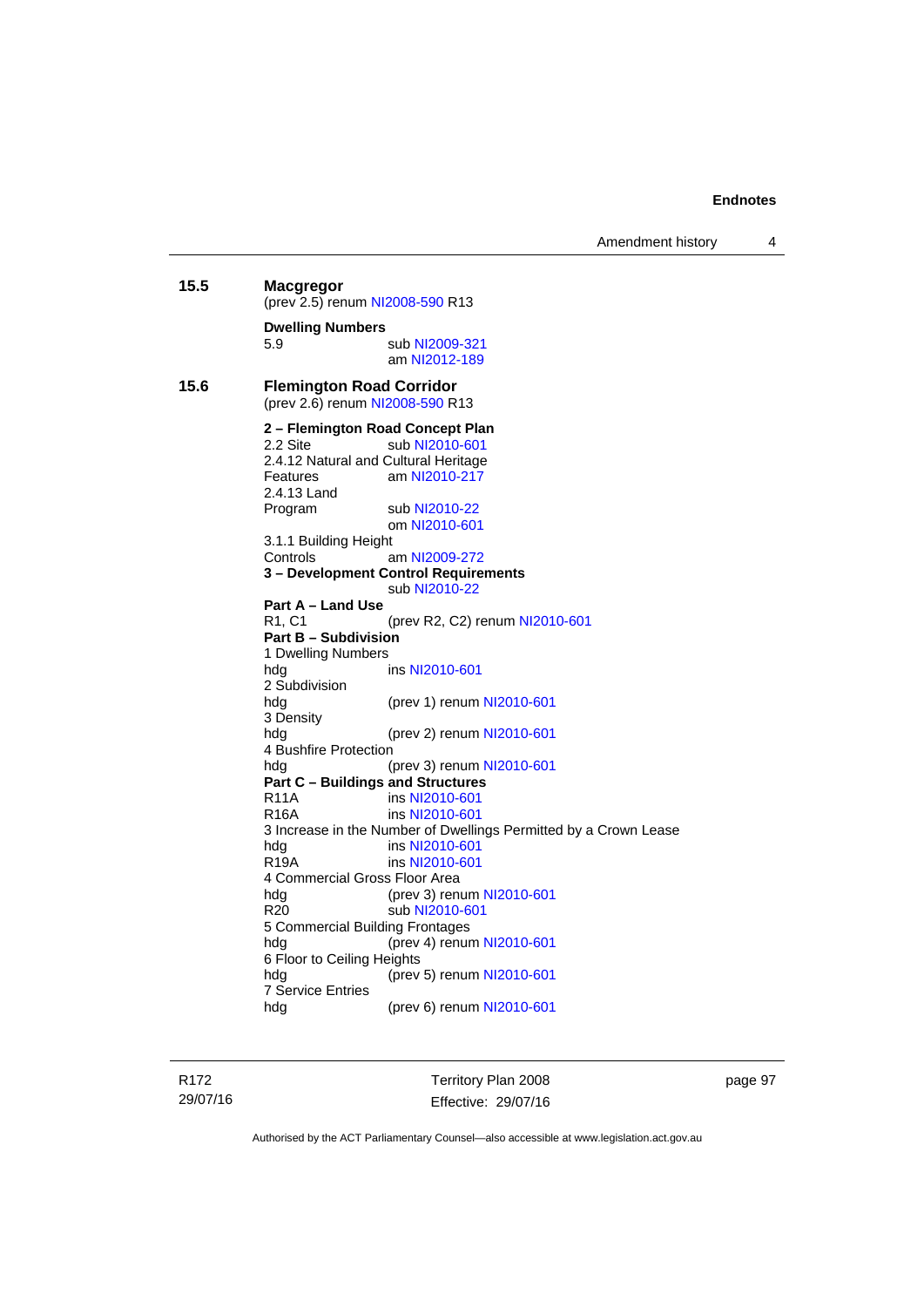| 4 | Amendment history |
|---|-------------------|
|---|-------------------|

|       | 8 Articulation Zone                                                                                          |                                              |  |
|-------|--------------------------------------------------------------------------------------------------------------|----------------------------------------------|--|
|       | hdg                                                                                                          | (prev 7) renum NI2010-601                    |  |
|       | 9 Materials and Colours                                                                                      |                                              |  |
|       | hdg<br>10 Verges                                                                                             | (prev 8) renum NI2010-601                    |  |
|       | hdg<br>11 Street Interface                                                                                   | (prev 9) renum NI2010-601                    |  |
|       | hdg<br>12 Deep Root Planting Zones                                                                           | (prev 10) renum NI2010-601                   |  |
|       | hdg<br>R <sub>29</sub>                                                                                       | (prev 11) renum NI2010-601<br>sub NI2010-601 |  |
|       | R30                                                                                                          | am NI2010-411                                |  |
|       | R30A, C30A                                                                                                   | ins NI2010-601                               |  |
|       | 13 Courtyard Walls                                                                                           |                                              |  |
|       | hdg<br>14 Public Art                                                                                         | (prev 12) renum NI2010-601                   |  |
|       | hdg<br>15 Communal Open Space                                                                                | (prev 13) renum NI2010-601                   |  |
|       | hdg                                                                                                          | (prev 14) renum NI2010-601                   |  |
|       | <b>Concept Plan Drawings</b><br>Flemington Road Concept Plan<br>Study Area                                   | sub NI2010-601                               |  |
| 15.7  | <b>Ngunnawal 2C</b><br>om NI2015-81                                                                          | (prev 2.7) renum NI2008-590 R13              |  |
| 15.8  | Jacka                                                                                                        | (prev 2.8) renum NI2008-590 R13              |  |
| 15.9  | <b>Moncrieff</b>                                                                                             | (prev 2.9) renum NI2008-590 R13              |  |
| 15.10 | <b>North Weston</b><br>(prev 2.10) ins Variation No 281<br>renum NI2008-590 R13<br>am NI2015-334; NI2015-704 |                                              |  |
| 15.11 | <b>Coombs and Wright</b>                                                                                     |                                              |  |
|       | (prev 2.11) ins Variation No 281<br>renum NI2008-590 R13                                                     |                                              |  |
|       |                                                                                                              | sub NI2010-22                                |  |
|       | <b>Introduction</b>                                                                                          |                                              |  |
|       | Application<br>Definition of                                                                                 | am NI2012-410                                |  |
|       | terms                                                                                                        | am NI2010-412                                |  |

page 98 Territory Plan 2008 Effective: 29/07/16

R172 29/07/16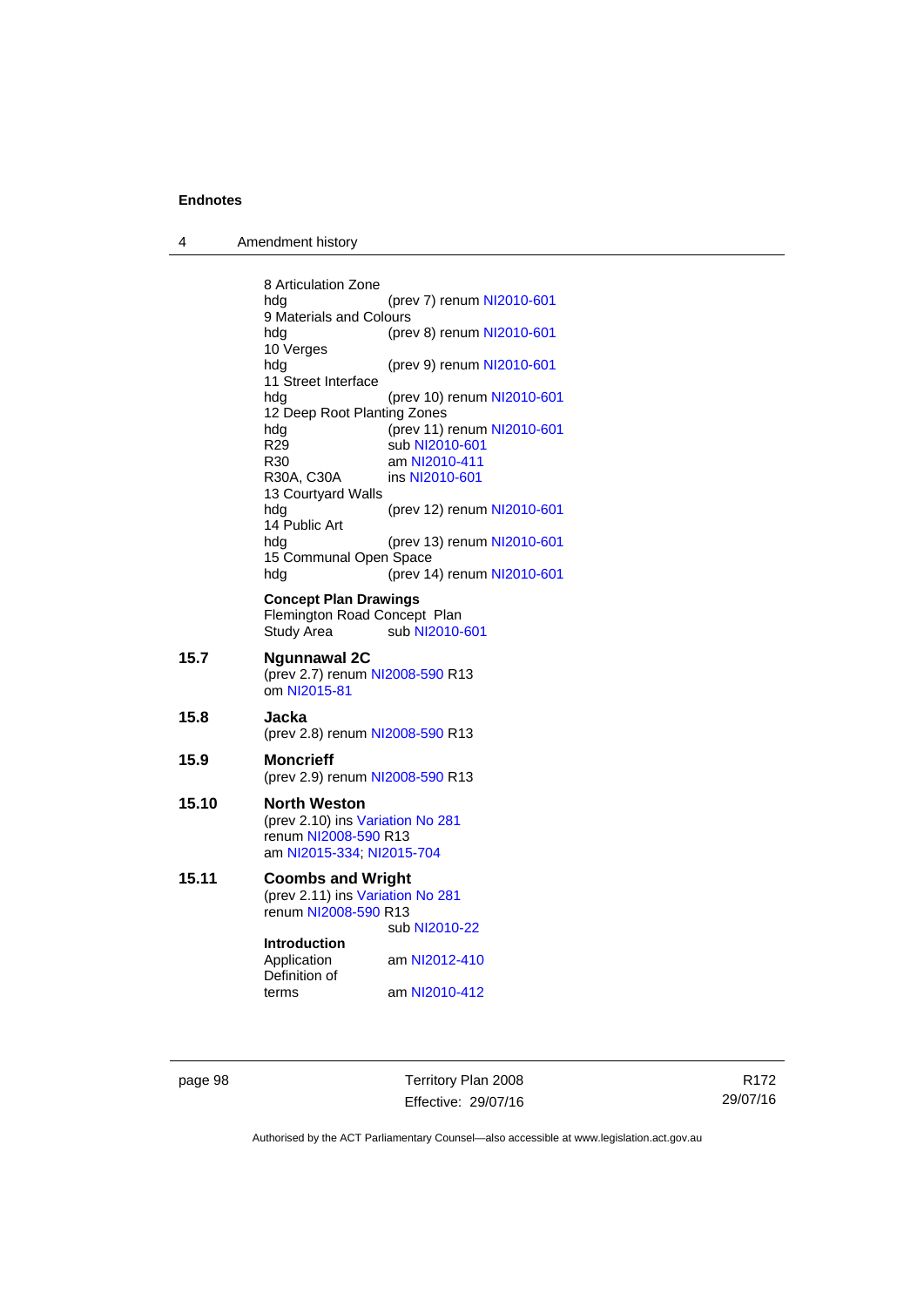Amendment history 4

**Part A – Land Use**  Element 1<br>R4. C4 sub [NI2014-10](http://www.legislation.act.gov.au/ni/2014-10/default.asp) am [NI2014-90](http://www.legislation.act.gov.au/ni/2014-90/default.asp) **Part B – Subdivision**  Element 8 R46, C46 sub [NI2011-355](http://www.legislation.act.gov.au/ni/2011-355/)<br>R46A.C46A ins NI2011-355 R46A,C46A ins [NI2011-355](http://www.legislation.act.gov.au/ni/2011-355/)<br>R46B. C46B ins NI2011-355 ins [NI2011-355](http://www.legislation.act.gov.au/ni/2011-355/) Element 9<br>R48 am [NI2010-217](http://www.legislation.act.gov.au/ni/2010-217/) **Part C – Buildings and Structures**  Element 10<br>R49 R49 sub [NI2011-355](http://www.legislation.act.gov.au/ni/2011-355/)<br>R50 sub NI2014-275 sub [NI2014-275](http://www.legislation.act.gov.au/ni/2014-275/default.asp) Element 12 R53 sub [NI2014-10](http://www.legislation.act.gov.au/ni/2014-10/default.asp)<br>R56 sub NI2014-90 sub [NI2014-90](http://www.legislation.act.gov.au/ni/2014-90/default.asp) C57 sub [NI2014-10](http://www.legislation.act.gov.au/ni/2014-10/default.asp); [NI2014-275](http://www.legislation.act.gov.au/ni/2014-275/default.asp) hdg ins [NI2010-412](http://www.legislation.act.gov.au/ni/2010-412/)<br>Item 16.1 ins NI2010-412 Item 16.1 ins [NI2010-412](http://www.legislation.act.gov.au/ni/2010-412/)<br>R62, C62 ins NI2010-412 R62, C62 ins [NI2010-412](http://www.legislation.act.gov.au/ni/2010-412/)<br>R63 ins NI2010-412 ins [NI2010-412](http://www.legislation.act.gov.au/ni/2010-412/) sub [NI2014-10](http://www.legislation.act.gov.au/ni/2014-10/default.asp)<br>Table 1 ins NI2010-412 ins [NI2010-412](http://www.legislation.act.gov.au/ni/2010-412/) Figure A1 ins [NI2010-412](http://www.legislation.act.gov.au/ni/2010-412/) **Part D – Environment**  hdg ins [NI2012-410](http://www.legislation.act.gov.au/ni/2012-410/) Element 17 hdg ins [NI2012-410](http://www.legislation.act.gov.au/ni/2012-410/)<br>R64 ins NI2012-410 R64 ins [NI2012-410](http://www.legislation.act.gov.au/ni/2012-410/)<br>Figure 2 sub NI2014-10 Figure 2 sub [NI2014-10](http://www.legislation.act.gov.au/ni/2014-10/default.asp)<br>Figure 3 sub NI2014-10 Figure 3 sub [NI2014-10](http://www.legislation.act.gov.au/ni/2014-10/default.asp)<br>Figure 4 sub NI2010-21 Figure 4 sub [NI2010-217](http://www.legislation.act.gov.au/ni/2010-217/); [NI2010-602](http://www.legislation.act.gov.au/ni/2010-602/); [NI2014-10](http://www.legislation.act.gov.au/ni/2014-10/default.asp) sub [NI2010-217](http://www.legislation.act.gov.au/ni/2010-217/) Figure 6 ins [NI2012-410](http://www.legislation.act.gov.au/ni/2012-410/) **15.12 Lawson South**  (prev 2.12) ins [Variation No 281](http://www.legislation.act.gov.au/ni/2008-352/) renum [NI2008-590](http://www.legislation.act.gov.au/ni/2008-590/default.asp) R13 om [NI2010-22](http://www.legislation.act.gov.au/ni/2010-22/) ins [Variation No 299](http://www.legislation.act.gov.au/ni/2010-575/) **Part B – Subdivision Development Code**  hdg sub [NI2011-589](http://www.legislation.act.gov.au/ni/2011-589/) 2. Dwelling Yield R6, C6 sub [NI2011-589](http://www.legislation.act.gov.au/ni/2011-589/)

R172 29/07/16 Territory Plan 2008 Effective: 29/07/16 page 99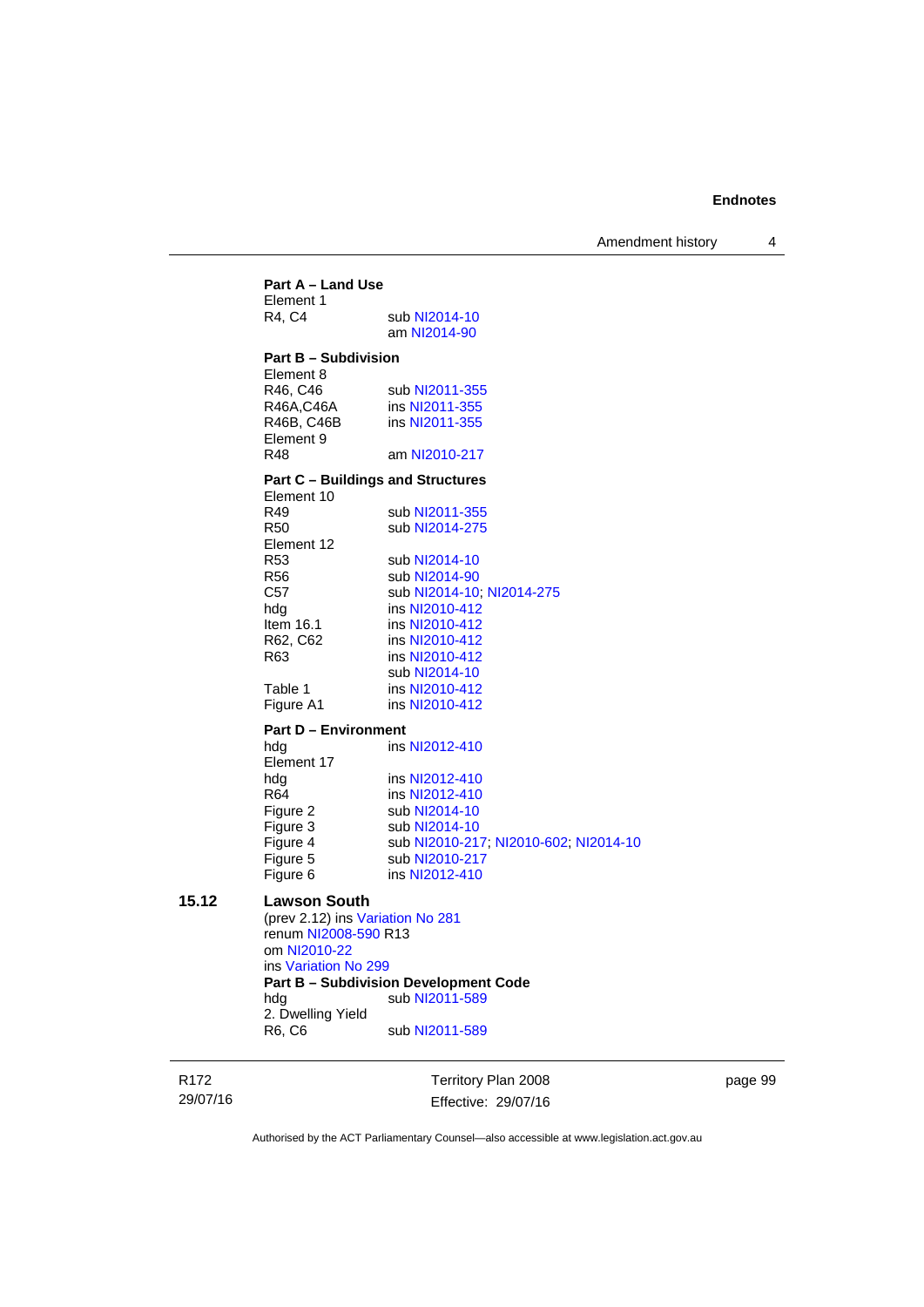| 4     | Amendment history                                                                                                                                                                                                                                                                                                                                                                                                                                                                                                                                                                                                                                                                                                                                                                                                    |  |  |
|-------|----------------------------------------------------------------------------------------------------------------------------------------------------------------------------------------------------------------------------------------------------------------------------------------------------------------------------------------------------------------------------------------------------------------------------------------------------------------------------------------------------------------------------------------------------------------------------------------------------------------------------------------------------------------------------------------------------------------------------------------------------------------------------------------------------------------------|--|--|
| 15.13 | Holt part section 99 (Belconnen Golf Course)<br>ins Variation No 298<br>sub Variation No 340                                                                                                                                                                                                                                                                                                                                                                                                                                                                                                                                                                                                                                                                                                                         |  |  |
| 15.14 | <b>Throsby</b><br>ins Variation No 319                                                                                                                                                                                                                                                                                                                                                                                                                                                                                                                                                                                                                                                                                                                                                                               |  |  |
| 15.15 | West Belconnen<br>ins Variation No 351                                                                                                                                                                                                                                                                                                                                                                                                                                                                                                                                                                                                                                                                                                                                                                               |  |  |
| 16    | <b>Development codes</b><br>(prev 3) renum NI2008-590 R13                                                                                                                                                                                                                                                                                                                                                                                                                                                                                                                                                                                                                                                                                                                                                            |  |  |
| 16.1  | <b>Estate Development Code</b><br>orig 16.1<br>(prev 3.1) renum NI2008-590 R13<br>am NI2009-38<br><b>Part B - Subdivision Development Code</b><br>am NI2009-38<br><i>Introduction</i><br>Part B(1) - Estate Development Plans supported by a Precinct Code<br>Element 2<br>Item 2.8 hdg<br>sub NI2009-324<br>am NI2009-324<br>R <sub>26</sub> , C <sub>26</sub><br>R27,C27<br>am NI2009-324<br>Element 6<br>am NI2009-324<br>Item 6.5 hdg<br>Part B(2) - Additional requirements that apply when an Estate<br>Element 1<br>Item $1.4$<br>C <sub>109</sub><br>am NI2008-541<br>Element 2<br>Item $2.1$<br>am NI2009-487<br>Element 5<br>Item $5.3$<br>C <sub>130</sub><br>am NI2008-541<br>C <sub>131</sub><br>am NI2008-541<br>om Variation No 306<br>pres 16.1<br>ins Variation No 306<br>am NI2013-436, NI2013-437 |  |  |

page 100 Territory Plan 2008 Effective: 29/07/16

R172 29/07/16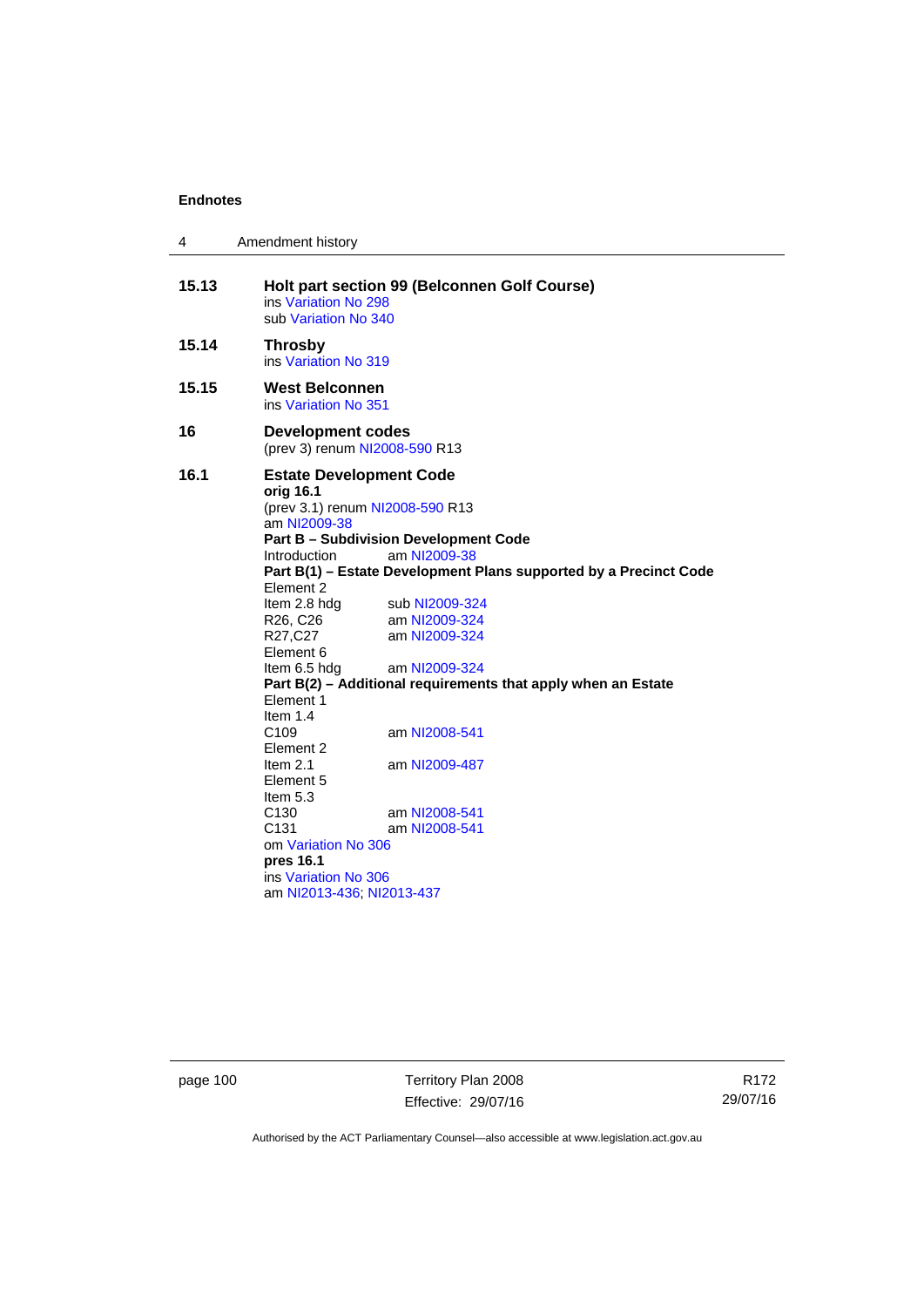# **5 Earlier republications**

Some earlier republications were not numbered. The number in column 1 refers to the publication order.

Since 12 September 2001 every authorised republication has been published in electronic pdf format on the ACT legislation register. A selection of authorised republications have also been published in printed format. These republications are marked with an asterisk (\*) in column 1. Electronic and printed versions of an authorised republication are identical.

| <b>Republication</b><br>No and date | <b>Effective</b>              | Last<br>amendment<br>made by | <b>Republication</b><br>for                                                                          |
|-------------------------------------|-------------------------------|------------------------------|------------------------------------------------------------------------------------------------------|
| R <sub>1</sub><br>31 Mar 2008       | 31 Mar 2008-<br>17 Apr 2008   | not amended                  | new instrument                                                                                       |
| R <sub>2</sub><br>18 Apr 2008       | 18 Apr 2008-<br>5 June 2008   | NI2008-123                   | variations by<br>Variation No 285<br>(as notified in<br>NI2008-123)                                  |
| R <sub>3</sub><br>6 June 2008       | 6 June 2008-<br>10 July 2008  | NI2008-201                   | variations by<br>NI2008-201                                                                          |
| R <sub>4</sub><br>11 July 2008      | 11 July 2008-<br>31 July 2008 | NI2008-290                   | variations by<br>NI2008-289 and<br>NI2008-290                                                        |
| R <sub>5</sub><br>1 Aug 2008        | 1 Aug 2008-<br>14 Aug 2008    | NI2008-298                   | variations by<br>NI2008-298                                                                          |
| R <sub>6</sub><br>15 Aug 2008       | 15 Aug 2008-<br>28 Aug 2008   | NI2008-336                   | variations by<br>Variation No 293<br>(as notified in<br>NI2008-219),<br>NI2008-328 and<br>NI2008-336 |
| R7<br>29 Aug 2008                   | 29 Aug 2008-<br>4 Sept 2008   | NI2008-358                   | variations by<br>NI2008-358                                                                          |
| R <sub>8</sub><br>5 Sept 2008       | 5 Sept 2008-<br>30 Oct 2008   | NI2008-358                   | variations by<br>Variation No 289<br>(as notified in<br>NI2008-339)                                  |
| R <sub>9</sub><br>31 Oct 2008       | 31 Oct 2008-<br>6 Nov 2008    | NI2008-499                   | variations by<br>NI2008-499                                                                          |
|                                     |                               |                              |                                                                                                      |

| R172     |  |
|----------|--|
| 29/07/16 |  |

Territory Plan 2008 Effective: 29/07/16 page 101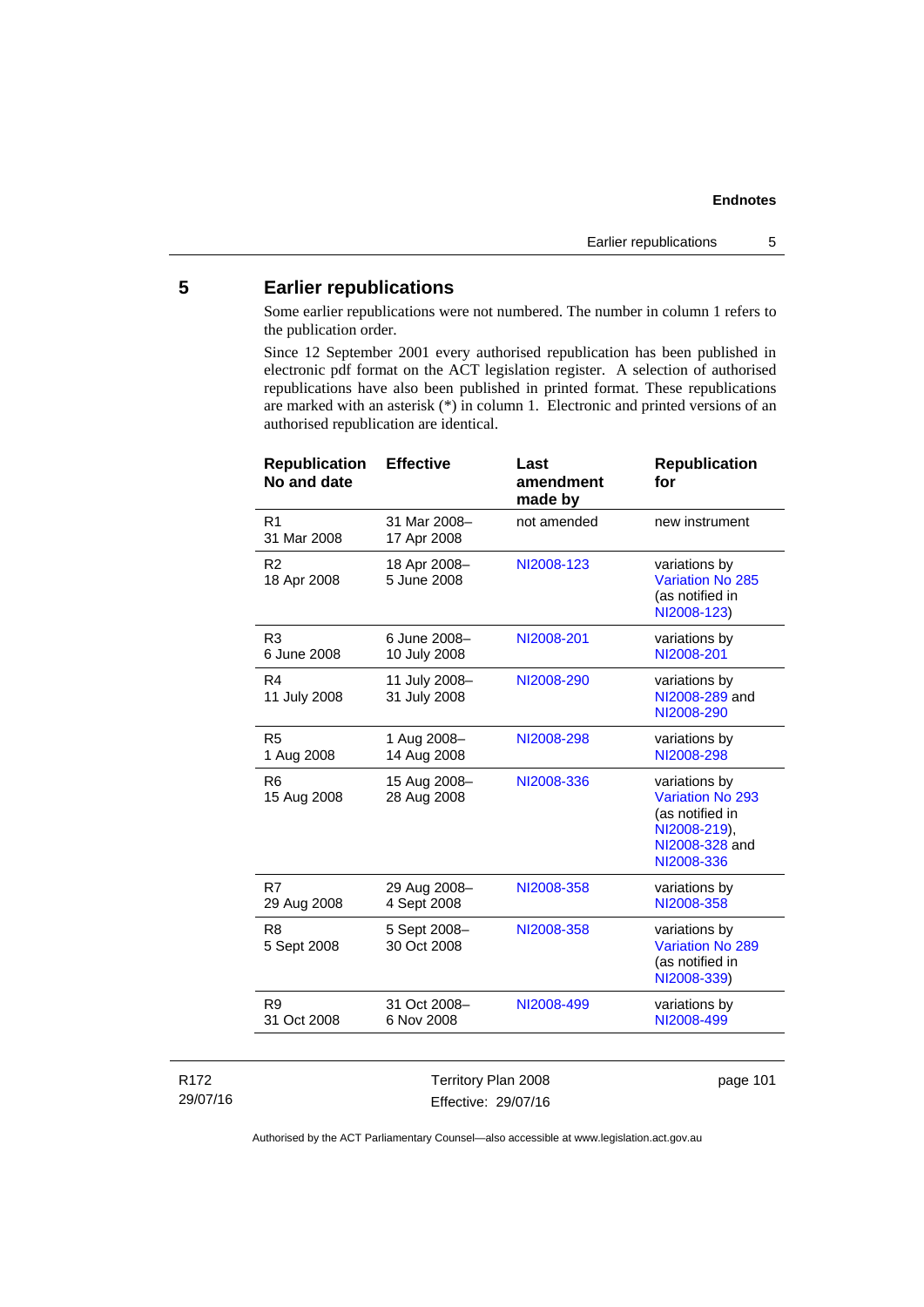| <b>Republication</b><br>No and date | <b>Effective</b>            | Last<br>amendment<br>made by | <b>Republication</b><br>for                                                                                                            |
|-------------------------------------|-----------------------------|------------------------------|----------------------------------------------------------------------------------------------------------------------------------------|
| R <sub>10</sub>                     | 7 Nov 2008-                 | NI2008-516                   | variations by                                                                                                                          |
| 7 Nov 2008                          | 20 Nov 2008                 |                              | NI2008-516                                                                                                                             |
| R <sub>11</sub><br>21 Nov 2008      | 21 Nov 2008-<br>11 Dec 2008 | NI2008-542                   | variations by<br>NI2008-541 and<br>NI2008-542                                                                                          |
| R <sub>12</sub><br>12 Dec 2008      | 12 Dec 2008-<br>18 Dec 2008 | NI2008-542                   | variations by<br><b>Variation No 281</b><br>(as notified in<br>NI2008-352)                                                             |
| R <sub>13</sub>                     | 19 Dec 2008-                | NI2008-590                   | variations by                                                                                                                          |
| 19 Dec 2008                         | 8 Jan 2009                  |                              | NI2008-590                                                                                                                             |
| R <sub>14</sub>                     | 9 Jan 2009-                 | NI2009-6                     | variations by                                                                                                                          |
| 9 Jan 2009                          | 15 Jan 2009                 |                              | NI2009-6                                                                                                                               |
| R <sub>15</sub>                     | 16 Jan 2009-                | NI2009-17                    | variations by                                                                                                                          |
| 16 Jan 2009                         | 5 Feb 2009                  |                              | NI2009-17                                                                                                                              |
| R <sub>16</sub><br>6 Feb 2009       | 6 Feb 2009-<br>12 Feb 2009  | NI2009-38                    | variations by<br>NI2009-37 and<br>NI2009-38                                                                                            |
| R <sub>17</sub>                     | 13 Feb2009-                 | NI2009-59                    | variations by                                                                                                                          |
| 13 Feb 2009                         | 26 Feb 2009                 |                              | NI2009-59                                                                                                                              |
| R <sub>18</sub>                     | 27 Feb 2009-                | NI2009-70                    | variations by                                                                                                                          |
| 27 Feb 2009                         | 19 Mar 2009                 |                              | NI2009-70                                                                                                                              |
| R <sub>19</sub>                     | 20 Mar 2009-                | NI2009-99                    | variations by                                                                                                                          |
| 20 Mar 2009                         | 16 Apr 2009                 |                              | NI2009-99                                                                                                                              |
| R <sub>20</sub><br>17 Apr 2009      | 17 Apr 2009-<br>30 Apr 2009 | NI2009-181                   | variations by<br><b>Variation No 261</b><br>(as notified in<br>NI2009-107),<br>No 296 (as notified<br>in NI2009-108) and<br>NI2009-181 |
| R <sub>21</sub><br>1 May 2009       | 1 May 2009-<br>14 May 2009  | NI2009-200                   | variations by<br>NI2009-199 and<br>NI2009-200                                                                                          |

# 5 Earlier republications

page 102 Territory Plan 2008 Effective: 29/07/16

R172 29/07/16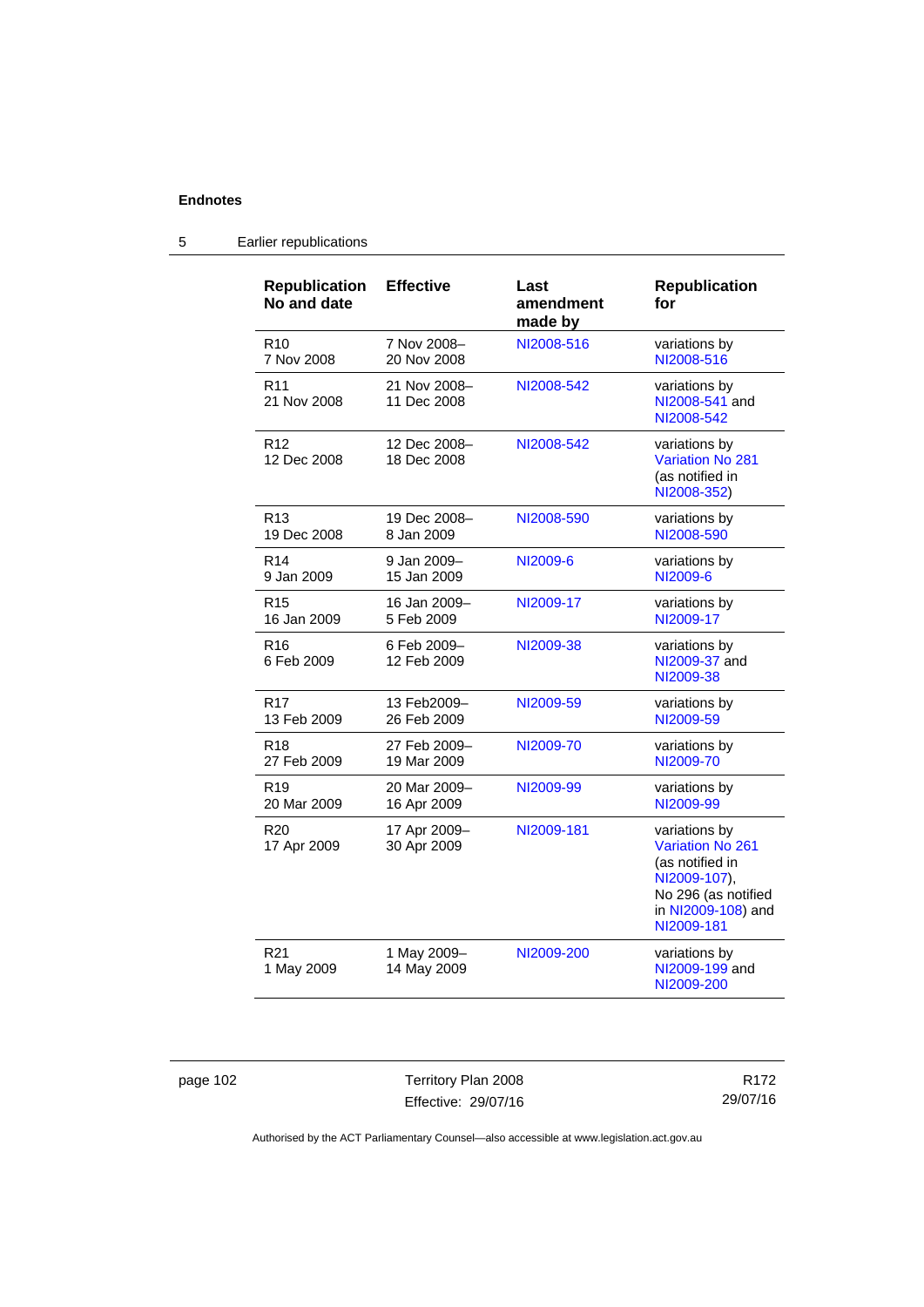Earlier republications 5

| <b>Republication</b><br>No and date | <b>Effective</b>              | Last<br>amendment<br>made by | <b>Republication</b><br>for                                                                  |
|-------------------------------------|-------------------------------|------------------------------|----------------------------------------------------------------------------------------------|
| R <sub>22</sub><br>15 May 2009      | 15 May 2009-<br>21 May 2009   | NI2009-217                   | variations by<br>NI2009-216 and<br>NI2009-217                                                |
| R <sub>23</sub><br>22 May 2009      | 22 May 2009-<br>4 June 2009   | NI2009-238                   | variations by<br>NI2009-237 and<br>NI2009-238                                                |
| R <sub>24</sub><br>5 June 2009      | 5 June 2009-<br>18 June 2009  | NI2009-256                   | variations by<br>NI2009-254,<br>NI2009-255 and<br>NI2009-256                                 |
| R <sub>25</sub><br>19 June 2009     | 19 June 2009-<br>9 July 2009  | NI2009-272                   | variations by<br>NI2009-272                                                                  |
| R <sub>26</sub><br>10 July 2009     | 10 July 2009-<br>16 July 2009 | NI2009-324                   | variations by<br>NI2009-321,<br>NI2009-322 and<br>NI2009-324                                 |
| R <sub>27</sub><br>17 July 2009     | 17July 2009-<br>23 July 2009  | NI2009-338                   | variations by<br>NI2009-323 and<br>NI2009-338                                                |
| R <sub>28</sub><br>24 July 2009     | 24 July 2009-<br>20 Aug 2009  | NI2009-342                   | variations by<br>NI2009-342                                                                  |
| R <sub>29</sub><br>21 Aug 2009      | 21 Aug 2009-<br>27 Aug 2009   | NI2009-392                   | variations by<br>NI2009-392                                                                  |
| R <sub>30</sub><br>28 Aug 2009      | 28 Aug 2009-<br>3 Sept 2009   | NI2009-410                   | variations by<br>NI2009-409 and<br>NI2009-410                                                |
| R31<br>4 Sept 2009                  | 4 Sept 2009-<br>1 Oct 2009    | NI2009-418                   | variations by<br><b>Variation No 288</b><br>(as notified in<br>NI2009-391) and<br>NI2009-418 |
| R32<br>2 Oct 2009                   | 2 Oct 2009-<br>12 Nov 2009    | NI2009-488                   | variations by<br>NI2009-487 and<br>NI2009-488                                                |
| R33<br>13 Nov 2009                  | 13 Nov 2009-<br>3 Dec 2009    | NI2009-570                   | variations by<br>NI2009-570                                                                  |

# R172 29/07/16

Territory Plan 2008 Effective: 29/07/16

page 103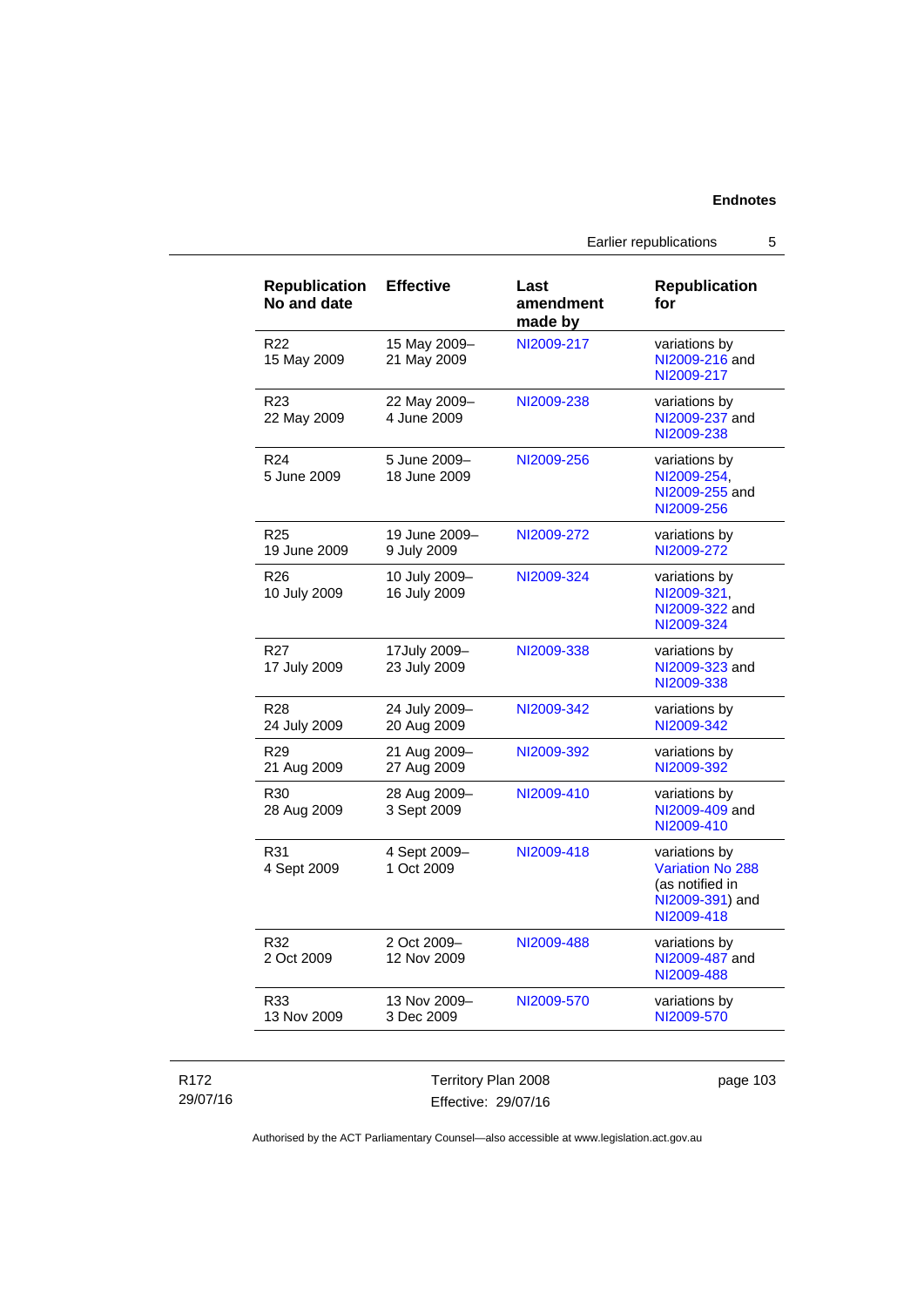| <b>Republication</b><br>No and date | <b>Effective</b>              | Last<br>amendment<br>made by | <b>Republication</b><br>for                                  |
|-------------------------------------|-------------------------------|------------------------------|--------------------------------------------------------------|
| R34<br>4 Dec 2009                   | 4 Dec 2009-<br>21 Jan 2010    | NI2009-619                   | variations by<br>NI2009-617,<br>NI2009-618 and<br>NI2009-619 |
| R35<br>22 Jan 2010                  | 22 Jan 2010–<br>4 Feb 2010    | NI2010-23                    | variations by<br>NI2010-21,<br>NI2010-22 and<br>NI2010-23    |
| R36<br>5 Feb 2010                   | 5 Feb 2010-<br>25 Feb 2010    | NI2010-45                    | variations by<br>NI2010-45                                   |
| R37<br>26 Feb 2010                  | 26 Feb 2010-<br>18 Mar 2010   | NI2010-84                    | variations by<br>NI2010-82,<br>NI2010-83 and<br>NI2010-84    |
| R38<br>19 Mar 2010                  | 19 Mar 2010-<br>6 May 2010    | NI2010-125                   | variations by<br>NI2010-123,<br>NI2010-124 and<br>NI2010-125 |
| R39<br>7 May 2010                   | 7 May 2010-<br>27 May 2010    | NI2010-219                   | variations by<br>NI2010-217,<br>NI2010-218 and<br>NI2010-219 |
| R40<br>28 May 2010                  | 28 May 2010-<br>3 June 2010   | NI2010-258                   | variations by<br>NI2010-243,<br>NI2010-244 and<br>NI2010-258 |
| R41<br>4 June 2010                  | 4 June 2010-<br>24 June 2010  | NI2010-258                   | variations by<br>NI2010-246                                  |
| R42<br>25 June 2010                 | 25 June 2010-<br>8 July 2010  | NI2010-321                   | variations by<br>NI2010-321                                  |
| R43<br>9 July 2010                  | 9 July 2010-<br>15 July 2010  | NI2010-371                   | variations by<br>NI2010-370 and<br>NI2010-371                |
| R44<br>16 July 2010                 | 16 July 2010-<br>22 July 2010 | NI2010-382                   | variations by<br>NI2010-382                                  |

# 5 Earlier republications

page 104 Territory Plan 2008 Effective: 29/07/16

R172 29/07/16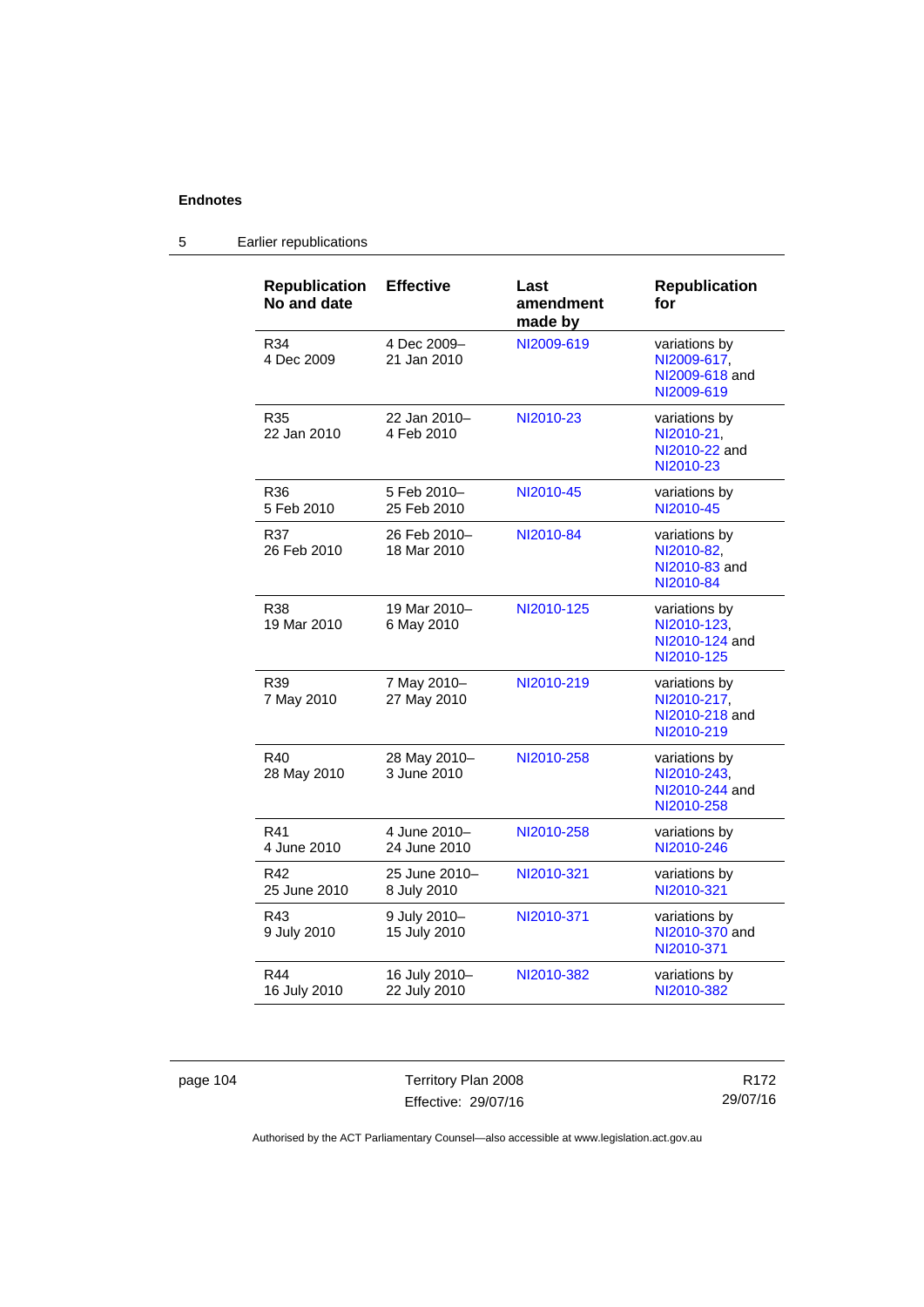| <b>Republication</b><br>No and date | <b>Effective</b>             | Last<br>amendment<br>made by | <b>Republication</b><br>for                                                 |
|-------------------------------------|------------------------------|------------------------------|-----------------------------------------------------------------------------|
| R45                                 | 23 July 2010-                | NI2010-409                   | variations by                                                               |
| 23 July 2010                        | 29 July 2010                 |                              | NI2010-409                                                                  |
| R46<br>30 July 2010                 | 30 July 2010-<br>12 Aug 2010 | NI2010-426                   | variations by<br>NI2010-410.<br>NI2010-411.<br>NI2010-412 and<br>NI2010-426 |
| <b>R47</b><br>13 Aug 2010           | 13 Aug 2010-<br>23 Sept 2010 | NI2010-441                   | variations by<br>NI2010-440 and<br>NI2010-441                               |
| R48<br>24 Sept 2010                 | 24 Sept 2010-<br>7 Oct 2010  | NI2010-540                   | variations by<br>NI2010-538,<br>NI2010-539 and<br>NI2010-540                |
| R49                                 | 8 Oct 2010-                  | NI2010-566                   | variations by                                                               |
| 8 Oct                               | 28 Oct 2010                  |                              | NI2010-566                                                                  |
| <b>R50</b><br>29 Oct 2010           | 29 Oct 2010-<br>4 Nov 2010   | NI2010-602                   | variations by<br>NI2010-601 and<br>NI2010-602                               |
| R51<br>5 Nov 2010                   | 5 Nov 2010-<br>21 Dec 2010   | NI2010-602                   | variations by<br><b>Variation No 299</b><br>(as notified in<br>NI2010-575)  |
| R <sub>52</sub>                     | 22 Dec 2010-                 | NI2010-697                   | variations by                                                               |
| 22 Dec 2010                         | 1 Feb 2011                   |                              | NI2010-697                                                                  |
| R <sub>53</sub>                     | 2 Feb 2011-                  | NI2011-23                    | variations by                                                               |
| 2 Feb 2011                          | 3 Feb 2011                   |                              | NI2011-23                                                                   |
| <b>R54</b>                          | 4 Feb 2011-                  | NI2011-30                    | variations by                                                               |
| 4 Feb 2011                          | 10 Feb 2011                  |                              | NI2011-30                                                                   |
| <b>R55</b>                          | 11 Feb 2011-                 | NI2011-42                    | variations by                                                               |
| 11 Feb 2011                         | 3 Mar 2011                   |                              | NI2011-42                                                                   |
| R <sub>56</sub>                     | 4 Mar 2011-                  | NI2011-81                    | variations by                                                               |
| 4 Mar 2011                          | 10 Mar 2011                  |                              | NI2011-81                                                                   |
| <b>R57</b>                          | 11 Mar 2011–                 | NI2011-126                   | variations by                                                               |
| 11 Mar 2011                         | 17 Mar 2011                  |                              | NI2011-126                                                                  |

R172 29/07/16 Territory Plan 2008 Effective: 29/07/16

page 105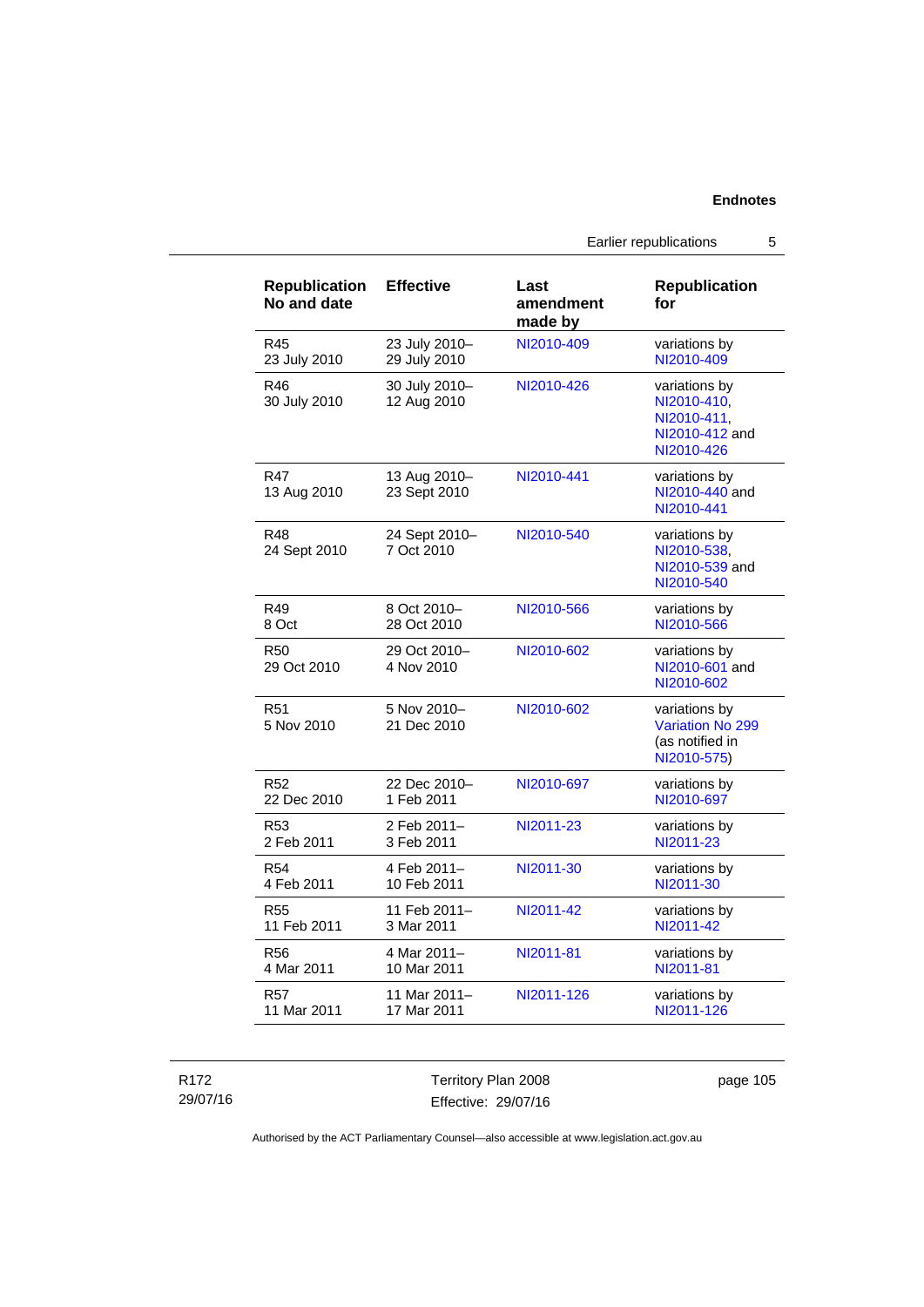# 5 Earlier republications

| <b>Republication</b><br>No and date | <b>Effective</b>              | Last<br>amendment<br>made by | <b>Republication</b><br>for                                                                  |
|-------------------------------------|-------------------------------|------------------------------|----------------------------------------------------------------------------------------------|
| R58<br>18 Mar 2011                  | 18 Mar 2011-<br>14 Apr 2011   | NI2011-153                   | variations by<br><b>Variation No 298</b><br>(as notified in<br>NI2011-152) and<br>NI2011-153 |
| R <sub>59</sub><br>15 Apr 2011      | 15 Apr 2011-<br>20 Apr 2011   | NI2011-194                   | variations by<br>NI2011-193 and<br>NI2011-194                                                |
| R60<br>21 Apr 2011                  | 21 Apr 2011-<br>28 Apr 2011   | NI2011-204                   | variations by<br>NI2011-204                                                                  |
| R61<br>29 Apr 2011                  | 29 Apr 2011-<br>11 May 2011   | NI2011-207                   | variations by<br>NI2011-206 and<br>NI2011-207                                                |
| R62<br>12 May 2011                  | 12 May 2011-<br>18 May 2011   | NI2011-226                   | variations by<br>NI2011-226                                                                  |
| R63<br>19 May 2011                  | 19 May 2011-<br>26 May 2011   | NI2011-238                   | variations by<br>NI2011-237 and<br>NI2011-238                                                |
| R <sub>64</sub><br>27 May 2011      | 27 May 2011-<br>9 June 2011   | NI2011-258                   | variations by<br>NI2011-255,<br>NI2011-256,<br>NI2011-257 and<br>NI2011-258                  |
| R65<br>10 June 2011                 | 10 June 2011-<br>23 June 2011 | NI2011-284                   | variations by<br>NI2011-283 and<br>NI2011-284                                                |
| R66<br>24 June 2011                 | 24 June 2011-<br>7 July 2011  | NI2011-309                   | variations by<br>NI2011-309                                                                  |
| R <sub>67</sub><br>8 July 2011      | 8 July 2011-<br>26 Aug 2011   | NI2011-355                   | variations by<br>NI2011-353,<br>NI2011-354 and<br>NI2011-355                                 |
| R68<br>27 Aug 2011                  | 27 Aug 2011-<br>1 Sept 2011   | NI2011-481                   | variations by<br>NI2011-481                                                                  |

page 106 Territory Plan 2008 Effective: 29/07/16

R172 29/07/16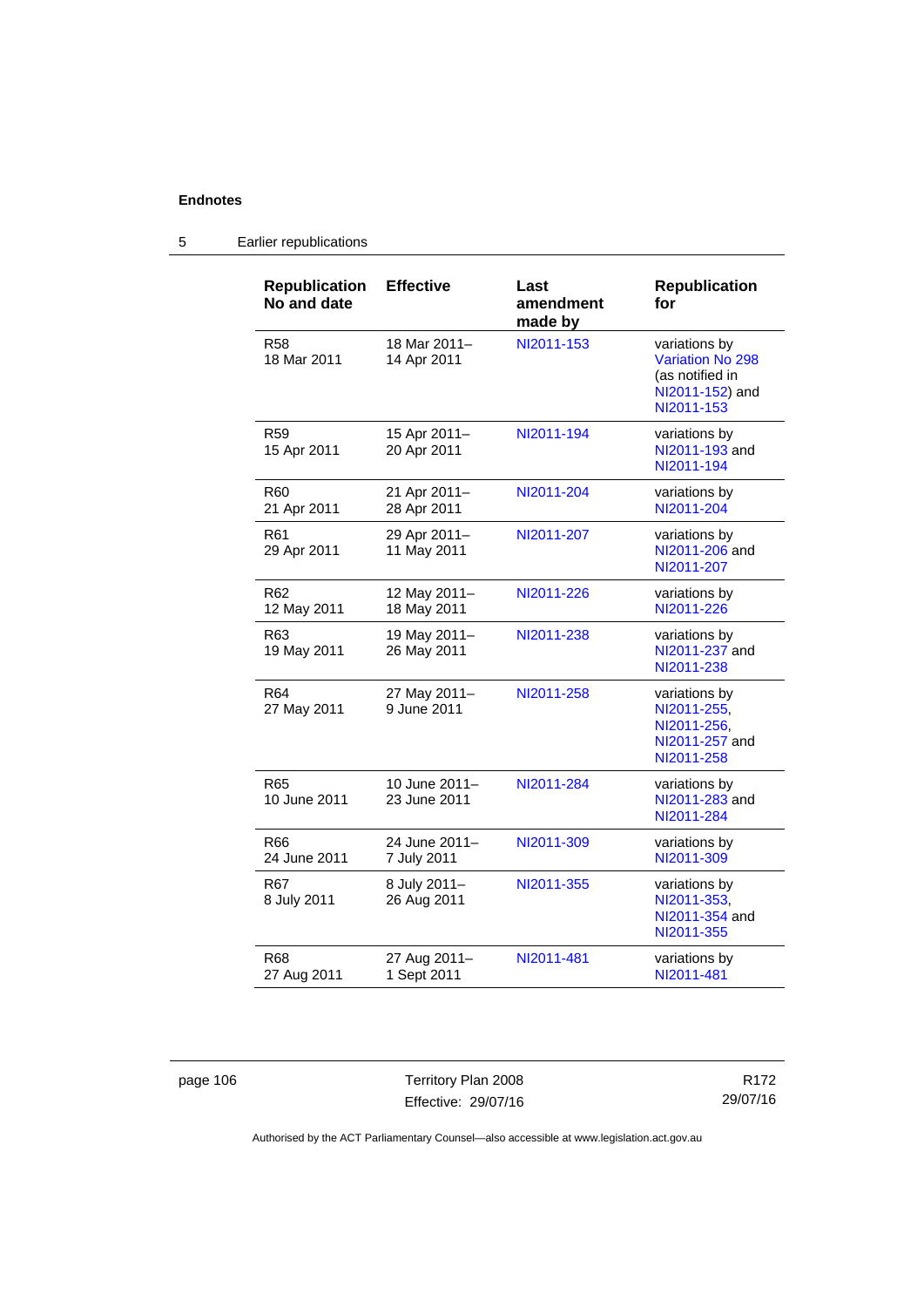Earlier republications 5

| <b>Republication</b><br>No and date | <b>Effective</b>             | Last<br>amendment<br>made by | <b>Republication</b><br>for                                                                                                                                                                      |
|-------------------------------------|------------------------------|------------------------------|--------------------------------------------------------------------------------------------------------------------------------------------------------------------------------------------------|
| R <sub>69</sub><br>2 Sept 2011      | 2 Sept 2011-<br>15 Sept 2011 | NI2011-481                   | variations by<br>NI2011-478,<br>NI2011-479 and<br>NI2011-480                                                                                                                                     |
| <b>R70</b><br>16 Sept 2011          | 16 Sept 2011-<br>6 Oct 2011  | NI2011-541                   | variations by<br>NI2011-541                                                                                                                                                                      |
| R71<br>7 Oct 2011                   | 7 Oct 2011-<br>27 Oct 2011   | NI2011-590                   | variations by<br>NI2011-589 and<br>NI2011-590                                                                                                                                                    |
| R72<br>28 Oct 2011                  | 28 Oct 2011-<br>3 Nov 2011   | NI2011-652                   | variations by<br>NI2011-650,<br>NI2011-651 and<br>NI2011-652                                                                                                                                     |
| R73<br>4 Nov 2011                   | 4 Nov 2011-<br>30 Nov 2011   | NI2011-668                   | variations by<br><b>Variation No 302</b><br>(as notified in<br>NI2011-573),<br>NI2011-667 and<br>NI2011-668)                                                                                     |
| R74<br>1 Dec 2011                   | 1 Dec 2011-<br>15 Dec 2011   | NI2011-731                   | variations by<br>NI2011-728,<br>NI2011-729.<br>NI2011-730 and<br>NI2011-731                                                                                                                      |
| <b>R75</b><br>16 Dec 2011           | 16 Dec 2011-<br>27 Jan 2012  | NI2011-788                   | variations by<br>Variation No 300<br>(as notified in<br>NI2011-691),<br><b>Variation No 310</b><br>(as notified in<br>NI2011-688).<br>NI2011-785,<br>NI2011-786,<br>NI2011-787 and<br>NI2011-788 |

R172 29/07/16

Territory Plan 2008 Effective: 29/07/16 page 107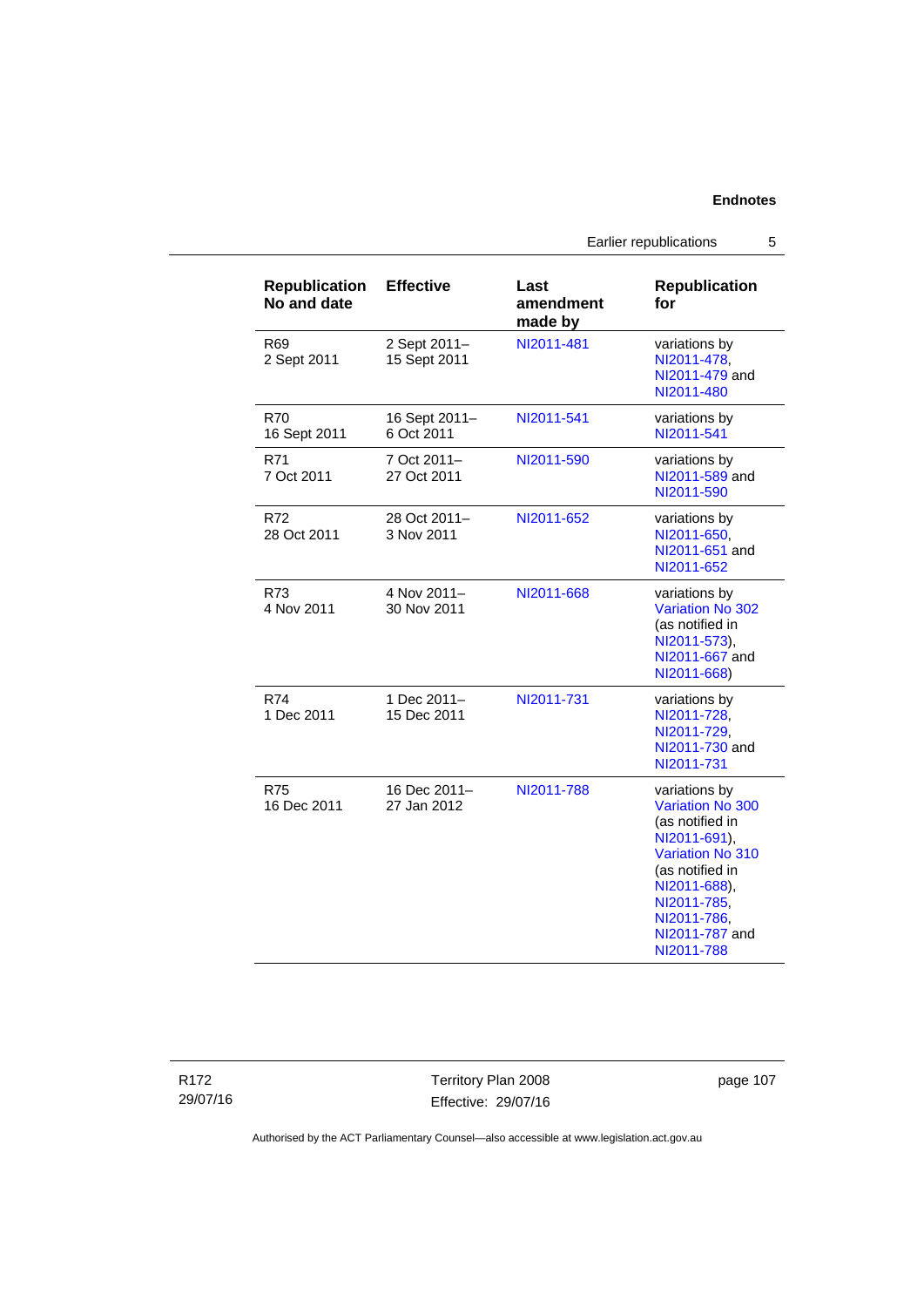# 5 Earlier republications

| <b>Republication</b><br>No and date | <b>Effective</b>            | Last<br>amendment<br>made by | <b>Republication</b><br>for                                                                         |
|-------------------------------------|-----------------------------|------------------------------|-----------------------------------------------------------------------------------------------------|
| R76<br>28 Jan 2012                  | 28 Jan 2012-<br>23 Feb 2012 | NI2012-32                    | variations by<br>NI2012-26.<br>NI2012-28.<br>NI2012-29.<br>NI2012-30,<br>NI2012-31 and<br>NI2012-32 |
| <b>R77</b><br>24 Feb 2012           | 24 Feb 2012-<br>27 Feb 2012 | NI2012-83                    | variations by<br>NI2012-82 and<br>NI2012-83                                                         |
| R78<br>28 Feb 2012                  | 28 Feb 2012-<br>13 Mar 2012 | NI2012-87                    | variations by<br>NI2012-86 and<br>NI2012-87                                                         |
| R79<br>14 Mar 2012                  | 14 Mar 2012-<br>19 Mar 2012 | NI2012-125                   | variations by<br>NI2012-125                                                                         |
| R80<br>20 Mar 2012                  | 20 Mar 2012-<br>20 Mar 2012 | NI2012-145                   | variations by<br>NI2012-145                                                                         |
| R81<br>21 Mar 2012                  | 21 Mar 2012-<br>27 Mar 2012 | NI2012-146                   | variations by<br>NI2012-146                                                                         |
| R82<br>28 Mar 2012                  | 28 Mar 2012-<br>12 Apr 2012 | NI2012-164                   | variations by<br>NI2012-162 and<br>NI2012-164                                                       |
| R83<br>13 Apr 2012                  | 13 Apr 2012-<br>18 Apr 2012 | NI2012-190                   | variations by<br>NI2012-189 and<br>NI2012-190                                                       |
| R84<br>19 Apr 2012                  | 19 Apr 2012-<br>30 Apr 2012 | NI2012-194                   | variations by<br>NI2012-194                                                                         |
| R85<br>1 May 2012                   | 1 May 2012-<br>7 May 2012   | NI2012-209                   | variations by<br>NI2012-209                                                                         |
| R86<br>8 May 2012                   | 8 May 2012-<br>17 May 2012  | NI2012-224                   | variations by<br>NI2012-223 and<br>NI2012-224                                                       |
| <b>R87</b><br>18 May 2012           | 18 May 2012-<br>23 May 2012 | NI2012-224                   | variations by<br><b>Variation No 307</b><br>(as notified in<br>NI2012-201)                          |

page 108 Territory Plan 2008 Effective: 29/07/16

R172 29/07/16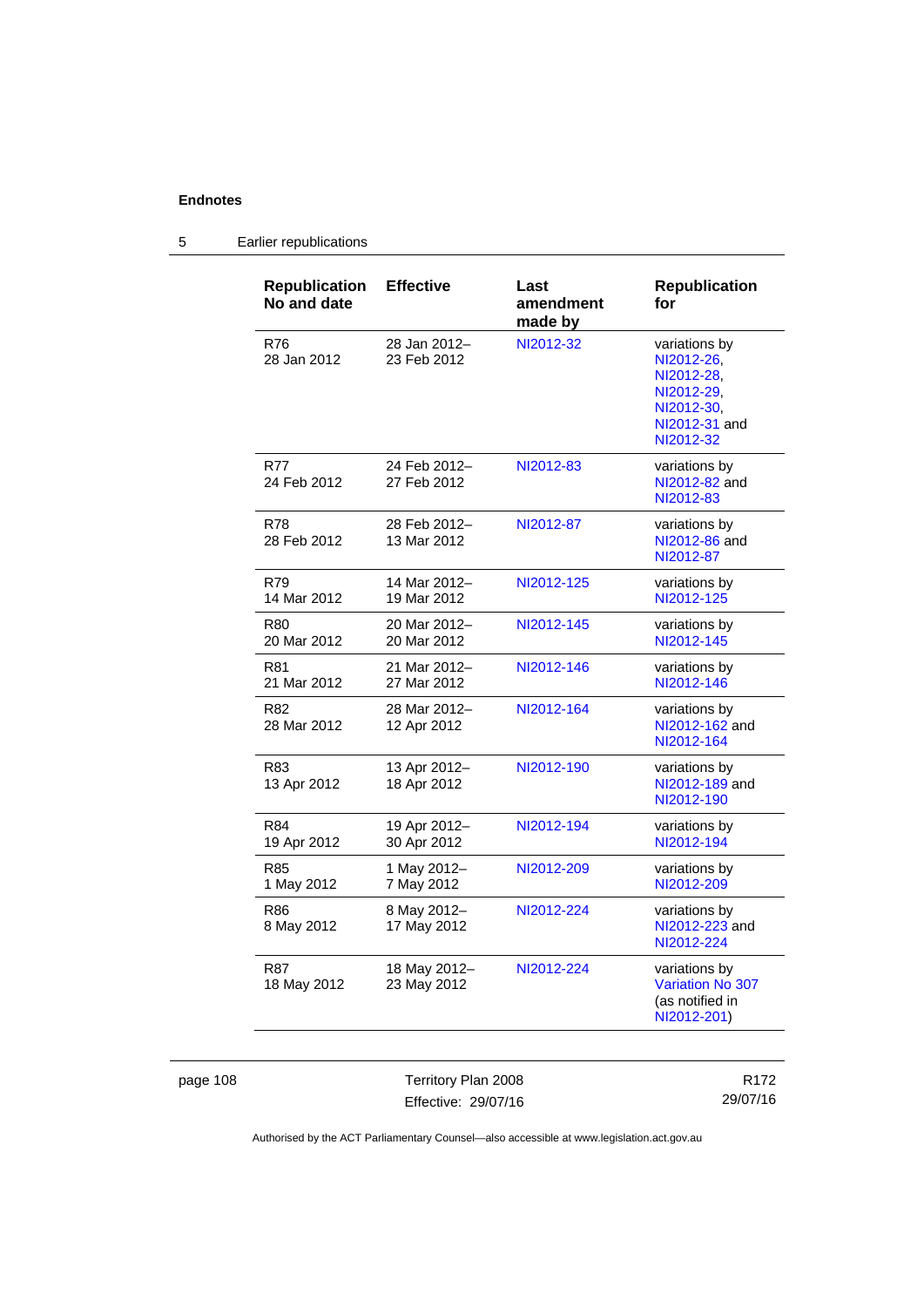Earlier republications 5

| <b>Republication</b><br>No and date | <b>Effective</b>             | Last<br>amendment<br>made by | <b>Republication</b><br>for                                                                                                                 |
|-------------------------------------|------------------------------|------------------------------|---------------------------------------------------------------------------------------------------------------------------------------------|
| <b>R88</b><br>24 May 2012           | 24 May 2012-<br>19 June 2012 | NI2012-265                   | variations by<br>NI2012-243 and<br>NI2012-265                                                                                               |
| R89                                 | 20 June 2012-                | NI2012-304                   | variations by                                                                                                                               |
| 20 June 2012                        | 25 June 2012                 |                              | NI2012-304                                                                                                                                  |
| R90                                 | 26 June 2012-                | NI2012-314                   | variations by                                                                                                                               |
| 26 June 2012                        | 10 July 2012                 |                              | NI2012-314                                                                                                                                  |
| R91                                 | 11 July 2012-                | NI2012-352                   | variations by                                                                                                                               |
| 11 July 2012                        | 19 July 2012                 |                              | NI2012-352                                                                                                                                  |
| R92                                 | 20 July 2012-                | NI2012-374                   | variations by                                                                                                                               |
| 20 July 2012                        | 31July 2012                  |                              | NI2012-374                                                                                                                                  |
| R93                                 | 1 Aug 2012-                  | NI2012-394                   | variations by                                                                                                                               |
| 1 Aug 2012                          | 9 Aug 2012                   |                              | NI2012-394                                                                                                                                  |
| R94<br>10 Aug 2012                  | 10 Aug 2012-<br>11 Sept 2012 | NI2012-412                   | variations by<br>NI2012-410,<br>NI2012-411 and<br>NI2012-412                                                                                |
| <b>R95</b>                          | 12 Sept 2012-                | NI2012-476                   | variations by                                                                                                                               |
| 12 Sept 2012                        | 20 Sept 2012                 |                              | NI2012-476                                                                                                                                  |
| R96                                 | 21 Sept 2012-                | NI2012-507                   | variations by                                                                                                                               |
| 21 Sept 2012                        | 8 Nov 2012                   |                              | NI2012-507                                                                                                                                  |
| R97                                 | 9 Nov 2012-                  | NI2012-568                   | variations by                                                                                                                               |
| 9 Nov 2012                          | 19 Nov 2012                  |                              | NI2012-568                                                                                                                                  |
| R98<br>20 Nov 2012                  | 20 Nov 2012-<br>4 Dec 2012   | NI2012-588                   | variations by<br>NI2012-587 and<br>NI2012-588                                                                                               |
| R99<br>5 Dec 2012                   | 5 Dec 2012-<br>6 Dec 2012    | NI2012-612                   | variations by<br>NI2012-611 and<br>NI2012-612                                                                                               |
| R <sub>100</sub><br>7 Dec 2012      | 7 Dec 2012-<br>13 Dec 2012   | NI2012-612                   | variations by<br><b>Variation No 312</b><br>(as notified in<br>NI2012-366) and<br><b>Variation No 313</b><br>(as notified in<br>NI2012-287) |

Territory Plan 2008 Effective: 29/07/16 page 109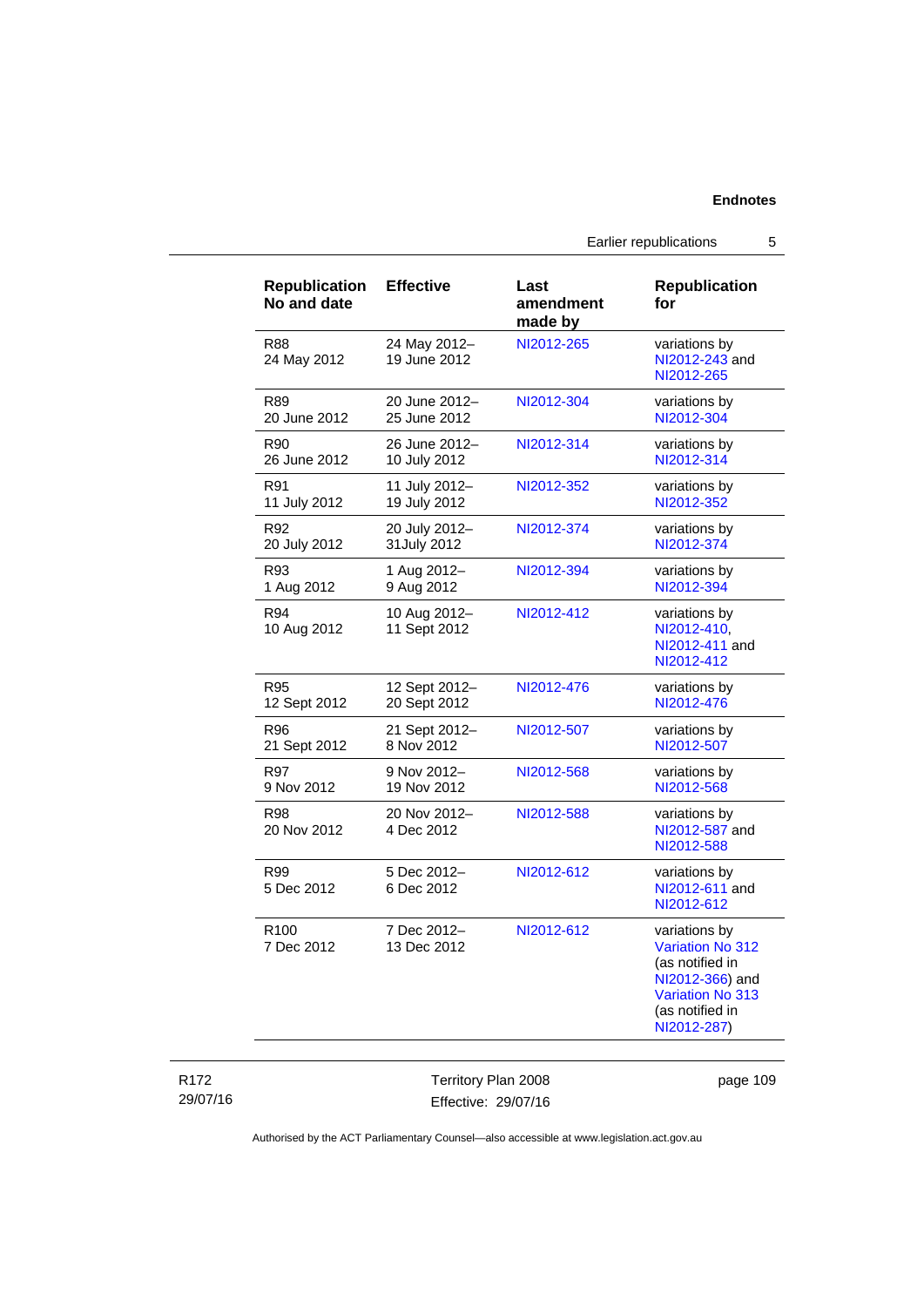| <b>Republication</b><br>No and date  | <b>Effective</b>            | Last<br>amendment<br>made by | <b>Republication</b><br>for                                                                         |
|--------------------------------------|-----------------------------|------------------------------|-----------------------------------------------------------------------------------------------------|
| R <sub>101</sub><br>14 Dec 2012      | 14 Dec 2012-<br>17 Dec 2012 | NI2012-622                   | variations by<br>NI2012-622                                                                         |
| R <sub>102</sub> (RI)<br>28 May 2013 | 18 Dec 2012-<br>20 Dec 2012 | NI2012-632                   | variations by<br>NI2012-631 and<br>NI2012-632<br>reissue for textual<br>correction in 10.1<br>Crace |
| R <sub>103</sub> (RI)<br>28 May 2013 | 21 Dec 2012-<br>10 Jan 2013 | NI2012-645                   | variations by<br>NI2012-645<br>reissue for textual<br>correction in 10.1<br>Crace                   |
| R104 (RI)<br>28 May 2013             | 11 Jan 2013-<br>5 Feb 2013  | NI2013-5                     | variations by<br>NI2013-5<br>reissue for textual<br>correction in 10.1<br>Crace                     |
| R <sub>105</sub> (RI)<br>28 May 2013 | 6 Feb 2013-<br>5 Mar 2013   | NI2013-53                    | variations by<br>NI2013-53<br>reissue for textual<br>correction in 10.1<br>Crace                    |
| R106 (RI)<br>28 May 2013             | 6 Mar 2013-<br>19 Mar 2013  | NI2013-109                   | variations by<br>NI2013-109<br>reissue for textual<br>correction in 10.1<br>Crace                   |
| R <sub>107</sub> (RI)<br>28 May 2013 | 20 Mar 2013-<br>3 Apr 2013  | NI2013-127                   | variations by<br>NI2013-124 and<br>NI2013-127<br>reissue for textual<br>correction in 10.1<br>Crace |

5 Earlier republications

page 110 Territory Plan 2008 Effective: 29/07/16

R172 29/07/16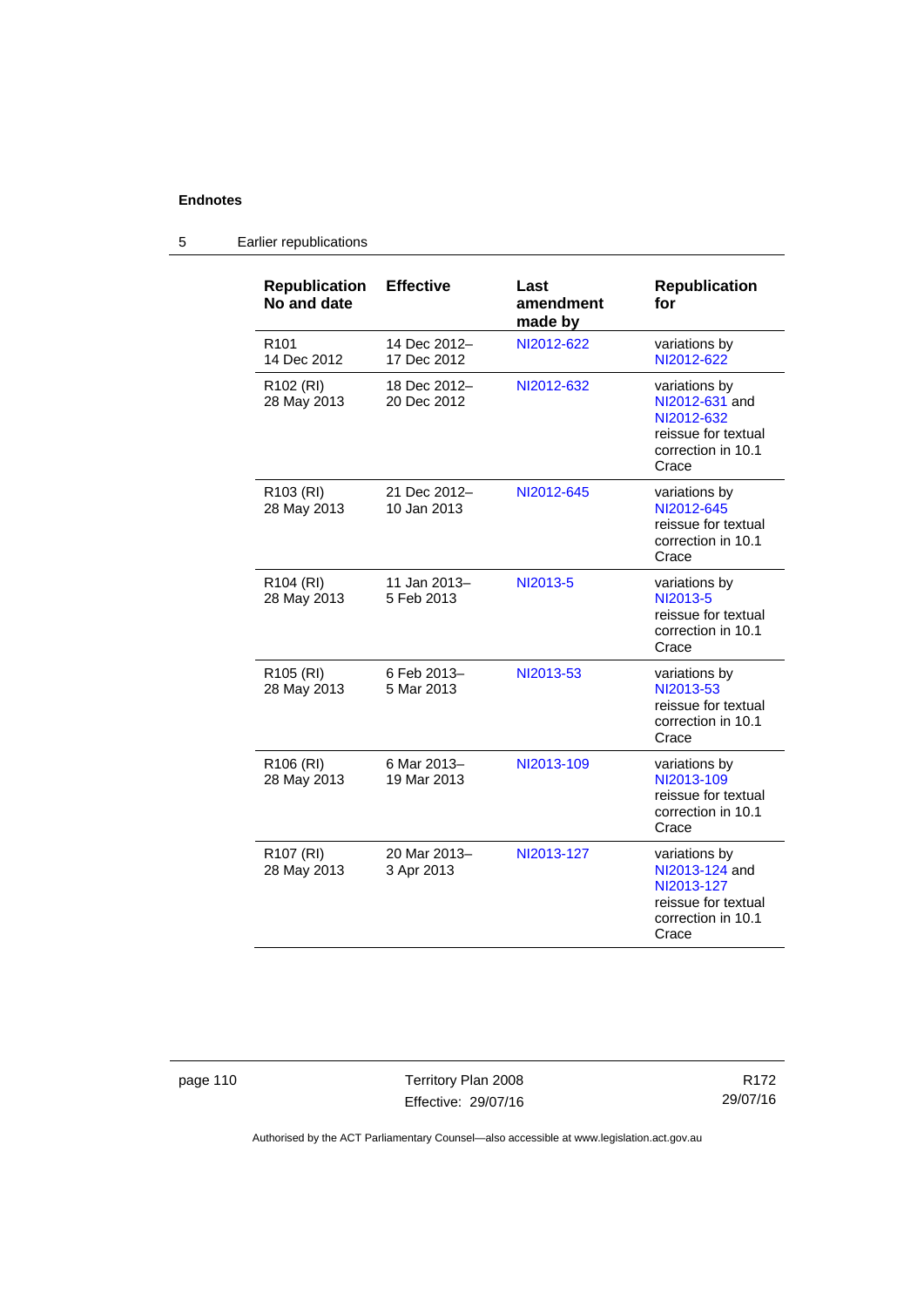Earlier republications 5

|                              | <b>Republication</b><br>No and date  | <b>Effective</b>                           | Last<br>amendment<br>made by | <b>Republication</b><br>for                                                                                                                                                                       |
|------------------------------|--------------------------------------|--------------------------------------------|------------------------------|---------------------------------------------------------------------------------------------------------------------------------------------------------------------------------------------------|
|                              | R <sub>108</sub> (RI)<br>28 May 2013 | 4 Apr 2013-<br>3 May 2013                  | NI2013-147                   | variations by<br>NI2013-146 and<br>NI2013-147<br>reissue for textual<br>correction in 10.1<br>Crace<br>reissue for textual<br>correction in 10.1<br>Crace                                         |
|                              | R109 (RI)<br>28 May 2013             | 3 May 2013-<br>16 May 2013                 | NI2013-207                   | variations by<br>NI2013-207<br>reissue for textual<br>correction in 10.1<br>Crace                                                                                                                 |
|                              | R <sub>110</sub> (RI)<br>28 May 2013 | 17 May 2013-<br>30 May 2013                | NI2013-207                   | variations by<br><b>Variation No 315</b><br>(as notified in<br>NI2013-112) and<br><b>Variation No 316</b><br>(as notified in<br>NI2013-114)<br>reissue for textual<br>correction in 10.1<br>Crace |
|                              | R <sub>111</sub><br>31 May 2013      | 31 May 2013-<br>4 June 2013                | NI2013-246                   | variations by<br>NI2013-245 and<br>NI2013-246                                                                                                                                                     |
|                              | R <sub>112</sub><br>5 June 2013      | 5 June 2013-<br>20 June 2013               | NI2013-249                   | variations by<br>NI2013-249                                                                                                                                                                       |
|                              | R <sub>113</sub><br>21 June 2013     | 21 June 2013-<br>4 July 2013               | NI2013-249                   | variations by<br><b>Variation No 311</b><br>(as notified in<br>NI2013-208)                                                                                                                        |
|                              | R114<br>5 July 2013                  | 5 July 2013-<br>20 Aug 2013                | NI2013-249                   | variations by<br>Variation No 306<br>(as notified in<br>NI2013-93)                                                                                                                                |
|                              | R115<br>21 Aug 2013                  | 21 Aug 2013-<br>5 Sept 2013                | NI2013-358                   | variations by<br>NI2013-358                                                                                                                                                                       |
| R <sub>172</sub><br>29/07/16 |                                      | Territory Plan 2008<br>Effective: 29/07/16 |                              | page 111                                                                                                                                                                                          |

Authorised by the ACT Parliamentary Counsel—also accessible at www.legislation.act.gov.au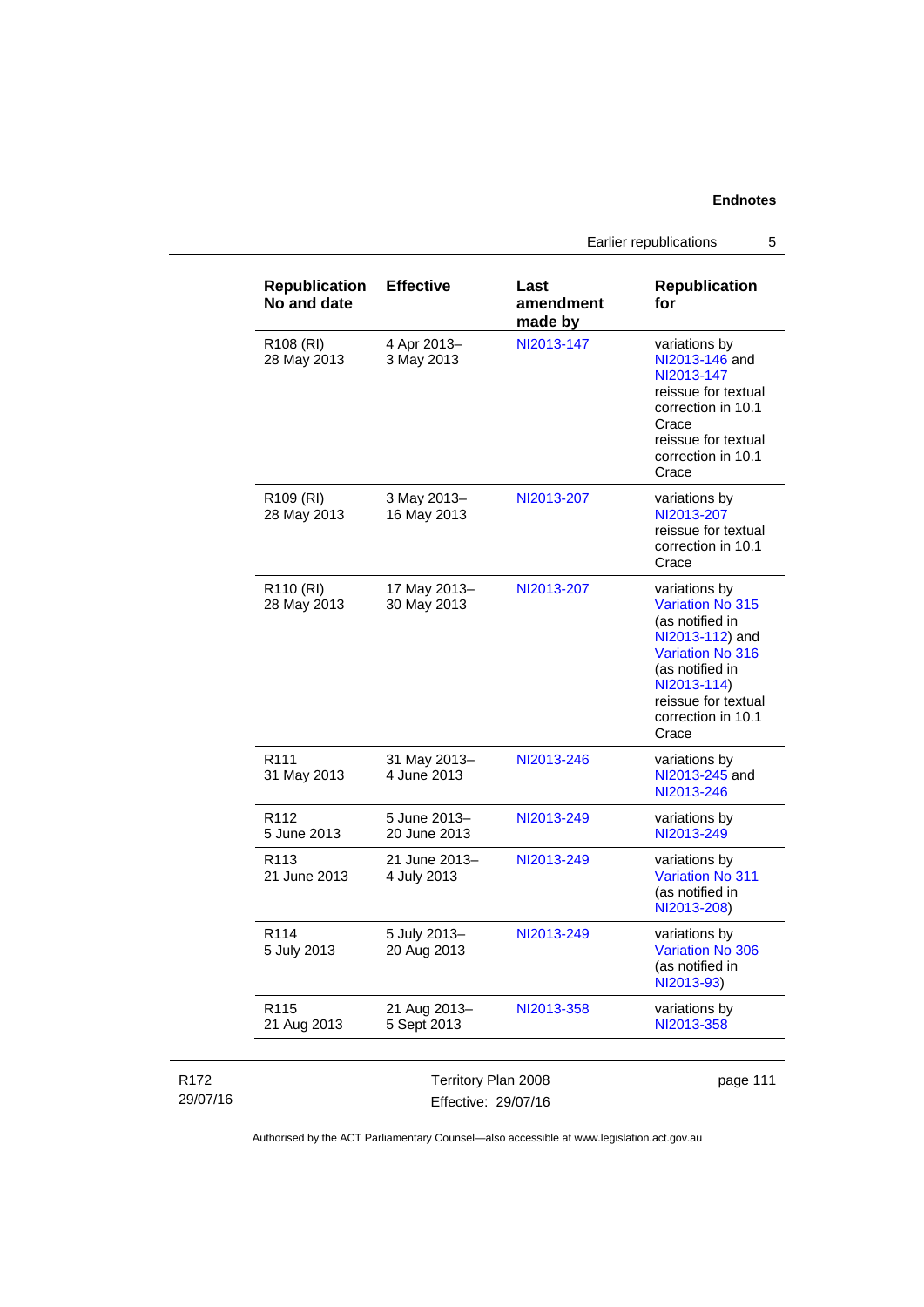| <b>Republication</b><br>No and date | <b>Effective</b>            | Last<br>amendment<br>made by | <b>Republication</b><br>for                                         |
|-------------------------------------|-----------------------------|------------------------------|---------------------------------------------------------------------|
| R <sub>116</sub>                    | 6 Sept 2013-                | NI2013-390                   | variations by                                                       |
| 6 Sept 2013                         | 17 Sept 2013                |                              | NI2013-390                                                          |
| R <sub>117</sub>                    | 18 Sept 2013-               | NI2013-402                   | variations by                                                       |
| 18 Sept 2013                        | 1 Oct 2013                  |                              | NI2013-402                                                          |
| R <sub>118</sub>                    | 2 Oct 2013-                 | NI2013-435                   | variations by                                                       |
| 2 Oct 2013                          | 3 Oct 2013                  |                              | NI2013-435                                                          |
| R <sub>119</sub><br>4 Oct 2013      | 4 Oct 2013-<br>29 Oct 2013  | NI2013-437                   | variations by<br>NI2013-436 and<br>NI2013-437                       |
| R <sub>120</sub>                    | 30 Oct 2013-                | NI2013-484                   | variations by                                                       |
| 30 Oct 2013                         | 28 Nov 2013                 |                              | NI2013-484                                                          |
| R <sub>121</sub>                    | 29 Nov 2013-                | NI2013-535                   | variations by                                                       |
| 29 Nov 2013                         | 10 Dec 2013                 |                              | NI2013-535                                                          |
| R122                                | 11 Dec 2013-                | NI2013-557                   | variations by                                                       |
| 11 Dec 2013                         | 16 Dec 2013                 |                              | NI2013-557                                                          |
| R <sub>123</sub>                    | 17 Dec 2013-                | NI2013-576                   | variations by                                                       |
| 17 Dec 2013                         | 14 Jan 2014                 |                              | NI2013-576                                                          |
| R <sub>124</sub><br>15 Jan 2014     | 15 Jan 2014-<br>16 Jan 2014 | NI2014-11                    | variations by<br>NI2014-10 and<br>NI2014-11                         |
| R <sub>125</sub>                    | 17 Jan 2014-                | NI2014-13                    | variations by                                                       |
| 17 Jan 2014                         | 4 Feb 2014                  |                              | NI2014-13                                                           |
| R <sub>126</sub>                    | 5 Feb 2014-                 | NI2014-33                    | variations by                                                       |
| 5 Feb 2014                          | 17 Mar 2014                 |                              | NI2014-33                                                           |
| R <sub>127</sub>                    | 18 Mar 2014-                | NI2014-89                    | variations by                                                       |
| 18 Mar 2014                         | 20 Mar 2014                 |                              | NI2014-89                                                           |
| R <sub>128</sub>                    | 21 Mar 2014-                | NI2014-90                    | variations by                                                       |
| 21 Mar 2014                         | 27 Mar 2014                 |                              | NI2014-90                                                           |
| R <sub>129</sub><br>28 Mar 2014     | 28 Mar 2014-<br>3 Apr 2014  | NI2014-90                    | variations by<br>Variation No 305<br>(as notified in<br>NI2013-530) |

## 5 Earlier republications

page 112 Territory Plan 2008 Effective: 29/07/16

R172 29/07/16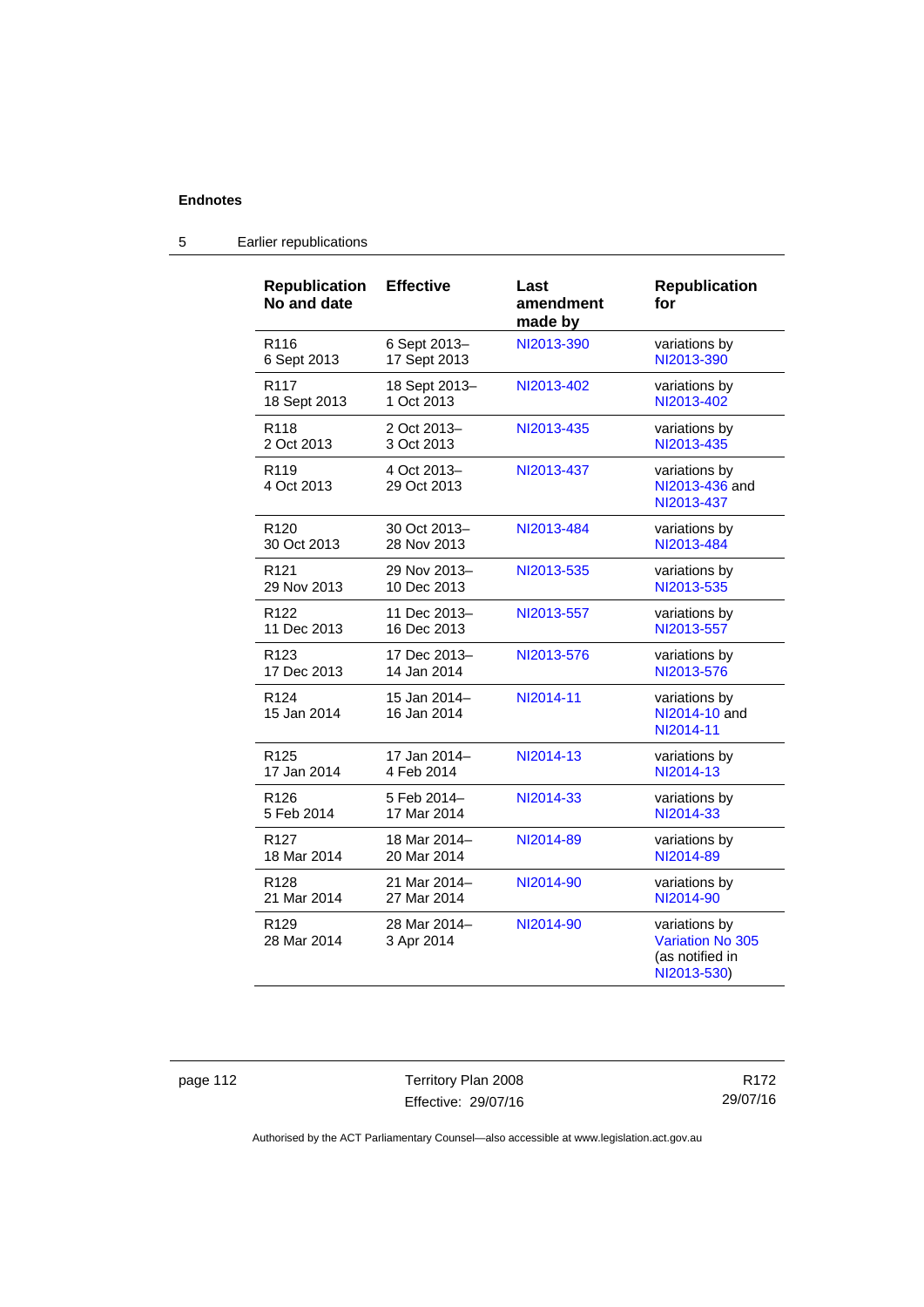Earlier republications 5

| <b>Republication</b><br>No and date | <b>Effective</b>              | Last<br>amendment<br>made by | <b>Republication</b><br>for                                                                                                                                                                        |
|-------------------------------------|-------------------------------|------------------------------|----------------------------------------------------------------------------------------------------------------------------------------------------------------------------------------------------|
| R <sub>130</sub><br>4 Apr 2014      | 4 Apr 2014-<br>10 Apr 2014    | NI2014-90                    | variations by<br><b>Variation No 308</b><br>(as notified in<br>NI2014-60) and<br>Variation No 324<br>(as notified in<br>NI2014-20)                                                                 |
| R <sub>131</sub><br>11 Apr 2014     | 11 Apr 2014-<br>14 Apr 2014   | NI2014-149                   | variations by<br>NI2014-149                                                                                                                                                                        |
| R <sub>132</sub><br>15 Apr 2014     | 15 Apr 2014-<br>1 May 2014    | NI2014-152                   | variations by<br>NI2014-152                                                                                                                                                                        |
| R <sub>133</sub><br>2 May 2014      | 2 May 2014-<br>26 May 2014    | NI2014-180                   | variations by<br>NI2014-180                                                                                                                                                                        |
| R <sub>134</sub><br>27 May 2014     | 27 May 2014-<br>29 May 2014   | NI2014-223                   | variations by<br>NI2014-222 and<br>NI2014-223                                                                                                                                                      |
| R <sub>135</sub><br>30 May 2014     | 30 May 2014-<br>12 June 2014  | NI2014-223                   | variations by<br><b>Variation No 314</b><br>(as notified in<br>NI2014-187).<br><b>Variation No 317</b><br>(as notified in<br>NI2014-137) and<br>Variation No 326<br>(as notified in<br>NI2014-189) |
| R <sub>136</sub><br>13 June 2014    | 13 June 2014-<br>18 June 2014 | NI2014-260                   | variations by<br>NI2014-260                                                                                                                                                                        |
| R <sub>137</sub><br>19 June 2014    | 19 June 2014-<br>19 June 2014 | NI2014-269                   | variations by<br>NI2014-268 and<br>NI2014-269                                                                                                                                                      |
| R <sub>138</sub><br>20 June 2014    | 20 June 2014-<br>10 July 2014 | NI2014-276                   | variations by<br>NI2014-274 and<br>NI2014-275 and<br>NI2014-276                                                                                                                                    |
| R <sub>139</sub><br>11 July 2014    | 11 July 2014-<br>7 Aug 2014   | NI2014-329                   | variations by<br>NI2014-329                                                                                                                                                                        |

#### R172 29/07/16

Territory Plan 2008 Effective: 29/07/16

page 113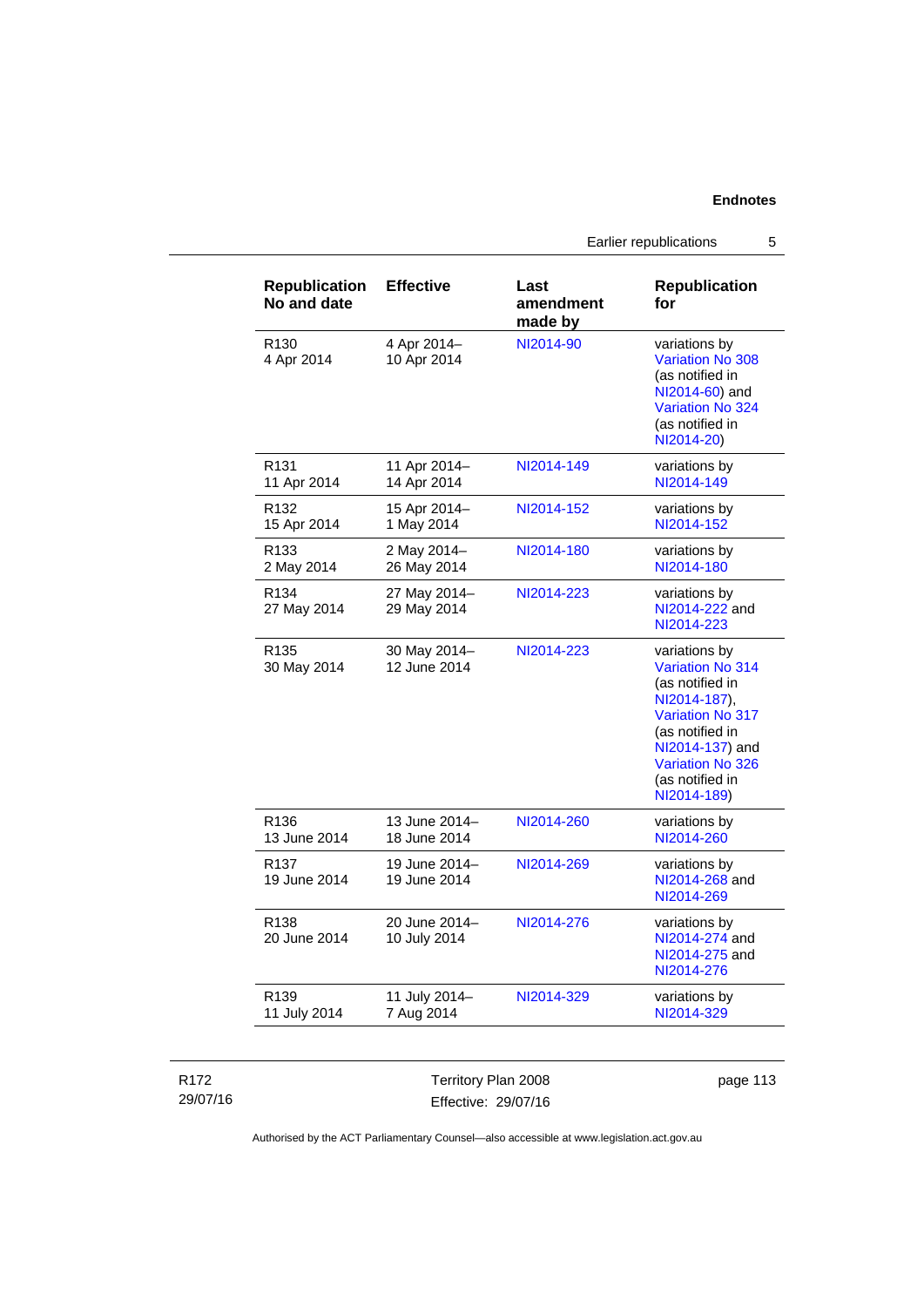| <b>Republication</b><br>No and date | <b>Effective</b>               | Last<br>amendment<br>made by | <b>Republication</b><br>for                                                                                                                 |
|-------------------------------------|--------------------------------|------------------------------|---------------------------------------------------------------------------------------------------------------------------------------------|
| R <sub>140</sub><br>8 Aug 2014      | 8 Aug 2014-<br>2 Oct 2014      | NI2014-371                   | variations by<br>NI2014-371                                                                                                                 |
| R <sub>141</sub><br>3 Oct 2014      | 3 Oct 2014-<br>7 Oct 2014      | NI2014-427                   | variations by<br><b>Variation No 318</b><br>(as notified in<br>NI2014-294) and<br><b>Variation No 325</b><br>(as notified in<br>NI2014-427) |
| R <sub>142</sub><br>8 Oct 2014      | 8 Oct 2014-<br>4 November 2014 | NI2014-474                   | variations by<br>NI2014-474                                                                                                                 |
| R <sub>143</sub><br>5 Nov 2014      | 5 Nov 2014-<br>6 Nov 2014      | NI2014-570                   | variations by<br>NI2014-569 and<br>NI2014-570                                                                                               |
| R <sub>144</sub><br>7 Nov 2014      | 7 Nov 2014-<br>20 Nov 2014     | NI2014-570                   | variations by<br>Variation No 319<br>(as notified in<br>NI2014-501)                                                                         |
| R <sub>145</sub><br>21 Nov 2014     | 21 Nov 2014-<br>2 Dec 2014     | NI2014-596                   | variations by<br>NI2014-596                                                                                                                 |
| R <sub>146</sub><br>3 Dec 2014      | 3 Dec 2014-<br>11 Dec 2014     | NI2014-619                   | variations by<br>NI2014-619                                                                                                                 |
| R <sub>147</sub><br>12 Dec 2014     | 12 Dec 2014-<br>18 Dec 2014    | NI2014-649                   | variations by<br><b>Variation No 297</b><br>(as notified in<br>NI2014-552) and<br>NI2014-649                                                |
| R <sub>148</sub><br>19 Dec 2014     | 19 Dec 2014-<br>19 Feb 2015    | NI2014-662                   | variations by<br>NI2014-656 and<br>NI2014-662                                                                                               |
| R149<br>20 Feb 2015                 | 20 Feb 2015-<br>18 Mar 2015    | NI2015-81                    | variations by<br>NI2015-81                                                                                                                  |
| R <sub>150</sub><br>19 Mar 2015     | 19 Mar 2015-<br>9 Apr 2015     | NI2015-115                   | variations by<br>NI2015-115                                                                                                                 |

## 5 Earlier republications

page 114 Territory Plan 2008 Effective: 29/07/16

R172 29/07/16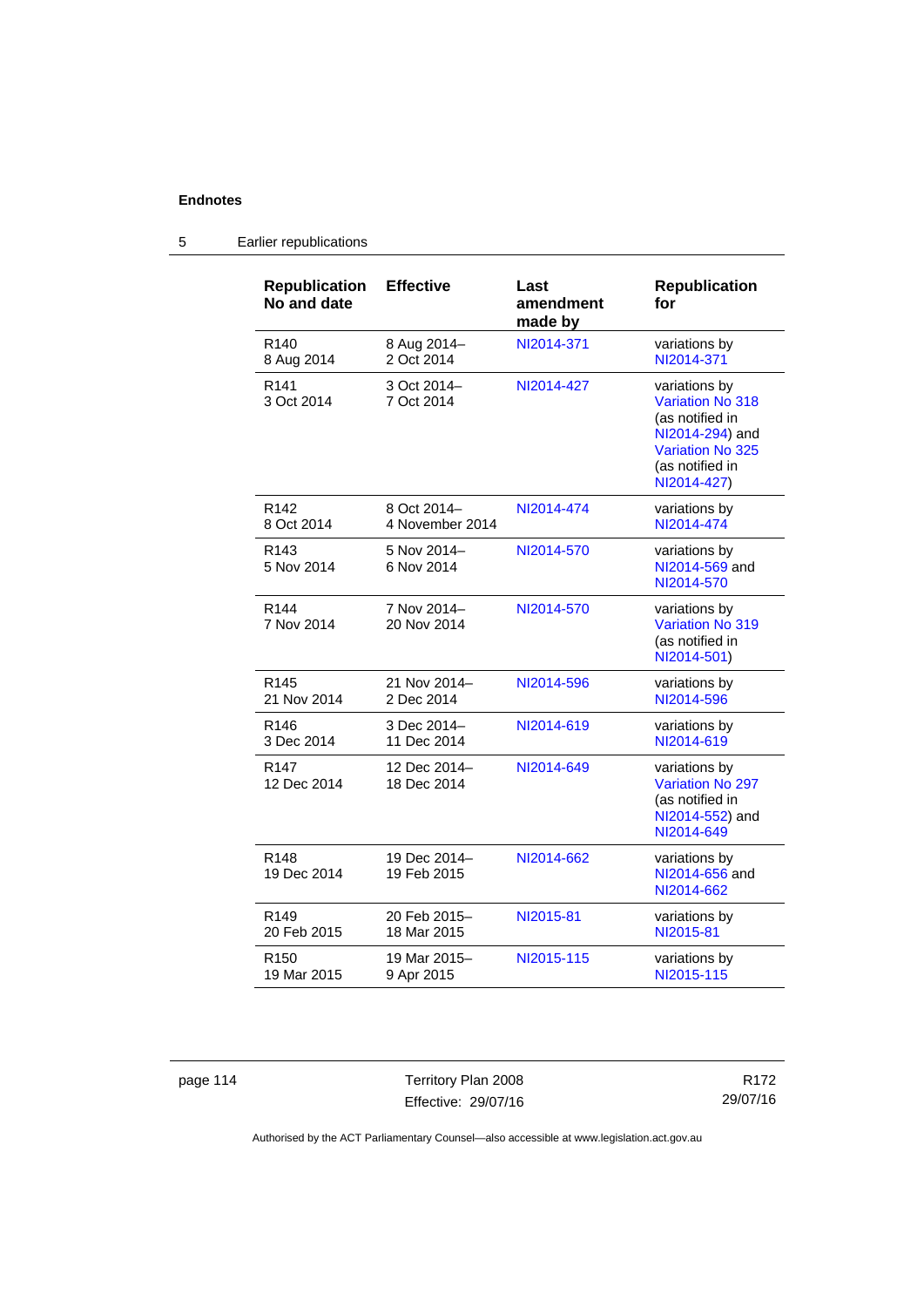Earlier republications 5

| <b>Republication</b><br>No and date | <b>Effective</b>             | Last<br>amendment<br>made by | <b>Republication</b><br>for                                                                                                                                                                                                     |
|-------------------------------------|------------------------------|------------------------------|---------------------------------------------------------------------------------------------------------------------------------------------------------------------------------------------------------------------------------|
| R <sub>151</sub><br>10 Apr 2015     | 10 Apr 2015-<br>29 Apr 2015  | NI2015-139                   | variations by<br>Variation No 304<br>(as notified in<br>NI2015-99),<br><b>Variation No 336</b><br>(as notified in<br>NI2015-100),<br><b>Variation No 338</b><br>(as notified in<br>NI2015-101),<br>NI2015-138 and<br>NI2015-139 |
| R <sub>152</sub><br>30 Apr 2015     | 30 Apr 2015-<br>13 May 2015  | NI2015-181                   | variations by<br>NI2015-148 and<br>NI2015-181                                                                                                                                                                                   |
| R <sub>153</sub>                    | 14 May 2015-                 | NI2015-200                   | variations by                                                                                                                                                                                                                   |
| 14 May 2015                         | 21 May 2015                  |                              | NI2015-200                                                                                                                                                                                                                      |
| R <sub>154</sub><br>22 May 2015     | 22 May 2015-<br>25 June 2015 | NI2015-200                   | variations by<br><b>Variation No 322</b><br>(as notified in<br>NI2015-185)                                                                                                                                                      |
| R <sub>155</sub>                    | 26 June 2015-                | NI2015-334                   | variations by                                                                                                                                                                                                                   |
| 26 June 2015                        | 29 July 2015                 |                              | NI2015-334                                                                                                                                                                                                                      |
| R <sub>156</sub>                    | 30 July 2015-                | NI2015-441                   | variations by                                                                                                                                                                                                                   |
| 30 July 2015                        | 13 Aug 2015                  |                              | NI2015-441                                                                                                                                                                                                                      |
| R <sub>157</sub>                    | 14 Aug 2015-                 | NI2015-471                   | variations by                                                                                                                                                                                                                   |
| 14 Aug 2015                         | 20 Aug 2015                  |                              | NI2015-471                                                                                                                                                                                                                      |

R172 29/07/16

Territory Plan 2008 Effective: 29/07/16 page 115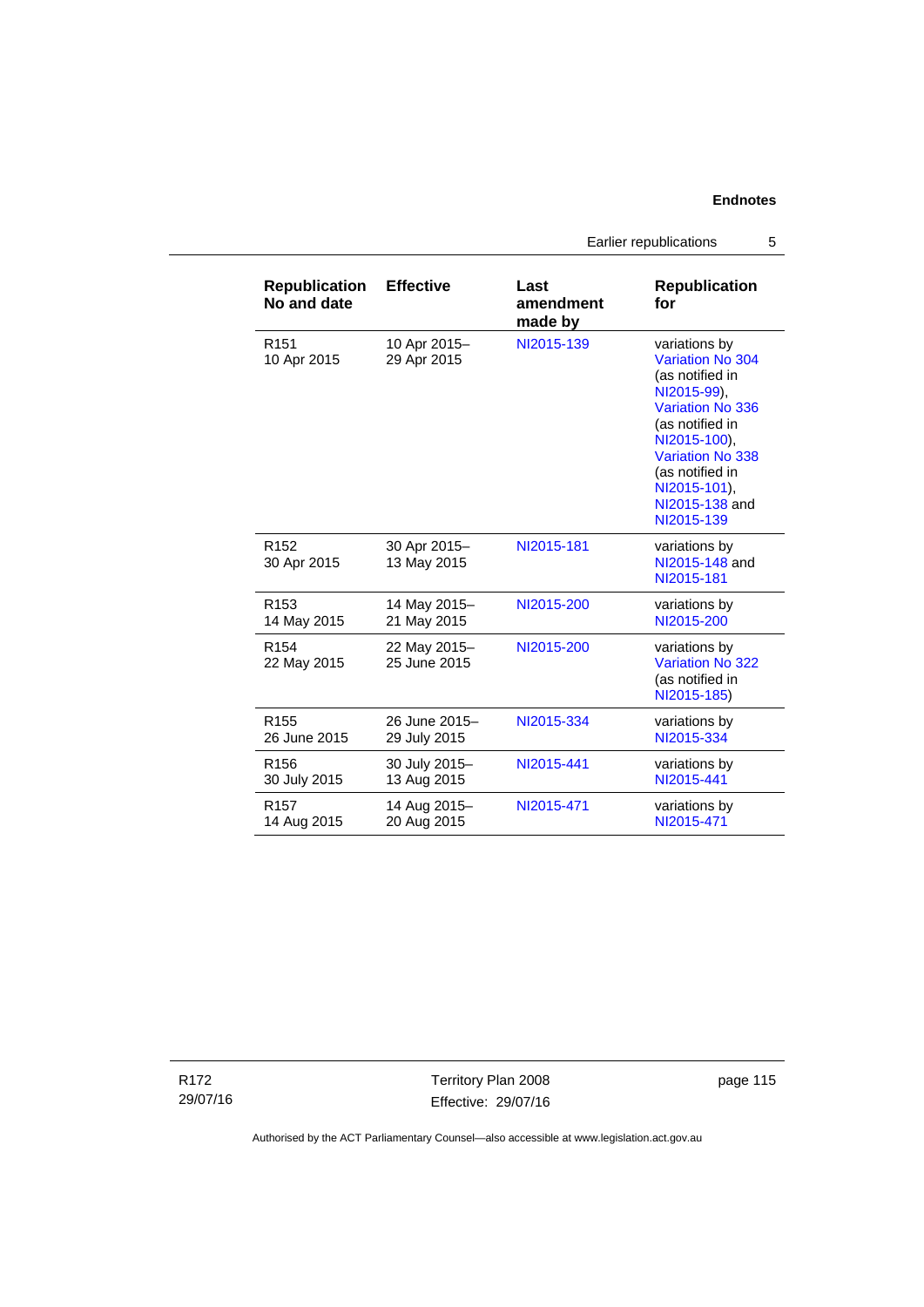| <b>Republication</b><br>No and date | <b>Effective</b>            | Last<br>amendment<br>made by | <b>Republication</b><br>for                                                                                                                                                                                                                                                                                                                                                                                                        |
|-------------------------------------|-----------------------------|------------------------------|------------------------------------------------------------------------------------------------------------------------------------------------------------------------------------------------------------------------------------------------------------------------------------------------------------------------------------------------------------------------------------------------------------------------------------|
| R <sub>158</sub><br>21 Aug 2015     | 21 Aug 2015-<br>27 Aug 2015 | NI2015-471                   | variations by<br><b>Variation No 309</b><br>(as notified in<br>NI2015-450),<br>variations by<br><b>Variation No 321</b><br>(as notified in<br>NI2015-446),<br>variations by<br><b>Variation No 327</b><br>(as notified in<br>NI2015-449).<br><b>Variation No 331</b><br>(as notified in<br>NI2015-448).<br><b>Variation No 337</b><br>(as notified in<br>NI2015-375),<br><b>Variation No 347</b><br>(as notified in<br>NI2015-447) |
| R <sub>159</sub>                    | 28 Aug2015-                 | NI2015-471                   | variations by                                                                                                                                                                                                                                                                                                                                                                                                                      |
| 28 Aug 2015                         | 3 Sep 2015                  |                              | NI2015-452                                                                                                                                                                                                                                                                                                                                                                                                                         |
| R <sub>160</sub>                    | 4 Sep 2015-                 | NI2015-493                   | variations by                                                                                                                                                                                                                                                                                                                                                                                                                      |
| 4 Sep 2015                          | 17 Sep 2015                 |                              | NI2015-493                                                                                                                                                                                                                                                                                                                                                                                                                         |
| R <sub>161</sub>                    | 18 Sep 2015–                | NI2015-539                   | variations by                                                                                                                                                                                                                                                                                                                                                                                                                      |
| 18 Sep 2015                         | 27 Oct 2015                 |                              | NI2015-539                                                                                                                                                                                                                                                                                                                                                                                                                         |
| R <sub>162</sub>                    | 28 Oct 2015-                | NI2015-612                   | variations by                                                                                                                                                                                                                                                                                                                                                                                                                      |
| 28 Oct 2015                         | 5 Nov 2015                  |                              | NI2015-612                                                                                                                                                                                                                                                                                                                                                                                                                         |
| R <sub>163</sub><br>6 Nov 2015      | 6 Nov 2015-<br>10 Nov 2015  | NI2015-612                   | variations by<br>Variation No 320<br>(as notified in<br>NI2015-540)                                                                                                                                                                                                                                                                                                                                                                |
| R <sub>164</sub><br>11 Nov 2015     | 11 Nov 2015-<br>17 Dec 2015 | NI2015-634                   | variations by<br>NI2015-633 and<br>NI2015-634                                                                                                                                                                                                                                                                                                                                                                                      |
| R <sub>165</sub>                    | 18 Dec 2015-                | NI2015-704                   | variations by                                                                                                                                                                                                                                                                                                                                                                                                                      |
| 18 Dec 2015                         | 4 Feb 2016                  |                              | NI2015-704                                                                                                                                                                                                                                                                                                                                                                                                                         |

## 5 Earlier republications

page 116 Territory Plan 2008 Effective: 29/07/16

R172 29/07/16